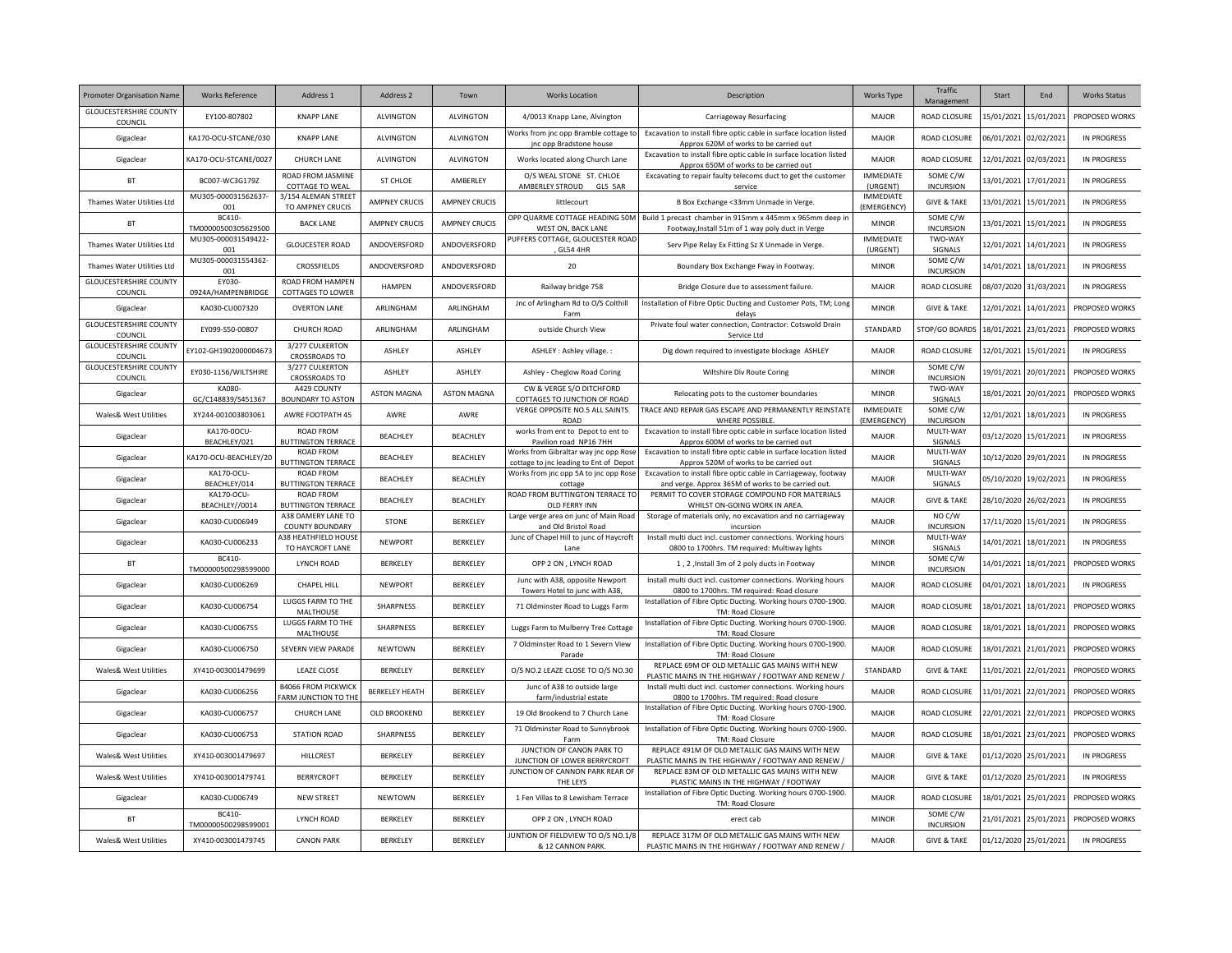| Wales& West Utilities                      | XY410-003001479746            | <b>FIELDVIEW</b>                             | BERKELEY                 | BERKELEY                 | JUNCTION OF STATION ROAD TO<br>JUNCTION OF CANON PARK                        | REPLACE 41M OF OLD METALLIC GAS MAINS WITH NEW<br>PLASTIC MAINS IN THE HIGHWAY / FOOTWAY                                                                         | MAIOR                           | <b>GIVE &amp; TAKE</b>       |            | 01/12/2020 25/01/2021 | IN PROGRESS        |
|--------------------------------------------|-------------------------------|----------------------------------------------|--------------------------|--------------------------|------------------------------------------------------------------------------|------------------------------------------------------------------------------------------------------------------------------------------------------------------|---------------------------------|------------------------------|------------|-----------------------|--------------------|
| Gigaclear                                  | KA030-CU006756                | BROOKEND LANE TO<br><b>LAMMASTIDE INN</b>    | OLD BROOKEND             | BERKELEY                 | Mulberry Tree Cottage to Westerings                                          | Installation of Fibre Optic Ducting. Working hours 0700-1900.<br>TM: Road Closure                                                                                | <b>MAJOR</b>                    | ROAD CLOSURE                 | 18/01/2021 | 26/01/2021            | PROPOSED WORKS     |
| Gigaclear                                  | KA030-CU006751                | OLDMINSTER ROAD                              | SHARPNESS                | BERKELEY                 | 1a Gloucester Road to 36 Oldminster<br>Road                                  | Installation of Fibre Optic Ducting. Working hours 0700-1900.<br><b>TM: Road Closure</b>                                                                         | <b>MAJOR</b>                    | ROAD CLOSURE                 | 18/01/2021 | 29/01/202             | PROPOSED WORKS     |
| Gigaclear                                  | KA080-GC/38501163             | <b>CANONBURY STREET</b>                      | BERKELEY                 | BERKELEY                 | CW & VERGE whole USRN                                                        | Installation of narrow trench for fibre optic cabling for<br>Gigaclear. Also to be installed are chambers and cabinets                                           | STANDARD                        | MULTI-WAY<br>SIGNALS         | 04/01/2021 | 29/01/2021            | IN PROGRESS        |
| Gigaclear                                  | KA080-GC/38501437/01          | LYNCH ROAD                                   | BERKELEY                 | BERKELEY                 | CW, FW & VERGE FROM THE JUNCTION<br>OF HOOK STREET TO JUNCTION OF            | Installation of narrow trench for fibre optic Cabling for<br>Gigaclear                                                                                           | STANDARD                        | TWO-WAY<br>SIGNALS           | 18/01/2021 | 29/01/2021            | PROPOSED WORKS     |
| Gigaclear                                  | KA030-CU006752                | OLDMINSTER ROAD                              | SHARPNESS                | BERKELEY                 | 36 Oldminster Road to 71 Oldminster<br>Road                                  | Installation of Fibre Optic Ducting. Working hours 0700-1900.<br>TM: Road Closure                                                                                | <b>MAJOR</b>                    | ROAD CLOSURE                 | 18/01/2021 | 31/01/2021            | PROPOSED WORKS     |
| Gigaclear                                  | KA030-CU007097                | OOTWAY FROM COUR'<br>MEADOW TO THE A38       | <b>STONE</b>             | BERKELEY                 | Junc of A38 to end of footway                                                | Excavating in verge, footway & carriageway to install custome<br>connections. Working hours 0700-1900. TM: Give & take                                           | STANDARD                        | <b>GIVE &amp; TAKE</b>       | 18/01/2021 | 31/01/2021            | PROPOSED WORKS     |
| Wales& West Utilities                      | XY410-003001479743            | <b>STATION ROAD</b>                          | BERKELEY                 | BERKELEY                 | JUNCTION OF FOREST VIEW ROAD TO<br>S/O NO.39 STATION ROAD                    | REPLACE 210M OF OLD METALLIC GAS MAINS WITH NEW<br>PLASTIC MAINS IN THE HIGHWAY / FOOTWAY AND RENEW                                                              | <b>MAJOR</b>                    | <b>GIVE &amp; TAKE</b>       |            | 18/01/2021 12/02/2021 | PROPOSED WORKS     |
| Gigaclear                                  | KA030-CU007122                | A38 DAMERY LANE TO<br><b>COUNTY BOUNDARY</b> | STONE                    | BERKELEY                 | Damery Lane junc to just past second<br>Damery Lane junc                     | Excavating to install fibre optic cable and customer connections<br>Working hours 0700-1900. TM: Multiway lights                                                 | MAJOR                           | MULTI-WAY<br>SIGNALS         | 05/01/2021 | 12/02/2021            | <b>IN PROGRESS</b> |
| Gigaclear                                  | KA030-CU007254                | A4135 FROM A46 TO<br>BEVERSTON OLD BRAKE     | <b>BABDOWN</b>           | <b>BEVERSTON</b>         | <b>Badminton Cottage</b>                                                     | Jnc ot Tebury Rd and A46 to Adj to 2-3 Excavating to install fibre optic cable and customer connections<br>Working hours 0700-1900. TM: Multiway lights (manned) | <b>MINOR</b>                    | MULTI-WAY<br>SIGNALS         | 23/01/2021 | 24/01/2021            | PROPOSED WORKS     |
| Thames Water Utilities Ltd                 | MU305-000031462762-<br>002    | ALDSWORTH ROAD                               | <b>BIBURY</b>            | <b>BIBURY</b>            | 28                                                                           | Fire Hydrant Install 6 to 12' Cway in Carriageway.                                                                                                               | <b>MINOR</b>                    | SOME C/W<br><b>INCURSION</b> | 19/01/2021 | 21/01/2021            | PROPOSED WORKS     |
| Gigaclear                                  | KA080-<br>GC/C115286/S100361  | RIDGEWAY CLOSE                               | <b>BIRDLIP</b>           | <b>BIRDLIP</b>           | CW, VERGE WHOLE OF RIDGEWAY<br>CLOSE                                         | RELOCATING POTS TO CUSTOMER BOUNDARIES                                                                                                                           | STANDARD                        | SOME C/W<br><b>INCURSION</b> | 11/01/2021 | 15/01/2021            | <b>IN PROGRESS</b> |
| Western Power Distribution                 | HM751-2259922                 | <b>B4070 FROM STROUD</b><br>ROAD TO A417     | <b>BIRDLIP</b>           | <b>BIRDLIP</b>           | Opposite the Substation                                                      | 1 joint hole in tarmac footway for new supply                                                                                                                    | STANDARD                        | TWO-WAY<br>SIGNALS           | 13/01/2021 | 19/01/2021            | <b>IN PROGRESS</b> |
| <b>GLOUCESTERSHIRE COUNTY</b><br>COUNCIL   | EY050-VDKBEARSFIELD01         | BEARSFIELD                                   | BISLEY                   | BISLEY                   | 5                                                                            | <b>VDK</b>                                                                                                                                                       | STANDARD                        | SOME C/W<br><b>INCURSION</b> | 12/01/2021 | 15/01/2021            | PROPOSED WORKS     |
| SEVERN TRENT WATER LTD.                    | LB901-1303-<br>000060370355   | <b>FURNACE VALLEY</b>                        | <b>BLAKENEY</b>          | <b>BLAKENEY</b>          | <b>GRANNYS APPLE LODGE</b>                                                   | HV Short Comm pipe Renew 25mm                                                                                                                                    | <b>IMMEDIATE</b><br>(URGENT)    | SOME C/W<br><b>INCURSION</b> | 14/01/2021 | 18/01/2021            | <b>IN PROGRESS</b> |
| Gigaclear                                  | KA080-<br>GC/C089514/S450689  | HIGH STREET                                  | <b>BLOCKLEY</b>          | <b>BLOCKLEY</b>          | FW/CW O/S MALVERN MILL                                                       | FIBRE SERVICE INSTALLATION REMOVING TARMAC FROM<br><b>BEHIND POT</b>                                                                                             | <b>MINOR</b>                    | SOME C/W<br><b>INCURSION</b> |            | 15/01/2021 19/01/2021 | PROPOSED WORKS     |
| Gigaclear                                  | KA030-CU007299                | MILLVIEW                                     | <b>BLOCKLEY</b>          | <b>BLOCKLEY</b>          | Junction of Lower St to End of Road<br>outside 17                            | Instalation of Fibre Optic Ducting and Chambers                                                                                                                  | STANDARD                        | MULTI-WAY<br>SIGNALS         | 18/01/2021 | 26/01/2021            | PROPOSED WORKS     |
| SCOTTISH& SOUTHERN<br>ELECTRICITY NETWORKS | LP121-S30004521               | <b>RYE CRESCENT</b>                          | BOURTON-ON-THE-<br>WATER | BOURTON-ON-THE-<br>WATER | $O/S$ 11                                                                     | Fault locating, excavation & Works to repair Low Voltage Mains<br>fault to Restore Existing Supplies, backfill and reinstate.                                    | <b>IMMEDIATE</b><br>(URGENT)    | SOME C/W<br><b>INCURSION</b> | 12/01/2021 | 18/01/2021            | <b>IN PROGRESS</b> |
| <b>BT</b>                                  | BC117-<br>0000000000132905L2C | PARK FARM                                    | BOURTON-ON-THE-<br>WATER | BOURTON-ON-THE-<br>WATER | OUTSIDE 11                                                                   | LAY DUCT IN THE FOOTWAY                                                                                                                                          | <b>MINOR</b>                    | NO C/W<br><b>INCURSION</b>   | 14/01/2021 | 18/01/2021            | PROPOSED WORKS     |
| <b>BT</b>                                  | BC410-<br>TM00000500302119201 | THE AVENUE                                   | BOURTON-ON-THE-<br>WATER | BOURTON-ON-THE-<br>WATER | JCN OF SCHOOL HILL ON, THE AVENUE                                            | 1 , Install 5m of 1 way poly duct in Footway                                                                                                                     | <b>MINOR</b>                    | SOME C/W<br><b>INCURSION</b> | 15/01/2021 | 19/01/2021            | PROPOSED WORKS     |
| <b>BT</b>                                  | BC410-<br>TM00000500302119200 | <b>BOURTON ON THE</b><br>WATER FOOTPATH 3    | BOURTON-ON-THE-<br>WATER | BOURTON-ON-THE-<br>WATER | OPP 5 OLD LIBRARY MEWS ON,<br>OURTON ON THE WATER FOOTPATH :                 | 1, Install 5m of 1 way poly duct in Carriageway, Install 7m of 1<br>way poly duct in Footway                                                                     | <b>MINOR</b>                    | SOME C/W<br><b>INCURSION</b> | 15/01/2021 | 19/01/2021            | PROPOSED WORKS     |
| <b>GLOUCESTERSHIRE COUNTY</b><br>COUNCIL   | EY030-VDK11293518             | LETCH HILL DRIVE                             | BOURTON-ON-THE-<br>WATER | BOURTON-ON-THE-<br>WATER | Westlands, 31                                                                | <b>VDK</b>                                                                                                                                                       | STANDARD                        | SOME C/W<br><b>INCURSION</b> | 08/01/2021 | 20/01/2021            | PROPOSED WORKS     |
| BT                                         | BC410-<br>TM00000500303675000 | <b>HIGH STREET</b>                           | <b>BREAM</b>             | <b>BREAM</b>             | O/S TOPON ACROSS C/W TO JNC WITH<br>BLUE ROCK CRESCENT, HIGH STREET          | Install 20m of 1 way poly duct in Carriageway, Install 87m of 1<br>way poly duct in Footway                                                                      | STANDARD                        | MULTI-WAY<br>SIGNALS         |            | 20/01/2021 26/01/2021 | PROPOSED WORKS     |
| BT                                         | BC410-<br>TM00000500304138701 | A4136 SOUTH OF<br>BRIERLEY                   | BRIERLEY                 | <b>BRIERLEY</b>          | APPROX 91M NE JNC TRACK TO<br>MIRYSTOCK BRIDGE TO ADJ TRACK BY               | CLEAR BLOCKAGE IN DUCT                                                                                                                                           | <b>MINOR</b>                    | SOME C/W<br><b>INCURSION</b> | 20/01/2021 | 22/01/2021            | PROPOSED WORKS     |
| <b>GLOUCESTERSHIRE COUNTY</b><br>COUNCIL   | EY102-GH1902000004733         | <b>BRIMSCOMBE HILL</b>                       | <b>WALLS QUARRY</b>      | <b>BRIMSCOMBE</b>        | BRIMSCOMBE : Brimscombe Hill (Walls<br>Quarry) dissecting Water Lane and The | Carrigeway Patching BRIMSCOMBE:                                                                                                                                  | <b>MAJOR</b>                    | ROAD CLOSURE                 | 07/01/2021 | 14/01/2021            | PROPOSED WORKS     |
| SEVERN TRENT WATER LTD                     | LB901-1303<br>000012643022    | <b>LONDON ROAD</b>                           | BRIMSCOMBE               | <b>BRIMSCOMBE</b>        | <b>OUTSIDE NUMBER 57</b>                                                     | * * HV Boundary box Renew 25mm * Job in Footway (6mm<br>Bitmac (Tarmac))                                                                                         | <b>MINOR</b>                    | TWO-WAY<br>SIGNALS           | 19/01/2021 | 21/01/2021            | PROPOSED WORKS     |
| Wales& West Utilities                      | XY243-005000312358            | <b>BAGPATH LANE</b>                          | BRIMSCOMBE               | BRIMSCOMBE               | O/S BROCKHURST LAYING TO BAGPATH<br>FARM                                     | LAY NEW GAS SERVICE 6M PUBLIC                                                                                                                                    | STANDARD                        | <b>GIVE &amp; TAKE</b>       | 21/01/2021 | 27/01/2021            | PROPOSED WORKS     |
| <b>GLOUCESTERSHIRE COUNTY</b><br>COUNCIL   | EY020-VDK11289760             | SNOWSHILL                                    | SNOWSHILL                | <b>BROADWAY</b>          | Bankside                                                                     | <b>VDK</b>                                                                                                                                                       | <b>MAJOR</b>                    | SOME C/W<br><b>INCURSION</b> | 04/01/2021 | 29/01/2021            | PROPOSED WORKS     |
| SEVERN TRENT WATER LTD.                    | LB922-5201-<br>000006552376   | SPRINGHILL                                   | CAM                      | CAM                      | <b>OUTSIDE NUMBER 13</b>                                                     | * NEW WATER CONNECTION * CARRIAGEWAY TYPE 4 (UP TO<br>0.5 MSA)                                                                                                   | <b>MINOR</b>                    | TWO-WAY<br>SIGNALS           | 13/01/2021 | 15/01/2021            | <b>IN PROGRESS</b> |
| Western Power Distribution                 | HM753-2254211                 | <b>BOX ROAD</b>                              | CAM                      | CAM                      | Approx. 65m northeasterly of number<br>39                                    | 39m trenching in tarmac footway and tarmac road and grass<br>verge for under grounding cables.                                                                   | STANDARD                        | TWO-WAY<br>SIGNALS           | 06/01/2021 | 19/01/2021            | <b>IN PROGRESS</b> |
| Wales& West Utilities                      | XY243-003001581773            | <b>FOOTWAY FROM</b><br>SHUTEHAY DRIVE EAST   | CAM                      | CAM                      | $O/S$ 41                                                                     | RENEW GAS SERVICE 1M PUBLIC                                                                                                                                      | <b>MINOR</b>                    | SOME C/W<br><b>INCURSION</b> | 15/01/2021 | 19/01/2021            | PROPOSED WORKS     |
| <b>GLOUCESTERSHIRE COUNTY</b><br>COUNCIL   | EY050-S278/200121             | <b>BOX ROAD</b>                              | CAM                      | CAM                      | taylor wimpey development                                                    | s278 taylor wimpey                                                                                                                                               | STANDARD                        | TWO-WAY<br>SIGNALS           | 20/01/2021 | 28/01/2021            | PROPOSED WORKS     |
| <b>GLOUCESTERSHIRE COUNTY</b><br>COUNCIL   | EY050-NEWLANDB                | DRAYCOTT                                     | CAM                      | CAM                      | adj 72                                                                       | section 38 works to construct entrance to new development                                                                                                        | <b>MAJOR</b>                    | TWO-WAY<br>SIGNALS           | 18/01/2021 | 05/02/202             | PROPOSED WORKS     |
| Wales& West Utilities                      | XY243-001003776193            | A38 ELMCOTE LANE<br>LAYBY TO RYALLS LANE     | CAMBRIDGE                | CAMBRIDGE                | <b>OUTSIDE GEORGE INN</b>                                                    | <b>FRACE AND REPAIR GAS ESCAPE AND PERMANENTLY REINSTATE</b><br>WHERE POSSIBLE.                                                                                  | <b>IMMEDIATE</b><br>(EMERGENCY) | TWO-WAY<br>SIGNALS           | 28/11/2020 | 22/01/2021            | <b>IN PROGRESS</b> |
| Wales& West Utilities                      | XY243-004000164067            | A38 RYALLS LANE TO ST<br>JOHNS ROAD          | CAMBRIDGE                | CAMBRIDGE                | O/S LAND ADJ THE WHITE LION                                                  | LAY NEW GAS SERVICE(S)X 8 4M PUBLIC 48M PRIVATE                                                                                                                  | STANDARD                        | TWO-WAY<br>SIGNALS           | 20/01/2021 | 27/01/2021            | PROPOSED WORKS     |
| <b>GLOUCESTERSHIRE COUNTY</b><br>COUNCIL   | EY102-GH1902000005402         | CHEAP STREET                                 | CHEDWORTH                | CHEDWORTH                | GLOUCESTER : sewer reconnection<br><b>CHEAP STREET</b>                       | Pipe Repair Cheap Street GLOUCESTER                                                                                                                              | STANDARD                        | SOME C/W<br><b>INCURSION</b> |            | 11/01/2021 15/01/2021 | <b>IN PROGRESS</b> |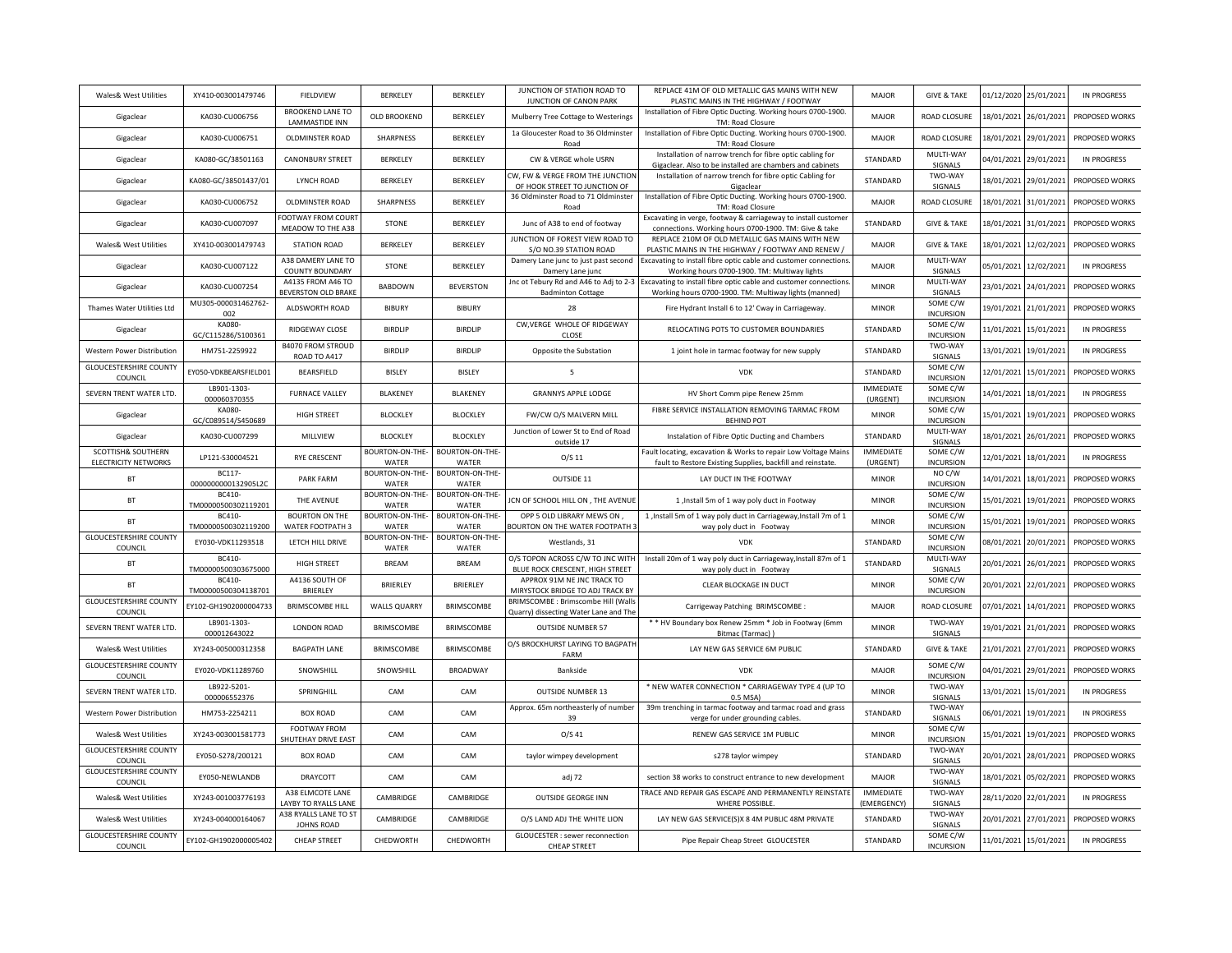| SEVERN TRENT WATER LTD.                        | LB901-1303-<br>000012680883   | <b>SUFFOLK ROAD</b>            | <b>CHEITENHAM</b>     | <b>CHEITENHAM</b> | O/S <sub>54</sub>                                                             | Short Comm Pipe Repair 25mm                                                                                                 | <b>IMMEDIATE</b><br>(URGENT)    | TWO-WAY<br><b>SIGNALS</b>    | 10/01/2021 | 14/01/2021 | <b>IN PROGRESS</b>    |
|------------------------------------------------|-------------------------------|--------------------------------|-----------------------|-------------------|-------------------------------------------------------------------------------|-----------------------------------------------------------------------------------------------------------------------------|---------------------------------|------------------------------|------------|------------|-----------------------|
| SEVERN TRENT WATER LTD                         | LB901-1303-<br>000012683269   | NOVERTON LANE                  | PRESTBURY             | CHFITENHAM        | <b>FOXCOTE</b>                                                                | * Small Main Repair Piece < = 2m 3' * Job in Gang to block one<br>side of Cresent and send them round the other * way       | <b>IMMEDIATE</b><br>(URGENT)    | <b>ROAD CLOSURE</b>          | 12/01/2021 | 14/01/2021 | IN PROGRESS           |
| SEVERN TRENT WATER LTD.                        | LB901-1303-<br>000060371100   | NETTLETON ROAD                 | CHELTENHAM            | CHELTENHAM        | 0/S NO 1                                                                      | * Small Sluice Valve Re-pack 3' * significant leak                                                                          | <b>IMMEDIATE</b><br>(URGENT)    | <b>GIVE &amp; TAKE</b>       | 12/01/2021 | 14/01/2021 | IN PROGRESS           |
| SEVERN TRENT WATER LTD.                        | LB521-A6S-121826770A          | <b>BATH ROAD</b>               | CHELTENHAM            | CHELTENHAM        | O/S Number 27 Bath Road adjacent to<br>the car park                           | We are maintaining flow monitoring equipment in the dirty<br>water system to help prevent drains backing up into properties | <b>MINOR</b>                    | <b>GIVE &amp; TAKE</b>       | 12/01/2021 | 14/01/2021 | IN PROGRESS           |
| <b>VIRGIN MEDIA</b>                            | NK110-ANSL014175              | <b>ORCHARD WAY</b>             | CHELTENHAM            | CHELTENHAM        | 9 ORCHARD WAY CHELTENHAM GL51<br>7JY                                          | INSTALL TEE IN FOOTWAY                                                                                                      | <b>MINOR</b>                    | NO C/W<br><b>INCURSION</b>   | 13/01/2021 | 14/01/2021 | PROPOSED WORKS        |
| Western Power Distribution                     | HM751-2093900A                | <b>HEREFORD PLACE</b>          | CHELTENHAM            | CHELTENHAM        | At the Side of Number 16                                                      | Remedial works to rectify council defect in carriageway Dig up<br>and relay 1.0 x 1.0 CW                                    | <b>MINOR</b>                    | <b>GIVE &amp; TAKE</b>       | 14/01/2021 | 14/01/2021 | PROPOSED<br>REMEDIAL  |
| Western Power Distribution                     | HM751-9488770                 | <b>TEWKESBURY ROAD</b>         | CHELTENHAM            | CHELTENHAM        | side of 2 russell place                                                       | Urgent excavation in highway to locate and repair LV cable<br>fault.                                                        | <b>IMMEDIATE</b><br>(URGENT)    | LANE CLOSURE                 | 08/01/2021 | 14/01/2021 | IN PROGRESS           |
| <b>VIRGIN MEDIA</b>                            | NK110-ANSL014569              | CHELTENHAM ROAD                | <b>BISHOPS CLEEVE</b> | CHELTENHAM        | 122 CHELTENHAM ROAD BISHOPS<br>CLEEVE CHELTENHAM GL52 8LZ                     | INSTALL TEE IN FOOTWAY                                                                                                      | <b>MINOR</b>                    | NO C/W<br><b>INCURSION</b>   | 13/01/2021 | 14/01/2021 | PROPOSED WORKS        |
| <b>GLOUCESTERSHIRE COUNTY</b><br>COUNCIL       | EY102-GH190200000525:         | <b>STOKE ROAD</b>              | STOKE ORCHARD         | CHELTENHAM        | CHELTENHAM : Half way between<br>Bramble Cottage and the junction to          | Install new post and sign CHELTENHAM                                                                                        | <b>MINOR</b>                    | TWO-WAY<br>SIGNALS           | 14/01/2021 | 14/01/2021 | <b>IN PROGRESS</b>    |
| <b>GLOUCESTERSHIRE COUNTY</b><br>COUNCIL       | EY100-851254A                 | MANCHESTER WAY                 | CHELTENHAM            | CHELTENHAM        | 4/90443 Manchester Way, Cheltenhan                                            | Carriageway Resurfacing                                                                                                     | MAJOR                           | ROAD CLOSURE                 | 15/01/2021 | 15/01/2021 | PROPOSED WORKS        |
| <b>GLOUCESTERSHIRE COUNTY</b><br>COUNCIL       | EY102-GH1902000005197         | ROTHERMERE CLOSE               | <b>UP HATHERLEY</b>   | CHELTENHAM        | CHELTENHAM : Junction Justicia Way<br>(GL51 3YH) : ROTHERMERE CLOSE           | To install No Through Sign CHELTENHAM :                                                                                     | <b>MINOR</b>                    | <b>GIVE &amp; TAKE</b>       | 15/01/2021 | 15/01/2021 | PROPOSED WORKS        |
| <b>GLOUCESTERSHIRE COUNTY</b><br>COUNCIL       | EY102-GH1901000004882         | <b>LANSDOWN ROAD</b>           | CHELTENHAM            | CHELTENHAM        | HELTENHAM : Next to Cote Brasserie,<br>end of Suffolk Place : LANSDOWN        | Reduce 2 plane trees to approx 12m final height and reduce<br>radial crown spread to approx 6m. Crown lift to 6m all around | <b>MAIOR</b>                    | <b>ROAD CLOSURE</b>          | 11/01/2021 | 15/01/2021 | IN PROGRESS           |
| <b>GLOUCESTERSHIRE COUNTY</b><br>COUNCIL       | EY102-GH1901000004215         | PROMENADE                      | CHELTENHAM            | CHELTENHAM        | CHELTENHAM : Promenade<br>Cheltenham.: PROMENADE                              | Reduce heightof 3 Plane Trees CHELTENHAM                                                                                    | <b>MINOR</b>                    | ROAD CLOSURE                 | 11/01/2021 | 15/01/2021 | IN PROGRESS           |
| Wales& West Utilities                          | XY244-008000159785            | <b>HIGH STREET</b>             | CHELTENHAM            | CHELTENHAM        | O/S 118                                                                       | CUT OFF GAS SERVICE FOR SAFETY 1M PUBLIC                                                                                    | <b>MINOR</b>                    | <b>GIVE &amp; TAKE</b>       | 13/01/2021 | 15/01/2021 | IN PROGRESS           |
| <b>Wales&amp; West Utilities</b>               | XY244-004000164647            | <b>IMPERIAL SQUARE</b>         | CHELTENHAM            | CHELTENHAM        | IN F/W OUTSIDE QUADRANGLE<br>(BEHIND HERAS FENCING)                           | CAP AND TEST THE EXISTING GAS SERVICE IN F/W<br>(RETROSPECTIVE PERMIT)                                                      | STANDARD                        | NO C/W<br><b>INCURSION</b>   | 12/01/2021 | 15/01/2021 | PROPOSED WORKS        |
| <b>GLOUCESTERSHIRE COUNTY</b><br>COUNCIL       | EY102-GH1902000004953         | WARDEN HILL ROAD               | CHELTENHAM            | CHELTENHAM        | CHELTENHAM : Outside Bournside<br>School (GL51 3EE) : WARDEN HILL             | Install 5x new posts and bollards CHELTENHAM                                                                                | <b>MINOR</b>                    | <b>GIVE &amp; TAKE</b>       | 15/01/2021 | 15/01/2021 | <b>PROPOSED WORKS</b> |
| SEVERN TRENT WATER LTD                         | LB901-1303-<br>000060351846   | PITTVILLE LAWN                 | CHELTENHAM            | CHELTENHAM        | AT CORNER OF ELLENBOROUGH HOUSE<br>(NEAR PRESTBURY ROAD)                      | * Remove incorrectly cut slab, re cut new 600x600 to fit around<br>fh lid                                                   | <b>MINOR</b>                    | NO C/W<br><b>INCURSION</b>   | 14/01/2021 | 15/01/2021 | PROPOSED<br>REMEDIAL  |
| SEVERN TRENT WATER LTD.                        | IB922-5201-<br>000006573423   | <b>FARM LANE</b>               | LECKHAMPTON           | CHELTENHAM        | OPP THE GATEWAY                                                               | * New Clean Water Connection * Lay 1 x service pipe from<br>180mm mdpe main located in nearside c/way to * connection       | <b>MINOR</b>                    | <b>GIVE &amp; TAKE</b>       | 13/01/2021 | 15/01/2021 | IN PROGRESS           |
| SEVERN TRENT WATER LTD.                        | LB901-1303-<br>000060371519   | PRINCESS ELIZABETH<br>WAY      | CHELTENHAM            | CHELTENHAM        | OUTSIDE NUMBER 19 TELFORD HOUSE                                               | * * Small Main Repair Collar 6' * Job in Footway (York Paving<br>Slabs ) * To repair significant leakage                    | <b>IMMEDIATE</b><br>(URGENT)    | <b>GIVE &amp; TAKE</b>       | 13/01/2021 | 15/01/2021 | IN PROGRESS           |
| <b>GLOUCESTERSHIRE COUNTY</b><br>COUNCIL       | EY102-GH1902000004821         | ALBERT ROAD                    | CHELTENHAM            | CHELTENHAM        | CHELTENHAM : Mulltiple patches from<br>outside No10 to Pittville Lawn: ALBERT | To patch a sections of carriageway, CHELTENHAM                                                                              | <b>MAJOR</b>                    | <b>ROAD CLOSURE</b>          | 11/01/2021 | 15/01/2021 | PROPOSED WORKS        |
| Western Power Distribution                     | HM751-2257765                 | <b>LAUREL DRIVE</b>            | PRESTBURY             | CHELTENHAM        | outside 17                                                                    | 1 joint hole in tarmac footway for supply alteration                                                                        | STANDARD                        | SOME C/W<br><b>INCURSION</b> | 12/01/2021 | 15/01/2021 | IN PROGRESS           |
| <b>GLOUCESTERSHIRE COUNTY</b><br>COUNCIL       | EY100-851254                  | <b>SWINDON STREET</b>          | CHELTENHAM            | CHELTENHAM        | 4/90443 Swindon Street, Cheltenham                                            | Carriageway Resurfacing                                                                                                     | <b>MAJOR</b>                    | <b>ROAD CLOSURE</b>          | 15/01/2021 | 15/01/2021 | PROPOSED WORKS        |
| <b>BT</b>                                      | BC410-<br>TM00000500305923500 | CAERNARVON ROAD                | CHELTENHAM            | CHELTENHAM        | SS1CLE84, OS 74 TO OS 76,<br>CAERNARVON ROAD                                  | I , Install 11m of 1 way poly duct in Footway, Install 6m of 1 way<br>poly duct in Carriageway                              | <b>IMMEDIATE</b><br>(URGENT)    | SOME C/W<br><b>INCURSION</b> | 13/01/2021 | 15/01/2021 | IN PROGRESS           |
| SEVERN TRENT WATER LTD.                        | LB901-1303-<br>000012568489   | <b>CUDNALL STREET</b>          | <b>CHARLTON KINGS</b> | CHELTENHAM        | <b>OUTSIDE NUMBER 20</b>                                                      | Long Comm pipe Install 25mm Job in Carriageway (10mm<br>Bitmac (Tarmac) 1                                                   | <b>MAJOR</b>                    | ROAD CLOSURE                 | 13/01/2021 | 15/01/2021 | IN PROGRESS           |
| Wales& West Utilities                          | XY245-001003795654            | <b>CUDNALL STREET</b>          | <b>CHARLTON KINGS</b> | CHELTENHAM        | OUTSIDE 25 CIRENCESTER ROAD                                                   | TRACE AND REPAIR GAS ESCAPE AND PERMANENTLY REINSTATE<br>WHERE POSSIBLE.                                                    | <b>IMMEDIATE</b><br>(EMERGENCY) | SOME C/W<br><b>INCURSION</b> | 11/01/2021 | 15/01/2021 | IN PROGRESS           |
| <b>GLOUCESTERSHIRE COUNTY</b><br>COUNCIL       | EY202-90672735                | <b>LONDON ROAD</b>             | <b>CHARLTON KINGS</b> | CHELTENHAM        | Jn Cirencester Road                                                           | Replacing Column                                                                                                            | <b>MINOR</b>                    | MULTI-WAY<br>SIGNALS         | 15/01/2021 | 15/01/2021 | PROPOSED WORKS        |
| SEVERN TRENT WATER LTD.                        | LB901-1303-<br>000012641506   | <b>BADGEWORTH ROAD</b>         | BADGEWORTH            | CHELTENHAM        | APPROX 225M NORTHEAST FROM ELM<br>GARDENS                                     | * * Trunk Sluice Valve Re-pack * Job in Verge (Grass)                                                                       | <b>MINOR</b>                    | MULTI-WAY<br>SIGNALS         | 13/01/2021 | 15/01/2021 | <b>PROPOSED WORKS</b> |
| Western Power Distribution                     | HM751-164495B                 | COLD POOL LANE                 | BADGEWORTH            | CHELTENHAM        | Outside Witsend House                                                         | Remedial for council defect in the verge: Grade off old material<br>and top soil and seed 9.5 x 1.5                         | <b>MINOR</b>                    | SOME C/W<br><b>INCURSION</b> | 15/01/2021 | 15/01/2021 | PROPOSED<br>REMEDIAL  |
| SEVERN TRENT WATER LTD.                        | LB901-1303-<br>000012682152   | <b>CROWN DRIVE</b>             | <b>BISHOPS CLEEVE</b> | CHELTENHAM        | <b>OUTSIDE NUMBER 4</b>                                                       | * Small Main Repair Collar 3' * visible burst on main                                                                       | <b>IMMEDIATE</b><br>(URGENT)    | SOME C/W<br><b>INCURSION</b> | 13/01/2021 | 15/01/2021 | IN PROGRESS           |
| SEVERN TRENT WATER LTD.                        | LB901-1303-<br>000012658990   | <b>BAMFURLONG LANE</b>         | STAVERTON             | CHELTENHAM        | APPROX 305M EAST FROM ROSEDALE<br>HOLISE                                      | * * TL Head Bamfurlong Lane * Job in Carriageway (Bitumen<br>Macadam (Tarmac))                                              | <b>MINOR</b>                    | MULTI-WAY<br>SIGNALS         | 13/01/2021 | 15/01/2021 | <b>PROPOSED WORKS</b> |
| <b>GLOUCESTERSHIRE COUNTY</b><br><b>COUNCI</b> | EY102-GH1901000005451         | <b>HAYDEN LANE</b>             | <b>BODDINGTON</b>     | CHELTENHAM        | CHELTENHAM : 60m above broadview<br>towards the green : HAYDEN LANE           | Split in carriageway<br>CHELTENHAM                                                                                          | <b>IMMEDIATE</b><br>(URGENT)    | ROAD CLOSURE                 | 14/01/2021 | 15/01/2021 | <b>IN PROGRESS</b>    |
| <b>GLOUCESTERSHIRE COUNTY</b><br>COUNCIL       | EY020-JH-RSB-01               | <b>BUSHCOMBE LANE</b>          | WOODMANCOTE           | CHELTENHAM        | Outside Longwood Lodge to Longwood<br>Farm                                    | Repairs to Stonewall boundary                                                                                               | STANDARD                        | <b>ROAD CLOSURE</b>          | 11/01/2021 | 15/01/2021 | IN PROGRESS           |
| SEVERN TRENT WATER LTD.                        | LB901-1303-<br>000060371012   | 400673 WOOD<br>STANWAY LANE TO | WOOD STANWAY          | CHELTENHAM        | APPROX 180M NORTHWEST FROM<br>WOOD STANWAY HOUSE                              | * * Small Main Repair Collar 3' * Job in Carriageway (10mm<br>Bitmac (Tarmac) ) * To repair significant leakage             | <b>IMMEDIATE</b><br>(URGENT)    | SOME C/W<br><b>INCURSION</b> | 13/01/2021 | 15/01/2021 | IN PROGRESS           |
| SEVERN TRENT WATER LTD.                        | LB901-1303-<br>000060340425   | HIGH STREET                    | CHELTENHAM            | CHELTENHAM        | 55A                                                                           | * Lift and relay surrounding slabs to profile make area tidy                                                                | <b>MINOR</b>                    | SOME C/W<br><b>INCURSION</b> | 17/01/2021 | 17/01/2021 | PROPOSED<br>REMEDIAL  |
| <b>GLOUCESTERSHIRE COUNTY</b><br>COUNCIL       | EY102-GH1902000004971         | <b>CHURCH STREET</b>           | <b>CHARLTON KINGS</b> | CHELTENHAM        | CHELTENHAM : War Memorial (GL53<br>8AP): CHURCH STREET                        | Missing kerb To install 1x full height kerb CHELTENHAM                                                                      | <b>MINOR</b>                    | <b>GIVE &amp; TAKE</b>       | 18/01/2021 | 18/01/2021 | PROPOSED WORKS        |
| Western Power Distribution                     | HM751-9537663                 | <b>BAFFORD LANE</b>            | CHELTENHAM            | CHELTENHAM        | on bridge bafford lane                                                        | Urgent excavation in highway to locate and repair LV cable<br>fault.                                                        | <b>IMMEDIATE</b><br>(URGENT)    | SOME C/W<br><b>INCURSION</b> | 12/01/2021 | 18/01/2021 | IN PROGRESS           |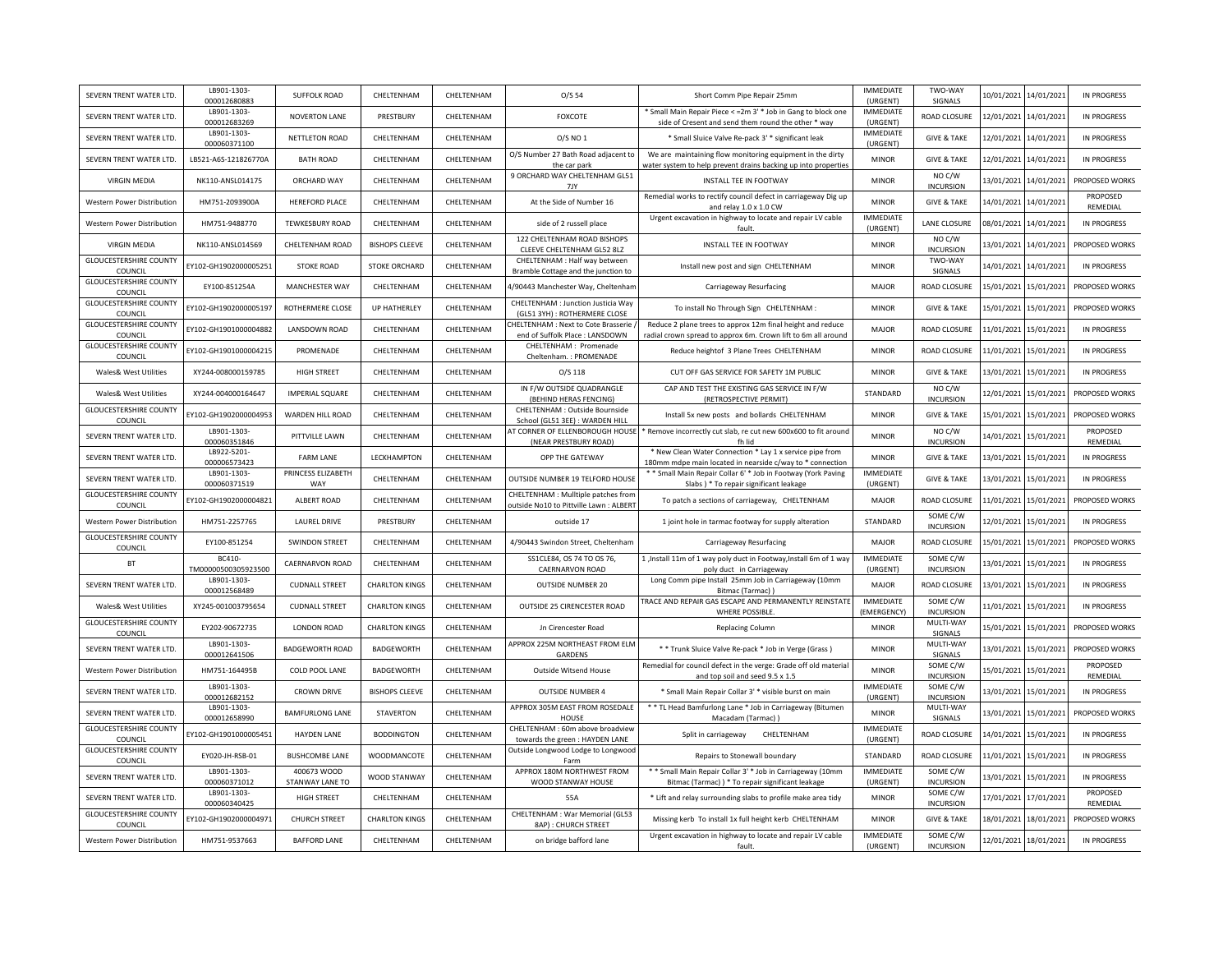| Wales& West Utilities                    | XY244-004000166191                        | LEDMORE ROAD                         | <b>CHARLTON KINGS</b> | CHELTENHAM | $O/S$ 14                                                               | LAY NEW GAS SERVICE 1M PUBLIC                                                                                      | <b>MINOR</b>                    | SOME C/W<br><b>INCURSION</b> |            | 14/01/2021 18/01/2021 | <b>IN PROGRESS</b>    |
|------------------------------------------|-------------------------------------------|--------------------------------------|-----------------------|------------|------------------------------------------------------------------------|--------------------------------------------------------------------------------------------------------------------|---------------------------------|------------------------------|------------|-----------------------|-----------------------|
| SEVERN TRENT WATER LTD.                  | LB901-1303-<br>000060369785               | PRESTBURY ROAD                       | CHELTENHAM            | CHELTENHAM | <b>OUTSIDE NUMBER 289</b>                                              | * * Hydrant Renew * Job in Footway (6mm Bitmac (Tarmac))<br>To repair significant leakage                          | <b>IMMEDIATE</b><br>(URGENT)    | TWO-WAY<br>SIGNALS           | 14/01/2021 | 18/01/2021            | IN PROGRESS           |
| <b>BT</b>                                | BC410-<br>TM00000500303914400             | <b>KINGSLEY GARDENS</b>              | CHELTENHAM            | CHELTENHAM | OPP 12A, KINGSLEY GARDENS                                              | Replace 1 existing pole                                                                                            | <b>MINOR</b>                    | SOME C/W<br><b>INCURSION</b> | 14/01/2021 | 18/01/2021            | PROPOSED WORKS        |
| SEVERN TRENT WATER LTD.                  | LB901-1303-<br>000060371059               | ALMA ROAD                            | CHELTENHAM            | CHELTENHAM | $O/S$ 71                                                               | * Short Comm Pipe Repair 25mm * significant leak                                                                   | <b>IMMEDIATE</b><br>(URGENT)    | <b>GIVE &amp; TAKE</b>       | 12/01/2021 | 18/01/2021            | <b>IN PROGRESS</b>    |
| <b>VIRGIN MEDIA</b>                      | NK110-ANSL014765                          | NETHERWOOD<br>GARDENS                | CHELTENHAM            | CHELTENHAM | <b>6 NETHERWOOD GARDENS</b><br>CHELTENHAM GL51 8LG                     | CLEAR BLOCKAGE IN FOOTWAY                                                                                          | <b>MINOR</b>                    | NO C/W<br><b>INCURSION</b>   | 15/01/2021 | 18/01/2021            | PROPOSED WORKS        |
| <b>BT</b>                                | BC007-WC2VWP7K                            | SPRINGFIELD CLOSE                    | THE REDDINGS          | CHELTENHAM | 43 SPRINGFIELD CLOSE THE REDDINGS,<br>CHELTENHAM GL51 6SG              | excavation in f, way to lay telecoms duct                                                                          | <b>MINOR</b>                    | SOME C/W<br><b>INCURSION</b> | 14/01/2021 | 18/01/2021            | PROPOSED WORKS        |
| <b>GLOUCESTERSHIRE COUNTY</b><br>COUNCIL | EY102-GH1902000004954                     | ARLE AVENUE                          | CHELTENHAM            | CHELTENHAM | CHELTENHAM: ARLE AVENUE                                                | To install 3x i lockable bollard. CHELTENHAM                                                                       | <b>MINOR</b>                    | <b>GIVE &amp; TAKE</b>       | 18/01/2021 | 18/01/2021            | PROPOSED WORKS        |
| Wales& West Utilities                    | XY244-001003792823                        | <b>LECKHAMPTON HILL</b>              | CHELTENHAM            | CHELTENHAM | <b>OUTSIDE THE FOLD</b>                                                | TRACE AND REPAIR GAS ESCAPE AND PERMANENTLY REINSTATE<br>WHERE POSSIBLE.                                           | <b>IMMEDIATE</b><br>(EMERGENCY) | TWO-WAY<br>SIGNALS           |            | 12/01/2021 18/01/2021 | <b>IN PROGRESS</b>    |
| Wales& West Utilities                    | XY245-004000165979                        | WITHYFIELD ROAD                      | <b>BISHOPS CLEEVE</b> | CHELTENHAM | $O/S$ 35                                                               | LAY NEW GAS SERVICE 2M PUBLIC                                                                                      | STANDARD                        | <b>GIVE &amp; TAKE</b>       | 13/01/2021 | 18/01/2021            | <b>IN PROGRESS</b>    |
| <b>GLOUCESTERSHIRE COUNTY</b><br>COUNCIL | EY020-JH-TREECUT-05                       | SHURDINGTON ROAD                     | SHURDINGTON           | CHELTENHAM | Near Recreation Ground                                                 | <b>Tree Cutting</b>                                                                                                | <b>MINOR</b>                    | TWO-WAY<br>SIGNALS           | 18/01/2021 | 18/01/2021            | PROPOSED WORKS        |
| Wales& West Utilities                    | XY243-001003796652                        | MERESTONES DRIVE                     | CHELTENHAM            | CHELTENHAM | $O/S$ 63                                                               | TRACE AND REPAIR GAS ESCAPE AND PERMANENTLY REINSTATE<br>WHERE POSSIBLE.                                           | <b>IMMEDIATE</b><br>(EMERGENCY) | SOME C/W<br><b>INCURSION</b> | 13/01/2021 | 19/01/2021            | <b>IN PROGRESS</b>    |
| Western Power Distribution               | HM751-2260887                             | <b>HALES ROAD</b>                    | CHELTENHAM            | CHELTENHAM | Outside number 75                                                      | 1 joint hole in tarmac footway for new supply.                                                                     | <b>MINOR</b>                    | TWO-WAY<br>SIGNALS           | 15/01/2021 | 19/01/2021            | PROPOSED WORKS        |
| SEVERN TRENT WATER LTD.                  | LB906-0000-00004633265                    | ST LUKES ROAD                        | CHELTENHAM            | CHELTENHAM | ON FOOTWAY OUTSIDE NUMBER 44                                           | PERMANENT REINSTATEMENT IN THE FOOTWAY                                                                             | <b>MINOR</b>                    | SOME C/W<br><b>INCURSION</b> | 19/01/2021 | 19/01/2021            | PROPOSED<br>PERMANENT |
| <b>VIRGIN MEDIA</b>                      | NK110-ANSL014780                          | POST OFFICE LANE                     | CHELTENHAM            | CHELTENHAM | REAR OF 23 PROMENADE<br>CHELTENHAM ON POST OFFICE LANE                 | CLEAR BLOCKAGE IN FOOTWAY                                                                                          | <b>MINOR</b>                    | NO C/W<br><b>INCURSION</b>   | 18/01/2021 | 19/01/2021            | PROPOSED WORKS        |
| <b>GLOUCESTERSHIRE COUNTY</b><br>COUNCIL | EY202-58124779                            | <b>TEWKESBURY ROAD</b>               | CHELTENHAM            | CHELTENHAM | In Central Reservation Jn Hayden Road                                  | Replacing 6 Columns                                                                                                | <b>MINOR</b>                    | LANE CLOSURE                 |            | 15/01/2021 19/01/2021 | PROPOSED WORKS        |
| SEVERN TRENT WATER LTD.                  | LB906-0000-00004641969                    | <b>GREAT NORWOOD</b><br>STREET       | CHELTENHAM            | CHELTENHAM | ON FOOTWAY OUTSIDE NUMBER 23                                           | Install external meter in boundary box at depth of under 1.5<br>meters by Minimum dig with Permanent Reinstatement | <b>MINOR</b>                    | SOME C/W<br><b>INCURSION</b> | 19/01/2021 | 19/01/2021            | PROPOSED WORKS        |
| Wales& West Utilities                    | XY245-004000166020                        | <b>BARKERS LEYS</b>                  | <b>BISHOPS CLEEVE</b> | CHELTENHAM | $O/S$ 32                                                               | LAY NEW GAS SERVICE 4M PUBLIC                                                                                      | STANDARD                        | SOME C/W<br><b>INCURSION</b> | 14/01/2021 | 19/01/2021            | PROPOSED WORKS        |
| <b>GLOUCESTERSHIRE COUNTY</b><br>COUNCIL | EY102-GH1902000004843                     | CHELTENHAM ROAD<br>ROUNDABOUT        | SOUTHAM               | CHELTENHAM | CHELTENHAM : On roundabout outside<br>entrance into GE Aviation :      | Replace posts and chevron sign CHELTENHAM                                                                          | <b>MINOR</b>                    | LANE CLOSURE                 | 19/01/2021 | 19/01/2021            | PROPOSED WORKS        |
| <b>GLOUCESTERSHIRE COUNTY</b><br>COUNCIL | EY102-GH1902000005439                     | <b>ROAD FROM</b><br>DEADMANBURY GATE | WINCHCOMBE            | CHELTENHAM | CHELTENHAM : Guiting power sheep<br>hill crossroads: 3/99 CAMPDEN LANE | renew 4 way finger post and give way signs CHELTENHAM                                                              | <b>MINOR</b>                    | <b>GIVE &amp; TAKE</b>       | 18/01/2021 | 19/01/2021            | PROPOSED WORKS        |
| <b>GLOUCESTERSHIRE COUNTY</b><br>COUNCIL | EY102-GH1902000004922                     | <b>BOUNCERS LANE</b>                 | CHELTENHAM            | CHELTENHAM | CHELTENHAM : outside 62 Bouncers<br>Lane: BOUNCERS LANE                | to raise x 2 dropped kerbs and 1m of sets to prevent flooding<br>CHELTENHAM                                        | <b>MINOR</b>                    | <b>GIVE &amp; TAKE</b>       | 20/01/2021 | 20/01/2021            | PROPOSED WORKS        |
| Western Power Distribution               | HM751-9537892                             | KINGSDITCH LANE                      | CHELTENHAM            | CHELTENHAM | outside Bookers                                                        | Urgent excavation in highway to locate and repair street light<br>cable fault.                                     | <b>IMMEDIATE</b><br>(URGENT)    | SOME C/W<br><b>INCURSION</b> |            | 14/01/2021 20/01/2021 | <b>IN PROGRESS</b>    |
| <b>GLOUCESTERSHIRE COUNTY</b><br>COUNCIL | EY102-GH1902000004974                     | HATHERLEY LANE                       | CHELTENHAM            | CHELTENHAM | CHELTENHAM : In grassed area to the<br>side of No18 : HATHERLEY LANE   | To install 8x Timber Bollards CHELTENHAM :                                                                         | <b>MINOR</b>                    | <b>GIVE &amp; TAKE</b>       |            | 19/01/2021 20/01/2021 | PROPOSED WORKS        |
| SEVERN TRENT WATER LTD.                  | LB901-1303-<br>000012673853               | <b>CORPUS STREET</b>                 | CHELTENHAM            | CHELTENHAM | AT JUNC OF LONDON ROAD                                                 | * 3rd LH for LB9011303-000012665992 * For Sluice Valve<br>Rebuild Chamber                                          | <b>MINOR</b>                    | MULTI-WAY<br>SIGNALS         | 18/01/2021 | 20/01/2021            | PROPOSED WORKS        |
| SEVERN TRENT WATER LTD.                  | LB901-1303-<br>000012673855               | <b>OXFORD STREET</b>                 | CHELTENHAM            | CHELTENHAM | AT JUNC OF LONDON ROAD                                                 | * 4th LH for LB9011303-000012665992 * For Sluice Valve<br>rebuild chamber                                          | <b>MINOR</b>                    | MULTI-WAY<br>SIGNALS         | 18/01/2021 | 20/01/2021            | PROPOSED WORKS        |
| <b>VIRGIN MEDIA</b>                      | NK110-ANSL014232                          | ST PAULS LANE                        | CHELTENHAM            | CHELTENHAM | o/s 13 and 5 ST PAULS LANE,<br>GLOUCESTERSHIRE, GL50 4AT               | LAY 43m DUCTING IN FOOTWAY                                                                                         | <b>MINOR</b>                    | SOME C/W<br><b>INCURSION</b> | 18/01/2021 | 20/01/2021            | PROPOSED WORKS        |
| <b>GLOUCESTERSHIRE COUNTY</b><br>COUNCIL | EY202-19861025                            | <b>EVESHAM ROAD</b>                  | CHELTENHAM            | CHELTENHAM | OS 56 and Opp Cleevmont Entrance                                       | Replacing 2 x Columns                                                                                              | <b>MINOR</b>                    | <b>GIVE &amp; TAKE</b>       | 18/01/2021 | 20/01/2021            | PROPOSED WORKS        |
| <b>GLOUCESTERSHIRE COUNTY</b><br>COUNCIL | EY202-16932939                            | <b>EVESHAM ROAD</b>                  | CHELTENHAM            | CHELTENHAM | OS 16                                                                  | Removing 2 x Redundant signs                                                                                       | <b>MINOR</b>                    | <b>GIVE &amp; TAKE</b>       | 18/01/2021 | 20/01/2021            | PROPOSED WORKS        |
| <b>VIRGIN MEDIA</b>                      | NK110-ANSL013252                          | HILLFIELD                            | CHELTENHAM            | CHELTENHAM | 10 Hillfield St. Marks Cheltenham                                      | LAY 4M OF DUCT IN FOOTWAY                                                                                          | <b>MINOR</b>                    | SOME C/W<br><b>INCURSION</b> | 18/01/2021 | 20/01/2021            | PROPOSED WORKS        |
| <b>GLOUCESTERSHIRE COUNTY</b><br>COUNCIL | EY102-GH1902000005262                     | <b>HAYDEN ROAD</b>                   | CHELTENHAM            | CHELTENHAM | CHELTENHAM Arle Court roundabout<br><b>HAYDEN ROAD</b>                 | GPR survey - Traffic Management - Arle Court for M5 J10<br>Hayden Road CHELTENHAM                                  | STANDARD                        | <b>STOP/GO BOARDS</b>        | 12/01/2021 | 20/01/2021            | IN PROGRESS           |
| SEVERN TRENT WATER LTD.                  | LB901-1303-<br>000012665992               | <b>LONDON ROAD</b>                   | CHELTENHAM            | CHELTENHAM | $O/S$ 37                                                               | * Sluice Valve Rebuild chamber                                                                                     | <b>MINOR</b>                    | MULTI-WAY<br>SIGNALS         | 18/01/2021 | 20/01/2021            | PROPOSED WORKS        |
| <b>VIRGIN MEDIA</b>                      | NK110-ANSL012748                          | <b>NEWTON ROAD</b>                   | CHELTENHAM            | CHELTENHAM | BETWEEN 11 AND 11 A NEWTON ROAD<br>CHELTENHAM,                         | LAY 7M OF DUCT IN FOOTWAY                                                                                          | <b>MINOR</b>                    | SOME C/W<br><b>INCURSION</b> | 18/01/2021 | 20/01/2021            | PROPOSED WORKS        |
| <b>GLOUCESTERSHIRE COUNTY</b><br>COUNCIL | EY102-GH1902000005261                     | OLD GLOUCESTER ROAD                  | CHELTENHAM            | CHELTENHAM | CHELTENHAM : Arle Court roundabout<br>: Old Gloucester Road            | GPR survey - Traffic Management - Arle Court for M5 J10 Old<br>Gloucester Road CHELTENHAM                          | STANDARD                        | <b>STOP/GO BOARDS</b>        | 12/01/2021 | 20/01/2021            | <b>IN PROGRESS</b>    |
| SEVERN TRENT WATER LTD.                  | LB902-2302-<br>000012640343               | WINCHCOMBE ROAD                      | <b>GRETTON</b>        | CHELTENHAM | 3 MANOR FIELDS GRETTON ROAD<br>CHELTENHAM GL54 5EA                     | * PATCH TO BE INSTALLED FROM WITHIN MANHOLE CHAMBER<br>TO REPAIR CRACKS IN * PIPE AND PREVENT EXTERNAL             | <b>MINOR</b>                    | TWO-WAY<br>SIGNALS           | 18/01/2021 | 20/01/2021            | PROPOSED WORKS        |
| SEVERN TRENT WATER LTD                   | LB901-1303-<br>000012637791               | <b>STOKE ROAD</b>                    | <b>STOKE ORCHARD</b>  | CHELTENHAM | <b>OUTSIDE WHITE GATES</b>                                             | * * HV Stop tap Renew 25mm * Job in Footway (6mm Bitmac<br>(Tarmac)                                                | <b>MINOR</b>                    | TWO-WAY<br>SIGNALS           |            | 18/01/2021 20/01/2021 | PROPOSED WORKS        |
| <b>GLOUCESTERSHIRE COUNTY</b><br>COUNCIL | EY102-GH1902000005259 OLD GLOUCESTER ROAD |                                      | STAVERTON             | CHELTENHAM | CHELTENHAM : Arle Court roundabout<br>Old Gloucester Road              | GPR survey - Traffic Management - Arle Court for M5 J10 Old<br>Gloucester Road CHELTENHAM                          | STANDARD                        | STOP/GO BOARDS               |            | 12/01/2021 20/01/2021 | <b>IN PROGRESS</b>    |
| <b>GLOUCESTERSHIRE COUNTY</b><br>COUNCIL | EY102-GH1902000004432                     | <b>BAMFURLONG LANE</b>               | <b>STAVERTON</b>      | CHELTENHAM | CHELTENHAM : Opposite entrance into<br>Airport: BAMFURLONG LANE        | Replace danaged post and sign CHELTENHAM                                                                           | <b>MINOR</b>                    | <b>GIVE &amp; TAKE</b>       |            | 20/01/2021 20/01/2021 | PROPOSED WORKS        |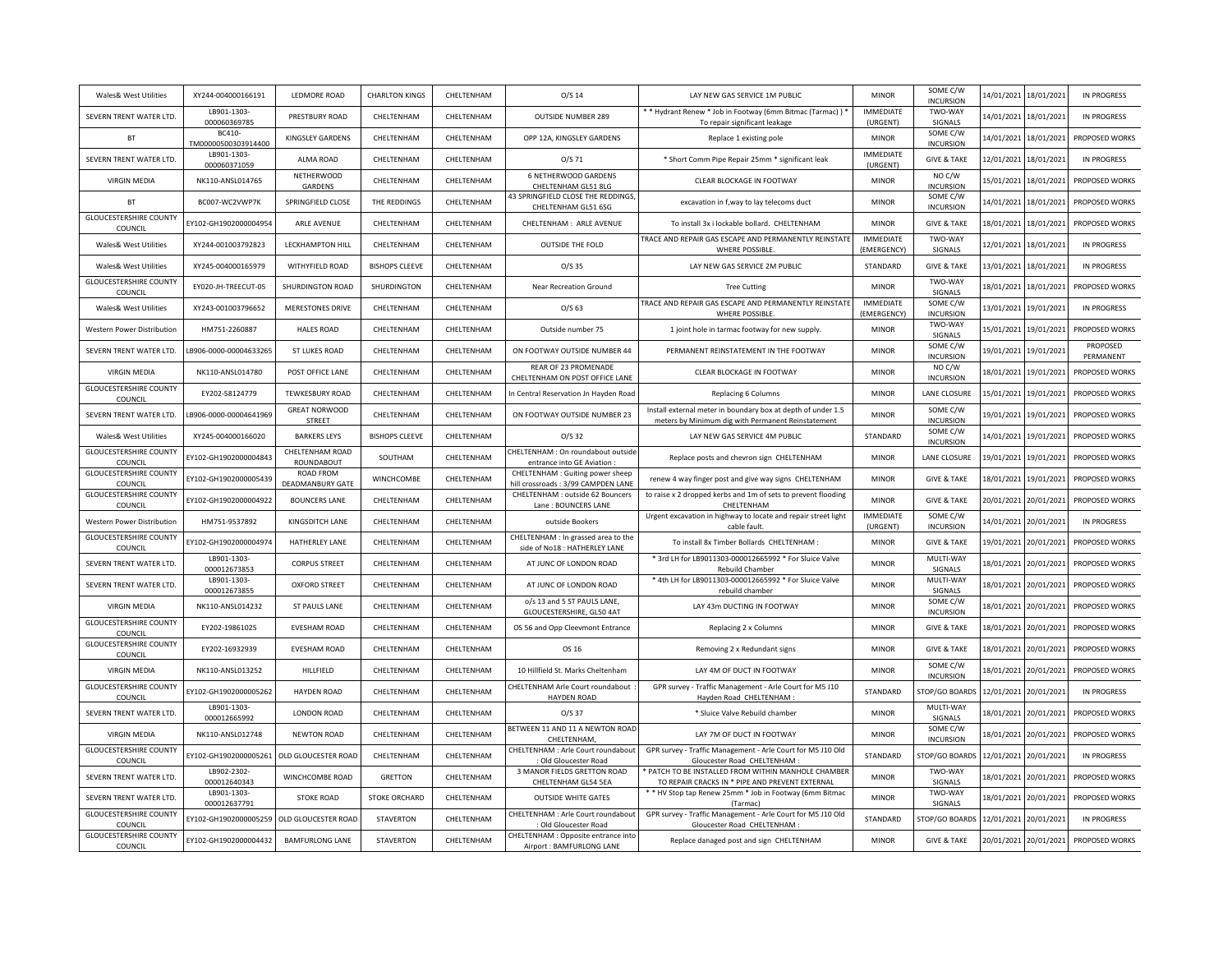| SEVERN TRENT WATER LTD.                  | LB907-12080011                | <b>STOKE ROAD</b>                     | <b>BISHOPS CLEEVE</b> | CHELTENHAM | Junction of Bishops Cleeve bypass                                                | Team to rectify DAMAGED COVER S81                                                                                                                                 | <b>MINOR</b>    | TWO-WAY<br>SIGNALS                       | 19/01/2021 | 20/01/2021 | PROPOSED<br>REMEDIAL |
|------------------------------------------|-------------------------------|---------------------------------------|-----------------------|------------|----------------------------------------------------------------------------------|-------------------------------------------------------------------------------------------------------------------------------------------------------------------|-----------------|------------------------------------------|------------|------------|----------------------|
| <b>GLOUCESTERSHIRE COUNTY</b><br>COUNCIL | EY102-GH1902000005260         | OLD GLOUCESTER ROAD                   | <b>BODDINGTON</b>     | CHELTENHAM | CHELTENHAM : Arle Court roundabout<br>: Old Gloucester Road                      | GPR survey - Traffic Management - Arle Court for M5 J10 Old<br>Gloucester Road CHELTENHAM :                                                                       | <b>STANDARD</b> | STOP/GO BOARDS                           | 12/01/2021 | 20/01/2021 | IN PROGRESS          |
| <b>GLOUCESTERSHIRE COUNTY</b><br>COUNCIL | EY102-GH1902000005264         | <b>HAYDEN ROAD</b><br><b>JUNCTION</b> | <b>UCKINGTON</b>      | CHELTENHAM | CHELTENHAM : Arle Court roundabout<br>: HAYDEN ROAD JUNCTION                     | GPR survey - Traffic Management - Arle Court for M5 J10<br>Hayden Road Junction CHELTENHAM :                                                                      | STANDARD        | STOP/GO BOARDS                           | 12/01/2021 | 20/01/2021 | IN PROGRESS          |
| <b>GLOUCESTERSHIRE COUNTY</b><br>COUNCIL | EY102-GH1902000005263         | <b>HAYDEN ROAD</b>                    | <b>UCKINGTON</b>      | CHELTENHAM | CHELTENHAM : Arle Court roundabout<br>: HAYDEN ROAD                              | GPR survey - Traffic Management - Arle Court for M5 J10<br>Hayden Road CHELTENHAM :                                                                               | STANDARD        | STOP/GO BOARDS                           | 12/01/2021 | 20/01/2021 | IN PROGRESS          |
| <b>GLOUCESTERSHIRE COUNTY</b><br>COUNCIL | EY102-GH1902000004986         | <b>CIRENCESTER ROAD</b>               | <b>CHARLTON KINGS</b> | CHELTENHAM | CHELTENHAM : Outside Spirax Sarco on<br>Cirencester Road, Charlton Kings.:       | Re- set sign. CHELTENHAM :                                                                                                                                        | <b>MINOR</b>    | <b>GIVE &amp; TAKE</b>                   | 21/01/2021 | 21/01/2021 | PROPOSED WORKS       |
| <b>GLOUCESTERSHIRE COUNTY</b><br>COUNCIL | EY102-GH1901000005179         | PARABOLA ROAD                         | CHELTENHAM            | CHELTENHAM | CHELTENHAM : Outside 1 - 10 Queens<br>Parade: QUEENS PARADE                      | Tree works CHELTENHAM :                                                                                                                                           | <b>MAJOR</b>    | ROAD CLOSURE                             | 18/01/2021 | 21/01/2021 | PROPOSED WORKS       |
| <b>GLOUCESTERSHIRE COUNTY</b><br>COUNCIL | EY102-GH1902000004983         | PITTVILLE CIRCUS ROAD                 | CHELTENHAM            | CHELTENHAM | <b>HELTENHAM: Junction All Saints Road</b><br>(GL52 2QJ) : PITTVILLE CIRCUS ROAD | To replace damaged sign CHELTENHAM :                                                                                                                              | <b>MINOR</b>    | <b>GIVE &amp; TAKE</b>                   | 21/01/2021 | 21/01/2021 | PROPOSED WORKS       |
| <b>GLOUCESTERSHIRE COUNTY</b><br>COUNCIL | EY102-GH1902000005270         | <b>UPPER PARK STREET</b>              | CHELTENHAM            | CHELTENHAM | CHELTENHAM : Outside No48 & 49<br>(GL52 6SB): UPPER PARK STREET                  | To install 1x 2m Fluted channel in footway To tilt slightly to<br>enable flow towards carriageway CHELTENHAM                                                      | <b>MINOR</b>    | <b>GIVE &amp; TAKE</b>                   | 21/01/2021 | 21/01/2021 | PROPOSED WORKS       |
| SEVERN TRENT WATER LTD.                  | LB901-1303<br>000012661004    | LEYSON ROAD                           | THE REDDINGS          | CHELTENHAM | <b>OUTSIDE NUMBER 2</b>                                                          | * * TL Head Leyson Road * Job in Carriageway (Bitumen<br>Macadam (Tarmac))                                                                                        | <b>MINOR</b>    | MULTI-WAY<br>SIGNALS                     | 19/01/2021 | 21/01/2021 | PROPOSED WORKS       |
| SEVERN TRENT WATER LTD.                  | LB901-1303-<br>000012641737   | THE REDDINGS                          | CHELTENHAM            | CHELTENHAM | <b>OUTSIDE BEECH HURST</b>                                                       | * * HV Short Comm pipe Renew 25mm * Job in Footway (6mm<br>Bitmac (Tarmac))                                                                                       | <b>MINOR</b>    | MULTI-WAY<br>SIGNALS                     | 19/01/2021 | 21/01/2021 | PROPOSED WORKS       |
| <b>GLOUCESTERSHIRE COUNTY</b><br>COUNCIL | EY102-GH1902000004554         | <b>CASTLE STREET</b>                  | WINCHCOMBE            | CHELTENHAM | CHELTENHAM : Near Sudeley Mill<br>Cottage (GL54 5JA) : CASTLE STREET             | To install new Post and Sign CHELTENHAM :                                                                                                                         | <b>MINOR</b>    | <b>GIVE &amp; TAKE</b>                   | 21/01/2021 | 21/01/2021 | PROPOSED WORKS       |
| <b>GLOUCESTERSHIRE COUNTY</b><br>COUNCIL | EY102-GH1902000004985         | SHURDINGTON ROAD                      | <b>BADGEWORTH</b>     | CHELTENHAM | CHELTENHAM : On the approach to the<br>Junction with Sandy Puck Lane (GL51       | To re install Signs/Post CHELTENHAM :                                                                                                                             | <b>MINOR</b>    | TWO-WAY<br>SIGNALS                       | 21/01/2021 | 21/01/2021 | PROPOSED WORKS       |
| <b>GLOUCESTERSHIRE COUNTY</b><br>COUNCIL | EY102-GH1902000004440         | 490035 AGGS HILL TO<br>PUCKHAM SCRUBS | CHELTENHAM            | CHELTENHAM | CHELTENHAM : Burnt Oak Crossroad<br>(GL54 4EX) : 490035 AGGS HILL TO             | To replace existing signs CHELTENHAM                                                                                                                              | <b>MINOR</b>    | <b>GIVE &amp; TAKE</b>                   | 22/01/2021 | 22/01/2021 | PROPOSED WORKS       |
| <b>BT</b>                                | BC410-<br>TM00000500299772401 | LANSDOWN ROAD                         | CHELTENHAM            | CHELTENHAM | OPP JUNCTION LANSDOWN WALK ON<br>LANSDOWN ROAD                                   | <b>ERECT STREET CABINET</b>                                                                                                                                       | <b>MINOR</b>    | SOME C/W<br><b>INCURSION</b>             | 20/01/2021 | 22/01/2021 | PROPOSED WORKS       |
| <b>BT</b>                                | BC410-<br>TM00000500305796100 | <b>GLOUCESTER ROAD</b>                | CHELTENHAM            | CHELTENHAM | 393868.87E, 222788.5N OUTSIDE 80<br>GLOUCESTER ROAD CHELTENHAM                   | RENEW STREET CAB O/S 80 GLOUCESTER RD                                                                                                                             | <b>MINOR</b>    | SOME C/W<br><b>INCURSION</b>             | 20/01/2021 | 22/01/2021 | PROPOSED WORKS       |
| <b>GLOUCESTERSHIRE COUNTY</b><br>COUNCIL | EY091-GCCKJB12                | <b>HALL ROAD</b>                      | CHELTENHAM            | CHELTENHAM | Outside Leckhampton Primary School                                               | New gully installation & kerb alteration                                                                                                                          | STANDARD        | SOME C/W<br><b>INCURSION</b>             | 11/01/2021 | 22/01/2021 | IN PROGRESS          |
| <b>GLOUCESTERSHIRE COUNTY</b><br>COUNCIL | EY202-95601973                | CHOSEN VIEW ROAD                      | CHELTENHAM            | CHELTENHAM | Op Hirebase                                                                      | Column Removal                                                                                                                                                    | <b>MINOR</b>    | <b>GIVE &amp; TAKE</b>                   | 20/01/2021 | 22/01/2021 | PROPOSED WORKS       |
| <b>GLOUCESTERSHIRE COUNTY</b><br>COUNCIL | EY202-66148091                | SHELBURNE ROAD                        | HATHERLEY             | CHELTENHAM | Corner of Hatherley Road                                                         | Column removal                                                                                                                                                    | <b>MINOR</b>    | <b>GIVE &amp; TAKE</b>                   | 20/01/2021 | 22/01/202  | PROPOSED WORKS       |
| <b>GLOUCESTERSHIRE COUNTY</b><br>COUNCIL | EY202-29314657                | OLD GLOUCESTER ROAD                   | CHELTENHAM            | CHELTENHAM | Jn Pilgrove Way                                                                  | Investigating cable fault                                                                                                                                         | <b>MINOR</b>    | <b>GIVE &amp; TAKE</b>                   | 20/01/2021 | 22/01/2021 | PROPOSED WORKS       |
| <b>GLOUCESTERSHIRE COUNTY</b><br>COUNCIL | EY102-GH1902000004978         | <b>BACK LANE</b>                      | WINCHCOMBE            | CHELTENHAM | CHELTENHAM : Outside 4 Tythe<br>Terrace, Back Lane, Winchcombe.                  | Replace faded triangular 'school' and supplementary sign<br>CHELTENHAM:                                                                                           | <b>MINOR</b>    | <b>GIVE &amp; TAKE</b>                   | 22/01/2021 | 22/01/2021 | PROPOSED WORKS       |
| <b>GLOUCESTERSHIRE COUNTY</b><br>COUNCIL | EY202-89098479                | <b>STOKE ROAD</b>                     | <b>BISHOPS CLEEVE</b> | CHELTENHAM | OS Rugby Grounds to Stoke Road                                                   | Installing Column and investigating cable fault                                                                                                                   | <b>MINOR</b>    | <b>GIVE &amp; TAKE</b>                   | 20/01/2021 | 22/01/2021 | PROPOSED WORKS       |
| <b>BT</b>                                | BC110-<br>0000000500305253500 | ORIEL ROAD                            | CHELTENHAM            | CHELTENHAM | O/S Wolseley Terrace, GL50 1UH UK,<br>ORIEL ROAD                                 | Install 2m of polyduct in footway for fibre cable, Install Jointbox<br>(915mm x 445mm x 600mm deep)                                                               | STANDARD        | NO C/W<br><b>INCURSION</b>               | 20/01/2021 | 25/01/2021 | PROPOSED WORKS       |
| <b>BT</b>                                | BC110-<br>0000000500305253501 | <b>IMPERIAL SQUARE</b>                | CHELTENHAM            | CHELTENHAM | O/S S/O 36 ON , IMPERIAL SQUARE                                                  | Build 1 precast chamber in 915mm x 445mm x 965mm deep ir<br>Footway, Install 2m of 1 way poly duct in Footway                                                     | STANDARD        | SOME C/W<br><b>INCURSION</b>             | 20/01/2021 | 25/01/2021 | PROPOSED WORKS       |
| <b>BT</b>                                | BC110-<br>0000000500305253502 | <b>TRAFALGAR STREET</b>               | CHELTENHAM            | CHELTENHAM | O/S 24 Trafalgar Street, GL50 1UH UK                                             | Install 2m polyduct in footway for fibre cable install 2m<br>polyduct in Carriageway for fibre cable                                                              | STANDARD        | SOME C/W<br><b>INCURSION</b>             | 20/01/2021 | 25/01/2021 | PROPOSED WORKS       |
| SEVERN TRENT WATER LTD.                  | LB922-5201-<br>000006548833   | PLANETS LANE                          | BADGEWORTH            | CHELTENHAM | <b>OUTSIDE NUMBER 5</b>                                                          | * CARRIAGEWAY TYPE 4 (UP TO 0.5 MSA)                                                                                                                              | <b>MINOR</b>    | SOME C/W<br><b>INCURSION</b>             | 21/01/2021 | 25/01/2021 | PROPOSED WORKS       |
| <b>BT</b>                                | BC410-<br>TM00000500305784000 | <b>GLOUCESTER ROAD</b>                | CHELTENHAM            | CHELTENHAM | O/S 257 TO O/S 251, GLOUCESTER<br><b>ROAD</b>                                    | Install 15m of 1 way poly duct in Footway                                                                                                                         | <b>MINOR</b>    | SOME C/W<br><b>INCURSION</b>             | 22/01/2021 | 26/01/2021 | PROPOSED WORKS       |
| CityFibre                                | KG005-S61700-01               | POST OFFICE LANE                      | CHELTENHAM            | CHELTENHAM | At the rear of the Bank at the junction<br>of Crescent Terrace                   | Lay approx. 8m of duct                                                                                                                                            | <b>MINOR</b>    | SOME C/W<br><b>INCURSION</b>             | 22/01/2021 | 26/01/2021 | PROPOSED WORKS       |
| Western Power Distribution               | HM751-2257927B                | <b>KIDNAPPERS LANE</b>                | CHELTENHAM            | CHELTENHAM | From o/s Peacecroft down past the<br>nurseries                                   | 262m trenching in grass verge for under grounding cables. In<br>conjunction with HM7512257927A                                                                    | <b>MAJOR</b>    | SOME C/W<br><b>INCURSION</b>             | 11/01/2021 | 27/01/2021 | <b>IN PROGRESS</b>   |
| Western Power Distribution               | HM751-2257128                 | <b>GRANVILLE STREET</b>               | CHELTENHAM            | CHELTENHAM | Outside 17 to 53                                                                 | 2 joint holes in tarmac footway and 91m trenching in tarmac<br>road for reinforcement scheme                                                                      | STANDARD        | SOME C/W<br><b>INCURSION</b>             | 18/01/2021 | 27/01/2021 | PROPOSED WORKS       |
| Western Power Distributior               | HM751-2257927A                | LECKHAMPTON<br>FOOTPATH 6             | CHELTENHAM            | CHELTENHAM | From opp Peacecroft to Robinswood                                                | 75m trenching in grass verge for under grounding cables. In<br>conjunction with HM7512257927B                                                                     | <b>MAJOR</b>    | SOME C/W<br><b>INCURSION</b>             | 11/01/2021 | 27/01/2021 | IN PROGRESS          |
| Wales& West Utilities                    |                               |                                       |                       |            |                                                                                  |                                                                                                                                                                   |                 | MULTI-WAY                                |            |            | PROPOSED WORKS       |
|                                          | XY245-004000161984            | <b>BACK LANE</b>                      | WINCHCOMBE            | CHELTENHAM | O/S 81 R/O GLOUCESTER STREET                                                     | LAY NEW GAS SERVICE 6M PUBLIC - 10M PRIVATE                                                                                                                       | <b>MINOR</b>    | SIGNALS                                  | 24/01/2021 | 27/01/202  |                      |
| Western Power Distribution               | HM751-2262665A                | <b>BRAMBLE RISE</b>                   | PRESTBURY             | CHELTENHAM | Outside 26 Bramble Rise                                                          | 3 joint holes in tarmac footway and 16m trenching in tarmac<br>footway and tarmac road for reinforcement scheme. In                                               | <b>MAJOR</b>    | SOME C/W<br><b>INCURSION</b>             | 14/01/2021 | 28/01/2021 | PROPOSED WORKS       |
| Western Power Distribution               | HM751-2262665B                | <b>BRIAR WAIK</b>                     | PRESTBURY             | CHELTENHAM | Outside 6 Briar Walk                                                             | 2 joint holes in tarmac footway for reinforcement scheme. In<br>conjunction with HM7512262665ACDEF                                                                | <b>MAJOR</b>    | SOME C/W<br><b>INCURSION</b>             | 14/01/2021 | 28/01/2021 | PROPOSED WORKS       |
| Western Power Distribution               | HM751-2262665F                | WHITETHORN DRIVE                      | PRESTBURY             | CHELTENHAM | outside 55 whitethorn drive                                                      | 2 joint holes in tarmac footway for reinforcement scheme. In<br>conjunction with HM7512262665ABCDE                                                                | <b>MAJOR</b>    | SOME C/W<br><b>INCURSION</b>             | 14/01/2021 | 28/01/2021 | PROPOSED WORKS       |
| Western Power Distribution               | HM751-2262665D                | <b>IVY BANK</b>                       | CHELTENHAM            | CHELTENHAM | Outside substation                                                               | 2 joint holes in tarmac footway for reinforcement scheme. In<br>conjunction with HM7512262665ABCEF<br>1 joint hole in tarmac footway for reinforcement scheme. In | <b>MAJOR</b>    | SOME C/W<br><b>INCURSION</b><br>SOME C/W | 14/01/2021 | 28/01/2021 | PROPOSED WORKS       |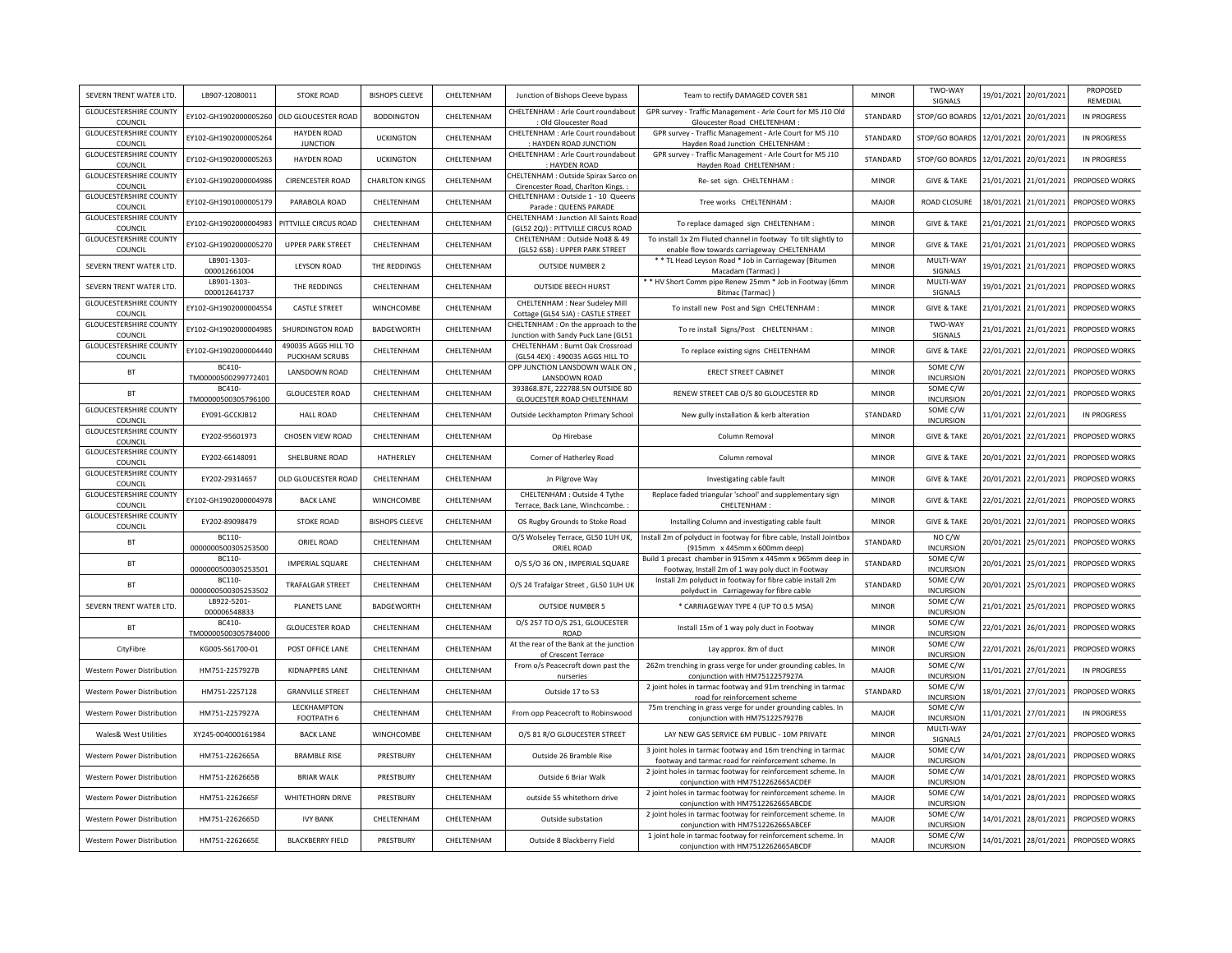| <b>Western Power Distribution</b>        | HM751-2262665C                                                                                                                                                                                                                                                                                                                                                                                                                                        | <b>FOOTWAY FROM</b><br><b>WHITETHORN DRIVE</b> | CHELTENHAM                        | CHELTENHAM                        | End of footpath from Whitethorn Drive<br>to Bramble Rise                  | 1 joint hole in tarmac footway for reinforcement scheme. In<br>conjunction with HM7512262665ABDEF                                  | <b>MAJOR</b>                   | SOME C/W<br><b>INCURSION</b> | 14/01/2021 | 28/01/2021            | PROPOSED WORKS        |
|------------------------------------------|-------------------------------------------------------------------------------------------------------------------------------------------------------------------------------------------------------------------------------------------------------------------------------------------------------------------------------------------------------------------------------------------------------------------------------------------------------|------------------------------------------------|-----------------------------------|-----------------------------------|---------------------------------------------------------------------------|------------------------------------------------------------------------------------------------------------------------------------|--------------------------------|------------------------------|------------|-----------------------|-----------------------|
| Western Power Distribution               | HM751-2261154B                                                                                                                                                                                                                                                                                                                                                                                                                                        | AMBROSE PLACE                                  | CHELTENHAM                        | CHELTENHAM                        | From junction of Ambrose Street to<br>rear of Manchester Hotel            | For information purposes only as this is a private street: 1 joint<br>hole in tarmac road and 36m trenching in tarmac road for new | STANDARD                       | SOME C/W<br><b>INCURSION</b> | 24/01/2021 | 29/01/2021            | PROPOSED WORKS        |
| Western Power Distribution               | HM751-2261154A                                                                                                                                                                                                                                                                                                                                                                                                                                        | AMBROSE STREET                                 | CHELTENHAM                        | CHELTENHAM                        | Road crossing outside/adjacent<br>number 6                                | 1 joint hole in tarmac footway and 10m trenching in tarmac<br>road for new supply. Works to be done in conjunction with            | STANDARD                       | TWO-WAY<br>SIGNALS           | 24/01/2021 | 29/01/2021            | PROPOSED WORKS        |
| Last Mile Gas Limited                    | VS006-AIM0506                                                                                                                                                                                                                                                                                                                                                                                                                                         | SAPPHIRE ROAD                                  | <b>BISHOPS CLEEVE</b>             | CHELTENHAM                        | Footpath and carriageway of Sapphire<br>Road by Badham Pharmacy           | Installing gas water and electric supplies to new build<br>properties. Water point off connection is located in the                | STANDARD                       | MULTI-WAY<br>SIGNALS         | 18/01/2021 | 29/01/2021            | PROPOSED WORKS        |
| NETWORK RAIL -PROMOTERS<br>NATIONAL      | <l253-bag84m23c181220< td=""><td><b>BROCKHAMPTON LANE</b></td><td>CHELTENHAM</td><td>CHELTENHAM</td><td>At Level crossing named: Swindon Road</td><td>Emergency road closure. Barriers to remain in lowered position<br/>for public safety. Required due to depredation and iintermittent</td><td><b>IMMFDIATE</b><br/>(EMERGENCY</td><td>ROAD CLOSURE</td><td></td><td>18/12/2020 01/02/2021</td><td><b>IN PROGRESS</b></td></l253-bag84m23c181220<> | <b>BROCKHAMPTON LANE</b>                       | CHELTENHAM                        | CHELTENHAM                        | At Level crossing named: Swindon Road                                     | Emergency road closure. Barriers to remain in lowered position<br>for public safety. Required due to depredation and iintermittent | <b>IMMFDIATE</b><br>(EMERGENCY | ROAD CLOSURE                 |            | 18/12/2020 01/02/2021 | <b>IN PROGRESS</b>    |
| Wales& West Utilities                    | XY410-003001488922/01                                                                                                                                                                                                                                                                                                                                                                                                                                 | POTTERSFIELD ROAD                              | WOODMANCOTE                       | CHELTENHAM                        | JUNCTION OF NEW ROAD TO JUNCTION<br>OF APPLE TREE CLOSE                   | REPLACE 256M OF OLD METALLIC GAS MAINS WITH NEW<br>PLASTIC MAINS IN THE HIGHWAY / FOOTWAY AND RENEW /                              | <b>MAJOR</b>                   | <b>GIVE &amp; TAKE</b>       |            | 04/01/2021 05/02/2021 | <b>IN PROGRESS</b>    |
| Wales& West Utilities                    | XY245-003001488849/02                                                                                                                                                                                                                                                                                                                                                                                                                                 | <b>ROBERTS ROAD</b>                            | CHELTENHAM                        | CHELTENHAM                        | JUNCTION OF ROBERTS RD &<br><b>NOVERTON LANE</b>                          | CARRY OUT CONNECTION POINT                                                                                                         | <b>MAJOR</b>                   | MULTI-WAY<br>SIGNALS         |            | 18/01/2021 12/02/2021 | PROPOSED WORKS        |
| Wales& West Utilities                    | XY410-003001500908                                                                                                                                                                                                                                                                                                                                                                                                                                    | WOODMANS WAY                                   | <b>BISHOPS CLEEVE</b>             | CHELTENHAM                        | JUNCTION OF BISHOPS DRIVE TO O/S<br>NO.23 WOODMANS WAY                    | REPLACE 162M OF OLD METALLIC GAS MAINS WITH NEW<br>PLASTIC MAINS IN THE HIGHWAY / FOOTWAY AND RENEW /                              | <b>MAJOR</b>                   | <b>GIVE &amp; TAKE</b>       |            | 13/01/2021 17/02/2021 | PROPOSED WORKS        |
| <b>GLOUCESTERSHIRE COUNTY</b><br>COUNCIL | EY091-GCCKJB12LC                                                                                                                                                                                                                                                                                                                                                                                                                                      | <b>GLOUCESTER ROAD</b>                         | CHELTENHAM                        | CHELTENHAM                        | Glos Road/St Georges Road Junction                                        | Traffic Light Refurbishment - Lane Closure                                                                                         | <b>MAJOR</b>                   | LANE CLOSURE                 | 04/01/2021 | 19/02/2021            | <b>IN PROGRESS</b>    |
| <b>GLOUCESTERSHIRE COUNTY</b><br>COUNCIL | EY091-GCCKJB12LIGHTS                                                                                                                                                                                                                                                                                                                                                                                                                                  | <b>GLOUCESTER ROAD</b>                         | CHELTENHAM                        | CHELTENHAM                        | Glos Rd/St Georges Rd Junction                                            | Traffic Light Refurbishment                                                                                                        | <b>MAJOR</b>                   | MULTI-WAY<br>SIGNALS         | 04/01/2021 | 19/02/2021            | <b>IN PROGRESS</b>    |
| <b>GLOUCESTERSHIRE COUNTY</b><br>COUNCIL | EY091-<br>GCCKJB12ADDLIGHT                                                                                                                                                                                                                                                                                                                                                                                                                            | ST GEORGES ROAD                                | CHELTENHAM                        | CHELTENHAM                        | St Georges Road                                                           | ADDITIONAL TRAFFIC LIGHT HEAD Traffic Light Refurbishment                                                                          | <b>MAJOR</b>                   | MULTI-WAY<br>SIGNALS         | 04/01/2021 | 19/02/2021            | <b>IN PROGRESS</b>    |
| <b>GLOUCESTERSHIRE COUNTY</b><br>COUNCIL | FY091-<br>GCCKJB12ADDLIGHTS2                                                                                                                                                                                                                                                                                                                                                                                                                          | <b>ALSTONE LANE</b>                            | CHELTENHAM                        | CHELTENHAM                        | Alstone Lane                                                              | ADDITIONAL LIGHT HEAD Traffic Light Refurbishment                                                                                  | MAIOR                          | MULTI-WAY<br>SIGNALS         | 04/01/2021 | 19/02/2021            | IN PROGRESS           |
| Wales& West Utilities                    | XY410-003001500910                                                                                                                                                                                                                                                                                                                                                                                                                                    | <b>BISHOPS DRIVE</b>                           | <b>BISHOPS CLEEVE</b>             | CHELTENHAM                        | JUNCTION OF TWO HEDGES ROAD TO<br>JUNCTION OF WOODMANS WAY                | REPLACE 70M OF OLD METALLIC GAS MAINS WITH NEW<br>PLASTIC MAINS IN THE HIGHWAY / FOOTWAY AND RENEW /                               | MAJOR                          | <b>GIVE &amp; TAKE</b>       | 18/01/2021 | 19/02/2021            | PROPOSED WORKS        |
| <b>GLOUCESTERSHIRE COUNTY</b><br>COUNCIL | EY020-JH-278-SHANNON<br>01                                                                                                                                                                                                                                                                                                                                                                                                                            | MALLESON ROAD                                  | <b>GOTHERINGTON</b>               | CHELTENHAM                        | Junc with Gotherington Fields & A435                                      | S278 - Junction improvements - Contractor Shannonside                                                                              | <b>MAJOR</b>                   | MULTI-WAY<br>SIGNALS         |            | 23/11/2020 19/02/2021 | <b>IN PROGRESS</b>    |
| <b>GLOUCESTERSHIRE COUNTY</b><br>COUNCIL | EY020-JH-278-SHANNON<br>02                                                                                                                                                                                                                                                                                                                                                                                                                            | <b>GOTHERINGTON FIELDS</b>                     | <b>GOTHERINGTON</b>               | CHELTENHAM                        | Junc with A435 & Malleson Road                                            | S278 - Junction improvements - Contractor Shannonside                                                                              | <b>MAJOR</b>                   | MULTI-WAY<br>SIGNALS         |            | 23/11/2020 19/02/2021 | <b>IN PROGRESS</b>    |
| Wales& West Utilities                    | XY410-003001488924/01                                                                                                                                                                                                                                                                                                                                                                                                                                 | <b>NEW ROAD</b>                                | WOODMANCOTE                       | CHELTENHAM                        | JUNCTION OF GAMBLES LANE TO O/S<br>KINGS FARM, STOCKWELL LANE             | REPLACE 333M OF OLD METALLIC GAS MAINS WITH NEW<br>PLASTIC MAINS IN THE HIGHWAY / FOOTWAY AND RENEW /                              | <b>MAJOR</b>                   | MULTI-WAY<br>SIGNALS         | 13/01/2021 | 26/02/2021            | <b>IN PROGRESS</b>    |
| <b>GLOUCESTERSHIRE COUNTY</b><br>COUNCIL | EY101-43070865D                                                                                                                                                                                                                                                                                                                                                                                                                                       | <b>NEW BARN LANE</b>                           | CHELTENHAM                        | CHELTENHAM                        | New Barn Lane Cheltenham                                                  | Prelim Design - Highways capacity improvements                                                                                     | <b>MAJOR</b>                   | LANE CLOSURE                 | 15/10/2020 | 15/03/2021            | <b>PROPOSED WORKS</b> |
| <b>GLOUCESTERSHIRE COUNTY</b><br>COUNCIL | EY101-43070865C                                                                                                                                                                                                                                                                                                                                                                                                                                       | <b>EVESHAM ROAD</b>                            | CHELTENHAM                        | CHELTENHAM                        | Evesham Road Cheltenham                                                   | Prelim Design - Highways capacity improvements                                                                                     | <b>MAJOR</b>                   | LANE CLOSURE                 | 15/10/2020 | 15/03/2021            | PROPOSED WORKS        |
| <b>GLOUCESTERSHIRE COUNTY</b><br>COUNCIL | EY101-43070865E                                                                                                                                                                                                                                                                                                                                                                                                                                       | <b>SWINDON LANE</b>                            | CHELTENHAM                        | CHELTENHAM                        | Swindon Lane Cheltenham                                                   | Prelim Design - Highways capacity improvements                                                                                     | <b>MAJOR</b>                   | <b>LANE CLOSURE</b>          | 15/10/2020 | 15/03/2021            | PROPOSED WORKS        |
| Wales& West Utilities                    | XY245-003001488846                                                                                                                                                                                                                                                                                                                                                                                                                                    | MUSCROFT ROAD                                  | CHELTENHAM                        | CHELTENHAM                        | 0./S NO. 1 - 0/S NO. 29                                                   | REPLACE 246M OF OLD METALLIC GAS MAINS WITH NEW<br>PLASTIC MAINS AND RENEW/TRANSFER APPROX. 28 SERVICE                             | <b>MAJOR</b>                   | <b>GIVE &amp; TAKE</b>       | 22/06/2020 | 19/03/2021            | <b>IN PROGRESS</b>    |
| Wales& West Utilities                    | XY410-003001500906/999                                                                                                                                                                                                                                                                                                                                                                                                                                | <b>HARPFIELD ROAD</b>                          | <b>BISHOPS CLEEVE</b>             | CHELTENHAM                        | OPP 2 HARPFIELD ROAD                                                      | WELFARE UNIT LOCATION                                                                                                              | <b>MAJOR</b>                   | SOME C/W<br><b>INCURSION</b> | 13/01/2021 | 16/04/2021            | <b>IN PROGRESS</b>    |
| Wales& West Utilities                    | XY245-003001488847/01                                                                                                                                                                                                                                                                                                                                                                                                                                 | <b>NOVERTON LANE</b>                           | PRESTBURY                         | CHELTENHAM                        | O/S WOODMINSTER - JUNC ROBERTS<br>ROAD                                    | REPLACE 526M OF OLD METALLIC GAS MAINS WITH 515M OF<br>NEW PLASTIC MAINS AND RENEW/TRANSFER APPROX. 38                             | <b>MAJOR</b>                   | MULTI-WAY<br>SIGNALS         |            | 18/01/2021 23/04/2021 | PROPOSED WORKS        |
| <b>GLOUCESTERSHIRE COUNTY</b><br>COUNCIL | EY101-WCTIS4                                                                                                                                                                                                                                                                                                                                                                                                                                          | <b>GLOUCESTER ROAD</b>                         | CHELTENHAM                        | CHELTENHAM                        | A40 Court Roundabout                                                      | Arle Court Improvements                                                                                                            | <b>MAJOR</b>                   | LANE CLOSURE                 |            | 01/07/2020 21/05/2021 | <b>IN PROGRESS</b>    |
| <b>GLOUCESTERSHIRE COUNTY</b><br>COUNCIL | EY101-WCTIS9                                                                                                                                                                                                                                                                                                                                                                                                                                          | <b>GLOUCESTER ROAD</b>                         | CHELTENHAM                        | CHELTENHAM                        | B4063                                                                     | Arle Court Improvements                                                                                                            | <b>MAJOR</b>                   | LANE CLOSURE                 | 01/07/2020 | 21/05/2021            | <b>IN PROGRESS</b>    |
| <b>GLOUCESTERSHIRE COUNTY</b><br>COUNCIL | EY101-WCTIS11                                                                                                                                                                                                                                                                                                                                                                                                                                         | HATHERLEY LANE                                 | CHELTENHAM                        | CHELTENHAM                        | Hatherley Lane                                                            | Arle Court Improvements                                                                                                            | <b>MAJOR</b>                   | LANE CLOSURE                 | 01/07/2020 | 21/05/2021            | <b>IN PROGRESS</b>    |
| <b>GLOUCESTERSHIRE COUNTY</b><br>COUNCIL | EY101-WCTIS10                                                                                                                                                                                                                                                                                                                                                                                                                                         | <b>FIDDLERS GREEN LANE</b>                     | CHELTENHAM                        | CHELTENHAM                        | Fiddlers Green Lane                                                       | Arle Court Improvements                                                                                                            | <b>MAJOR</b>                   | LANE CLOSURE                 | 01/07/2020 | 21/05/2021            | <b>IN PROGRESS</b>    |
| <b>GLOUCESTERSHIRE COUNTY</b><br>COUNCIL | EY101-WCTIS3                                                                                                                                                                                                                                                                                                                                                                                                                                          | A40 GOLDEN VALLEY<br>EASTBOUND SLIP ROAD       | CHELTENHAM                        | CHELTENHAM                        | A40 Golden Valley Slip Road                                               | A40 EB Widening - M5 J11 to Arle Court                                                                                             | <b>MAJOR</b>                   | LANE CLOSURE                 | 01/07/2020 | 21/05/2021            | <b>IN PROGRESS</b>    |
| <b>GLOUCESTERSHIRE COUNTY</b><br>COUNCIL | EY101-WCTIS2                                                                                                                                                                                                                                                                                                                                                                                                                                          | A40 GOLDEN VALLEY<br><b>EASTBOUND CENTRE</b>   | CHELTENHAM                        | CHELTENHAM                        | A40 Golden Valley Overbridge                                              | A40 EB Widening - M5 J11 to Arle Court                                                                                             | <b>MAJOR</b>                   | <b>LANE CLOSURE</b>          | 01/07/2020 | 21/05/2021            | <b>IN PROGRESS</b>    |
| Highways England                         | FN402-HEPIN565178                                                                                                                                                                                                                                                                                                                                                                                                                                     | OLD GLOUCESTER ROAD                            | <b>STAVERTON</b>                  | CHELTENHAM                        | Staverton Bridge over M5 between J10<br>and 11 on B4634 GL51 OUX Start of | * Removal and reconstruction of parapet edge beams * Full<br>parapet and adiacent safety fencing replacement *                     | <b>MAJOR</b>                   | ROAD CLOSURE                 | 13/07/2020 | 13/08/2021            | <b>IN PROGRESS</b>    |
| Gigaclear                                | KA170-OCU-GRTHL/0014                                                                                                                                                                                                                                                                                                                                                                                                                                  | 500003 OLD HILL<br><b>BRANCH</b>               | CHEPSTOW                          | CHEPSTOW                          | From inc o/s chapel House Cottage to<br>jnc opp Severn Lodge              | Excavation to install fibre optic cable in Carriageway, footway<br>and verge. Approx 346M of works to be carried out               | <b>MAJOR</b>                   | ROAD CLOSURE                 | 18/01/2021 | 26/02/2021            | PROPOSED WORKS        |
| Gigaclear                                | KA170-OCU-GRTHL/005-02                                                                                                                                                                                                                                                                                                                                                                                                                                | <b>GLOUCESTER ROAD</b>                         | TUTSHILL                          | CHEPSTOW                          | Works from Edenhoist to El Sub sta                                        | Excavation to install fibre optic cable in Carriageway, footway<br>and verge. Approx [*]M of works to be carried out               | <b>MAJOR</b>                   | MULTI-WAY<br>SIGNALS         | 05/01/2021 | 26/03/2021            | <b>IN PROGRESS</b>    |
| Thames Water Utilities Ltd               | MU305-000031558158-<br>001                                                                                                                                                                                                                                                                                                                                                                                                                            | LOWER HIGH STREET                              | CHIPPING CAMPDEN                  | CHIPPING CAMPDEN                  | <b>FRANCOTE</b>                                                           | Service Pipe Repair <33mm Fway in Footway.                                                                                         | <b>MINOR</b>                   | SOME C/W<br><b>INCURSION</b> | 14/01/2021 | 18/01/2021            | PROPOSED WORKS        |
| <b>GLOUCESTERSHIRE COUNTY</b><br>COUNCIL | EY102-GH1902000005440                                                                                                                                                                                                                                                                                                                                                                                                                                 | CALF LANE                                      |                                   | CHIPPING CAMPDEN CHIPPING CAMPDEN | CHIPPING CAMPDEN: Adjust and<br>provide new signs : CALF LANE             | Calf lane chipping campden narrow section signage work<br>CHIPPING CAMPDEN:                                                        | <b>MINOR</b>                   | MULTI-WAY<br>SIGNALS         | 20/01/2021 | 20/01/2021            | PROPOSED WORKS        |
| Thames Water Utilities Ltd               | MU305-000031558380-<br>001                                                                                                                                                                                                                                                                                                                                                                                                                            | PEAR TREE CLOSE                                | CHIPPING CAMPDEN CHIPPING CAMPDEN |                                   | 1 CHERRY RISE                                                             | Valve Repair Bolts 0 to 6' Fway in Footway.                                                                                        | <b>MINOR</b>                   | SOME C/W<br><b>INCURSION</b> | 16/01/2021 | 20/01/2021            | PROPOSED WORKS        |
| Thames Water Utilities Ltd               | MU358-001119QKZY-<br>000001                                                                                                                                                                                                                                                                                                                                                                                                                           | <b>BIRDCAGE WALK</b>                           |                                   | CHIPPING CAMPDEN CHIPPING CAMPDEN | ROSEGLEN+WINDCLIFF                                                        | CUSTOMER SIDE LEAKAGE SUPPLY PIPE REPLACEMENT--WORKS<br>INTENDED TO INCLUDE FIRST TIME PERMANENT                                   | <b>MINOR</b>                   | SOME C/W<br><b>INCURSION</b> | 18/01/2021 | 20/01/2021            | PROPOSED WORKS        |
| Western Power Distribution               | HM752-2265192                                                                                                                                                                                                                                                                                                                                                                                                                                         | <b>BULLEY LANE</b>                             | CHURCHAM                          | CHURCHAM                          | opp Yewtree Cottage                                                       | 6m trenching in tarmac road and grass verge for new supply                                                                         | STANDARD                       | TWO-WAY<br>SIGNALS           |            | 21/01/2021 26/01/2021 | PROPOSED WORKS        |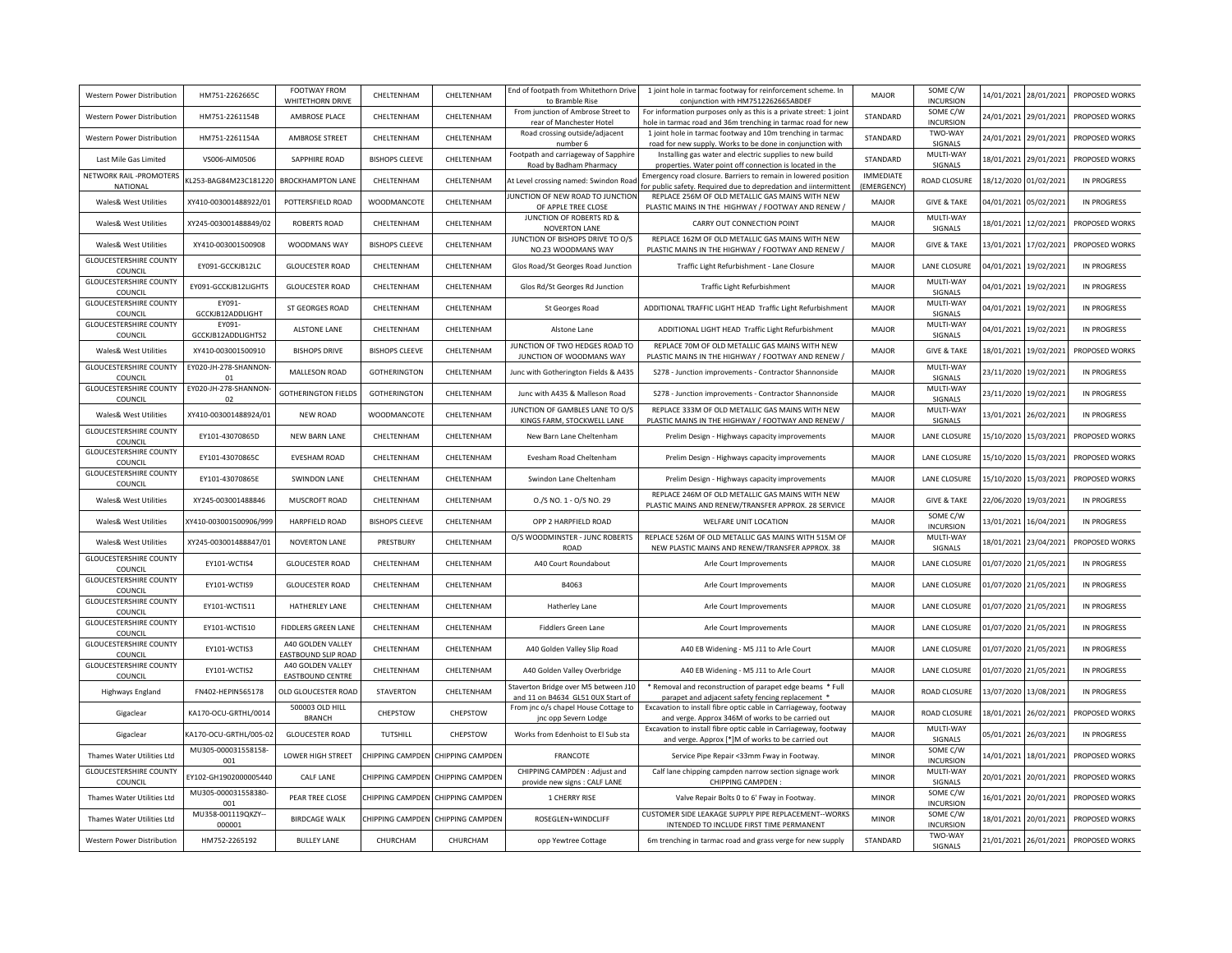| <b>GLOUCESTERSHIRE COUNTY</b><br>COUNCIL          | EY010-VDK11274121             | SPECULATION ROAD                                 | CINDERFORD         | CINDERFORD        | Unit 19 Corinium Business Park                                             | <b>VDK</b>                                                                                                                       | STANDARD                        | SOME C/W<br><b>INCURSION</b> | 11/01/2021 | 15/01/2021            | PROPOSED WORKS        |
|---------------------------------------------------|-------------------------------|--------------------------------------------------|--------------------|-------------------|----------------------------------------------------------------------------|----------------------------------------------------------------------------------------------------------------------------------|---------------------------------|------------------------------|------------|-----------------------|-----------------------|
| <b>BT</b>                                         | BC128-WAPKPD1C                | <b>BEACONS VIEW ROAD</b>                         | CINDERFORD         | CINDERFORD        | OS 14                                                                      | POLE REPLACEMENT                                                                                                                 | <b>MINOR</b>                    | <b>GIVE &amp; TAKE</b>       | 18/01/2021 | 19/01/2021            | PROPOSED WORKS        |
| SEVERN TRENT WATER LTD                            | LB901-1303-<br>000012649937   | STEAM MILLS ROAD                                 | CINDERFORD         | CINDERFORD        | <b>OUTSIDE UNIT A-E</b>                                                    | HV Boundary box Renew 25mm X                                                                                                     | <b>MINOR</b>                    | MULTI-WAY<br>SIGNALS         | 24/01/2021 | 25/01/2021            | PROPOSED WORKS        |
| SEVERN TRENT WATER LTD                            | LB901-1303-<br>000012670343   | <b>BROADMOOR ROAD</b>                            | CINDERFORD         | CINDERFORD        | 15M FROM JUNCTION WITH STEAM<br>MILLS ROAD                                 | 3rd head for LB9011303-000012649937                                                                                              | <b>MINOR</b>                    | MULTI-WAY<br>SIGNALS         | 24/01/2021 | 25/01/2021            | PROPOSED WORKS        |
| <b>GLOUCESTERSHIRE COUNTY</b><br>COUNCIL          | EY099-S50-00768REM            | PURLEY AVENUE                                    | CIRENCESTER        | CIRENCESTER       | adjacent to former garage                                                  | Foul water connection, Promoter: Mowles Development Ltd<br>Contractor: Smiths (Gloucester) Ltd                                   | STANDARD                        | SOME C/W<br><b>INCURSION</b> | 11/01/2021 | 15/01/2021            | PROPOSED WORKS        |
| <b>GLOUCESTERSHIRE COUNTY</b><br>COUNCIL          | EY102-GH1902000005328         | MIDDLE MEAD                                      | CIRENCESTER        | CIRENCESTER       | CIRENCESTER : Mulberry Court - Middle<br>Mead Cirencester GL7 1GG : MIDDLE | Block Paving Carriageway Repairs - To Include Reconstruction<br>CIRENCESTER                                                      | <b>MAJOR</b>                    | ROAD CLOSURE                 | 14/01/2021 | 15/01/2021            | <b>IN PROGRESS</b>    |
| Thames Water Utilities Ltd                        | MU305-000031549685-<br>002    | <b>BOWLING GREEN</b><br>AVENUE                   | CIRENCESTER        | CIRENCESTER       | $\mathsf{q}$                                                               | Service Pipe Repair <33mm Cway in Carriageway.                                                                                   | <b>MINOR</b>                    | SOME C/W<br><b>INCURSION</b> |            | 15/01/2021 19/01/2021 | PROPOSED WORKS        |
| SCOTTISH& SOUTHERN<br><b>ELECTRICITY NETWORKS</b> | LP151-S30004830               | <b>CHESTERTON LANE</b>                           | CIRENCESTER        | CIRENCESTER       | <b>JCT VYNERS CLOSE</b>                                                    | Fault locating, excavation & Works to repair Street<br>Furniture/Light cable fault, restore existing supply to network           | <b>IMMEDIATE</b><br>(URGENT)    | SOME C/W<br><b>INCURSION</b> |            | 13/01/2021 19/01/2021 | <b>IN PROGRESS</b>    |
| Thames Water Utilities Ltd                        | MU305-000031552852<br>002     | BOWLING GREEN ROAD                               | CIRENCESTER        | CIRENCESTER       | 32                                                                         | Service Pipe Repair <33mm Cway in Carriageway.                                                                                   | <b>MINOR</b>                    | SOME C/W<br><b>INCURSION</b> | 15/01/2021 | 19/01/2021            | PROPOSED WORKS        |
| Wales& West Utilities                             | XY242-004000165139            | <b>GOLDEN FARM ROAD</b>                          | CIRENCESTER        | CIRENCESTER       | O/S 39A                                                                    | LAY NEW GAS SERVICE 3M PUBLIC                                                                                                    | STANDARD                        | <b>GIVE &amp; TAKE</b>       | 14/01/2021 | 19/01/2021            | IN PROGRESS           |
| Thames Water Utilities Ltd                        | MU305-000031547856-<br>001    | <b>VYNERS CLOSE</b>                              | CIRENCESTER        | CIRENCESTER       | 42 CHESTERTON HOUSE                                                        | Service Pipe Repair >33mm Cway in Carriageway.                                                                                   | <b>MINOR</b>                    | SOME C/W<br><b>INCURSION</b> | 15/01/2021 | 19/01/2021            | PROPOSED WORKS        |
| Wales& West Utilities                             | XY242-001003804304            | <b>WILKINSON ROAD</b>                            | CIRENCESTER        | CIRENCESTER       | <b>OUTSIDE CHANDLERS HOUSE</b>                                             | <b>TRACE AND REPAIR GAS ESCAPE AND PERMANENTLY REINSTATE</b><br>WHERE POSSIBLE.                                                  | <b>IMMEDIATE</b><br>(EMERGENCY) | <b>GIVE &amp; TAKE</b>       | 13/01/2021 | 20/01/2021            | IN PROGRESS           |
| Thames Water Utilities Ltd                        | MU305-000031563104<br>001     | <b>PARK STREET</b>                               | CIRENCESTER        | CIRENCESTER       | 28                                                                         | Service Pipe Repair <33mm Fway in Footway.                                                                                       | <b>MINOR</b>                    | SOME C/W<br><b>INCURSION</b> | 18/01/2021 | 20/01/2021            | PROPOSED WORKS        |
| Wales& West Utilities                             | XY242-009500013725            | KINGSHILL                                        | CIRENCESTER        | CIRENCESTER       | $O/S$ 18                                                                   | SERVICE DISCONNECTION 1M PUBLIC                                                                                                  | STANDARD                        | SOME C/W<br><b>INCURSION</b> | 15/01/2021 | 20/01/2021            | PROPOSED WORKS        |
| Thames Water Utilities Ltd                        | MU305-000031348017-<br>003    | <b>GLOUCESTER STREET</b>                         | CIRENCESTER        | CIRENCESTER       | 157                                                                        | B Box Exchange < 33mm Fway in Footway.                                                                                           | <b>MINOR</b>                    | SOME C/W<br><b>INCURSION</b> | 19/01/2021 | 21/01/2021            | PROPOSED WORKS        |
| <b>GLOUCESTERSHIRE COUNTY</b><br>COUNCIL          | EY102-GH1902000005320         | <b>BLACK JACK STREET</b>                         | CIRENCESTER        | CIRENCESTER       | CIRENCESTER : Black Jack Street :<br><b>BLACK JACK STREET</b>              | Relay blocks, Replace missing Tactiles, Repoint slabs.<br><b>CIRENCESTER</b>                                                     | <b>MAJOR</b>                    | ROAD CLOSURE                 | 18/01/2021 | 21/01/2021            | PROPOSED WORKS        |
| Thames Water Utilities Ltd                        | MU305-000031543600-<br>001    | CHERRY TREE DRIVE                                | CIRENCESTER        | CIRENCESTER       | 1 CHERRY TREE DRIVE                                                        | Reinstate carriageway in Carriageway. Our intention is to<br>complete thePermanent Reinstatement in the same phase               | <b>MINOR</b>                    | MULTI-WAY<br>SIGNALS         | 21/01/2021 | 21/01/2021            | PROPOSED<br>PERMANENT |
| Thames Water Utilities Ltd                        | MU305-000031512826-<br>003    | <b>BOWLING GREEN</b><br>CRESCENT                 | CIRENCESTER        | CIRENCESTER       | 10 BOWLING GREEN ROAD                                                      | Reinstate footway in Footway. Our intention is to complete the<br>PermanentReinstatement in the same phase                       | <b>MINOR</b>                    | SOME C/W<br><b>INCURSION</b> | 21/01/2021 | 25/01/2021            | PROPOSED<br>PERMANENT |
| SCOTTISH& SOUTHERN<br><b>ELECTRICITY NETWORKS</b> | LP151-S30004784               | <b>HEREWARD ROAD</b>                             | CIRENCESTER        | CIRENCESTER       | JUNC WITH SPITAL GATE LANE                                                 | Fault locating, excavation & Works to repair Low Voltage Mains<br>fault to Restore Existing Supplies, backfill and reinstate.    | <b>IMMEDIATE</b><br>(URGENT)    | SOME C/W<br><b>INCURSION</b> |            | 29/12/2020 03/02/2021 | <b>IN PROGRESS</b>    |
| SCOTTISH& SOUTHERN<br>ELECTRICITY NETWORKS        | LP151-S30004786               | <b>DUGDALE ROAD</b>                              | CIRENCESTER        | CIRENCESTER       | S/O 23 ESTCOTE ROAD                                                        | Fault locating, excavation & Works to repair Low Voltage Mains<br>fault to Restore Existing Supplies, backfill and reinstate.    | <b>IMMEDIATE</b><br>(URGENT)    | SOME C/W<br><b>INCURSION</b> | 26/12/2020 | 03/02/2021            | <b>IN PROGRESS</b>    |
| <b>GLOUCESTERSHIRE COUNTY</b><br>COUNCIL          | EY030-1147/RENTEQ-TM          | <b>STROUD ROAD</b>                               | CIRENCESTER        | CIRENCESTER       | Bathurst Estate Car Park                                                   | 278 works                                                                                                                        | <b>MAJOR</b>                    | SOME C/W<br><b>INCURSION</b> | 04/01/2021 | 26/02/2021            | <b>IN PROGRESS</b>    |
| Wales& West Utilities                             | XY242-003001450042            | <b>BERRY HILL CRESCENT</b>                       | CIRENCESTER        | CIRENCESTER       | JUNCTION OF THE WHITEWAY TO<br>JUNCTION OF BERRY HILL ROAD                 | REPLACE 850M OF OLD METALLIC GAS MAINS WITH NEW<br>PLASTIC MAINS IN THE HIGHWAY / FOOTWAY AND RENEW /                            | <b>MAJOR</b>                    | <b>GIVE &amp; TAKE</b>       |            | 01/09/2020 10/03/2021 | <b>IN PROGRESS</b>    |
| Wales& West Utilities                             | XY242-003001450044            | <b>BOWLING GREEN ROAD</b>                        | CIRENCESTER        | CIRENCESTER       | O/S NO.48 BOWLING GREEN ROAD TO<br>S/O NO.45                               | REPLACE 59M OF OLD METALLIC GAS MAINS WITH NEW<br>PLASTIC MAINS IN THE HIGHWAY / FOOTWAY AND RENEW /                             | MAJOR                           | <b>GIVE &amp; TAKE</b>       |            | 01/09/2020 10/03/2021 | IN PROGRESS           |
| Wales& West Utilities                             | XY242-003001450043            | BERRY HILL ROAD                                  | CIRENCESTER        | CIRENCESTER       | J/O BERRY HILL CRESCENT TO<br><b>JUNCTION OF BOWLING GREEN ROAD</b>        | REPLACE 475M OF OLD METALLIC GAS MAINS WITH NEW<br>PLASTIC MAINS IN THE HIGHWAY / FOOTWAY AND RENEW /                            | MAJOR                           | <b>GIVE &amp; TAKE</b>       | 01/09/2020 | 10/03/2021            | <b>IN PROGRESS</b>    |
| <b>GLOUCESTERSHIRE COUNTY</b><br>COUNCIL          | EY030-1070/ISHERWOOD          | SPRATSGATE LANE                                  | CIRENCESTER        | CIRENCESTER       | Between Somerford Road and Parkway                                         | Proposed 278 works for new junction & roundabout                                                                                 | <b>MAJOR</b>                    | MULTI-WAY<br>SIGNALS         | 01/12/2020 | 31/03/2021            | PROPOSED WORKS        |
| Thames Water Utilities Ltd                        | MU306-H566-001                | SOMERFORD ROAD                                   | CIRENCESTER        | CIRENCESTER       | Spratsgate Lane J/O Clarkes lane to<br>Spratsgate Lane J/O Somerford Road  | To set out temporary warning signs (site entrance, road works<br>ahead) on grass verge along Spratsgate Lane for the duration of | <b>MAJOR</b>                    | NO C/W<br><b>INCURSION</b>   | 15/06/2020 | 15/06/2021            | <b>IN PROGRESS</b>    |
| SEVERN TRENT WATER LTD.                           | LB922-5201-<br>000006471889C  | <b>HIGH STREET</b>                               | CLEARWELL          | CLEARWELL         | <b>OUTSIDE NUMBER 4</b>                                                    | REMEDIAL WORKS * BREAK OUT FRETTING 10MM 4M X 0.5M<br>OVERBAND FULL 8M WIDTH AND REAPPLY * WHITE LINES Job in                    | <b>MINOR</b>                    | SOME C/W<br><b>INCURSION</b> | 20/01/2021 | 21/01/2021            | PROPOSED<br>REMEDIAL  |
| Gigaclear                                         | KA030-CU007102                | THE BUTTS                                        | CLEARWELL          | CLEARWELL         | Opposite The Cottage to Opposite 14<br>Council Villas                      | Storage of materials and Safe working area whilst on private<br>footpath                                                         | STANDARD                        | MULTI-WAY<br>SIGNALS         | 13/01/2021 | 26/01/2021            | PROPOSED WORKS        |
| Gigaclear                                         | KA030-CU006817                | THE BUTTS                                        | CLEARWELL          | CLEARWELL         | From Outside 14 Council Villas to<br>Outside Scatterford Farm              | Installation of Fibre Optic Ducting and Chambers                                                                                 | <b>MAJOR</b>                    | ROAD CLOSURE                 | 07/01/2021 | 27/01/2021            | <b>IN PROGRESS</b>    |
| <b>GLOUCESTERSHIRE COUNTY</b><br>COUNCIL          | EY102-GH1902000005376         | LEVERS HILL                                      | <b>COALEY PEAK</b> | COALEY            | LEVERS HILL                                                                | Ash dieback work Levers Hill                                                                                                     | <b>MAJOR</b>                    | ROAD CLOSURE                 | 07/01/2021 | 20/01/2021            | <b>IN PROGRESS</b>    |
| Thames Water Utilities Ltd                        | MU305-000031419826-<br>002    | NOTGROVE ROAD                                    | <b>COLD ASTON</b>  | <b>COLD ASTON</b> | 30M FROM HATHAWAY HOUSE,<br>NOTGROVE ROAD GL54 3BW                         | Washout Exchange 0 to 6' Unmade in Verge.                                                                                        | <b>MINOR</b>                    | <b>GIVE &amp; TAKE</b>       | 21/01/2021 | 25/01/2021            | PROPOSED WORKS        |
| Gigaclear                                         | KA030-CU006910                | <b>FOOTWAY SERVING</b><br>SOUTHWESTERN SIDE      | COLEFORD           | COLEFORD          | Outside 33 to Outside 34                                                   | Instalation of Fibre Optic Ducting and Chambers                                                                                  | <b>MINOR</b>                    | <b>GIVE &amp; TAKE</b>       | 13/01/2021 | 15/01/2021            | PROPOSED WORKS        |
| Gigaclear                                         | KA030-CU006909                | FOOTWAY ADJOINING<br><b>NORTHEASTERN SIDE OF</b> | COLEFORD           | COLEFORD          | Outside 23 to Outside 29                                                   | Instalation of Fibre Optic Ducting and Chambers                                                                                  | STANDARD                        | <b>GIVE &amp; TAKE</b>       | 08/01/2021 | 15/01/2021            | PROPOSED WORKS        |
| <b>BT</b>                                         | BC128-WAPKRT9C-A              | <b>STAUNTON ROAD</b>                             | COLEFORD           | COLEFORD          | HEAD ONLY - STAUNTON ROAD                                                  | POLE REPLACEMENT                                                                                                                 | <b>MINOR</b>                    | MULTI-WAY<br>SIGNALS         | 18/01/2021 | 18/01/2021            | PROPOSED WORKS        |
| <b>BT</b>                                         | BC128-WAPKRT9C                | ALBERT ROAD                                      | COLEFORD           | COLEFORD          | OS <sub>1</sub>                                                            | POLE REPLACEMENT                                                                                                                 | <b>MINOR</b>                    | MULTI-WAY<br>SIGNALS         | 18/01/2021 | 19/01/2021            | PROPOSED WORKS        |
| BT                                                | BC117-<br>0000000000132720L2C | <b>TUFTHORN CLOSE</b>                            | <b>TUFTHORN</b>    | COLEFORD          | OUTSIDE 23                                                                 | LAY DUCT TOWARDS CUSTOMER PROPERTY                                                                                               | <b>MINOR</b>                    | SOME C/W<br><b>INCURSION</b> |            | 15/01/2021 19/01/2021 | PROPOSED WORKS        |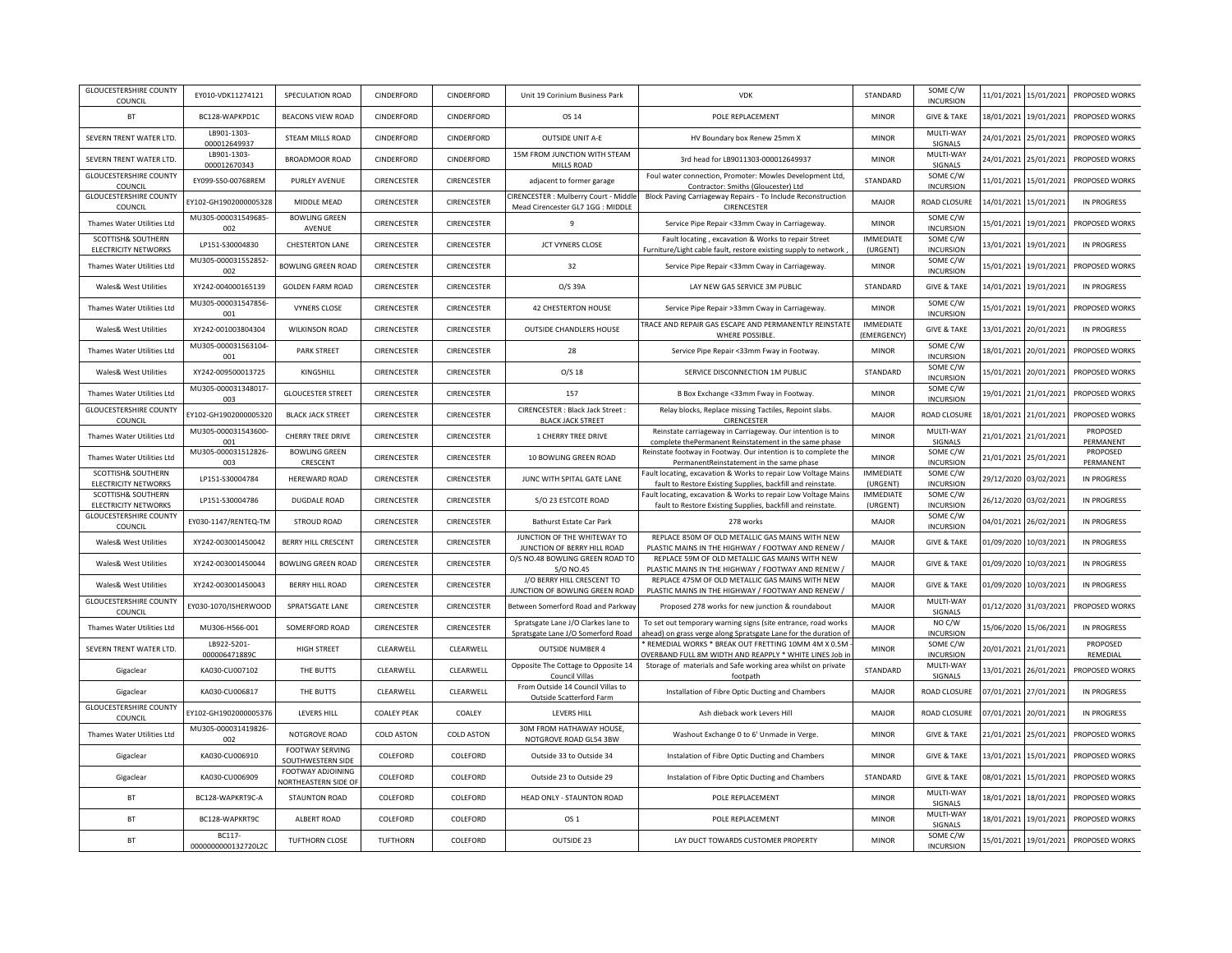| Gigaclear                                | KA030-CU006913                     | FOOTWAY ADJOINING<br>NORTHEAST SIDE OF 35   | COLEFORD                             | COLEFORD                      | Outside 35 to Outside 38                                            | Instalation of Fibre Optic Ducting and Chambers                                                                           | <b>MINOR</b>                    | <b>GIVE &amp; TAKE</b>       | 15/01/2021 | 19/01/2021            | PROPOSED WORKS       |
|------------------------------------------|------------------------------------|---------------------------------------------|--------------------------------------|-------------------------------|---------------------------------------------------------------------|---------------------------------------------------------------------------------------------------------------------------|---------------------------------|------------------------------|------------|-----------------------|----------------------|
| Gigaclear                                | KA030-CU006914                     | <b>FOOTWAY SERVING</b><br>SOUTHWESTERN SIDE | COLEFORD                             | COLEFORD                      | Outside 10 to Outside 13                                            | Instalation of Fibre Optic Ducting and Chambers                                                                           | <b>MINOR</b>                    | <b>GIVE &amp; TAKE</b>       | 15/01/2021 | 19/01/2021            | PROPOSED WORKS       |
| Gigaclear                                | KA030-CU007295                     | SOUTH ROAD                                  | COLEFORD                             | COLEFORD                      | Junc with Buchanan Avenue to Outside                                | <b>Rectify Defects</b>                                                                                                    | <b>MINOR</b>                    | <b>GIVE &amp; TAKE</b>       | 19/01/2021 | 21/01/2021            | PROPOSED<br>REMEDIAL |
| BT                                       | BC007-WC3L3W4G                     | MUSHET PLACE                                | COLEFORD                             | COLEFORD                      | 23 MUSHET PLACE COLEFORD GL16<br>8HS                                | PERFORMING AN EXCAVATION AND CLEARING A FAULT                                                                             | <b>IMMEDIATE</b><br>(URGENT)    | SOME C/W<br><b>INCURSION</b> | 14/01/2021 | 21/01/2021            | <b>IN PROGRESS</b>   |
| Gigaclear                                | <b>KA080</b><br>GC/C188664/S551813 | SCOWLES                                     | COLEFORD                             | COLEFORD                      | CW O/S Corner Cottage, Scowles<br>Road                              | FIBRE SERVICE INSTALLATION                                                                                                | <b>MINOR</b>                    | SOME C/W<br><b>INCURSION</b> | 22/01/2021 | 26/01/2021            | PROPOSED WORKS       |
| Gigaclear                                | KA030-CU007261                     | <b>BUCHANAN AVENUE</b>                      | COLEFORD                             | COLEFORD                      | Outside 60                                                          | Set of Barriers around Plinth for Cabinet to avoid Trip Hazards                                                           | <b>MAJOR</b>                    | <b>GIVE &amp; TAKE</b>       | 15/12/2020 | 29/01/2021            | <b>IN PROGRESS</b>   |
| Gigaclear                                | KA030-CU006912                     | <b>OAKFIELDS</b>                            | COLEFORD                             | COLEFORD                      | End of Oakfields to Junc Albert Rd                                  | Instalation of Fibre Optic Ducting and Chambers                                                                           | STANDARD                        | <b>GIVE &amp; TAKE</b>       |            | 19/01/2021 01/02/2021 | PROPOSED WORKS       |
| Gigaclear                                | KA030-CU006918                     | ALBERT ROAD                                 | COLEFORD                             | COLEFORD                      | Junc with Staunton Road to 32                                       | Installation of Fibre Optic Ducting and Chambers                                                                          | <b>MAJOR</b>                    | ROAD CLOSURE                 |            | 07/01/2021 02/02/2021 | <b>IN PROGRESS</b>   |
| Gigaclear                                | KA030-CU006812                     | <b>SUNNY BANK ROAD</b>                      | COLEFORD                             | COLEFORD                      | Opp 85 Buchanan Avenue, Coleford                                    | Storage                                                                                                                   | <b>MAJOR</b>                    | <b>GIVE &amp; TAKE</b>       | 14/10/2020 | 26/03/2021            | <b>IN PROGRESS</b>   |
| Thames Water Utilities Ltd               | MU305-000031498496<br>001          | WHITE WAY                                   | <b>COMPTON ABDALE</b>                | <b>COMPTON ABDALE</b>         | Manor Farm House                                                    | Service Pipe Repair <33mm Cway in Carriageway.                                                                            | <b>MINOR</b>                    | ROAD CLOSURE                 | 14/01/2021 | 18/01/2021            | PROPOSED WORKS       |
| Thames Water Utilities Ltd               | MU305-000031502872-<br>001         | ROAD FROM COTSWOLD<br>FARM TO CHURCH ROAD   | CONDICOTE                            | CONDICOTE                     | 2 Agricultural Cottage/Molly's Cottage                              | Ferrule Exchange Cway in Carriageway.                                                                                     | <b>MINOR</b>                    | ROAD CLOSURE                 | 12/01/2021 | 14/01/2021            | <b>IN PROGRESS</b>   |
| <b>GLOUCESTERSHIRE COUNTY</b><br>COUNCIL | EY010-LURSB899986                  | <b>GLOUCESTER ROAD</b>                      | CORSE                                | CORSE                         | By new housing development                                          | Section 278 works to complete kerbline                                                                                    | STANDARD                        | SOME C/W<br><b>INCURSION</b> | 18/01/2021 | 22/01/2021            | PROPOSED WORKS       |
| SEVERN TRENT WATER LTD                   | LB922-5201-<br>000006567330        | <b>BOUNDARY PLACE</b>                       | CORSE                                | CORSE                         | <b>OUTSIDE NUMBER 37</b>                                            | * new water connection * CARRIAGEWAY TYPE 4 (UP TO 0.5<br>MSA)                                                            | STANDARD                        | <b>GIVE &amp; TAKE</b>       | 21/01/2021 | 27/01/2021            | PROPOSED WORKS       |
| <b>GLOUCESTERSHIRE COUNTY</b><br>COUNCIL | EY100-807030                       | 3/190 GREEN DRAGON<br>INN COCKLESFORD TO    | COWLEY                               | COWLEY                        | 3/190 Green Dragon Inn Cocklesford to<br><b>High Cross</b>          | Carriageway Resurfacing (07:00 to 19:00)                                                                                  | <b>MAJOR</b>                    | ROAD CLOSURE                 | 18/01/2021 | 22/01/2021            | PROPOSED WORKS       |
| <b>GLOUCESTERSHIRE COUNTY</b><br>COUNCIL | EY050-TREES/180121                 | PAINSWICK ROAD                              | CRANHAM                              | CRANHAM                       | jun buckholt road                                                   | tree works 9.30 to 15.30 each day                                                                                         | STANDARD                        | MULTI-WAY<br>SIGNALS         | 18/01/2021 | 22/01/2021            | PROPOSED WORKS       |
| Gigaclear                                | KA030-CU007304                     | 501467 LOWER<br>OLDBURY FARM TO             | OLDBURY ON-THE<br><b>HILL</b>        | <b>DIDMARTON</b>              | Junc of Road from Park Wood Farm to<br>junc of Creephole            | Excavating to install fibre optic cable and customer connections<br>Working hours 0700-1900. TM: Long delays              | STANDARD                        | <b>GIVE &amp; TAKE</b>       | 18/01/2021 | 22/01/2021            | PROPOSED WORKS       |
| Gigaclear                                | KA030-CU007305                     | CREEPHOLE                                   | <b>DIDMARTON</b>                     | <b>DIDMARTON</b>              | Junc of A433 to end of Creephole                                    | Excavating to install fibre optic cable and customer connections<br>Working hours 0700-1900. TM: Long delays              | STANDARD                        | <b>GIVE &amp; TAKE</b>       | 18/01/2021 | 29/01/2021            | PROPOSED WORKS       |
| Thames Water Utilities Ltd               | MU305-000031558947-<br>001         | <b>ROAD FROM</b><br>CHELTENHAM ROAD TO      | UPPER<br>DOWDESWELL                  | DOWDESWELL                    | Upper Dowdeswell Court                                              | Service Pipe Repair <33mm Unmade in Verge.                                                                                | <b>MINOR</b>                    | SOME C/W<br><b>INCURSION</b> | 19/01/2021 | 21/01/2021            | PROPOSED WORKS       |
| Western Power Distribution               | HM755-0677409B                     | <b>MANNINGS ROAD</b>                        | <b>DRYBROOK</b>                      | <b>DRYBROOK</b>               | o/s <sub>1</sub>                                                    | Supply alteration/diversion. In conjunction with<br>HM7550677409A                                                         | <b>MINOR</b>                    | MULTI-WAY<br>SIGNALS         | 14/01/2021 | 15/01/2021            | PROPOSED WORKS       |
| Western Power Distribution               | HM755-0677409A                     | <b>HIGH STREET</b>                          | <b>DRYBROOK</b>                      | <b>DRYBROOK</b>               | o/s lodge                                                           | Supply alteration/diversion. In conjunction with<br>HM7550677409B                                                         | <b>MINOR</b>                    | MULTI-WAY<br>SIGNALS         | 14/01/2021 | 15/01/2021            | <b>IN PROGRESS</b>   |
| SEVERN TRENT WATER LTD                   | LB922-5201-<br>000006534688        | DRYBROOK ROAD                               | <b>DRYBROOK</b>                      | <b>DRYBROOK</b>               | ADJ NUMBER 1 WILLOWDENE                                             | * New Clean Water Connection * Lay 3 x service pipe from<br>125mm MDPE main located in nearside c/way to * connection     | MAJOR                           | ROAD CLOSURE                 | 13/01/2021 | 16/01/2021            | <b>IN PROGRESS</b>   |
| Western Power Distribution               | HM755-0675927                      | <b>HIGH STREET</b>                          | <b>DRYBROOK</b>                      | <b>DRYBROOK</b>               | Outside Pawlett Lodge                                               | Supply alteration/diversion.                                                                                              | <b>MINOR</b>                    | SOME C/W<br><b>INCURSION</b> |            | 14/01/2021 18/01/2021 | PROPOSED WORKS       |
| BT                                       | BC410<br>TM00000500304248700       | HIGH STREET                                 | <b>DRYBROOK</b>                      | <b>DRYBROOK</b>               | JCN OF DRYBROOK FOOTPATH 9 TO<br>ADJACENT PAWLETT LODGE ON, HIGH    | Build 1 concrete chamber 915mm x 445mm x 965mm deep in<br>Footway, Install 16m of 1 way poly duct in Carriageway, Install | STANDARD                        | MULTI-WAY<br>SIGNALS         |            | 18/01/2021 21/01/2021 | PROPOSED WORKS       |
| Gigaclear                                | KA080-GC/S440613                   | DUMBLETON FOOTPATH<br>40                    | <b>DUMBLETON</b>                     | <b>DUMBLETON</b>              | CW & VERGE from junction with<br>Winchcombe Road to O/S Mill Farm   | Relocate 5 POT's                                                                                                          | STANDARD                        | SOME C/W<br><b>INCURSION</b> | 11/01/2021 | 15/01/2021            | <b>IN PROGRESS</b>   |
| <b>BT</b>                                | BC128-WAPNRD2Y                     | <b>JACKBARROW FARM</b><br>LANE              | <b>DUNTISBOURNE</b><br><b>ABBOTS</b> | <b>DUNTISBOURNE</b><br>ABBOTS | OS JACKBARROW FARM                                                  | POLE REPLACEMENT                                                                                                          | <b>MINOR</b>                    | SOME C/W<br><b>INCURSION</b> | 18/01/2021 | 19/01/2021            | PROPOSED WORKS       |
| <b>GLOUCESTERSHIRE COUNTY</b><br>COUNCIL | EY030-1159/GCC                     | 400895 LYCH GATE TO<br>LAVENDER COTTAGE     | <b>DUNTISBOURNE</b><br>LEER          | <b>DUNTISBOURNE</b><br>LEER   | Long Ford                                                           | Long Ford Footpath damage                                                                                                 | <b>MAJOR</b>                    | ROAD CLOSURE                 | 23/09/2020 | 31/03/2022            | IN PROGRESS          |
| <b>BT</b>                                | BC410-<br>TM00000500305825000      | KINGSDOWN                                   | DURSLEY                              | DURSLEY                       | O/S 25, KINGSDOWN                                                   | Replace 1 jointbox frame and cover(s) (915mm x 445mm) in<br>Footway                                                       | <b>IMMEDIATE</b><br>[EMERGENCY] | SOME C/W<br><b>INCURSION</b> | 13/01/2021 | 15/01/2021            | <b>IN PROGRESS</b>   |
| Wales& West Utilities                    | XY244-001003790193                 | THE AVENUE                                  | STINCHCOMBE                          | <b>DURSLEY</b>                | J/O STINCHCOMBE BRIDGE WAY,<br>APPROX. 30M FROM HOUNDSGREEN         | <b>FRACE AND REPAIR GAS ESCAPE AND PERMANENTLY REINSTATE</b><br><b>WHERE POSSIBLE</b>                                     | <b>IMMEDIATE</b><br>(EMERGENCY) | SOME C/W<br><b>INCURSION</b> | 12/01/2021 | 18/01/2021            | <b>IN PROGRESS</b>   |
| <b>GLOUCESTERSHIRE COUNTY</b><br>COUNCIL | EY050-VDK11294418                  | <b>KINGSHILL PARK</b>                       | <b>DURSLEY</b>                       | <b>DURSLEY</b>                | 5                                                                   | <b>VDK</b>                                                                                                                | STANDARD                        | SOME C/W<br><b>INCURSION</b> | 18/01/2021 | 22/01/2021            | PROPOSED WORKS       |
| Wales& West Utilities                    | XY243-004000164897                 | ROSEBERY ROAD                               | <b>DURSLEY</b>                       | <b>DURSLEY</b>                | O/S NEW BUILD R/O 42                                                | LAY NEW GAS SERVICE 8M PUBLIC - 44M PRIVATE                                                                               | STANDARD                        | <b>GIVE &amp; TAKE</b>       | 18/01/2021 | 22/01/2021            | PROPOSED WORKS       |
| Gigaclear                                | KA030-CU006884                     | HOGSDOWN FARM TO<br>GREENWAYS               | <b>LOWER WICK</b>                    | <b>DURSLEY</b>                | Over 80m from Greenways, Wick Road<br>Newport                       | Storage                                                                                                                   | <b>MAJOR</b>                    | SOME C/W<br><b>INCURSION</b> | 28/10/2020 | 29/01/2021            | <b>IN PROGRESS</b>   |
| <b>GLOUCESTERSHIRE COUNTY</b><br>COUNCIL | EY102-GH1902000005421              | <b>CHIPMANS PLATT</b><br>ROUNDABOUT TO      | CHURCHEND                            | EASTINGTON                    | EASTINGTON: Bath road and Spring<br>Hill: CHIPMANS PLATT ROUNDABOUT | Siding anfd install new back edgers EASTINGTON                                                                            | STANDARD                        | TWO-WAY<br>SIGNALS           | 11/01/2021 | 15/01/2021            | IN PROGRESS          |
| Wales& West Utilities                    | XY243-001003371756                 | ALKERTON CROSS TO<br><b>ALKERTON PLACE</b>  | <b>ALKERTON</b>                      | EASTINGTON                    | ASHLEAZE                                                            | REPAIRS TO DEFECTIVE REINSTATEMENT (WWU REF:D10633)                                                                       | <b>MINOR</b>                    | TWO-WAY<br>SIGNALS           | 22/01/2021 | 25/01/2021            | PROPOSED<br>REMEDIAL |
| Western Power Distribution               | HM752-2258886                      | PUDDLESWORTH LANE                           | <b>EASTINGTON</b>                    | EASTINGTON                    | End of lane, Near John Stayte services                              | 92m trenching in tarmac road for new supply                                                                               | STANDARD                        | SOME C/W<br><b>INCURSION</b> | 18/01/2021 | 26/01/2021            | PROPOSED WORKS       |
| Wales& West Utilities                    | XY003-003001514698/01              | <b>SPRING HILL</b>                          | EASTINGTON                           | EASTINGTON                    | FROM MEADOW BRIDGE - COMPTON<br>HOUSE                               | LAY 488M X NEW GAS MAINS                                                                                                  | <b>MAJOR</b>                    | MULTI-WAY<br>SIGNALS         | 09/11/2020 | 01/03/2021            | <b>IN PROGRESS</b>   |
| Wales& West Utilities                    | XY003-003001514697/PTS             | CHURCHEND                                   | <b>EASTINGTON</b>                    | <b>EASTINGTON</b>             | S/O CANDLE COTTAGE                                                  | NOTICE FOR TRAFFIC LIGHT HEAD ONLY                                                                                        | <b>MAJOR</b>                    | MULTI-WAY<br>SIGNALS         |            | 09/11/2020 01/03/2021 | <b>IN PROGRESS</b>   |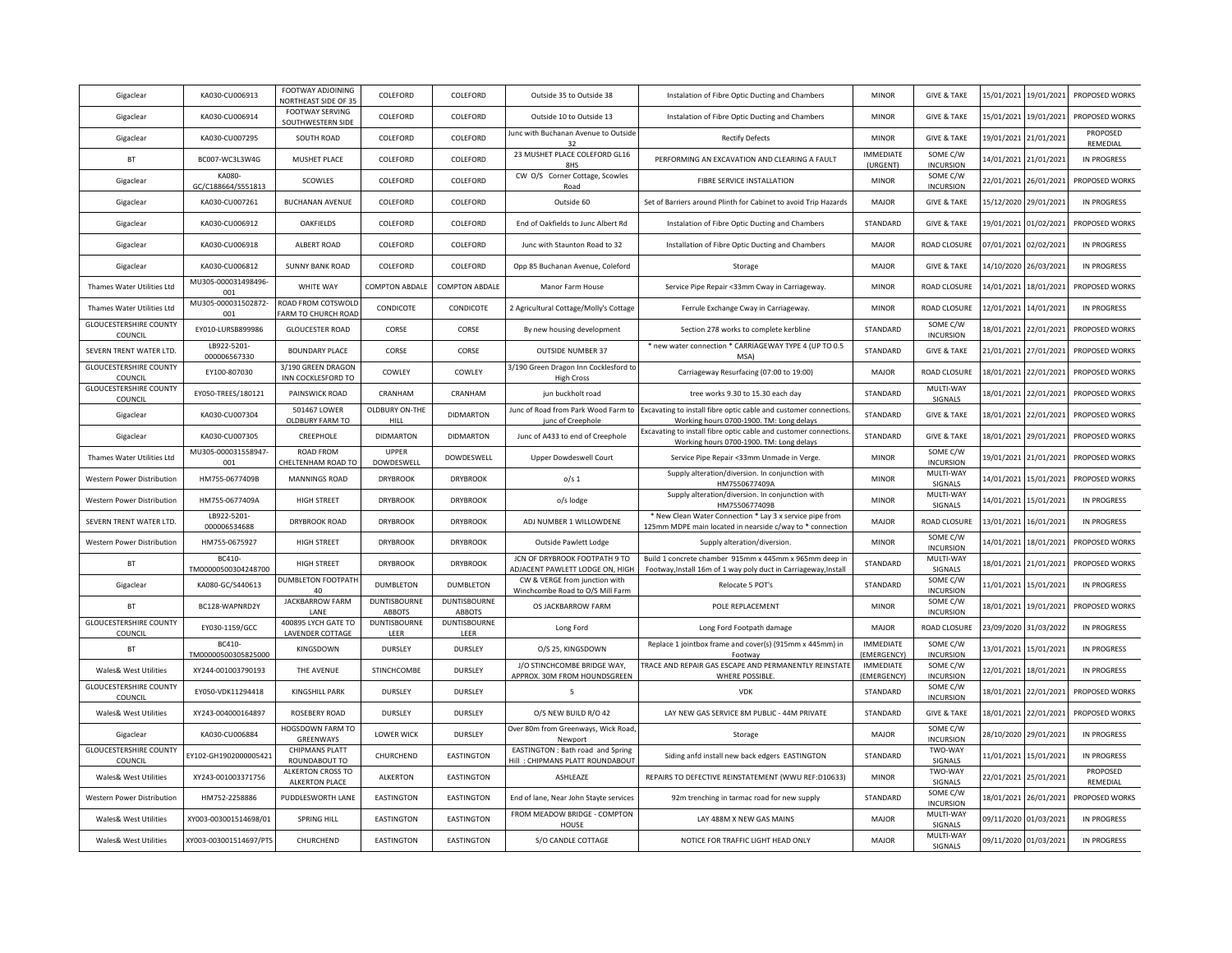| Wales& West Utilities                    | XY003-003001514697/01         | <b>CHIPMANS PLATT</b><br>ROUNDABOUT TO | CHURCHEND                           | <b>FASTINGTON</b>                   | FROM PIKE LOCK BRIDGE - ADJ OF<br><b>BROOK COTTAGE</b>                    | LAY 360M X NEW GAS MAINS                                                                                                 | <b>MAJOR</b>                          | MULTI-WAY<br>SIGNALS         | 09/11/2020 | 01/03/2021 | <b>IN PROGRESS</b>   |
|------------------------------------------|-------------------------------|----------------------------------------|-------------------------------------|-------------------------------------|---------------------------------------------------------------------------|--------------------------------------------------------------------------------------------------------------------------|---------------------------------------|------------------------------|------------|------------|----------------------|
| Wales& West Utilities                    | XY003-003001520167/02         | ALKERTON ROAD                          | <b>FASTINGTON</b>                   | <b>FASTINGTON</b>                   | JUNCTION OF MILLEND LANE TO O/S<br>COMPTON HOUSE                          | LAY NEW PE MAIN APPROX 13M                                                                                               | MAJOR                                 | MULTI-WAY<br>SIGNALS         | 04/01/2021 | 02/04/2021 | IN PROGRESS          |
| Wales& West Utilities                    | XY003-003001520168/01         | MILLEND LANE                           | EASTINGTON                          | <b>EASTINGTON</b>                   | SIDE OF EASTINGTON VILLAGE HALL                                           | LAY NEW PE MAIN APPROX 18M                                                                                               | <b>MAJOR</b>                          | MULTI-WAY<br>SIGNALS         | 04/01/2021 | 02/04/2021 | IN PROGRESS          |
| Gigaclear                                | KA080-<br>GC/C081205/S444536  | 3/123 MAIN ROAD<br>THROUGH EBRINGTON   | <b>EBRINGTON</b>                    | <b>EBRINGTON</b>                    | FW O/S Springfield Farm                                                   | Relocating pots to the customers boundary                                                                                | <b>MINOR</b>                          | NO C/W<br><b>INCURSION</b>   | 19/01/2021 | 21/01/2021 | PROPOSED WORKS       |
| Thames Water Utilities Ltd               | MU305-000031541480-<br>001    | SCHOOL LANE                            | EDGEWORTH                           | EDGEWORTH                           | the old school house                                                      | Service Pipe Repair <33mm Cway in Carriageway.                                                                           | <b>MINOR</b>                          | SOME C/W<br><b>INCURSION</b> | 18/01/2021 | 20/01/2021 | PROPOSED WORKS       |
| Thames Water Utilities Ltd               | MU305-000031546348-<br>002    | <b>LEAFIELD ROAD</b>                   | <b>FAIRFORD</b>                     | <b>FAIRFORD</b>                     | $\mathbf{1}$                                                              | B Box Exchange >33mm No Excav in Footway.                                                                                | <b>MINOR</b>                          | SOME C/W<br><b>INCURSION</b> | 20/01/2021 | 22/01/2021 | PROPOSED WORKS       |
| <b>GLOUCESTERSHIRE COUNTY</b><br>COUNCIL | EY030-1140/SUNTRAFFIC         | WHELFORD ROAD                          | <b>FAIRFORD</b>                     | <b>FAIRFORD</b>                     | Fairford Water Ski Park                                                   | <b>Tree Trimming</b>                                                                                                     | <b>MAJOR</b>                          | TWO-WAY<br>SIGNALS           | 18/01/2021 | 04/02/2021 | PROPOSED WORKS       |
| Wales& West Utilities                    | XY242-001003725031            | <b>MILTON STREET</b>                   | <b>FAIRFORD</b>                     | <b>FAIRFORD</b>                     | <b>OUTSIDE CALDECOTT HOUSE</b>                                            | <b>FRACE AND REPAIR GAS ESCAPE AND PERMANENTLY REINSTATE</b><br><b>WHERE POSSIBLE</b>                                    | <b>IMMEDIATE</b><br>(EMERGENCY)       | SOME C/W<br><b>INCURSION</b> | 13/09/2020 | 30/04/2021 | IN PROGRESS          |
| Gigaclear                                | KA030-CU007115                | THE OVAL                               | <b>FRAMPTON ON</b><br>SEVERN        | <b>FRAMPTON ON</b><br>SEVERN        | Outside 10 The Oval to outside 1 The<br>Oval                              | Excavating to install fibre optic cable and customer connections<br>Working hours 0700-1900. TM: Give & take             | STANDARD                              | MULTI-WAY<br>SIGNALS         | 04/01/2021 | 15/01/2021 | IN PROGRESS          |
| Gigaclear                                | KA030-CU007114                | <b>OVAL APPROACH</b>                   | <b>FRAMPTON ON</b><br><b>SEVERN</b> | <b>FRAMPTON ON</b><br><b>SEVERN</b> | Outside 1 The Oval to junc of Lake Lan                                    | Excavating to install fibre optic cable and customer connections<br>Working hours 0700-1900. TM: Give & take             | STANDARD                              | MULTI-WAY<br>SIGNALS         | 04/01/2021 | 15/01/2021 | IN PROGRESS          |
| Gigaclear                                | KA030-CU007116                | ANN WICKS ROAD                         | <b>FRAMPTON ON</b><br>SEVERN        | <b>FRAMPTON ON</b><br>SEVERN        | Outside 48 Ann Wicks Road to outside<br>10 The Oval                       | Excavating to install fibre optic cable and customer connections<br>Working hours 0700-1900. TM: Give & take             | STANDARD                              | MULTI-WAY<br>SIGNALS         | 04/01/2021 | 15/01/2021 | IN PROGRESS          |
| Gigaclear                                | KA030-CU007117                | LAKE LANE                              | <b>FRAMPTON ON</b><br>SEVERN        | <b>FRAMPTON ON</b><br>SEVERN        | Outside School                                                            | Excavating to install fibre optic cable and customer connections<br>Working hours 0700-1900. TM: Give & take             | <b>MINOR</b>                          | <b>GIVE &amp; TAKE</b>       | 14/01/2021 | 18/01/2021 | IN PROGRESS          |
| Gigaclear                                | KA030-CU005521                | <b>WHITMINSTER LANE</b>                | <b>FRAMPTON ON</b><br>SEVERN        | <b>FRAMPTON ON</b><br>SEVERN        | <b>Bridge</b>                                                             | 15 duct installation across bridge. Working hours 0700-1900.<br>TM: Two way lights                                       | <b>MINOR</b>                          | TWO-WAY<br>SIGNALS           | 14/01/2021 | 18/01/2021 | IN PROGRESS          |
| Gigaclear                                | KA030-CU005791                | FRAMPTON ON SEVERN<br>FOOTPATH 34      | <b>FRAMPTON ON</b><br>SEVERN        | <b>FRAMPTON ON</b><br>SEVERN        | junction by Pool Cottage to junction<br>opposite Bell Inn Hotel           | Works as follows: Install 689m multi duct incl. customer<br>connections. Working hours 0800 to 1700hrs. TM Road Closure  | <b>MAJOR</b>                          | ROAD CLOSURE                 | 18/01/2021 | 05/02/2021 | PROPOSED WORKS       |
| SEVERN TRENT WATER LTD.                  | LB901-1303-<br>000012681914   | MORPETH STREET                         | <b>GLOUCESTER</b>                   | <b>GLOUCESTER</b>                   | $O/S$ 18                                                                  | Small Main Repair Collar 3' - visible leak * CARRIAGEWAY TYPE<br>4 (UP TO 0.5 MSA)                                       | <b>IMMEDIATE</b><br>(URGENT)          | <b>GIVE &amp; TAKE</b>       | 12/01/2021 | 14/01/2021 | IN PROGRESS          |
| <b>VIRGIN MEDIA</b>                      | NK102-VM/CIP/378081           | LINDEN ROAD                            | <b>GLOUCESTER</b>                   | GLOUCESTER                          | Outise 236-238                                                            | Remedial works to rectify failed reinstatement of termination<br>box in the footway - NSO21828                           | <b>MINOR</b>                          | NO C/W<br><b>INCURSION</b>   | 14/01/2021 | 14/01/2021 | PROPOSED<br>REMEDIAL |
| Western Power Distribution               | HM752-2246550                 | <b>STROUD ROAD</b>                     | <b>GLOUCESTER</b>                   | <b>GLOUCESTER</b>                   | Opposite the fox and elm                                                  | Remedial works to rectify council defect in verge, Grade off old<br>material and top soil and seed grass verge 8.5 x 0.5 | <b>MINOR</b>                          | NO C/W<br><b>INCURSION</b>   | 14/01/2021 | 14/01/2021 | IN PROGRESS          |
| SEVERN TRENT WATER LTD                   | LB901-1303-<br>000012680239   | <b>MATSON AVENUE</b>                   | <b>GLOUCESTER</b>                   | <b>GLOUCESTER</b>                   | OUTSIDE 37                                                                | * HV Short Comm Pipe Repair 25mm * CARRIAGEWAY TYPE 4<br>(UP TO 0.5 MSA) * stop vis leak                                 | <b>IMMEDIATE</b><br>(URGENT)          | <b>GIVE &amp; TAKE</b>       | 12/01/2021 | 14/01/2021 | IN PROGRESS          |
| <b>GLOUCESTERSHIRE COUNTY</b><br>COUNCIL | EY202-07974690                | <b>QUAY STREET</b>                     | <b>GLOUCESTER</b>                   | <b>GLOUCESTER</b>                   | Jn The Quay                                                               | Investigating Cable Fault                                                                                                | <b>MINOR</b>                          | <b>GIVE &amp; TAKE</b>       | 12/01/2021 | 14/01/2021 | IN PROGRESS          |
| SEVERN TRENT WATER LTD                   | LB901-1303-<br>000060370018   | HUCCLECOTE ROAD                        | <b>GLOUCESTER</b>                   | <b>GLOUCESTER</b>                   | 114                                                                       | Long Comm pipe Renew 25mm                                                                                                | <b>IMMEDIATE</b><br>(URGENT)          | MULTI-WAY<br>SIGNALS         | 08/01/2021 | 14/01/2021 | IN PROGRESS          |
| Western Power Distribution               | HM752-0447819                 | <b>GROSVENOR HOUSE</b><br>SERVICE ROAD | <b>GLOUCESTER</b>                   | GLOUCESTER                          | outside furniture recycling shop                                          | Urgent excavation in highway to locate and repair LV cable<br>fault                                                      | <b>IMMEDIATE</b><br>(URGENT)          | SOME C/W<br><b>INCURSION</b> | 08/01/2021 | 14/01/2021 | IN PROGRESS          |
| <b>BT</b>                                | BC008-14JANSS1CPG46           | CHURCHDOWN LANE                        | CHURCHDOWN                          | <b>GLOUCESTER</b>                   | Boundary Cottage Churchdown Lane<br>G132IB                                | Access to Underground structure - cable renewal to restore<br>customer service                                           | <b>IMMEDIATE</b><br>(URGENT)          | TWO-WAY<br>SIGNALS           | 14/01/2021 | 14/01/2021 | IN PROGRESS          |
| <b>GLOUCESTERSHIRE COUNTY</b><br>COUNCIL | EY102-GH1902000004935         | CHURCH ROAD                            | TIRLEY                              | <b>GLOUCESTER</b>                   | <b>GLOUCESTER : Approx 15 metres from</b><br>B4213 junction : CHURCH ROAD | Raise sign and replace broken clip GLOUCESTER :                                                                          | <b>MINOR</b>                          | <b>GIVE &amp; TAKE</b>       | 14/01/2021 | 14/01/2021 | IN PROGRESS          |
| <b>GLOUCESTERSHIRE COUNTY</b><br>COUNCIL | EY020-LURSB418966             | CHELTENHAM ROAD<br>EAST                | CHURCHDOWN                          | <b>GLOUCESTER</b>                   | unction of Cheltenham Road East and<br>Pirton Road                        | Signal Loop Cuuting.                                                                                                     | <b>MINOR</b>                          | MULTI-WAY<br>SIGNALS         | 14/01/2021 | 14/01/2021 | PROPOSED WORKS       |
| SEVERN TRENT WATER LTD.                  | LB901-1303-<br>000012566164   | <b>LASSINGTON LANE</b>                 | HIGHNAM                             | <b>GLOUCESTER</b>                   | <b>OUTSIDE GRAFTON HOUSE</b>                                              | Long Comm pipe Install 25mm Job in Carriageway (10mm<br>Bitmac (Tarmac))                                                 | <b>MAJOR</b>                          | ROAD CLOSURE                 | 12/01/2021 | 14/01/2021 | IN PROGRESS          |
| <b>GLOUCESTERSHIRE COUNTY</b><br>COUNCIL | EY202-06254291                | <b>TEWKESBURY ROAD</b>                 | LONGFORD                            | <b>GLOUCESTER</b>                   | OS 94                                                                     | Joint and extend of Cable                                                                                                | <b>MINOR</b>                          | <b>GIVE &amp; TAKE</b>       | 12/01/2021 | 14/01/2021 | PROPOSED WORKS       |
| T-Mobile (UK) Limited                    | YN108-GLO10740WHP<br>3UK-AH3  | KINGSHOLM ROAD                         | <b>GLOUCESTER</b>                   | <b>GLOUCESTER</b>                   | In the footway on Kingsholm Road,<br>approx. 40m north of Skinner Street  | **Essential Works under Covid-19 Guidance and Government<br>guidelines of social distancing to the public and team       | <b>MINOR</b>                          | NO C/W<br><b>INCURSION</b>   | 15/01/2021 | 15/01/2021 | PROPOSED WORKS       |
| Wales& West Utilities                    | XY243-005000307712            | <b>LONDON ROAD</b>                     | <b>GLOUCESTER</b>                   | <b>GLOUCESTER</b>                   | O/D DEV AT 97                                                             | LAY NEW GAS SERVICE(S)X9 9M PUBLIC                                                                                       | STANDARD                              | TWO-WAY<br>SIGNALS           | 11/01/2021 | 15/01/2021 | IN PROGRESS          |
| <b>VIRGIN MEDIA</b>                      | NK110-ANSL014620              | <b>GREEN LANE</b>                      | <b>GLOUCESTER</b>                   | <b>GLOUCESTER</b>                   | 66 GREEN LANE HUCCLECOTE<br>GLOUCESTER GL3 3QX                            | CLEAR BLOCKED DUCT IN FOOTWAY                                                                                            | <b>MINOR</b>                          | NO C/W<br><b>INCURSION</b>   | 14/01/2021 | 15/01/2021 | PROPOSED WORKS       |
| SEVERN TRENT WATER LTD.                  | LB901-1303-<br>000012683515   | <b>LONGFORD LANE</b>                   | <b>GLOUCESTER</b>                   | <b>GLOUCESTER</b>                   | O/S 104                                                                   | * non visible leak                                                                                                       | <b>IMMEDIATE</b><br>(URGENT)          | TWO-WAY<br>SIGNALS           | 13/01/2021 | 15/01/2021 | IN PROGRESS          |
| <b>BT</b>                                | BC410-<br>TM00000500305939300 | ASHWOOD WAY                            | <b>GLOUCESTER</b>                   | <b>GLOUCESTER</b>                   | SS1CMH69, CORNER JUNC PARKWOOD<br>CRESCENT ON, ASHWOOD WAY                | 1 , Install 5m of 1 way poly duct in Footway                                                                             | <b>IMMEDIATE</b><br>(URGENT)          | SOME C/W<br><b>INCURSION</b> | 13/01/2021 | 15/01/2021 | IN PROGRESS          |
| <b>GLOUCESTERSHIRE COUNTY</b><br>COUNCIL | EY102-GH1902000005416         | <b>EASTERN AVENUE</b>                  | <b>GLOUCESTER</b>                   | <b>GLOUCESTER</b>                   | <b>GLOUCESTER: EASTERN AVE</b><br>OOTBRIDGE B1057 : EASTERN AVENUE        | Principal Bridge Inspections - GLOUCESTER :                                                                              | <b>MINOR</b>                          | LANE CLOSURE                 | 13/01/2021 | 15/01/2021 | IN PROGRESS          |
| <b>VIRGIN MEDIA</b>                      | NK110-<br>NNEGBEV/LNBU01/02   | ARCHDEACON STREET                      | <b>GLOUCESTER</b>                   | <b>GLOUCESTER</b>                   | CW, FW & VERGE JUNCTION OF<br>MOUNT STREET TO S/O CAHTEDRAL               | Clear blockage                                                                                                           | <b>MINOR</b>                          | SOME C/W<br><b>INCURSION</b> | 13/01/2021 | 15/01/2021 | IN PROGRESS          |
| <b>VIRGIN MEDIA</b>                      | NK110-ANSL014102              | <b>HOWARD STREET</b>                   | <b>GLOUCESTER</b>                   | <b>GLOUCESTER</b>                   | 104 HOWARD STREET GLOUCESTER GL1<br>4UX                                   | INSTALL TEE IN FOOTWAY                                                                                                   | <b>MINOR</b>                          | NO C/W<br><b>INCURSION</b>   | 14/01/2021 | 15/01/2021 | PROPOSED WORKS       |
| <b>BT</b>                                | BC410-<br>TM00000500305960100 | <b>EASTGATE STREET</b>                 | <b>GLOUCESTER</b>                   | <b>GLOUCESTER</b>                   | SEC 81 REF ON-F02203011,<br><b>HAZARDOUS SITE. O/S 100, EASTGATE</b>      | Replace 1 jointbox frame and cover(s) (1310mm x 610mm) in<br>Footway                                                     | <b>IMMEDIATE</b><br><b>EMERGENCY)</b> | SOME C/W<br><b>INCURSION</b> | 13/01/2021 | 15/01/2021 | IN PROGRESS          |
| BT                                       | BC410-<br>TM00000500305939301 | PARKWOOD CRESCENT                      | <b>GLOUCESTER</b>                   | <b>GLOUCESTER</b>                   | SS1CMH69, CORNER JUNC ASHWOOD<br>WAY ON, PARKWOOD CRESCENT                | Install 10m of 1 way poly duct in Footway                                                                                | <b>IMMEDIATE</b><br>(URGENT)          | SOME C/W<br><b>INCURSION</b> | 13/01/2021 | 15/01/2021 | <b>IN PROGRESS</b>   |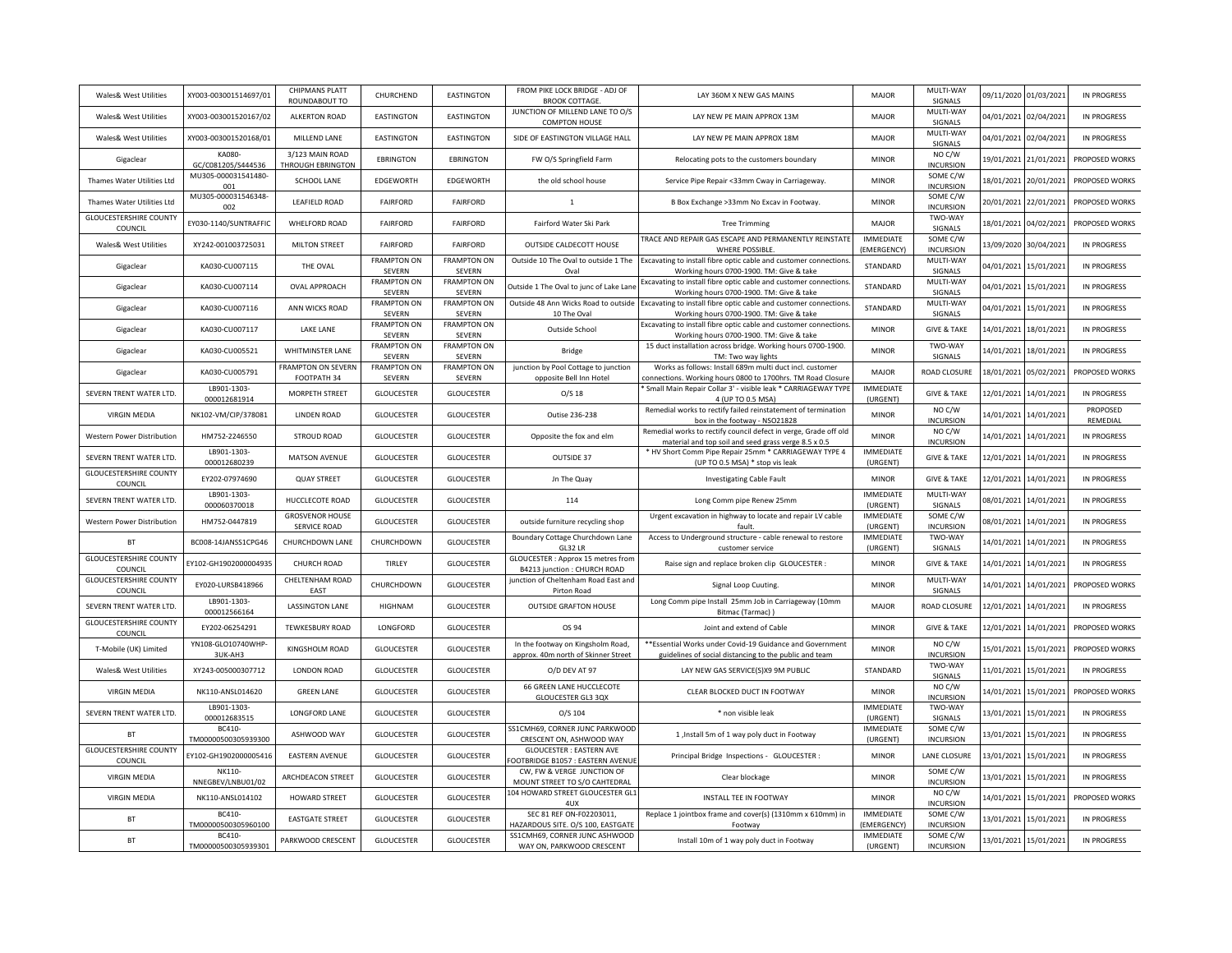| <b>VIRGIN MEDIA</b>                      | NK110-<br>SSWGBEV/LNBU01/09   | CONEY HILL ROAD                          | <b>GLOUCESTER</b> | <b>GLOUCESTER</b> | CW, FW & VERGE from O/S funeral<br>service to entrance to crematorium   | Install footway 3                                                                                                                   | <b>MINOR</b>                    | SOME C/W<br><b>INCURSION</b> | 13/01/2021 | 15/01/2021 | IN PROGRESS          |
|------------------------------------------|-------------------------------|------------------------------------------|-------------------|-------------------|-------------------------------------------------------------------------|-------------------------------------------------------------------------------------------------------------------------------------|---------------------------------|------------------------------|------------|------------|----------------------|
| Vodafone                                 | NX260-<br>VF11007WHP/JW08     | MERCIA ROAD                              | <b>GLOUCESTER</b> | <b>GLOUCESTER</b> | On the grass verge at Mercia Road<br>approx 12m from Roundabout with St | To carry out a remedial day on site - this includes taking<br>photographs & testing. Paragon to provide PM only                     | <b>MINOR</b>                    | NO C/W<br><b>INCURSION</b>   | 15/01/2021 | 15/01/2021 | PROPOSED WORKS       |
| <b>VIRGIN MEDIA</b>                      | NK110-ANSL014632              | KINMOOR                                  | <b>GLOUCESTER</b> | <b>GLOUCESTER</b> | o/s 29/30 KINMOOR ABBEYDALE<br><b>GLOUCESTER</b>                        | CLEAR BLOCKAGE IN FOOTWAY                                                                                                           | <b>MINOR</b>                    | NO C/W<br><b>INCURSION</b>   | 14/01/2021 | 15/01/2021 | PROPOSED WORKS       |
| <b>BT</b>                                | BC410-<br>TM00000500305979900 | <b>BARNETT WAY</b>                       | <b>GLOUCESTER</b> | <b>GLOUCESTER</b> | 168MTRS SOUTH FROM CORNER JUNC<br>CREST WAY ON, BARNETT WAY             | clear blockage in polyduct in cway                                                                                                  | <b>MINOR</b>                    | SOME C/W<br><b>INCURSION</b> | 13/01/2021 | 15/01/2021 | <b>IN PROGRESS</b>   |
| <b>GLOUCESTERSHIRE COUNTY</b><br>COUNCIL | EY202-85537784                | SCHOOL LANE                              | QUEDGELEY         | <b>GLOUCESTER</b> | On RAB                                                                  | <b>Replacing Pillar</b>                                                                                                             | <b>MINOR</b>                    | <b>GIVE &amp; TAKE</b>       | 07/01/2021 | 15/01/2021 | <b>IN PROGRESS</b>   |
| <b>BT</b>                                | BC410-<br>TM00000500305853300 | SCHOOL LANE                              | QUEDGELEY         | <b>GLOUCESTER</b> | HAZARDOUS SITE, OS 27, SCHOOL LANI                                      | Replace 1 jointbox frame and cover(s) (625mm x 625mm) in<br>Carriageway                                                             | <b>IMMEDIATE</b><br>(EMERGENCY) | SOME C/W<br><b>INCURSION</b> | 13/01/2021 | 15/01/2021 | IN PROGRESS          |
| <b>BT</b>                                | BC410-<br>TM00000500299209800 | <b>BOUGHTON WAY</b>                      | <b>GLOUCESTER</b> | <b>GLOUCESTER</b> | Approx. 55mtrs from Jnct of CONEY<br>HILL ROAD on , BOUGHTON WAY        | Replace 1 existing pole                                                                                                             | <b>MINOR</b>                    | SOME C/W<br><b>INCURSION</b> | 14/01/2021 | 15/01/2021 | PROPOSED WORKS       |
| Last Mile Electricity Limited            | XV016-UKP8252/A               | CHELTENHAM ROAD<br>EAST                  | CHURCHDOWN        | <b>GLOUCESTER</b> | Approx. 275m East of Gloucester Nortl<br>Community Fire Station.        | 250m HV cable pull in FW / CW to allow for WPD connection                                                                           | STANDARD                        | TWO-WAY<br>SIGNALS           | 11/01/2021 | 15/01/2021 | IN PROGRESS          |
| <b>VIRGIN MEDIA</b>                      | NK110-ANSL014115              | CHAPEL HAY LANE                          | CHURCHDOWN        | <b>GLOUCESTER</b> | 34 CHAPEL HAY LANE CHURCHDOWN<br><b>GLOUCESTER GL3 2ET</b>              | INSTALL TEE IN FOOTWAY                                                                                                              | <b>MINOR</b>                    | NO C/W<br><b>INCURSION</b>   | 14/01/2021 | 15/01/2021 | PROPOSED WORKS       |
| Western Power Distribution               | HM752-2155362                 | LONGFORD LANE                            | LONGFORD          | <b>GLOUCESTER</b> | Opposite Number 131                                                     | Remedial works to rectify council defect in verge, Grade off old<br>material and top soil and seed grass verge 4.0 x 0.5 - Remedial | <b>MINOR</b>                    | NO C/W<br><b>INCURSION</b>   | 15/01/2021 | 15/01/2021 | PROPOSED<br>REMEDIAL |
| SEVERN TRENT WATER LTD                   | LB907-12170639                | <b>WAINLODE LANE</b>                     | <b>NORTON</b>     | <b>GLOUCESTER</b> | Wainlode Lane                                                           | Team to rectify NOISY COVER S81                                                                                                     | <b>MINOR</b>                    | TWO-WAY<br>SIGNALS           | 14/01/2021 | 15/01/2021 | PROPOSED<br>REMEDIAL |
| Wales& West Utilities                    | XY244-004000164415            | <b>GOLDEN VALE</b>                       | CHURCHDOWN        | <b>GLOUCESTER</b> | $O/S$ 94                                                                | LAY NEW GAS SERVICE 14M PUBLIC                                                                                                      | STANDARD                        | <b>GIVE &amp; TAKE</b>       | 07/01/2021 | 15/01/2021 | <b>IN PROGRESS</b>   |
| SEVERN TRENT WATER LTD                   | LB901-1303-<br>000012680523   | HUCCLECOTE ROAD                          | HUCCLECOTE        | <b>GLOUCESTER</b> | <b>OUTSIDE NUMBER 148</b>                                               | * * Short Comm Pipe Repair 25mm * Job in Footway (6mm<br>Bitmac (Tarmac) ) * To repair significant leakage                          | <b>IMMEDIATE</b><br>(URGENT)    | TWO-WAY<br>SIGNALS           | 13/01/2021 | 15/01/2021 | <b>IN PROGRESS</b>   |
| <b>GLOUCESTERSHIRE COUNTY</b><br>COUNCIL | EY102-GH1902000005446         | ST OSWALDS ROAD                          | <b>GLOUCESTER</b> | <b>GLOUCESTER</b> | GLOUCESTER: 40981 - STW Pump - St<br>Oswalds (2020/2021) : ST OSWALDS   | CCTV Drainage Investigation - GLOUCESTER :                                                                                          | <b>MINOR</b>                    | LANE CLOSURE                 | 15/01/2021 | 16/01/2021 | PROPOSED WORKS       |
| <b>GLOUCESTERSHIRE COUNTY</b><br>COUNCIL | EY102-GH1902000005447         | PRIORY ROAD                              | <b>GLOUCESTER</b> | <b>GLOUCESTER</b> | GLOUCESTER: 40981 - STW Pump<br>PRIORY ROAD                             | CCTV Drainage Investigation - GLOUCESTER                                                                                            | <b>MINOR</b>                    | LANE CLOSURE                 | 15/01/2021 | 16/01/2021 | PROPOSED WORKS       |
| <b>GLOUCESTERSHIRE COUNTY</b><br>COUNCIL | EY099-TTT02232A               | A40 BARNWOOD LINK<br>SOUTH TO BARNETT    | <b>GLOUCESTER</b> | <b>GLOUCESTER</b> | Centre Severn junction                                                  | loop cutting at junction with controlled access to the Centre<br>Severn junction                                                    | <b>MAJOR</b>                    | <b>ROAD CLOSURE</b>          | 17/01/2021 | 17/01/2021 | PROPOSED WORKS       |
| SEVERN TRENT WATER LTD                   | LB901-1303-<br>000012547733   | <b>BRISTOL ROAD</b>                      | QUEDGELEY         | <b>GLOUCESTER</b> | 14                                                                      | * Do .7x.6 fw that has not been completed. And 2x1 verge<br>needs bringing up * to correct profile                                  | <b>MINOR</b>                    | SOME C/W<br><b>INCURSION</b> | 15/01/2021 | 18/01/2021 | PROPOSED<br>REMEDIAL |
| <b>VIRGIN MEDIA</b>                      | NK110-<br>SSWBEV/LNBU01/22    | <b>ALVIN STREET</b>                      | <b>GLOUCESTER</b> | <b>GLOUCESTER</b> | FW, CW, VERGE, S/O 1 WORCESTER<br>PARADE - 27 ALVIN STREET              | blockage                                                                                                                            | <b>MINOR</b>                    | SOME C/W<br><b>INCURSION</b> | 14/01/2021 | 18/01/2021 | <b>IN PROGRESS</b>   |
| <b>VIRGIN MEDIA</b>                      | NK100-<br>/SSEMBU/100243308   | <b>STATION ROAD</b>                      | <b>GLOUCESTER</b> | <b>GLOUCESTER</b> | kaspas lister house station road<br>gloucester gl1 1 dh                 | reinstate sunken slabs/setts                                                                                                        | <b>MINOR</b>                    | <b>GIVE &amp; TAKE</b>       | 15/01/2021 | 18/01/2021 | PROPOSED<br>REMEDIAL |
| Western Power Distribution               | HM752-9447915                 | 484526 ACCESS ROAD<br>OFF EASTERN AVENUE | <b>GLOUCESTER</b> | <b>GLOUCESTER</b> | Outside Pizza Hut                                                       | Urgent excavation in highway to locate and repair LV cable<br>fault                                                                 | <b>IMMEDIATE</b><br>(URGENT)    | SOME C/W<br><b>INCURSION</b> | 12/01/2021 | 18/01/2021 | <b>IN PROGRESS</b>   |
| SEVERN TRENT WATER LTD                   | LB901-1303-<br>000012503506   | MAREFIELD CLOSE                          | <b>GLOUCESTER</b> | <b>GLOUCESTER</b> | 14                                                                      | * 1 barrow of topsoil and seed required to bring grass verge to<br>level of * bbox                                                  | <b>MINOR</b>                    | SOME C/W<br><b>INCURSION</b> | 15/01/2021 | 18/01/2021 | PROPOSED<br>REMEDIAL |
| Western Power Distribution               | HM753-2259081                 | <b>BRUNSWICK SQUARE</b>                  | <b>GLOUCESTER</b> | <b>GLOUCESTER</b> | Side of number 18                                                       | 1 joint hole in tarmac footway and 16m trenching in tarmac<br>footway for new supply.                                               | STANDARD                        | SOME C/W<br><b>INCURSION</b> | 11/01/2021 | 18/01/2021 | <b>IN PROGRESS</b>   |
| Western Power Distribution               | HM752-9416171                 | <b>BARNETT WAY</b>                       | <b>GLOUCESTER</b> | <b>GLOUCESTER</b> | near to junction BT Cabinet Barnett<br>Way                              | Urgent excavation in highway to locate and repair LV cable<br>fault                                                                 | <b>IMMEDIATE</b><br>(URGENT)    | SOME C/W<br><b>INCURSION</b> | 12/01/2021 | 18/01/2021 | <b>IN PROGRESS</b>   |
| Wales& West Utilities                    | XY243-001003802584            | FOOTWAY BETWEEN 48<br>AND 50 UNDERHILL   | <b>GLOUCESTER</b> | <b>GLOUCESTER</b> | FOOTPATH BETWEEN 48 AND 50<br>UNDERHILL ROAD                            | RACE AND REPAIR GAS ESCAPE AND PERMANENTLY REINSTATE<br>WHERE POSSIBLE                                                              | IMMEDIATE<br>(EMERGENCY)        | NO C/W<br><b>INCURSION</b>   | 11/01/2021 | 18/01/2021 | IN PROGRESS          |
| <b>VIRGIN MEDIA</b>                      | NK110-ANSL014657              | FOOTWAYS FROM<br>TUFFLEY LANE TO         | QUEDGELEY         | <b>GLOUCESTER</b> | 32 HENDINGHAM CLOSE TUFFLEY<br><b>GLOUCESTER</b>                        | CLEAR BLOCKAGE IN FOOTWAY                                                                                                           | <b>MINOR</b>                    | NO C/W<br><b>INCURSION</b>   | 15/01/2021 | 18/01/2021 | PROPOSED WORKS       |
| SEVERN TRENT WATER LTD                   | LB901-1303-<br>000060366332   | MUSSEL END                               | SANDHURST         | <b>GLOUCESTER</b> | OUTSIDE LOWER MUSSEL END FARM                                           | * * HV Bbox Renew 25mm add Meter * Job in Verge (Grass)                                                                             | <b>MINOR</b>                    | SOME C/W<br><b>INCURSION</b> | 14/01/2021 | 18/01/2021 | PROPOSED WORKS       |
| <b>VIRGIN MEDIA</b>                      | NK110-<br>SSWGBEV/LNBU08/A    | <b>ERMIN STREET</b>                      | <b>BROCKWORTH</b> | <b>GLOUCESTER</b> | CW, FW & VERGE from O/S 40 - 44<br><b>Frmin Street</b>                  | Install V-hub, POP A                                                                                                                | STANDARD                        | SOME C/W<br><b>INCURSION</b> | 07/01/2021 | 18/01/2021 | IN PROGRESS          |
| <b>GLOUCESTERSHIRE COUNTY</b><br>COUNCIL | EY102-GH1902000004840         | <b>GRAY CLOSE</b>                        | INNSWORTH         | <b>GLOUCESTER</b> | GLOUCESTER : At junction with<br>Motterhead Drive : GRAY CLOSE          | Lower gully and patch c/way GLOUCESTER                                                                                              | <b>MINOR</b>                    | <b>GIVE &amp; TAKE</b>       | 18/01/2021 | 18/01/2021 | PROPOSED WORKS       |
| <b>VIRGIN MEDIA</b>                      | NK110-ANSL014644              | ALBEMARLE ROAD                           | CHURCHDOWN        | <b>GLOUCESTER</b> | 8 ALBEMARLE ROAD CHURCHDOWN<br><b>GLOUCESTER</b>                        | INSTALL TEE IN FOOTWAY                                                                                                              | <b>MINOR</b>                    | NO C/W<br><b>INCURSION</b>   | 15/01/2021 | 18/01/2021 | PROPOSED WORKS       |
| Wales& West Utilities                    | XY244-004000164975            | <b>THOMPSON WAY</b>                      | INNSWORTH         | <b>GLOUCESTER</b> | O/S PLOT 1-2 AT 41                                                      | LAY NEW GAS SERVICE(S)X2 8M PUBLIC - 14M PRIVATE                                                                                    | STANDARD                        | <b>GIVE &amp; TAKE</b>       | 12/01/2021 | 18/01/2021 | <b>IN PROGRESS</b>   |
| <b>Western Power Distribution</b>        | HM752-2266132                 | <b>STANBURY MEWS</b>                     | HUCCLECOTE        | <b>GLOUCESTER</b> | Side of number 25                                                       | 1 joint hole in tarmac footway for streetlight cut out change                                                                       | <b>MINOR</b>                    | SOME C/W<br><b>INCURSION</b> | 14/01/2021 | 18/01/2021 | <b>IN PROGRESS</b>   |
| <b>VIRGIN MEDIA</b>                      | NK110-SSWBEV/LNBU07           | <b>GUAN ROAD</b>                         | <b>BROCKWORTH</b> | <b>GLOUCESTER</b> | FW & VERGE O/S 1 - GUAN ROAD TO<br>JUNCTION OF AVOCET DRIVE             | POWER DIG & LINK UP                                                                                                                 | <b>MINOR</b>                    | NO C/W<br><b>INCURSION</b>   | 14/01/2021 | 18/01/2021 | <b>IN PROGRESS</b>   |
| <b>VIRGIN MEDIA</b>                      | NK110-SSWBEV/NBU06/1          | STEARMAN WALK                            | <b>BROCKWORTH</b> | <b>GLOUCESTER</b> | FW, VERGE WHOLE OF STEARMAN<br>WALK                                     | POWER DIG AND LINK UP                                                                                                               | <b>MINOR</b>                    | NO C/W<br><b>INCURSION</b>   | 14/01/2021 | 18/01/2021 | PROPOSED WORKS       |
| SEVERN TRENT WATER LTD                   | LB906-0000-00004608177        | <b>ESTCOURT ROAD</b><br>SERVICE ROAD     | <b>GLOUCESTER</b> | <b>GLOUCESTER</b> | ON FOOTWAY OUTSIDE NUMBER 152                                           | DEFECT SURFACE DEPRESSION                                                                                                           | <b>MINOR</b>                    | SOME C/W<br><b>INCURSION</b> | 19/01/2021 | 19/01/2021 | PROPOSED<br>REMEDIAL |
| <b>VIRGIN MEDIA</b>                      | NK110-ANSL014784              | <b>STROUD ROAD</b>                       | <b>GLOUCESTER</b> | <b>GLOUCESTER</b> | 285 STROUD ROAD GLOUCESTER GL1<br>51 B                                  | CLEAR BLOCKAGE IN FOOTWAY                                                                                                           | <b>MINOR</b>                    | NO C/W<br><b>INCURSION</b>   | 18/01/2021 | 19/01/2021 | PROPOSED WORKS       |
| <b>GLOUCESTERSHIRE COUNTY</b><br>COUNCIL | EY202-04781187                | <b>EASTERN AVENUE</b>                    | <b>GLOUCESTER</b> | <b>GLOUCESTER</b> | From Cancel Close to Just past Jn<br>Southbrook Road                    | Replacing 3 Columns                                                                                                                 | <b>MINOR</b>                    | LANE CLOSURE                 | 19/01/2021 | 19/01/2021 | PROPOSED WORKS       |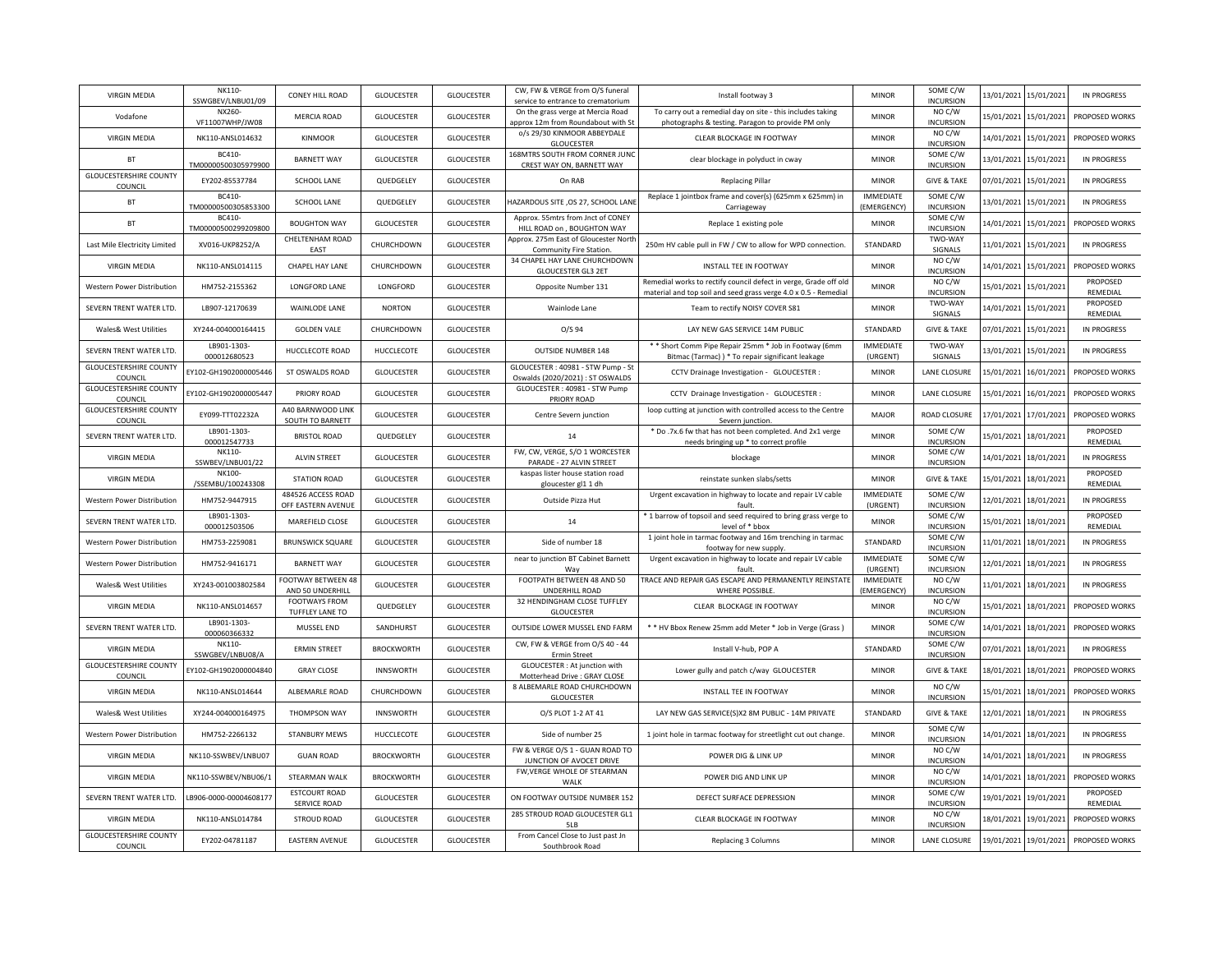| Wales& West Utilities                    | XY244-001003803586                  | <b>TEWKESBURY ROAD</b>          | <b>GLOUCESTER</b>     | <b>GLOUCESTER</b> | JUNCTION OF FAIRMILE GARDENS AND<br><b>TEWKESBURY ROAD</b>                   | TRACE AND REPAIR GAS ESCAPE AND PERMANENTLY REINSTATE<br>WHERE POSSIBLE                                                   | <b>IMMEDIATE</b><br>(EMERGENCY) | TWO-WAY<br>SIGNALS           | 13/01/2021 | 19/01/2021            | IN PROGRESS           |
|------------------------------------------|-------------------------------------|---------------------------------|-----------------------|-------------------|------------------------------------------------------------------------------|---------------------------------------------------------------------------------------------------------------------------|---------------------------------|------------------------------|------------|-----------------------|-----------------------|
| Western Power Distribution               | HM752-2251938                       | <b>EASTGATE STREET</b>          | <b>GLOUCESTER</b>     | <b>GLOUCESTER</b> | Opposite 24 Eastgate Street                                                  | 5 joint holes in modular footway and 62m trenching in modular<br>footway for cable diversion                              | MAIOR                           | SOME C/W<br><b>INCURSION</b> | 14/12/2020 | 19/01/2021            | IN PROGRESS           |
| Wales& West Utilities                    | XY245-001003802085                  | <b>SPA ROAD</b>                 | <b>GLOUCESTER</b>     | <b>GLOUCESTER</b> | <b>OUTSIDE CEDAR HOUSE</b>                                                   | TRACE AND REPAIR GAS ESCAPE AND PERMANENTLY REINSTATE<br>WHERE POSSIBLE.                                                  | <b>IMMEDIATE</b><br>(EMERGENCY) | SOME C/W<br><b>INCURSION</b> | 13/01/2021 | 19/01/2021            | <b>IN PROGRESS</b>    |
| <b>VIRGIN MEDIA</b>                      | NK110-ANSL014766                    | <b>HEATHVILLE ROAD</b>          | <b>GLOUCESTER</b>     | <b>GLOUCESTER</b> | 41 HEATHVILLE ROAD GLOUCESTER GL1<br>3DS                                     | CLEAR BLOCKAGE IN FOOTWAY                                                                                                 | <b>MINOR</b>                    | NO C/W<br><b>INCURSION</b>   | 18/01/2021 | 19/01/2021            | PROPOSED WORKS        |
| SEVERN TRENT WATER LTD.                  | LB901-1303-<br>000012661455         | <b>UPPER REA</b>                | <b>GLOUCESTER</b>     | <b>GLOUCESTER</b> | C/O3                                                                         | HV Boundary box Renew 25mm                                                                                                | <b>MINOR</b>                    | <b>GIVE &amp; TAKE</b>       | 15/01/2021 | 19/01/2021            | PROPOSED WORKS        |
| <b>GLOUCESTERSHIRE COUNTY</b><br>COUNCIL | EY050-HE-<br>M5BRIDGE190221         | <b>UPTON LANE</b>               | <b>BROOKTHORPE</b>    | <b>GLOUCESTER</b> | Winnycroft Lane Bridge                                                       | Survey work                                                                                                               | <b>MINOR</b>                    | TWO-WAY<br>SIGNALS           | 19/01/2021 | 19/01/2021            | PROPOSED WORKS        |
| Wales& West Utilities                    | XY243-001003803993                  | CHELTENHAM ROAD<br>EAST         | CHURCHDOWN            | <b>GLOUCESTER</b> | APPROX 110M FROM TWO MILE<br>COTTAGE                                         | TRACE AND REPAIR GAS ESCAPE AND PERMANENTLY REINSTATE<br>WHERE POSSIBLE.                                                  | <b>IMMEDIATE</b><br>(EMERGENCY) | SOME C/W<br><b>INCURSION</b> |            | 13/01/2021 19/01/2021 | IN PROGRESS           |
| <b>GLOUCESTERSHIRE COUNTY</b><br>COUNCIL | EY102-GH1902000004430               | MAIDENHALL ROAD                 | HIGHNAM               | <b>GLOUCESTER</b> | GLOUCESTER : 1 sign approx 40 metres<br>above Church Lodge and post and sign | Replace post and signs GLOUCESTER                                                                                         | <b>MINOR</b>                    | TWO-WAY<br>SIGNALS           |            | 19/01/2021 19/01/2021 | PROPOSED WORKS        |
| Western Power Distribution               | HM752-2252193                       | <b>BLACKFRIARS</b>              | <b>GLOUCESTER</b>     | <b>GLOUCESTER</b> | BACK OF 46-50 SOUTGATE ST                                                    | 2 joint holes in modular road and 11m trenching in tarmac roac<br>for new supply, reinforcement scheme, new substation    | STANDARD                        | SOME C/W<br><b>INCURSION</b> | 07/01/2021 | 20/01/2021            | <b>IN PROGRESS</b>    |
| <b>GLOUCESTERSHIRE COUNTY</b><br>COUNCIL | EY202-52672731                      | <b>STROUD ROAD</b>              | <b>GLOUCESTER</b>     | <b>GLOUCESTER</b> | Op Jn Grange Road                                                            | <b>Replacing Column</b>                                                                                                   | <b>MINOR</b>                    | LANE CLOSURE                 | 20/01/2021 | 20/01/2021            | PROPOSED WORKS        |
| <b>VIRGIN MEDIA</b>                      | NK110-ANSL014418                    | <b>WORCESTER STREET</b>         | <b>GLOUCESTER</b>     | <b>GLOUCESTER</b> | o/s 35 WORCESTER STREET,<br>GLOUCESTERSHIRE, GL1 3AJ                         | clear blockage in footway                                                                                                 | <b>MINOR</b>                    | SOME C/W<br><b>INCURSION</b> | 18/01/2021 | 20/01/2021            | PROPOSED WORKS        |
| <b>BT</b>                                | BC410<br>TM00000500305739400        | <b>EASTGATE STREET</b>          | <b>GLOUCESTER</b>     | <b>GLOUCESTER</b> | OS 50, EASTGATE STREET                                                       | 1, Install 3m of 1 way poly duct in Footway                                                                               | <b>MINOR</b>                    | SOME C/W<br><b>INCURSION</b> | 18/01/2021 | 20/01/2021            | PROPOSED WORKS        |
| <b>GLOUCESTERSHIRE COUNTY</b><br>COUNCIL | EY202-35134288                      | PORCHESTER ROAD                 | <b>GLOUCESTER</b>     | <b>GLOUCESTER</b> | OS 97                                                                        | <b>Realigning Column</b>                                                                                                  | <b>MINOR</b>                    | <b>GIVE &amp; TAKE</b>       | 18/01/2021 | 20/01/2021            | PROPOSED WORKS        |
| Wales& West Utilities                    | XY243-004000164526                  | <b>BARTON STREET</b>            | <b>GLOUCESTER</b>     | <b>GLOUCESTER</b> | $O/S$ 163                                                                    | REPLACE TEMPORARY REINSTATEMENT WITH PERMANENT                                                                            | <b>MINOR</b>                    | <b>GIVE &amp; TAKE</b>       | 19/01/2021 | 20/01/2021            | PROPOSED<br>PERMANENT |
| <b>GLOUCESTERSHIRE COUNTY</b><br>COUNCIL | EY102-GH1902000005404               | <b>CLAREMONT ROAD</b>           | <b>GLOUCESTER</b>     | <b>GLOUCESTER</b> | <b>GLOUCESTER: CLAREMONT ROAD</b>                                            | Claremont Road lining scheme. GLOUCESTER                                                                                  | <b>MINOR</b>                    | <b>GIVE &amp; TAKE</b>       | 20/01/2021 | 20/01/2021            | PROPOSED WORKS        |
| <b>VIRGIN MEDIA</b>                      | NK110-ANSL014907                    | PAYGROVE LANE                   | <b>GLOUCESTER</b>     | <b>GLOUCESTER</b> | 29 PAYGROVE LANE LONGLEVENS<br><b>GLOUCESTER GL2 0AZ</b>                     | Reverse tee in footway                                                                                                    | <b>MINOR</b>                    | NO C/W<br><b>INCURSION</b>   | 19/01/2021 | 20/01/2021            | PROPOSED WORKS        |
| <b>BT</b>                                | <b>BC410</b><br>TM00000500300836100 | <b>BRUNSWICK SQUARE</b>         | <b>GLOUCESTER</b>     | <b>GLOUCESTER</b> | OS 20 CROSS CW TO SO 18,<br><b>BRUNSWICK SQUARE</b>                          | Install 16m of 1 way poly duct in Carriageway                                                                             | <b>MINOR</b>                    | SOME C/W<br><b>INCURSION</b> | 18/01/2021 | 20/01/2021            | PROPOSED WORKS        |
| <b>GLOUCESTERSHIRE COUNTY</b><br>COUNCIL | EY102-GH1902000005403               | <b>OXFORD STREET</b>            | <b>GLOUCESTER</b>     | <b>GLOUCESTER</b> | <b>GLOUCESTER: OXFORD STREET</b>                                             | Oxford Street Lining scheme. GLOUCESTER:                                                                                  | <b>MINOR</b>                    | <b>GIVE &amp; TAKE</b>       | 20/01/2021 | 20/01/2021            | PROPOSED WORKS        |
| <b>VIRGIN MEDIA</b>                      | NK110-ANSL014927                    | <b>STONEBRACK PIECE</b>         | <b>GLOUCESTER</b>     | <b>GLOUCESTER</b> | 4 STONEBRACK PIECE ABBEYMEAD<br><b>GLOUCESTER GL4 5TE</b>                    | CLEAR BLOCKED DUCT IN FOOTWAY                                                                                             | <b>MINOR</b>                    | NO C/W<br><b>INCURSION</b>   | 19/01/2021 | 20/01/2021            | PROPOSED WORKS        |
| <b>GLOUCESTERSHIRE COUNTY</b><br>COUNCIL | EY102-GH1902000005295               | PIRTON LANE                     | CHURCHDOWN            | <b>GLOUCESTER</b> | GLOUCESTER : Beside Bus Stop off<br>Roundabout with Winston Road (GL3        | To excavate to establish source of water leak. GLOUCESTER                                                                 | <b>MINOR</b>                    | <b>GIVE &amp; TAKE</b>       | 18/01/2021 | 20/01/2021            | PROPOSED WORKS        |
| Western Power Distribution               | HM752-9537821                       | MOSELLE DRIVE                   | CHURCHDOWN            | <b>GLOUCESTER</b> | Outside number 6/8                                                           | Urgent excavation in highway to locate and repair LV cable<br>fault.                                                      | IMMEDIATE<br>(URGENT)           | SOME C/W<br><b>INCURSION</b> | 14/01/2021 | 20/01/2021            | <b>IN PROGRESS</b>    |
| <b>GLOUCESTERSHIRE COUNTY</b><br>COUNCIL | EY102-GH1902000004431               | <b>INNSWORTH LANE</b>           | <b>INNSWORTH</b>      | <b>GLOUCESTER</b> | GLOUCESTER : On Island at r/about<br><b>INNSWORTH LANE</b>                   | Replace 2 signs and 2 posts GLOUCESTER :                                                                                  | <b>MINOR</b>                    | <b>GIVE &amp; TAKE</b>       |            | 20/01/2021 20/01/2021 | PROPOSED WORKS        |
| Wales& West Utilities                    | XY410-003001486715                  | DOWN HATHERLEY LANE             | <b>DOWN HATHERLEY</b> | <b>GLOUCESTER</b> | FROM THE JUNCTION WITH<br>TEWKESBURY ROAD - OPPOSIT THE                      | REPLACE 2610M OF OLD METALLIC GAS MAINS WITH NEW<br>PLASTIC MAINS AND RENEW / TRANSFER 46 AFFECTED SERVICE                | <b>MAJOR</b>                    | TWO-WAY<br>SIGNALS           |            | 05/08/2020 20/01/2021 | <b>IN PROGRESS</b>    |
| <b>GLOUCESTERSHIRE COUNTY</b><br>COUNCIL | EY102-GH1902000004976               | <b>BROOKFIELD ROAD</b>          | CHURCHDOWN            | <b>GLOUCESTER</b> | GLOUCESTER : Brookfield Road on<br>corner of Oldbury Orchard -               | Install new bollard, GLOUCESTER                                                                                           | <b>MINOR</b>                    | <b>GIVE &amp; TAKE</b>       | 20/01/2021 | 20/01/2021            | PROPOSED WORKS        |
| Western Power Distribution               | HM751-2265186                       | <b>LAWN BAR ROAD</b>            | <b>CORSE LAWN</b>     | <b>GLOUCESTER</b> | Outside Lawn Bar House                                                       | 2 joint holes in tarmac road and grass verge for under<br>grounding cables                                                | STANDARD                        | SOME C/W<br><b>INCURSION</b> | 14/01/2021 | 20/01/2021            | <b>IN PROGRESS</b>    |
| SEVERN TRENT WATER LTD.                  | LB907-12074772                      | <b>TUFFLEY AVENUE</b>           | <b>GLOUCESTER</b>     | <b>GLOUCESTER</b> | 10                                                                           | Team to rectify NOISY COVER S81                                                                                           | <b>MINOR</b>                    | TWO-WAY<br>SIGNALS           | 20/01/2021 | 21/01/2021            | PROPOSED<br>REMEDIAL  |
| <b>GLOUCESTERSHIRE COUNTY</b><br>COUNCIL | EY102-GH1902000005026               | <b>FALKNER STREET</b>           | <b>GLOUCESTER</b>     | <b>GLOUCESTER</b> | GLOUCESTER: 40969 - Regent Street<br>drainage improvements - REGENT          | Drainage construction work GLOUCESTER                                                                                     | <b>MAJOR</b>                    | ROAD CLOSURE                 | 11/01/2021 | 21/01/2021            | IN PROGRESS           |
| <b>GLOUCESTERSHIRE COUNTY</b><br>COUNCIL | EY203-40967429                      | <b>CHURCH DRIVE</b>             | QUEDGELEY             | <b>GLOUCESTER</b> | various locations across Church Drive                                        | 26 street lighting column replacements throughout Church<br>Drive                                                         | <b>MINOR</b>                    | SOME C/W<br><b>INCURSION</b> | 19/01/2021 | 21/01/2021            | PROPOSED WORKS        |
| <b>GLOUCESTERSHIRE COUNTY</b><br>COUNCIL | EY202-67370154                      | <b>STROUD ROAD</b>              | <b>GLOUCESTER</b>     | <b>GLOUCESTER</b> | OS 64, OS101                                                                 | Replacing 2 Columns                                                                                                       | <b>MINOR</b>                    | STOP/GO BOARDS               | 19/01/2021 | 21/01/2021            | PROPOSED WORKS        |
| <b>GLOUCESTERSHIRE COUNTY</b><br>COUNCIL | EY102-GH1902000004675               | <b>BARTON STREET</b>            | <b>GLOUCESTER</b>     | <b>GLOUCESTER</b> | GLOUCESTER : Barton Street,<br>Gloucester - (40968) : BARTON STREET          | Install 2 gullies and connect to sewer GLOUCESTER:                                                                        | <b>MAJOR</b>                    | ROAD CLOSURE                 | 18/01/2021 | 21/01/2021            | PROPOSED WORKS        |
| SEVERN TRENT WATER LTD.                  | LB901-1303-<br>000012680314         | SCHOOL LANE                     | QUEDGELEY             | <b>GLOUCESTER</b> | OUTSIDE 14                                                                   | HV Bbox Install 25mm and Meter 1 of 2                                                                                     | <b>MINOR</b>                    | <b>GIVE &amp; TAKE</b>       | 19/01/2021 | 21/01/2021            | PROPOSED WORKS        |
| SEVERN TRENT WATER LTD                   | LB922-5201-<br>000006565111         | <b>RUDLOE DRIVE</b><br>KINGSWAY | <b>GLOUCESTER</b>     | <b>GLOUCESTER</b> | APPROX 150M WEST OF JCT WITH ST<br><b>MAWGAN STREET</b>                      | * New Clean Water Connection * Lay 1 x service pipe from<br>200mm DI main located in nearside f/way to * connection point | <b>MINOR</b>                    | TWO-WAY<br>SIGNALS           | 19/01/2021 | 21/01/2021            | PROPOSED WORKS        |
| BT                                       | BC007-WC2VH33S                      | <b>KENNEL LANE</b>              | <b>BROCKWORTH</b>     | <b>GLOUCESTER</b> | 1 KENNEL LANE BROCKWORTH<br>GLOUCESTER, GL3 4NP                              | excavation in f, way to lay telecoms duct for fibre service                                                               | <b>MINOR</b>                    | SOME C/W<br><b>INCURSION</b> | 19/01/2021 | 21/01/2021            | PROPOSED WORKS        |
| <b>GLOUCESTERSHIRE COUNTY</b><br>COUNCIL | EY102-GH1902000005434               | <b>FINLAY ROAD</b>              | <b>GLOUCESTER</b>     | <b>GLOUCESTER</b> | GLOUCESTER: 41018 - Finlay Rd (Nr Co<br>op bus shelter) - : FINLAY ROAD      | Drainage Investigation GLOUCESTER                                                                                         | STANDARD                        | TWO-WAY<br>SIGNALS           | 18/01/2021 | 22/01/2021            | PROPOSED WORKS        |
| <b>GLOUCESTERSHIRE COUNTY</b><br>COUNCIL | EY203-38549873                      | FIELDCOURT DRIVE                | QUEDGELEY             | <b>GLOUCESTER</b> | between Chiltern Road and Quantock<br>Close                                  | Street Light column replacements                                                                                          | <b>MINOR</b>                    | SOME C/W<br><b>INCURSION</b> | 22/01/2021 | 22/01/2021            | PROPOSED WORKS        |
| <b>GLOUCESTERSHIRE COUNTY</b><br>COUNCIL | EY203-05199299                      | THE HOLLY GROVE                 | QUEDGELEY             | <b>GLOUCESTER</b> | from junction with Fieldcourt Drive to<br>junction with Darrell Close        | Street Lighting columns replacement                                                                                       | <b>MINOR</b>                    | SOME C/W<br><b>INCURSION</b> |            | 21/01/2021 22/01/2021 | PROPOSED WORKS        |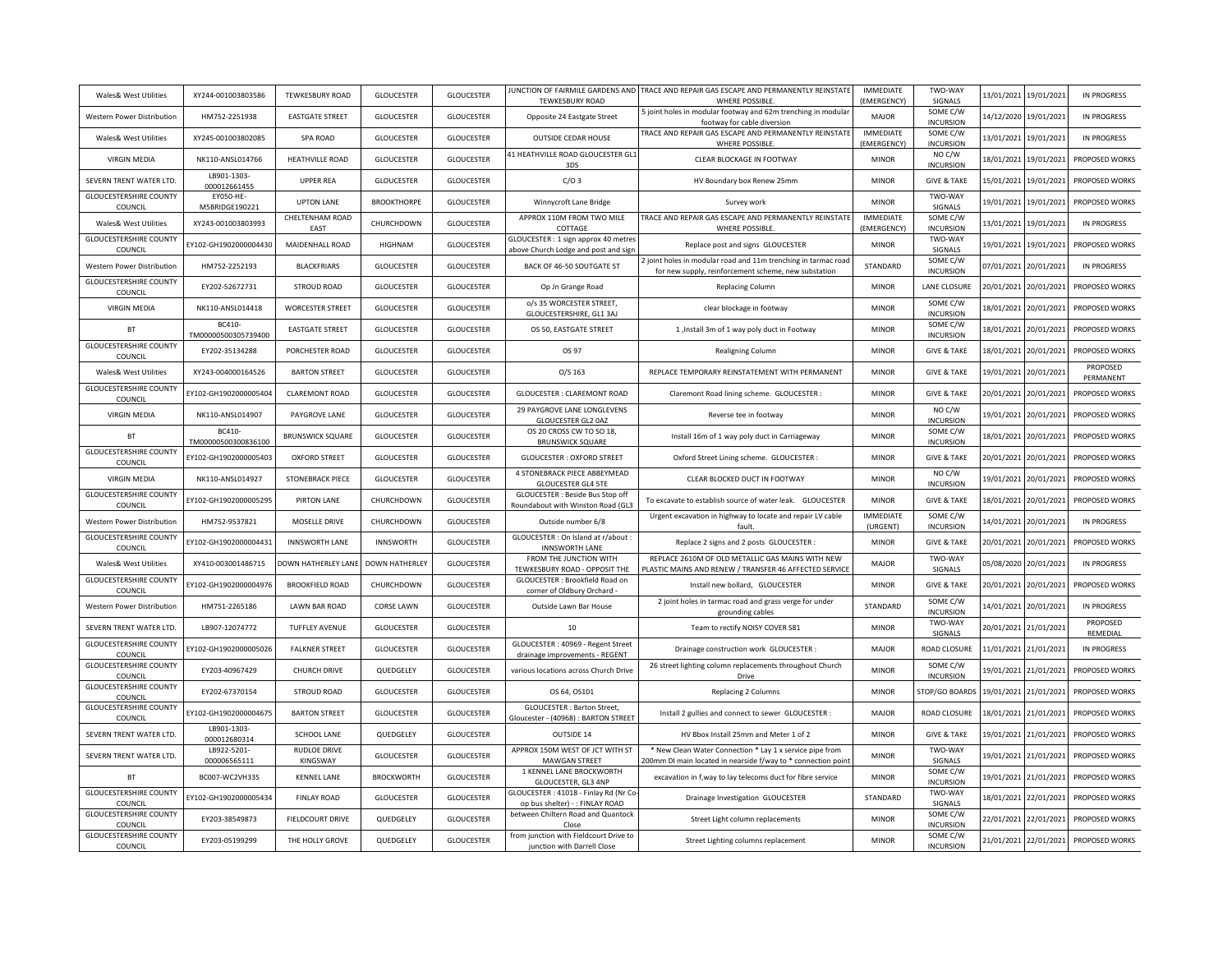| <b>GLOUCESTERSHIRE COUNTY</b><br>COUNCIL | EY202-97205596                      | ST BARNABAS CLOSE                                | <b>GLOUCESTER</b> | <b>GLOUCESTER</b> | Nr 29                                                                            | <b>Replacing Column</b>                                                                                                           | <b>MINOR</b>                    | <b>GIVE &amp; TAKE</b>       | 20/01/2021 | 22/01/2021            | PROPOSED WORKS        |
|------------------------------------------|-------------------------------------|--------------------------------------------------|-------------------|-------------------|----------------------------------------------------------------------------------|-----------------------------------------------------------------------------------------------------------------------------------|---------------------------------|------------------------------|------------|-----------------------|-----------------------|
| Wales& West Utilities                    | XY244-001003782306                  | LOWER TUFFLEY LANE                               | GLOUCESTER        | <b>GLOUCESTER</b> | VERGE O/S UNIT 5 APPROX 140 FROM<br>J/O COROLIN ROAD                             | TRACE AND REPAIR GAS ESCAPE AND PERMANENTLY REINSTATE<br>WHERE POSSIBLE.                                                          | <b>IMMEDIATE</b><br>(EMERGENCY) | SOME C/W<br><b>INCURSION</b> | 14/12/2020 | 22/01/2021            | IN PROGRESS           |
| Wales& West Utilities                    | XY244-004000165154                  | <b>TEWKESBURY ROAD</b>                           | <b>GLOUCESTER</b> | <b>GLOUCESTER</b> | O/S <sub>3</sub>                                                                 | LAY NEW GAS SERVICE 1M PUBLIC                                                                                                     | <b>MINOR</b>                    | <b>GIVE &amp; TAKE</b>       | 20/01/2021 | 22/01/2021            | PROPOSED WORKS        |
| <b>GLOUCESTERSHIRE COUNTY</b><br>COUNCIL | EY102-GH1902000005385               | <b>BARTON STREET</b>                             | <b>GLOUCESTER</b> | <b>GLOUCESTER</b> | <b>GLOUCESTER: Barton Street/Chequers</b><br>Road junction.Gloucester.: CHEQUERS | Construction of road humps in Barton Street/Chequers road<br>junction GLOUCESTER :                                                | <b>MINOR</b>                    | TWO-WAY<br>SIGNALS           | 22/01/2021 | 22/01/2021            | PROPOSED WORKS        |
| <b>BT</b>                                | BC110-<br>0000000500303032703       | <b>SEVERN ROAD</b>                               | <b>GLOUCESTER</b> | <b>GLOUCESTER</b> | IN C/W OPP GARAGE TO IN C/W O/S 1<br>TO 26, SEVERN ROAD                          | Complete permanent reinstatements                                                                                                 | <b>MINOR</b>                    | SOME C/W<br><b>INCURSION</b> | 20/01/2021 | 22/01/2021            | PROPOSED<br>PERMANENT |
| <b>GLOUCESTERSHIRE COUNTY</b><br>COUNCIL | EY202-20567771                      | FOOTWAY FROM EAST<br>OF 1 BURNS AVENUE TO        | <b>GLOUCESTER</b> | <b>GLOUCESTER</b> | FP SO Eliot Close                                                                | Remove 2 x Columns                                                                                                                | <b>MINOR</b>                    | NO C/W<br><b>INCURSION</b>   | 20/01/2021 | 22/01/2021            | PROPOSED WORKS        |
| <b>GLOUCESTERSHIRE COUNTY</b><br>COUNCIL | EY020-JH-MILLLANE-01                | MILL LANE                                        | <b>BROCKWORTH</b> | <b>GLOUCESTER</b> | Junc near Horsbere Brook to A46                                                  | Developer resurfacing works                                                                                                       | <b>MAJOR</b>                    | ROAD CLOSURE                 |            | 04/01/2021 22/01/2021 | <b>IN PROGRESS</b>    |
| <b>GLOUCESTERSHIRE COUNTY</b><br>COUNCIL | EY102-GH1902000005119               | PAINSWICK ROAD                                   | <b>BROCKWORTH</b> | <b>GLOUCESTER</b> | GLOUCESTER : Just off Junction Greer<br>Street (GL3 4RT) : PAINSWICK ROAD        | To excavate to establish source of water leak. GLOUCESTER                                                                         | <b>MINOR</b>                    | <b>GIVE &amp; TAKE</b>       | 21/01/2021 | 22/01/2021            | PROPOSED WORKS        |
| <b>BT</b>                                | <b>BC410</b><br>TM00000500305644200 | <b>BROOKFIELD ROAD</b>                           | CHURCHDOWN        | <b>GLOUCESTER</b> | ETHERNET CIRCUIT BTWD209657. 15N<br>SOUTH WEST FROM O/S 81 & OPP JNC             | <b>CLEAR DUCT BLOCKAGES</b>                                                                                                       | <b>MINOR</b>                    | TWO-WAY<br>SIGNALS           | 20/01/2021 | 22/01/2021            | PROPOSED WORKS        |
| Gigaclear                                | KA030-CU007061                      | <b>GIBSON ROAD</b>                               | <b>INNSWORTH</b>  | <b>GLOUCESTER</b> | 17 Gibson Road to 23 Gibson Road                                                 | Excavating in verge, footway and carraigeway to fix faults off<br>NNSWRT01-01                                                     | STANDARD                        | <b>GIVE &amp; TAKE</b>       | 18/01/2021 | 22/01/2021            | PROPOSED WORKS        |
| <b>BT</b>                                | BC007-WC3C4T5H                      | <b>COURT GARDENS</b>                             | <b>GLOUCESTER</b> | <b>GLOUCESTER</b> | 2 COURT GARDENS HEMPSTED<br><b>GLOUCESTER GL2 5JX</b>                            | excavation in f.way to lay telecoms duct                                                                                          | <b>MINOR</b>                    | SOME C/W<br><b>INCURSION</b> | 20/01/2021 | 24/01/2021            | PROPOSED WORKS        |
| Western Power Distribution               | HM752-2266969B                      | ST OSWALDS ROAD                                  | <b>GLOUCESTER</b> | <b>GLOUCESTER</b> | Junction with Footpath to Deans Way                                              | 1 joint hole in tarmac footway for reconnection of supply. In<br>conjunction with HM7522266969/A                                  | <b>MINOR</b>                    | SOME C/W<br><b>INCURSION</b> | 24/01/2021 | 24/01/2021            | PROPOSED WORKS        |
| Western Power Distribution               | HM752-2266969A                      | <b>FOOTWAY FROM ST</b><br>OSWALDS ROAD TO        | <b>GLOUCESTER</b> | <b>GLOUCESTER</b> | Junction with St. Oswalds Road                                                   | 1 joint hole in tarmac footway for reconnection of supply. In<br>conjunction with HM7522266969/B                                  | <b>MINOR</b>                    | NO C/W<br><b>INCURSION</b>   | 24/01/2021 | 24/01/2021            | PROPOSED WORKS        |
| Western Power Distribution               | HM752-2261404                       | <b>TEWKESBURY ROAD</b>                           | LONGFORD          | <b>GLOUCESTER</b> | O/S AND OPP SKODA GARAGE                                                         | 1 joint hole in tarmac footway and 2m trenching in tarmac<br>footway and grass verge and 10m road crossing in tarmac road         | STANDARD                        | TWO-WAY<br>SIGNALS           | 18/01/2021 | 24/01/2021            | PROPOSED WORKS        |
| <b>GLOUCESTERSHIRE COUNTY</b><br>COUNCIL | EY102-GH1902000005027               | <b>REGENT STREET</b>                             | <b>GLOUCESTER</b> | <b>GLOUCESTER</b> | GLOUCESTER: 40969 - Regent Street<br>drainage improvements - REGENT              | Drainage Construction Work GLOUCESTER :                                                                                           | <b>MINOR</b>                    | <b>GIVE &amp; TAKE</b>       | 22/01/2021 | 26/01/2021            | PROPOSED WORKS        |
| Wales& West Utilities                    | XY243-004000165486                  | <b>BRUNSWICK SQUARE</b>                          | <b>GLOUCESTER</b> | <b>GLOUCESTER</b> | O/S FLAT 1 & 6 AT 18                                                             | LAY NEW GAS SERVICE 8M PUBLIC                                                                                                     | STANDARD                        | <b>GIVE &amp; TAKE</b>       | 20/01/2021 | 26/01/2021            | PROPOSED WORKS        |
| SEVERN TRENT WATER LTD                   | LB922-5201-<br>000006519917         | <b>SWALLOW CRESCENT</b>                          | INNSWORTH         | <b>GLOUCESTER</b> | LAND ADJ NUMBER 55                                                               | * New Clean Water Connection * Lay 1 x service pipe from<br>125mm hdpe main located in nearside verge to * connection             | <b>MINOR</b>                    | <b>GIVE &amp; TAKE</b>       | 22/01/2021 | 26/01/2021            | PROPOSED WORKS        |
| Western Power Distribution               | HM752-2258751                       | <b>TEWKESBURY ROAD</b>                           | TWIGWORTH         | <b>GLOUCESTER</b> | Opposite Caerleon House                                                          | 2 joint holes in tarmac footway and 10m trenching in tarmac<br>road for new supply, link box replacement/installation - with      | STANDARD                        | TWO-WAY<br>SIGNALS           | 18/01/2021 | 26/01/2021            | PROPOSED WORKS        |
| Wales& West Utilities                    | XY243-004000165473                  | <b>CORNFLOWER ROAD</b>                           | <b>GLOUCESTER</b> | <b>GLOUCESTER</b> | $O/S$ 33                                                                         | LAY NEW GAS SERVICE 3M PUBLIC - 14M PRIVATE                                                                                       | STANDARD                        | <b>GIVE &amp; TAKE</b>       | 21/01/2021 | 27/01/2021            | PROPOSED WORKS        |
| SEVERN TRENT WATER LTD.                  | LB517-A6W-12201351A                 | <b>TUMPER VIEW</b>                               | <b>BROCKWORTH</b> | <b>GLOUCESTER</b> | Outside Pear Tree Cottage Tumper<br>View                                         | INSTALL WO, ABANDON EXISTING WO & PIECE THROUGH,<br>OPENCUT 90MM PE INTO SITE ENTRANCE                                            | STANDARD                        | SOME C/W<br><b>INCURSION</b> | 18/01/2021 | 29/01/2021            | PROPOSED WORKS        |
| Wales& West Utilities                    | XY243-003001474253                  | <b>KEVIN CLOSE</b>                               | <b>GLOUCESTER</b> | <b>GLOUCESTER</b> | FROM THE JUNCTION WITH CHURCH<br>RD - O/S 12                                     | REPLACE 102M OF OLD METALLIC GAS MAINS WITH NEW<br>PLASTIC MAINS AND RENEW / TRANSFER 19 AFFECTED SERVICE                         | MAJOR                           | <b>GIVE &amp; TAKE</b>       |            | 25/11/2020 31/01/2021 | <b>IN PROGRESS</b>    |
| Last Mile Electricity Limited            | XV016-UKP8199/B                     | <b>COLE AVENUE</b>                               | <b>GLOUCESTER</b> | <b>GLOUCESTER</b> | From approx. 50m west of Footways<br>from Cole Avenue to Tuffley Lane            | Excavate 2 x directional drill pits, approx. 450m trench & POC in<br>FW / verge to allow for installation of new HV ducts/cables. | <b>MAJOR</b>                    | NO C/W<br><b>INCURSION</b>   | 04/01/2021 | 05/02/2021            | IN PROGRESS           |
| CityFibre                                | KG046-GLO-1-FTTH-PN403              | SEYMOUR ROAD                                     | <b>GLOUCESTER</b> | <b>GLOUCESTER</b> | UFFLEY AVENUE JN TO STROUD ROAD<br>JN, SEYMOUR ROAD, GLOUCESTER                  | INSTALL NEW FIBRE OPTIC APPARATUS IN FW/CW/VERGE                                                                                  | <b>MAJOR</b>                    | ROAD CLOSURE                 | 18/01/2021 | 13/02/2021            | PROPOSED WORKS        |
| <b>GLOUCESTERSHIRE COUNTY</b><br>COUNCIL | EY102-GH1902000005272               | <b>BRISTOL ROAD</b>                              | HARDWICKE         | <b>GLOUCESTER</b> | GLOUCESTER : B1113 Hardwicke<br>Flyover: BRISTOL ROAD                            | Hardwicke Flyover repairs GLOUCESTER                                                                                              | MAJOR                           | ROAD CLOSURE                 | 13/01/2021 | 26/02/2021            | PROPOSED WORKS        |
| Wales& West Utilities                    | XY410-003001521032                  | <b>ASTRIDGE ROAD</b>                             | <b>WITCOMBE</b>   | <b>GLOUCESTER</b> | O/S COVERSHAM - JUNC BRYERLAND<br><b>ROAD</b>                                    | REPLACE 50M OF OLD METALLIC GAS MAINS WITH NEW<br>PLASTIC MAINS AND RENEW/TRANSFER APPROX. 2 SERVICE                              | <b>MAJOR</b>                    | <b>GIVE &amp; TAKE</b>       | 04/01/2021 | 26/02/2021            | <b>IN PROGRESS</b>    |
| Wales& West Utilities                    | XY410-003001521029                  | <b>BRYERLAND ROAD</b>                            | <b>WITCOMBE</b>   | <b>GLOUCESTER</b> | JUNC ASTRIDGE ROAD - O/S NO. 37                                                  | REPLACE 319M OF OLD METALLIC GAS MAINS WITH NEW<br>PLASTIC MAINS AND RENEW/TRANSFER APPROX. 37 SERVICE                            | <b>MAJOR</b>                    | <b>GIVE &amp; TAKE</b>       | 04/01/2021 | 26/02/2021            | <b>IN PROGRESS</b>    |
| <b>GLOUCESTERSHIRE COUNTY</b><br>COUNCIL | EY099<br>LONGFORDRABSM02            | <b>TEWKESBURY ROAD</b>                           | <b>GLOUCESTER</b> | <b>GLOUCESTER</b> | Longford Roundabout                                                              | Roundabout infrastructure improvements: Road Closures<br>expected to facilitate earthworks. Traffic maintained via 1 lane         | <b>MAJOR</b>                    | LANE CLOSURE                 | 03/07/2020 | 01/03/2021            | <b>IN PROGRESS</b>    |
| <b>GLOUCESTERSHIRE COUNTY</b><br>COUNCIL | EY099-LONGFORDRABSM1                | TEWKESBURY ROAD                                  | LONGFORD          | <b>GLOUCESTER</b> | Longford Roundabout                                                              | Roundabout infrastructure improvements: Road Closures<br>expected to facilitate earthworks. Traffic maintained via 1 lane         | <b>MAJOR</b>                    | LANE CLOSURE                 |            | 03/07/2020 01/03/2021 | <b>IN PROGRESS</b>    |
| <b>GLOUCESTERSHIRE COUNTY</b><br>COUNCIL | EY101-43067525                      | PAINSWICK ROAD                                   | <b>BROCKWORTH</b> | <b>GLOUCESTER</b> | A46 Coopers Hill South Corner                                                    | Installation of piles and vehicle restraint system to provent<br>landslides                                                       | <b>MAJOR</b>                    | ROAD CLOSURE                 | 04/01/2021 | 31/03/2021            | PROPOSED WORKS        |
| Western Power Distribution               | HM752-2228402A                      | <b>FIELDCOURT DRIVE</b>                          | QUEDGELEY         | <b>GLOUCESTER</b> | ADJ 41 DARELL CLOSE                                                              | 23m trenching in tarmac footway for cable overlay. In<br>conjunction with HM7522228402BCDEFGHIJ                                   | <b>MAJOR</b>                    | MULTI-WAY<br>SIGNALS         | 04/01/2021 | 06/04/2021            | <b>IN PROGRESS</b>    |
| Western Power Distribution               | HM752-2228402B                      | <b>COURTFIELD ROAD</b>                           | QUEDGELEY         | <b>GLOUCESTER</b> | 18 TO 8 FIELCOURT FARMHOUSE<br><b>COURTFIELD RD</b>                              | 14 joint holes in tarmac footway and 239m trenching in tarmac<br>footway and grass verge and 9m road crossing in tarmac road      | <b>MAJOR</b>                    | SOME C/W<br><b>INCURSION</b> | 04/01/2021 | 06/04/2021            | IN PROGRESS           |
| Western Power Distribution               | HM752-2228402C                      | <b>FIELDCOURT GARDENS</b>                        | QUEDGELEY         | <b>GLOUCESTER</b> | OS 129                                                                           | 16 joint holes in tarmac footway and 413m trenching in tarmac<br>footway and 20m road crossing in tarmac road for cable           | <b>MAJOR</b>                    | SOME C/W<br><b>INCURSION</b> | 04/01/2021 | 06/04/2021            | <b>IN PROGRESS</b>    |
| <b>Western Power Distribution</b>        | HM752-2228402D                      | <b>LOWER MEADOW</b>                              | QUEDGELEY         | <b>GLOUCESTER</b> | OS 12 TO OPP 2                                                                   | 2 joint holes in tarmac footway and grass verge and 44m<br>trenching in tarmac footway and grass verge and 9m road                | <b>MAJOR</b>                    | SOME C/W<br><b>INCURSION</b> | 04/01/2021 | 06/04/2021            | <b>IN PROGRESS</b>    |
| Western Power Distribution               | HM752-2228402J                      | <b>FOOTWAY FROM FIELD</b><br>COURT DRIVE HEADING | QUEDGELEY         | <b>GLOUCESTER</b> | ADJ 18 FIELCOURT FARMHOUSE                                                       | 6m trenching in grass verge for cable overlay. In conjunction<br>with HM7522228402ABCDEFGHI                                       | <b>MAJOR</b>                    | SOME C/W<br><b>INCURSION</b> | 04/01/2021 | 06/04/2021            | <b>IN PROGRESS</b>    |
| Western Power Distribution               | HM752-2228402F                      | OOTWAY FROM NORTH<br>OF 128 FIELDCOURT           | QUEDGELEY         | <b>GLOUCESTER</b> | 380563/213631                                                                    | 1 joint hole in tarmac footway and 97m trenching in tarmac<br>footway and grass verge for cable overlay. In conjunction with      | <b>MAJOR</b>                    | SOME C/W<br><b>INCURSION</b> |            | 04/01/2021 06/04/2021 | <b>IN PROGRESS</b>    |
| Western Power Distribution               | HM752-2228402G                      | FOOTWAY NORTHWEST<br>OF 128 AND 130              | QUEDGELEY         | <b>GLOUCESTER</b> | 380472/213714                                                                    | 15m trenching in tarmac footway and grass verge for cable<br>overlay. In conjunction with HM7522228402ABCDEFHIJ                   | <b>MAJOR</b>                    | SOME C/W<br><b>INCURSION</b> |            | 04/01/2021 06/04/2021 | IN PROGRESS           |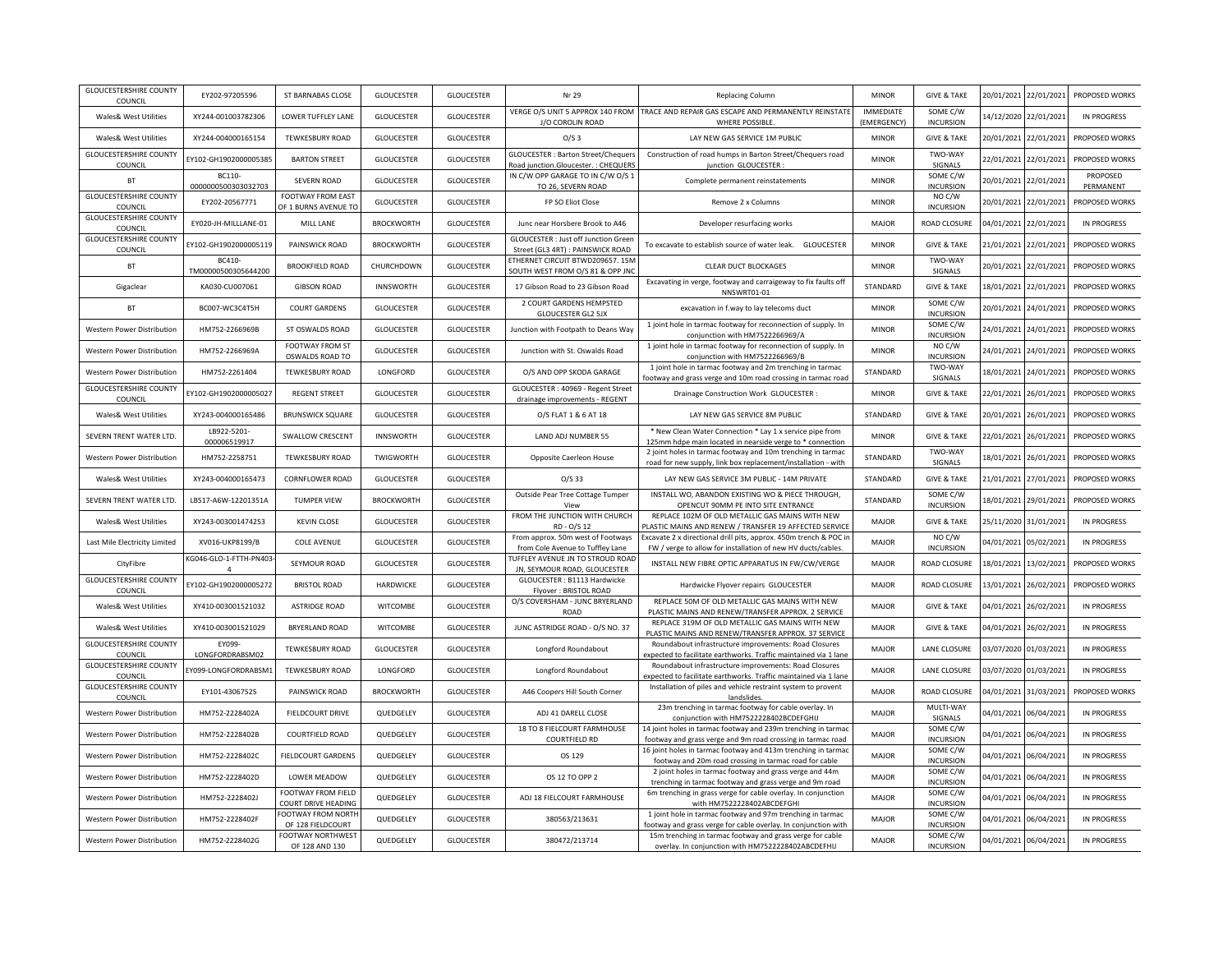| <b>Western Power Distribution</b>        | HM752-2228402H                             | <b>FOOTWAY TO</b><br><b>FIELDCOURT GARDENS</b>   | QUEDGELEY               | <b>GLOUCESTER</b>       | adj 129                                                                  | 14m trenching in tarmac footway for cable overlay. In<br>conjunction with HM7522228402ABCDEFGIJ                             | <b>MAIOR</b>             | SOME C/W<br><b>INCURSION</b>      | 04/01/2021               | 06/04/2021               | IN PROGRESS                       |
|------------------------------------------|--------------------------------------------|--------------------------------------------------|-------------------------|-------------------------|--------------------------------------------------------------------------|-----------------------------------------------------------------------------------------------------------------------------|--------------------------|-----------------------------------|--------------------------|--------------------------|-----------------------------------|
| Western Power Distribution               | HM752-2228402I                             | FOOTWAY SOUTH OF<br>208 FIELDCOURT               | <b>OUFDGELEY</b>        | <b>GLOUCESTER</b>       | ADJ 47 DARRELL                                                           | 1 joint hole in tarmac footway and 3m trenching in tarmac<br>footway for cable overlay. In conjunction with                 | MAJOR                    | SOME C/W<br><b>INCURSION</b>      | 04/01/2021               | 06/04/2021               | IN PROGRESS                       |
| Western Power Distribution               | HM752-2228402E                             | FOOTWAY FROM FIELD<br>COURT DRIVE HEADING        | QUEDGELEY               | <b>GLOUCESTER</b>       | 64-46 DARELL CLOSE                                                       | 4 joint holes in tarmac footway and 72m trenching in tarmac<br>footway for cable overlay. In conjunction with               | MAJOR                    | SOME C/W<br><b>INCURSION</b>      | 04/01/2021               | 06/04/2021               | IN PROGRESS                       |
| <b>GLOUCESTERSHIRE COUNTY</b><br>COUNCIL | EY050-<br>S278/SOUTHERNCONN                | SOUTHERN CONNECTOR                               | HARDWICKE               | <b>GLOUCESTER</b>       | adj hardwicke slip road                                                  | s278 works highway improvements, signalisation, realignment,<br>widening and resurfacing.                                   | MAJOR                    | SOME C/W<br><b>INCURSION</b>      | 04/01/2021               | 06/08/2021               | PROPOSED WORKS                    |
| <b>GLOUCESTERSHIRE COUNTY</b>            | EY099-15-153-RSB                           | <b>MERCHANTS ROAD</b>                            | <b>GLOUCESTER</b>       | <b>GLOUCESTER</b>       | Downings Malthouse                                                       | Road closed and no parking/ no waiting/ no loading for safety                                                               | <b>MAJOR</b>             | ROAD CLOSURE                      | 24/07/2020               | 01/10/2021               | IN PROGRESS                       |
| COUNCIL<br><b>GLOUCESTERSHIRE COUNTY</b> | EY202-87858001                             | THE OLD BAKEHOUSE TO                             | <b>GREAT RISSINGTON</b> | <b>GREAT RISSINGTON</b> | Op Lavender Cottage                                                      | shoring, demolitionand construction works.<br>Providing New Supply to Column                                                | <b>MAJOR</b>             | ROAD CLOSURE                      | 18/01/2021               | 18/01/2021               | PROPOSED WORKS                    |
| COUNCIL<br><b>GLOUCESTERSHIRE COUNTY</b> | EY099-S50-00800                            | ST JOHNS CHURCH<br>THE OLD BAKEHOUSE T           | <b>GREAT RISSINGTON</b> | <b>GREAT RISSINGTON</b> | outside Hilltop House                                                    | Private water connection, Contractor: Complete Utilities                                                                    | MAJOR                    | ROAD CLOSURE                      | 11/01/2021               | 22/01/2021               | <b>IN PROGRESS</b>                |
| COUNCIL<br>Thames Water Utilities Ltd    | MU305-000031559191-                        | ST JOHNS CHURCH<br><b>BARTON LANE</b>            | <b>GUITING POWER</b>    | <b>GUITING POWER</b>    | THE OLD BARN HOUSE                                                       | Service Pipe Repair <33mm Unmade in Verge                                                                                   | <b>MINOR</b>             | SOME C/W                          | 19/01/2021               | 21/01/2021               | PROPOSED WORKS                    |
| <b>GLOUCESTERSHIRE COUNTY</b>            | 001<br>EY202-82610951                      | <b>A40 FROM PUESDOWN</b>                         | HAMPNETT                | HAMPNETT                | On RAB A40 Stow Side                                                     |                                                                                                                             | <b>MINOR</b>             | <b>INCURSION</b><br>MULTI-WAY     | 22/01/2021               | 22/01/2021               | PROPOSED WORKS                    |
| COUNCIL<br>SEVERN TRENT WATER LTD.       | LB907-12147441                             | TO NORTHLEACH<br><b>GLOUCESTER ROAD</b>          | <b>HARTPURY</b>         | HARTPURY                | Gloucester Road                                                          | <b>Repairing Cable</b><br>Team to rectify ROCKING COVER S81                                                                 | <b>MINOR</b>             | SIGNALS<br>TWO-WAY                | 18/01/2021               | 19/01/2021               | PROPOSED                          |
| <b>GLOUCESTERSHIRE COUNTY</b>            |                                            | <b>B4228 FROM JUNCTION</b>                       |                         |                         | HEWLESFIELD Church Road to                                               |                                                                                                                             |                          | SIGNALS                           |                          |                          | REMEDIAL                          |
| COUNCIL<br><b>GLOUCESTERSHIRE COUNTY</b> | FY102-GH19020000051!                       | VITH CHURCH ROAD TO<br><b>B4215 FROM BARBERS</b> | HEWELSFIELD             | HEWELSFIELD             | Aylersmore Court:                                                        | Pre Surface Treatment Patching Hewlesfield 806237                                                                           | <b>MAJOR</b>             | <b>ROAD CLOSURE</b><br>MULTI-WAY  | 18/01/2021               | 18/01/2021               | PROPOSED WORKS                    |
| COUNCIL                                  | EY010-LURSB719228                          | <b>BRIDGE TO MAYVIEW</b>                         | HIGHLEADON              | HIGHLEADON              | Upleadon Road junction<br>Outside Woodmans Farm to outside               | Creation of new Bus Stop, Footways and dropped Kerbs.                                                                       | <b>MINOR</b>             | SIGNALS<br>MULTI-WAY              | 18/01/2021               | 19/01/2021               | PROPOSED WORKS<br><b>PROPOSED</b> |
| Gigaclear                                | KA030-CU006532                             | <b>HIGH STREET</b>                               | HILLESLEY               | HILLESLEY               | <b>Martine Cottage</b>                                                   | Excavating in verge & carriageway to fix micro-duct fault off<br>UKCT-18. Working hours 0700 to 1800hrs. TM required: 2 way | STANDARD                 | SIGNALS                           | 18/01/2021               | 29/01/2021               | REMEDIAL                          |
| Gigaclear                                | KA030-CU004954                             | <b>KILCOT ROAD</b>                               | HILLESLEY               | HILLESLEY               | Foxholes Farm to opposite Lower<br>Kilcott Farm                          | Excavating in verge & carriageway to install customer fibres<br>from UKCT-13. Working hours 0800-1700. TM: Long delays      | MAJOR                    | <b>GIVE &amp; TAKE</b>            | 04/01/2021               | 12/02/2021               | IN PROGRESS                       |
| Gigaclear                                | KA030-CU007077                             | ALDERLEY ROAD                                    | HILLESLEY               | HILLESLEY               | Junc of Farmcote to junc of Kingswood<br>Road                            | Excavating in verge, footway & carriageway to install customer<br>fibres from UKCT-13. Working hours 0800-1700. TM: Give &  | MAJOR                    | <b>GIVE &amp; TAKE</b>            | 04/01/2021               | 12/02/2021               | IN PROGRESS                       |
| Gigaclear                                | KA030-CU007078                             | KINGSWOOD ROAD                                   | <b>HILLESLEY</b>        | HILLESLEY               | Junc of Alderley Road to junc of Day<br>House Lane                       | Excavating in verge, footway & carriageway to install customer<br>fibres from UKCT-13. Working hours 0800-1700. TM: Long    | <b>MAJOR</b>             | <b>GIVE &amp; TAKE</b>            | 04/01/2021               | 12/02/2021               | IN PROGRESS                       |
| Gigaclear                                | KA030-CU007076                             | FARMCOTE                                         | HILLESLEY               | HILLESLEY               | 7 Farmcote to junc of Alderley Road                                      | Excavating in verge, footway & carriageway to install customer<br>fibres from UKCT-13. Working hours 0800-1700. TM: Give &  | MAJOR                    | <b>GIVE &amp; TAKE</b>            | 04/01/2021               | 12/02/2021               | IN PROGRESS                       |
| <b>GLOUCESTERSHIRE COUNTY</b>            | EY030-                                     | HONEYBOURNE ROAD                                 | <b>HONEYBOURNE</b>      | HONEYBOURNE             | Weston Road Honeybourne                                                  | Worcestershire Diversion route                                                                                              | <b>MAJOR</b>             | SOME C/W                          | 18/01/2021               | 05/02/2021               | PROPOSED WORKS                    |
| COUNCIL                                  | 1129/WORCESTERDIVRO                        |                                                  |                         |                         |                                                                          |                                                                                                                             |                          | <b>INCURSION</b>                  |                          |                          |                                   |
| Thames Water Utilities Ltd               | MU277-PBIBRY04                             | WELSH WAY                                        | HONEYCOMBE              | <b>IONEYCOMBE LEAZE</b> | Welsh Way Approx 111M From                                               | Excavate in VERGE to install new Thames Water pressure                                                                      | <b>MINOR</b>             | NO C/W                            | 15/01/2021               | 16/01/2021               | PROPOSED WORKS                    |
| Gigaclear                                | KA030-CU007119                             | THE STREET TO A4135                              | LEAZE<br><b>NUPEND</b>  | HORSLEY                 | Junction of Poulton Road GL7 5SZ<br>Junc Boscombe Lane                   | reducing valve to monitor pressures at network control and<br>Rectify carriageway defect. Working hours 0700-1900. TM: Two  | <b>MINOR</b>             | <b>INCURSION</b><br>TWO-WAY       | 14/01/2021               | 18/01/2021               | PROPOSED                          |
| Wales& West Utilities                    | XY243-009500013723                         | THE STREET                                       | HORSLEY                 | <b>HORSLEY</b>          | O/S FORRES                                                               | way lights<br>SERVICE DISCONNECTION 1M PUBLIC                                                                               | STANDARD                 | SIGNALS<br><b>GIVE &amp; TAKE</b> | 15/01/2021               | 20/01/2021               | REMEDIAL<br>PROPOSED WORKS        |
| Thames Water Utilities Ltd               | MU305-000031554342-                        | CHURCH ROAD                                      | <b>ICOMB</b>            | <b>ICOMB</b>            | ORCHARD HOUSE                                                            | Service Pipe Repair <33mm Cway in Carriageway.                                                                              | <b>MINOR</b>             | <b>GIVE &amp; TAKE</b>            | 18/01/2021               | 20/01/2021               | PROPOSED WORKS                    |
| Gigaclear                                | 001<br>KA010-GCX001784                     | CHURCH ROAD                                      | <b>ICOMB</b>            | <b>ICOMB</b>            | <b>Outside Vine Cottage</b>                                              | Excavating in footway and carriageway to fix defect.                                                                        | <b>MINOR</b>             | <b>GIVE &amp; TAKE</b>            | 18/01/2021               | 20/01/2021               | PROPOSED WORKS                    |
| Thames Water Utilities Ltd               | MU305-000031563946-                        | 3/184 PARK LEAZE                                 | EWEN                    | KEMBLE                  | 300m FROM BLACKBIRD COTTAGE.                                             | Main Clamp 0 to 6' Unmade in Verge                                                                                          | <b>IMMEDIATE</b>         | <b>ROAD CLOSURE</b>               | 13/01/2021               | 15/01/2021               | IN PROGRESS                       |
| <b>GLOUCESTERSHIRE COUNTY</b>            | 001<br>EY102-GH1902000005418               | RIDGE TO POOLE ROAD<br>WINDMILL ROAD             | KEMBLE                  | <b>KFMBIF</b>           | 3/184 PARK LEAZE BRIDGE TO POOL<br>KEMBLE : Windmill Road, Kemble.       | Install Street Light KEMBLE                                                                                                 | (URGENT)<br><b>MINOR</b> | STOP/GO BOARDS                    | 21/01/2021               | 21/01/2021               | PROPOSED WORKS                    |
| COUNCIL<br><b>GLOUCESTERSHIRE COUNTY</b> | EY102-GH1902000005453                      | WINDMILL ROAD                                    | KEMBLE                  | KEMBLE                  | WINDMILL ROAD<br>KEMBLE : Windmill Road, Kemble.                         | Pheasant Hill Footway. Kemble. KEMBLE                                                                                       | <b>MINOR</b>             | STOP/GO BOARDS                    | 22/01/2021               | 22/01/2021               | PROPOSED WORKS                    |
| COUNCIL<br>NETWORK RAIL -PROMOTERS       | KL236-                                     | <b>STATION ROAD</b>                              | KEMBLE                  | KEMBLE                  | WINDMILL ROAD<br>Kemble Station Overbridge, Station                      | The work involve stonework repairs around the structure and                                                                 | MAJOR                    | ROAD CLOSURE                      | 18/07/2020               | 28/02/2021               | IN PROGRESS                       |
| <b>NATIONAL</b><br><b>BT</b>             | SWM190M73C180120<br>BC410-                 | CHIBBLERS HILL                                   | <b>FISHPOOL</b>         | KEMPLEY                 | Road<br>O/S CHIBLERS HILL COTTAGE,                                       | waterproofing the deck.<br>Replace 1 existing BT pole. Verge side                                                           | <b>MINOR</b>             | SOME C/W                          | 4/01/2021                | 14/01/2021               | PROPOSED WORKS                    |
| Thames Water Utilities Ltd               | TM00000500304472901<br>MU305-000031555747- | <b>HIGH STREET</b>                               | KEMPSFORD               | <b>KEMPSFORD</b>        | CHIBBLERS HILL<br>OPP MANOR COTTAGE                                      | Renew FH Cover & Frame Cway in Carriageway.                                                                                 | <b>MINOR</b>             | <b>INCURSION</b><br>PRIORITY      | 13/01/2021               | 15/01/2021               | IN PROGRESS                       |
| Thames Water Utilities Ltd               | 001<br>MU305-000031551130-                 | <b>HIGH STREET</b>                               | KEMPSFORD               | KEMPSFORD               | BAKERY COTTAGE, HIGH STREET                                              | Reinstate carriageway in Carriageway. Our intention is to                                                                   | <b>MINOR</b>             | <b>WORKING</b><br>TWO-WAY         | 20/01/2021               | 20/01/2021               | <b>PROPOSED</b>                   |
| <b>GLOUCESTERSHIRE COUNTY</b>            | 001<br>EY102-GH1902000005043               | HAM LANE                                         | KEMPSFORD               | KEMPSFORD               | KEMPSFORD: Ham Lane Kempsford                                            | complete the Permanent Reinstatement in the same phase<br>Carriageway Patching - KEMPSFORD:                                 | <b>MINOR</b>             | SIGNALS<br><b>GIVE &amp; TAKE</b> | 21/01/2021               | 22/01/2021               | PERMANENT<br>PROPOSED WORKS       |
| COLINCIL<br>Wales& West Utilities        | XY410-003001481399                         | <b>CHURCH STREET</b>                             | <b>KINGS STANLEY</b>    | <b>KINGS STANLEY</b>    | C/way Patching - HAM LANE<br>1 MARLING COTTAGE                           | REPAIRS TO DEFECTIVE REINSTATEMENT (WWU REF:D11317)                                                                         | <b>MINOR</b>             | <b>GIVE &amp; TAKE</b>            | 19/01/2021               | 20/01/2021               | PROPOSED                          |
| Wales& West Utilities                    | Y410-003001481395/999                      | <b>ELMLEA ROAD</b>                               | <b>KINGS STANLEY</b>    | <b>KINGS STANLEY</b>    | OPP 3 ELMLEA ROAD                                                        | WELFARE UNIT LOCATION                                                                                                       | MAJOR                    | NO C/W                            | 19/08/2020               |                          | REMEDIAL<br><b>IN PROGRESS</b>    |
| Gigaclear                                |                                            | <b>A4135 KINGSCOTE PARK</b>                      |                         |                         | Junc of A46 to junc of The Retreat To                                    | Excavating in verge, footway & carriageway to install customer                                                              |                          | <b>INCURSION</b><br>MULTI-WAY     |                          | 05/03/202:               |                                   |
|                                          | KA030-CU007105                             | TO CALCOT<br>3/262 B4058 TO A46                  | KINGSCOTE               | KINGSCOTE               | The Grange Kingscote                                                     | connections. Working hours 0700-1900. TM: Multiway lights                                                                   | MAJOR                    | SIGNALS<br>NO C/W                 | 03/12/2020               | 15/01/2021               | IN PROGRESS                       |
| Gigaclear<br>Gigaclear                   | KA030-CU007112<br>KA030-CU007253           | LASBOROUGH<br>A46 DISTRICT                       | KINGSCOTE<br>CALCOT     | KINGSCOTE<br>KINGSCOTE  | Large grass verge on junc of A4135<br>Jnc ot Tebury Rd and A46 to Adj to | Storage of materials only, no excavation<br>Excavating to install fibre optic cable and customer connections                | MAJOR<br><b>MINOR</b>    | <b>INCURSION</b><br>MULTI-WAY     | 03/12/2020<br>23/01/2021 | 15/01/2021<br>24/01/2021 | IN PROGRESS<br>PROPOSED WORKS     |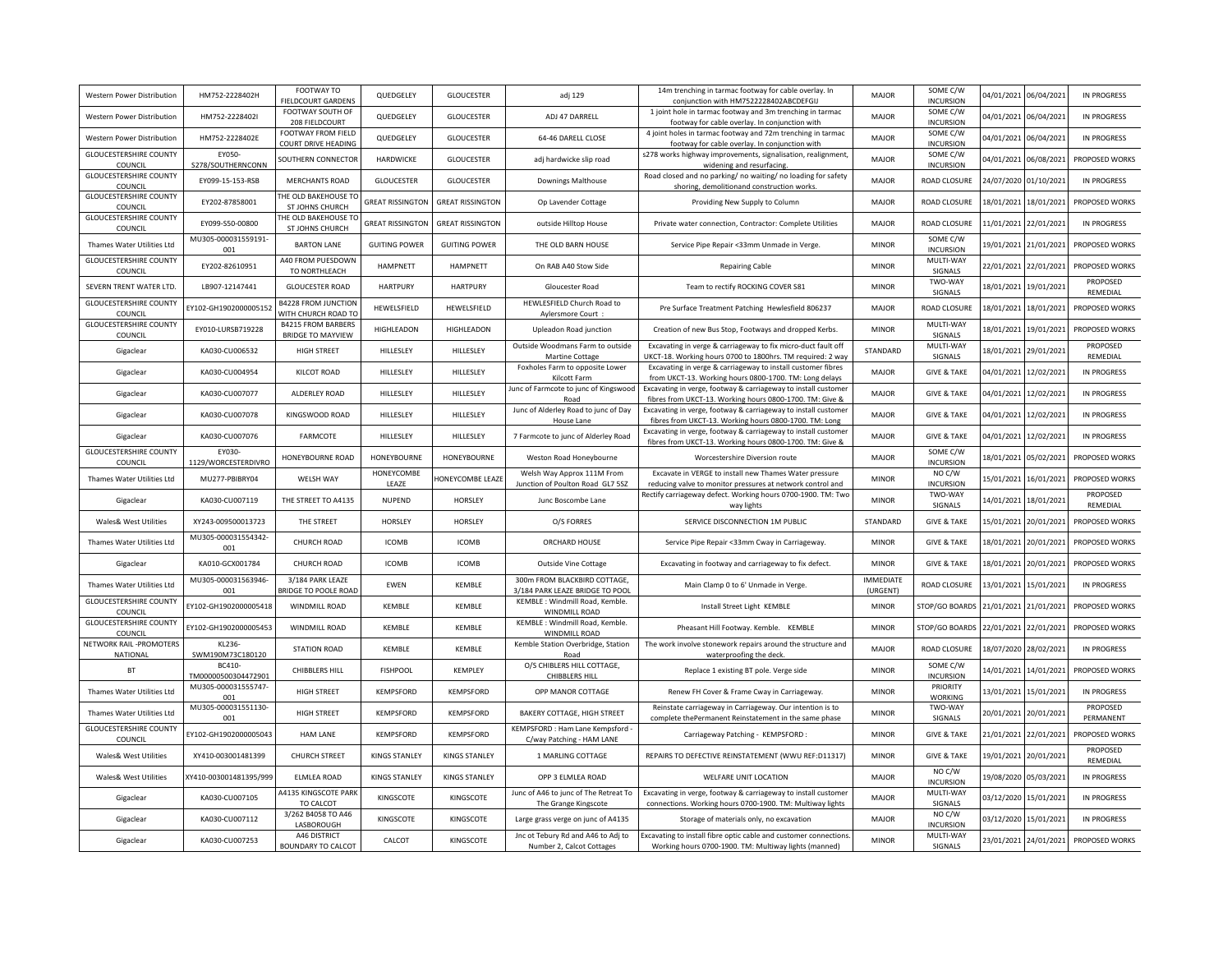| Gigaclear                                                 | KA030-CU007252                  | A4135 KINGSCOTE PARK<br>TO CALCOT           | KINGSCOTE                     | KINGSCOTE             | Jnc of Tebury Rd and A46 to Layby adj<br>to Calcot House                   | Excavating to install fibre optic cable and customer connections<br>Working hours 0700-1900. TM: Multiway lights (manned)    | <b>MINOR</b>                    | MULTI-WAY<br>SIGNALS                            | 23/01/2021 | 24/01/2021            | PROPOSED WORKS             |
|-----------------------------------------------------------|---------------------------------|---------------------------------------------|-------------------------------|-----------------------|----------------------------------------------------------------------------|------------------------------------------------------------------------------------------------------------------------------|---------------------------------|-------------------------------------------------|------------|-----------------------|----------------------------|
| Wales& West Utilities                                     | XY211-001003801413              | <b>BURFORD ROAD</b>                         | LECHLADE                      | LECHLADE              | SIDE OF MANOR LODGE                                                        | <b>TRACE AND REPAIR GAS ESCAPE AND PERMANENTLY REINSTATE</b><br>WHERE POSSIBLE.                                              | <b>IMMEDIATE</b><br>(EMERGENCY) | MULTI-WAY<br>SIGNALS                            | 09/01/2021 | 15/01/2021            | <b>IN PROGRESS</b>         |
| Airband Community Internet                                | A8001-MA/H9/085                 | A449 PRESTON CROSS                          | PRESTON CROSS                 | LEDBURY               | AS PER CO ORDS                                                             | Fibre hanging and splicing                                                                                                   | <b>MINOR</b>                    | MULTI-WAY                                       | 14/01/2021 | 18/01/2021            | IN PROGRESS                |
| Ltd<br>SCOTTISH& SOUTHERN                                 | LP121-S30004483                 | TO COUNTY BOUNDARY<br>3/140 BOURTON-ON-     | LITTLE RISSINGTON             | LITTLE RISSINGTON     | 'MAGNOLIA HOUSE'                                                           | JOINTHOLE WITH 2 METER TRENCH IN FOOTWAY, 6 METER                                                                            | STANDARD                        | SIGNALS<br><b>GIVE &amp; TAKE</b>               | 13/01/2021 | 20/01/2021            | IN PROGRESS                |
| <b>ELECTRICITY NETWORKS</b><br>Thames Water Utilities Ltd | MU305-000031558146-             | THE-WATER THROUGH<br>POUND LANE             | LITTLE RISSINGTON             | LITTLE RISSINGTON     | <b>COTTORS BARN</b>                                                        | ROAD CROSSING, TO SUPPLY A NEW ELECTRICAL SUPPLY TO<br>Service Pipe Repair <33mm Cway in Carriageway.                        | <b>MINOR</b>                    | SOME C/W                                        | 19/01/2021 | 21/01/2021            | PROPOSED WORKS             |
|                                                           | 001<br>MU305-000031554619-      | 3/140 BOURTON-ON-                           |                               |                       |                                                                            |                                                                                                                              |                                 | <b>INCURSION</b><br>TWO-WAY                     |            |                       |                            |
| Thames Water Utilities Ltd                                | 001<br>KA080-                   | THE-WATER THROUGH<br><b>LONG NEWNTON</b>    | LITTLE RISSINGTON             | LITTLE RISSINGTON     | porch cott<br>CW & VERGE from crossroads to O/S                            | Service Pipe Repair <33mm Fway in Footway.                                                                                   | <b>MINOR</b>                    | SIGNALS<br>SOME C/W                             | 21/01/2021 | 25/01/2021            | PROPOSED WORKS             |
| Gigaclear                                                 | GC/C112732/S407111              | <b>FOOTPATH 3</b>                           | <b>LONG NEWNTON</b>           | LONG NEWNTON          | Little Larkhill Cottage                                                    | Relocating pot to customer boundary                                                                                          | <b>MINOR</b>                    | <b>INCURSION</b>                                |            | 18/01/2021 20/01/2021 | PROPOSED WORKS<br>PROPOSED |
| Wales& West Utilities                                     | XY243-001003762511              | MAIN ROAD THROUGH<br><b>LONG NEWNTON</b>    | <b>LONG NEWNTON</b>           | <b>LONG NEWNTON</b>   | 100M FROM BOX TREE COTTAGE                                                 | REPLACE TEMPORARY REINSTATEMENT WITH PERMANENT                                                                               | <b>MINOR</b>                    | TWO-WAY<br>SIGNALS                              | 22/01/2021 | 25/01/2021            | PERMANENT                  |
| <b>GLOUCESTERSHIRE COUNTY</b><br>COUNCIL                  | EY030-1127/WILTSHIRE            | 3/273 B4014 TO<br><b>JEWNTON HOUSE LONG</b> | LONG NEWNTON                  | LONG NEWNTON          | Bishoper                                                                   | Wiltshire Div Route                                                                                                          | STANDARD                        | NO C/W<br><b>INCURSION</b>                      | 18/01/2021 | 29/01/2021            | PROPOSED WORKS             |
| BT                                                        | BC128-WAPNKC6C-3                | HIGH STREET                                 | LONGBOROUGH                   | LONGBOROUGH           | AT JUNCTION WITH BANKS FEE LANE                                            | POLE REPLACEMENT                                                                                                             | <b>MINOR</b>                    | SOME C/W<br><b>INCURSION</b>                    | 18/01/2021 | 19/01/2021            | PROPOSED WORKS             |
| <b>GLOUCESTERSHIRE COUNTY</b><br>COUNCIL                  | EY030-<br>1148/DONNINGTONBREW   | 4424 FROM STOW ROAD<br>TO EVESHAM ROAD      | GANBOROUGH                    | LONGBOROUGH           | Between Ganborough Hose and radion<br>masts                                | Ash Die Back Works                                                                                                           | <b>MINOR</b>                    | TWO-WAY<br>SIGNALS                              | 19/01/2021 | 19/01/2021            | PROPOSED WORKS             |
| <b>GLOUCESTERSHIRE COUNTY</b><br>COUNCIL                  | EY100-807540A                   | ROBINSONS LANE                              | HANGERBERRY                   | <b>LYDBROOK</b>       | 4/5023 Robinsons Lane, Lydbrook                                            | Carriageway Resurfacing                                                                                                      | <b>MAJOR</b>                    | ROAD CLOSURE                                    | 20/01/2021 | 27/01/2021            | PROPOSED WORKS             |
| <b>GLOUCESTERSHIRE COUNTY</b><br>COUNCIL                  | EY100-807540                    | <b>SQUIRES ROAD</b>                         | HANGERBERRY                   | <b>LYDBROOK</b>       | 4/3027 Squires Road, Lydbrook                                              | Carriageway Resurfacing                                                                                                      | <b>MAJOR</b>                    | <b>ROAD CLOSURE</b>                             | 20/01/2021 | 27/01/2021            | PROPOSED WORKS             |
| Wales& West Utilities                                     | XY410-003001493388              | <b>WHITECROSS ROAD</b>                      | LYDNEY                        | LYDNEY                | FOOTWAY ENTRANCE ADJACENT NO.<br>30 VICTORIA ROAD - JUNC CHURCH            | REPLACE 273M OF OLD METALLIC GAS MAINS WITH NEW<br>PLASTIC MAINS AND RENEW/TRANSFER APPROX. 16 SERVICE                       | <b>MAJOR</b>                    | MULTI-WAY<br>SIGNALS                            | 18/11/2020 | 15/01/2021            | <b>IN PROGRESS</b>         |
| <b>GLOUCESTERSHIRE COUNTY</b>                             | EY102-GH1902000004979           | <b>HILL STREET</b>                          | LYDNEY                        | LYDNEY                | LYDNEY : lydney town centre. Bream ro                                      | Pedestrian drop kerbs and footway improvements. LYDNEY                                                                       | MAJOR                           | <b>GIVE &amp; TAKE</b>                          |            | 19/11/2020 15/01/2021 | IN PROGRESS                |
| COUNCIL<br>SEVERN TRENT WATER LTD                         | LB901-1303-                     | NEWERNE STREET                              | LYDNEY                        | LYDNEY                | jct to Albert St. : HILL STREET<br>17A NEWERINE STREET                     | Short Comm Pipe Repair 25mm                                                                                                  | <b>IMMEDIATE</b>                | NO C/W                                          | 13/01/2021 | 15/01/2021            | <b>IN PROGRESS</b>         |
| <b>GLOUCESTERSHIRE COUNTY</b>                             | 000012678731<br>EY099-S50-00810 | PAR FOUR LANE                               | LYDNEY                        | LYDNEY                | outside plots 308 - 311 & 222 - 223                                        | Water connections (excavation only), Contractor: KW Bell                                                                     | (URGENT)<br>STANDARD            | <b>INCURSION</b><br><b>GIVE &amp; TAKE</b>      | 11/01/2021 | 15/01/2021            | PROPOSED WORKS             |
| COUNCIL<br><b>GLOUCESTERSHIRE COUNTY</b>                  | EY100-806264B                   | <b>BREAM ROAD</b>                           | LYDNEY                        | LYDNEY                | B4231 Bream Road, Lydney                                                   | Carriageway Resurfacing (09:30 to 15:30)                                                                                     | MAJOR                           | ROAD CLOSURE                                    | 07/01/2021 | 16/01/2021            | <b>IN PROGRESS</b>         |
| COUNCIL                                                   |                                 | <b>LYDNEY BYPASS</b>                        |                               |                       | On the Junction with Lydney Bypass                                         | Installation of 90m of Telecommunication ducts and chambers                                                                  |                                 |                                                 |            |                       |                            |
|                                                           |                                 |                                             |                               |                       |                                                                            |                                                                                                                              |                                 | TWO-WAY                                         |            |                       |                            |
| SURF TELECOMS LTD                                         | SJ003-90362593D                 | ROUNDABOUT                                  | LYDNEY<br>WOOLASTON           | LYDNEY                | Middle to the Junction with Lydney<br>Sandtumps Common Wood Woolastor      | along A48 in carriageway, This has to be done in conjunction<br>ENGINEER TO CARRY OUT A HAND DIG IN GRASS VERGE TO           | STANDARD<br><b>IMMEDIATE</b>    | SIGNALS<br>NO C/W                               | 11/01/2021 | 17/01/2021            | <b>IN PROGRESS</b>         |
| <b>BT</b>                                                 | BC008-14JANSS1CQW31             | SANDTUMPS                                   | COMMON                        | LYDNEY                | Lydney Gloucestershire RG22 6UA                                            | EXPOSE A BURIED CABLE IN ORDER TO RESTORE SERVICE on                                                                         | (URGENT)                        | <b>INCURSION</b>                                | 14/01/2021 | 18/01/2021            | <b>IN PROGRESS</b>         |
| SEVERN TRENT WATER LTD                                    | LB922-5201-<br>000006569006     | THE POST PADDOCKS                           | NETHEREND                     | LYDNEY                | OUTSIDE THE POST PADDOCKS                                                  | * new water connection * CARRIAGEWAY TYPE 4 (UP TO 0.5<br>MSA)                                                               | <b>MINOR</b>                    | SOME C/W<br><b>INCURSION</b>                    | 15/01/2021 | 19/01/2021            | PROPOSED WORKS             |
| SEVERN TRENT WATER LTD                                    | LB922-5201-<br>000006556012B    | <b>BREAM ROAD</b>                           | LYDNEY                        | LYDNEY                | LAND ADJACENT TO THE WOODLANDS                                             | NEW WATER CONNECTION * CARRIAGEWAY TYPE 3 (0.5 TO<br>2.5 MSA)                                                                | <b>MINOR</b>                    | TWO-WAY<br>SIGNALS                              | 18/01/2021 | 20/01/2021            | PROPOSED WORKS             |
| <b>GLOUCESTERSHIRE COUNTY</b><br>COUNCIL                  | EY100-807915                    | SANDTUMPS                                   | <b>WOOLASTON</b><br>COMMON    | LYDNEY                | 4/0010 Sandtumps, Woolaston<br>Common                                      | Carriageway Resurfacing                                                                                                      | MAJOR                           | ROAD CLOSURE                                    | 18/01/2021 | 20/01/2021            | PROPOSED WORKS             |
| Western Power Distribution                                | HM755-2260720                   | NAAS LANE                                   | LYDNEY                        | LYDNEY                | On the Junction with Tutnalls Street                                       | 3m trenching in grass verge for supply alteration                                                                            | STANDARD                        | SOME C/W<br><b>INCURSION</b>                    | 15/01/2021 | 21/01/2021            | PROPOSED WORKS             |
| <b>Western Power Distribution</b>                         | HM755-2269613                   | CHURCH WALK                                 | <b>VINEY HILL</b>             | LYDNEY                | Adjacent Redlands Cottage                                                  | 2 joint holes in grass verge for pole changes - ESQCR                                                                        | <b>MINOR</b>                    | SOME C/W                                        | 20/01/2021 | 22/01/2021            | PROPOSED WORKS             |
| SEVERN TRENT WATER LTD.                                   | LB521-A6S-125696596A            | <b>TUTNALLS STREET</b>                      | LYDNEY                        | LYDNEY                | O/S Number 2 Tutnalls Street                                               | We are maintaining flow monitoring equipment in the dirty                                                                    | <b>MINOR</b>                    | <b>INCURSION</b><br>MULTI-WAY                   | 20/01/2021 | 22/01/2021            | PROPOSED WORKS             |
| Western Power Distribution                                | HM755-2267050                   | LYDNEY FOOTPATH 36                          | LYDNEY                        | LYDNEY                | Outside El Sub Sta at entrance of new                                      | water system to help prevent drains backing up into properties<br>1 joint hole in tarmac footway for new supply.             | STANDARD                        | SIGNALS<br>SOME C/W                             | 14/01/2021 | 22/01/2021            | <b>IN PROGRESS</b>         |
| SURF TELECOMS LTD                                         | SJ003-90362593E                 | LYDNEY BYPASS SOUTH                         | LYDNEY                        | LYDNEY                | development<br>On the Junction with Lydney Bypass                          | Installation of 950m of Telecommunication ducts and chambers                                                                 | <b>MAJOR</b>                    | <b>INCURSION</b><br>TWO-WAY                     | 11/01/2021 | 14/02/2021            | <b>IN PROGRESS</b>         |
| SURF TELECOMS LTD                                         | SJ003-90362593A                 | A48 FROM JUNCTION                           | THE PURLIEU                   | LYDNEY                | Roundabout to the Junction with A48<br>On the Junction with Cross Hands to | along A48 in mixture surface. Trial holes will determine<br>Installation of 1620m of Telecommunication ducts and             | <b>MAJOR</b>                    | SIGNALS<br>TWO-WAY                              | 11/01/2021 |                       | <b>IN PROGRESS</b>         |
|                                                           |                                 | WITH LENSBROOK TO                           |                               |                       | Approx. 249m North from the Junction                                       | chambers along A48 in mixture surface. Trial holes will<br>REPLACE 684M OF OLD METALLIC GAS MAINS WITH NEW                   |                                 | SIGNALS                                         |            | 14/02/2021            |                            |
| Wales& West Utilities                                     | XY410-003001502880              | <b>LAKESIDE AVENUE</b>                      | LYDNEY                        | LYDNEY                | $O/S$ 40 - 55 - 117                                                        | PLASTIC MAINS AND RENEW / TRANSFER 90 AFFECTED SERVICE<br>Excavation to install fibre optic cable in surface location listed | <b>MAJOR</b>                    | <b>GIVE &amp; TAKE</b>                          | 09/11/2020 | 19/02/2021            | <b>IN PROGRESS</b>         |
| Gigaclear                                                 | KA170-OCU-NETYNY/021            | PINEDALE                                    | <b>WOOLASTON</b><br>WOOLASTON | LYDNEY                | works located on Pinedale<br>WORKS LOCATED IN SANDTUMPS                    | Approx 60M of works to be carried out<br>Excavation to install fibre optic cable in surface location listed                  | <b>MAJOR</b>                    | <b>GIVE &amp; TAKE</b>                          | 18/01/2021 | 17/01/2022            | PROPOSED WORKS             |
| Gigaclear                                                 | KA170-OCU-NETYNY/033            | SANDTUMPS                                   | COMMON                        | LYDNEY                | FORM JNC O/S CORNER COTTAGE TO<br>WORKS LOCATED IN ASH WAY FROM            | Approx 540M of works to be carried out<br>Excavation to install fibre optic cable in surface location listed                 | <b>MAJOR</b>                    | ROAD CLOSURE                                    | 04/01/2021 | 28/01/2022            | <b>IN PROGRESS</b>         |
| Gigaclear<br>SCOTTISH& SOUTHERN                           | KA170-OCU-NETYNY/04             | ASH WAY                                     | <b>WOOLASTON</b>              | LYDNEY                | JNC TO O/S NO 21                                                           | Approx 230M of works to be carried out<br>EXCAVATE TRENCH (10m) IN CARRIAGEWAY FROM POLE TO                                  | <b>MAJOR</b>                    | <b>GIVE &amp; TAKE</b><br>SOME C/W              | 08/01/2021 | 04/03/2022            | <b>IN PROGRESS</b>         |
| <b>ELECTRICITY NETWORKS</b>                               | LP151-S30004827                 | <b>HIGH STREET</b>                          | MEYSEY HAMPTON                | <b>MEYSEY HAMPTON</b> | adj '16'                                                                   | CUSTOMERS BOUNDARY FOR NEW LV MAINS CABLE, BACKFILI                                                                          | <b>MINOR</b>                    | <b>INCURSION</b>                                |            | 18/01/2021 20/01/2021 | PROPOSED WORKS             |
| SCOTTISH& SOUTHERN<br><b>ELECTRICITY NETWORKS</b>         | LP151-S30004680                 | STRAWBERRY LANE                             | MEYSEY HAMPTON                | <b>MEYSEY HAMPTON</b> | adj 16 HIGH ST                                                             | EXCAVATE TRENCH (10m) IN CARRIAGEWAY FROM POLE TO<br>CUSTOMERS BOUNDARY FOR NEW LV MAINS CABLE, BACKFIL                      | STANDARD                        | SOME C/W<br><b>INCURSION</b><br><b>PRIORITY</b> |            | 18/01/2021 27/01/2021 | PROPOSED WORKS             |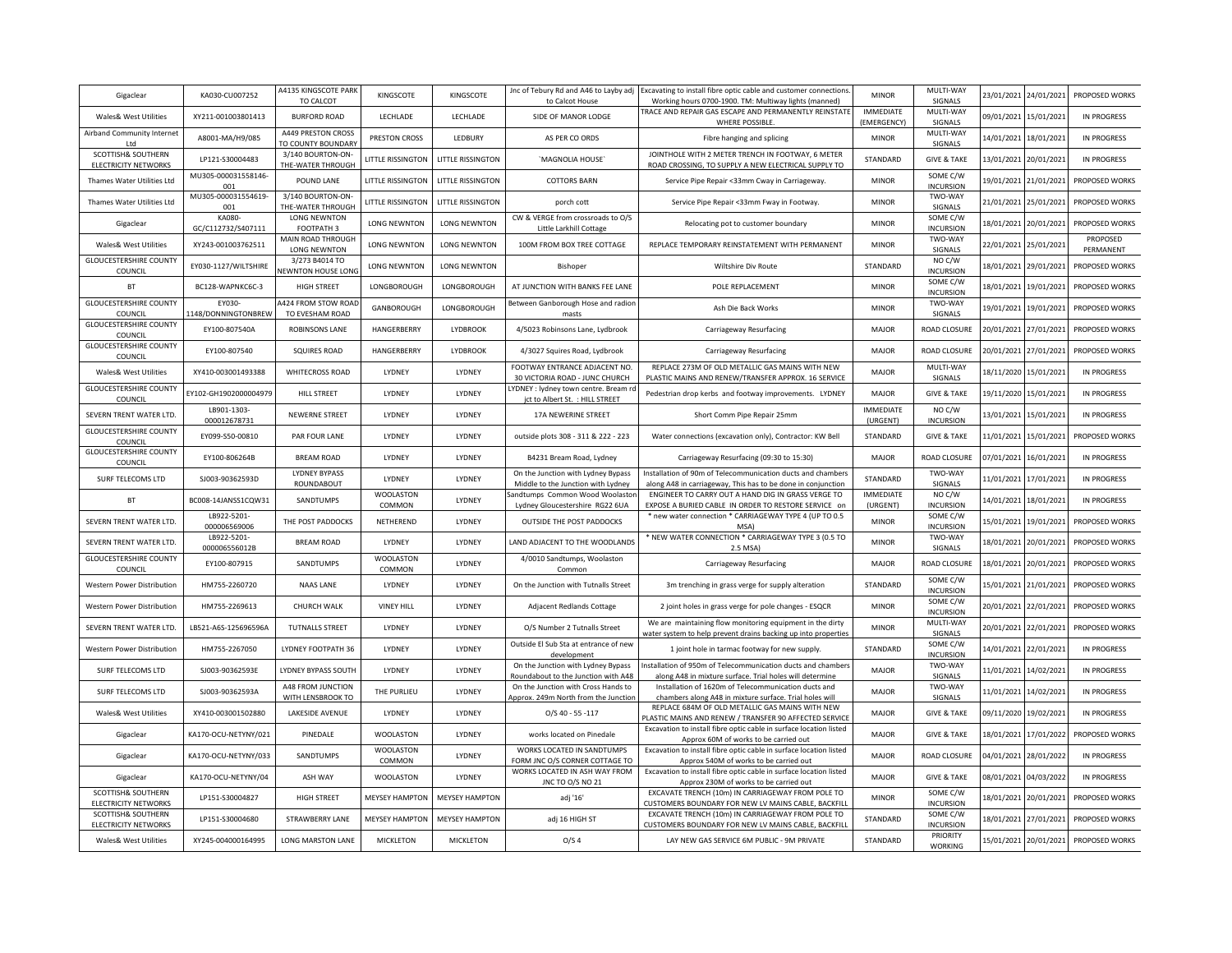| BT                                       | BC410-<br>TM00000500304741600       | WOODVILLE AVENUE                                 | MILE END                    | MILE END                    | O/S NO 3, WOODVILLE AVENUE                                            | Replace 1 existing pole                                                                                                     | <b>MINOR</b>                 | SOME C/W<br><b>INCURSION</b> | 14/01/2021 | 15/01/2021 | PROPOSED WORKS     |
|------------------------------------------|-------------------------------------|--------------------------------------------------|-----------------------------|-----------------------------|-----------------------------------------------------------------------|-----------------------------------------------------------------------------------------------------------------------------|------------------------------|------------------------------|------------|------------|--------------------|
| <b>BT</b>                                | BC410-<br>TM00000500306001500       | <b>GATCOMBE CORNER TC</b><br><b>BEECHES PARK</b> | <b>HAMPTON FIELDS</b>       | MINCHINHAMPTON              | OS TRELAWNE, GATCOMBE CORNER TO<br><b>BEECHES PARK</b>                | Excavate 1 location(s) to expose cable damage                                                                               | <b>IMMEDIATE</b><br>(URGENT) | SOME C/W<br><b>INCURSION</b> | 14/01/2021 | 18/01/2021 | IN PROGRESS        |
| <b>GLOUCESTERSHIRE COUNTY</b><br>COUNCIL | EY020-JH-ABBEYSUR-01                | <b>MAIN ROAD</b>                                 | MINSTERWORTH                | MINSTERWORTH                | Opposite Junc to Watery Lane                                          | Creation of new Bus stop footways & dropped kerbs                                                                           | <b>MINOR</b>                 | TWO-WAY<br>SIGNALS           | 14/01/2021 | 15/01/2021 | PROPOSED WORKS     |
| <b>BT</b>                                | BC410<br>TM00000500304560000        | <b>MAIN ROAD</b>                                 | MINSTERWORTH                | MINSTERWORTH                | ETHERNET CIRCUIT ONEA67104908.<br>85M EAST FROM OPP FOREST WAY,       | Build 1 concrete chamber 1310mm x 610mm x 1265mm deep in<br>Footway, Install 4m of 1 way poly duct in Verge                 | <b>MINOR</b>                 | SOME C/W<br><b>INCURSION</b> | 19/01/2021 | 21/01/2021 | PROPOSED WORKS     |
| <b>BT</b>                                | BC410-<br>TM00000500304834800       | PARKS ROAD                                       | MITCHELDEAN                 | MITCHELDEAN                 | OPP 13. PARKS ROAD                                                    | Replace 1 existing pole 0.5m x 0.5m                                                                                         | <b>MINOR</b>                 | SOME C/W<br><b>INCURSION</b> | 14/01/2021 | 18/01/2021 | PROPOSED WORKS     |
| <b>BT</b>                                | BC410-<br>TM00000500305144700       | <b>ROSS ROAD</b>                                 | MITCHELDEAN                 | MITCHELDEAN                 | 0/S 8/10, ROSS ROAD                                                   | Replace 1 existing pole 0.5m x 0.5m                                                                                         | <b>MINOR</b>                 | SOME C/W<br><b>INCURSION</b> | 20/01/2021 | 22/01/2021 | PROPOSED WORKS     |
| <b>BT</b>                                | BC210-<br>MW00000500296778500       | <b>STENDERS ROAD</b>                             | MITCHELDEAN                 | MITCHELDEAN                 | OPP S/O PEAR TREE ON MILL END ON<br>STENDERS ROAD                     | Install 5m of 1 way poly duct in Footway, Provide, Renew or<br>Recover 1 DSLAM street cabinet and base                      | STANDARD                     | SOME C/W<br><b>INCURSION</b> | 19/01/2021 | 27/01/2021 | PROPOSED WORKS     |
| Gigaclear                                | KA030-CU004280                      | STANDISH LANE                                    | MORETON VALENCE             | <b>MORETON VALENCE</b>      | Elite Feeds Ltd to The Gables                                         | Excavating in verge to install customer fibre. Working hours<br>0800-1700. TM: Give & take                                  | <b>MINOR</b>                 | <b>GIVE &amp; TAKE</b>       | 20/01/2021 | 22/01/2021 | PROPOSED WORKS     |
| <b>GLOUCESTERSHIRE COUNTY</b><br>COUNCIL | EY202-64787323                      | STOW ROAD                                        | MORETON-IN-<br><b>MARSH</b> | MORETON-IN-<br><b>MARSH</b> | On Island Before Hospital (Stow Side)                                 | Replacing 2 x Bollards                                                                                                      | <b>MINOR</b>                 | <b>GIVE &amp; TAKE</b>       | 12/01/2021 | 14/01/2021 | PROPOSED WORKS     |
| Western Power Distribution               | HM744-2256541                       | <b>HOSPITAL ROAD</b>                             | MORETON-IN-<br><b>MARSH</b> | MORETON-IN-<br>MARSH        | From outside number 4 to outside Yeo<br>Cottage                       | 2 joint holes in tarmac road and 132m trenching in tarmac road<br>and 10m road crossing in tarmac road for new supplies.    | STANDARD                     | <b>GIVE &amp; TAKE</b>       | 04/01/2021 | 16/01/2021 | <b>IN PROGRESS</b> |
| Thames Water Utilities Ltd               | MU305-000031501973-<br>001          | OLD TOWN                                         | MORETON-IN-<br>MARSH        | MORETON-IN-<br>MARSH        | <b>BADGERS HOLT</b>                                                   | Service Pipe Repair <33mm Cway in Carriageway.                                                                              | <b>MINOR</b>                 | SOME C/W<br><b>INCURSION</b> | 1/01/2021  | 25/01/2021 | PROPOSED WORKS     |
| <b>GLOUCESTERSHIRE COUNTY</b><br>COUNCIL | EY030-<br>1137/SJSCOTSWOLD          | <b>CORDERS LANE</b>                              | MORETON-IN-<br>MARSH        | MORETON-IN-<br>MARSH        | No 11                                                                 | <b>Building Works</b>                                                                                                       | MAJOR                        | ROAD CLOSURE                 | 04/01/2021 | 16/03/2021 | IN PROGRESS        |
| Gigaclear                                | KA030-CU007266                      | HOMEFIELD                                        | <b>SHORTWOOD</b>            | NAILSWORTH                  | T-junc to junc of Ragnall Lane                                        | Install multiduct and customer connection. Working hours 0800<br>1700. TM: Multiway Lights                                  | STANDARD                     | MULTI-WAY<br>SIGNALS         | 04/01/2021 | 15/01/2021 | <b>IN PROGRESS</b> |
| <b>GLOUCESTERSHIRE COUNTY</b><br>COUNCIL | EY100-807942A                       | HIGHER NEWMARKET<br>ROAD                         | NAILSWORTH                  | NAILSWORTH                  | 4/5859 Higher Newmarket Road,<br>Nailsworth                           | Carriageway Resurfacing - Restricted Days                                                                                   | MAJOR                        | ROAD CLOSURE                 | 12/01/2021 | 18/01/2021 | IN PROGRESS        |
| <b>BT</b>                                | BC410-<br>TM00000500301255900       | <b>STROUD ROAD</b>                               | NAILSWORTH                  | NAILSWORTH                  | 35M NORTH WEST FROM O/S<br>GEORGIAN MILL ON, STROUD ROAD              | 1, 2, Install 4m of 2 poly ducts in Footway                                                                                 | <b>MINOR</b>                 | TWO-WAY<br>SIGNALS           | 15/01/2021 | 18/01/2021 | PROPOSED WORKS     |
| <b>GLOUCESTERSHIRE COUNTY</b><br>COUNCIL | FY100-807942D                       | NEWMARKET ROAD                                   | NAILSWORTH                  | <b>NAILSWORTH</b>           | 4/5859 Newmarket Road, Nailsworth                                     | Carriageway Resurfacing                                                                                                     | <b>MAIOR</b>                 | ROAD CLOSURE                 | 12/01/2021 | 18/01/2021 | IN PROGRESS        |
| <b>GLOUCESTERSHIRE COUNTY</b><br>COUNCIL | EY100-807942                        | WOOD END LANE                                    | NAILSWORTH                  | NAILSWORTH                  | 4/5859 Wood End Lane, Nailsworth                                      | Carriageway Resurfacing - Restricted Days                                                                                   | MAJOR                        | ROAD CLOSURE                 | 12/01/2021 | 18/01/2021 | IN PROGRESS        |
| <b>GLOUCESTERSHIRE COUNTY</b><br>COUNCIL | EY100-807942C                       | ROAD FROM TERRETTS<br>MILL TO LOWER              | NEWMARKET                   | NAILSWORTH                  | 4/5859 Road from Terretts Mill to<br>Lower Newmarket Road, Nailsworth | Carriageway Resurfacing                                                                                                     | MAJOR                        | <b>ROAD CLOSURE</b>          | 12/01/2021 | 18/01/2021 | IN PROGRESS        |
| <b>GLOUCESTERSHIRE COUNTY</b><br>COUNCIL | EY100-807942B                       | <b>ROAD FROM THE</b><br>LAURELS TO HIGHER        | NEWMARKET                   | NAILSWORTH                  | 4/5859 Road from the Laurels to Higher<br>Market Road, Nailsworth     | Carriageway Resurfacing                                                                                                     | MAJOR                        | <b>ROAD CLOSURE</b>          | 12/01/2021 | 18/01/2021 | IN PROGRESS        |
| Gigaclear                                | KA030-CU006948                      | <b>BATH ROAD</b>                                 | NAILSWORTH                  | NAILSWORTH                  | Junc of Harley Wood to junc of Upper<br>Barton End Lane               | Installation of fibre ducting and customer connections. Working<br>hours 08:00-17:00. TM: Multiway lights (manned)          | MAJOR                        | LANE CLOSURE                 | 12/01/2021 | 19/03/2021 | IN PROGRESS        |
| <b>GLOUCESTERSHIRE COUNTY</b><br>COUNCIL | EY050-SDC/180121                    | <b>RINGFIELD CLOSE</b>                           | NAILSWORTH                  | NAILSWORTH                  | ringfield close                                                       | construction of new houses by beard construction on behalf of<br><b>SDC</b>                                                 | <b>MAJOR</b>                 | ROAD CLOSURE                 | 18/01/2021 | 23/12/2021 | PROPOSED WORKS     |
| Western Power Distribution               | HM744-2242983                       | <b>PARKERS BARN</b>                              | <b>NAUNTON</b>              | <b>NAUNTON</b>              | Outside Old Bakehouse                                                 | 4m road crossing in tarmac road for new supply                                                                              | MAJOR                        | ROAD CLOSURE                 | 11/01/2021 | 19/01/2021 | <b>IN PROGRESS</b> |
| <b>BT</b>                                | BC007-WC2JJ07X                      | <b>MANOR ROAD</b>                                | NEWENT                      | <b>NEWENT</b>               | 2 MANOR ROAD NEWENT NEWENT<br><b>GL18 1TH</b>                         | excavation in c.way to clear blockage in telecoms duct                                                                      | <b>MINOR</b>                 | <b>GIVE &amp; TAKE</b>       | 13/01/2021 | 17/01/2021 | IN PROGRESS        |
| <b>BT</b>                                | <b>BC410</b><br>TM00000500305719900 | TEWKESBURY ROAD                                  | <b>NEWENT</b>               | <b>NEWENT</b>               | OPP JUNC 4/323 JCT 3/62 TO JCT 3/65<br>NEWENT TO CROSS CW TO CORNER   | Build 2 concrete chamber 915mm x 445mm x 965mm deep in<br>Footway, Install 22m of 1 way poly duct in Verge, Install 6m of 1 | STANDARD                     | TWO-WAY<br>SIGNALS           | 18/01/2021 | 21/01/2021 | PROPOSED WORKS     |
| SEVERN TRENT WATER LTD.                  | LB525-A5S-01786006A                 | CLEEVE MILL LANE                                 | <b>NEWENT</b>               | <b>NEWENT</b>               | Between Cleeve Mill Garage and<br>Newent STW Site                     | Up-sizing an existing sewer and required Overpumping across<br>the carriageway                                              | <b>MAJOR</b>                 | ROAD CLOSURE                 | 11/01/2021 | 12/02/2021 | IN PROGRESS        |
| Gigaclear                                | KA080-<br>GC/C162559/S734287        | ROAD FROM JUNCTION<br>WITH ALMHOUSE ROAD         | NEWLAND                     | NEWLAND                     | CW, O/S Rose Cottage, Newland,<br>Coleford                            | FIBRE SERVICE INSTALLATION                                                                                                  | <b>MINOR</b>                 | SOME C/W<br><b>INCURSION</b> | 1/01/2021  | 21/01/2021 | PROPOSED WORKS     |
| Gigaclear                                | <b>KA080</b><br>GC/C188626/S734214  | ROAD FROM JUNCTION<br>WITH ALMHOUSE ROAD         | NEWLAND                     | NEWLAND                     | FW O/S The Rookery, Newland,<br>Coleford                              | FIBRE SERVICE INSTALLATION                                                                                                  | <b>MINOR</b>                 | NO C/W<br><b>INCURSION</b>   | 20/01/2021 | 22/01/2021 | PROPOSED WORKS     |
| Gigaclear                                | KA080-<br>GC/C162265/S734168        | ROAD FROM SWANPOOL<br>WOOD TO JUNCTION           | NEWLAND                     | NEWLAND                     | CW/VERGE S/O THE GRANARY - COACH<br>HOUSE                             | LOCATING AND RESOLVING BLOCKAGES                                                                                            | <b>MINOR</b>                 | SOME C/W<br><b>INCURSION</b> | 22/01/2021 | 26/01/2021 | PROPOSED WORKS     |
| Western Power Distribution               | HM755-2263652                       | SHEENS MEADOW                                    | NEWNHAM                     | <b>NFWNHAM</b>              | opp 30                                                                | 1 joint hole in tarmac footway and 11m trenching in tarmac<br>footway for new supply                                        | <b>MINOR</b>                 | SOME C/W<br><b>INCURSION</b> | 12/01/2021 | 14/01/2021 | IN PROGRESS        |
| <b>BT</b>                                | BC410-<br>TM00000500305114500       | <b>DEAN ROAD</b>                                 | <b>NFWNHAM</b>              | <b>NFWNHAM</b>              | OPP MEADOW VIEW TO O/S PSALTER<br>HOUSE, DEAN ROAD                    | Install 4m of 1 way poly duct in Carriageway, Install 6m of 1 way<br>poly duct in Verge                                     | <b>MINOR</b>                 | TWO-WAY<br>SIGNALS           | 21/01/2021 | 25/01/2021 | PROPOSED WORKS     |
| <b>GLOUCESTERSHIRE COUNTY</b><br>COUNCIL | EY099-S50-00796B                    | CHURCH ROAD                                      | <b>NEWNHAM</b>              | <b>NEWNHAM</b>              | from A48 to public toilets                                            | New storm water and foul water connections, Promoter:<br>Freemans                                                           | <b>MAJOR</b>                 | ROAD CLOSURE                 | 18/01/2021 | 26/02/2021 | PROPOSED WORKS     |
| Gigaclear                                | KA030-CU005220                      | NEW ROAD                                         | <b>NORTH NIBLEY</b>         | NORTH NIBLEY                | Along New Road                                                        | Connect 2.0m multi duct into Chamber, excavation required.<br>Working hours 0700-1900. TM: Multiway lights                  | STANDARD                     | MULTI-WAY<br>SIGNALS         | 14/01/2021 | 20/01/2021 | PROPOSED WORKS     |
| Thames Water Utilities Ltd               | MU305-000031559196-<br>001          | HIGH STREET                                      | NORTHLEACH                  | NORTHLEACH                  | 1 MEADOW COURT                                                        | Service Pipe Repair < ><< >><< >><> 33mm Cway in Carriageway.                                                               | <b>MINOR</b>                 | SOME C/W<br><b>INCURSION</b> | 14/01/2021 | 18/01/2021 | PROPOSED WORKS     |
| Thames Water Utilities Ltd               | MU305-000031560481-<br>001          | <b>GUGGLE LANE</b>                               | NORTHLEACH                  | NORTHLEACH                  | next to GUGGLE cottage, opening of<br>guggle lane                     | S Serv Pipe Relay Inc Fitting Sz P Fway in Footway.                                                                         | <b>MINOR</b>                 | SOME C/W<br><b>INCURSION</b> | 18/01/2021 | 20/01/2021 | PROPOSED WORKS     |
| Thames Water Utilities Ltd               | MU305-000031555946-<br>001          | <b>HIGH STREET</b>                               | NORTHLEACH                  | NORTHLEACH                  | <b>MANOR COTTAGE</b>                                                  | B Box Repair <33mm Fway in Footway                                                                                          | <b>MINOR</b>                 | SOME C/W<br><b>INCURSION</b> | 20/01/2021 | 22/01/2021 | PROPOSED WORKS     |
| <b>GLOUCESTERSHIRE COUNTY</b><br>COUNCIL | EY102-GH1902000005375               | <b>FROCESTER HILL</b>                            | NYMPSFIELD                  | NYMPSFIELD                  | NYMPSFIELD: Various.: FROCESTER<br><b>HILL</b>                        | Ash dieback work Frocester Hill                                                                                             | <b>MAJOR</b>                 | ROAD CLOSURE                 | 07/01/2021 | 20/01/2021 | IN PROGRESS        |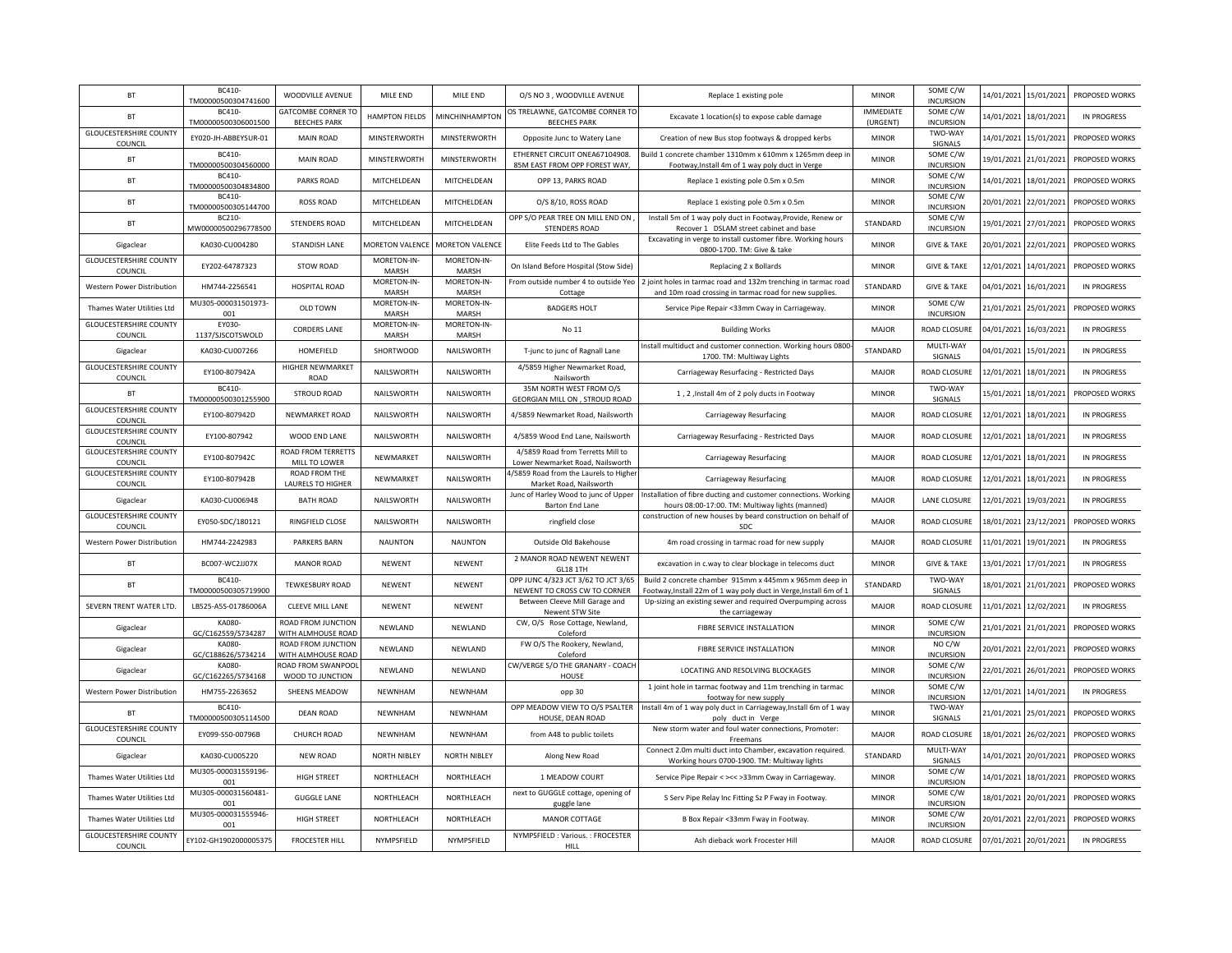| <b>GLOUCESTERSHIRE COUNTY</b><br>COUNCIL | EY100-854345B                              | <b>NFW ROAD</b>                               | PARKEND            | PARKEND            | B4234 New Road, Parkend                                                    | Carriageway Resurfacing - Days                                                                                                                                  | <b>MAJOR</b>                 | ROAD CLOSURE                                     | 12/01/2021 | 15/01/2021                                     | <b>IN PROGRESS</b>                       |
|------------------------------------------|--------------------------------------------|-----------------------------------------------|--------------------|--------------------|----------------------------------------------------------------------------|-----------------------------------------------------------------------------------------------------------------------------------------------------------------|------------------------------|--------------------------------------------------|------------|------------------------------------------------|------------------------------------------|
| <b>GLOUCESTERSHIRE COUNTY</b><br>COUNCIL | EY100-854345A                              | ROAD FROM JUNCTION<br>WITH FOLLY ROAD TO      | <b>PARKEND</b>     | PARKEND            | 3/16 road from Jct with Folly Road to<br>Jct with B4234 New Road           | Carriageway Resurfacing - Days                                                                                                                                  | <b>MAJOR</b>                 | ROAD CLOSURE                                     | 12/01/2021 | 15/01/2021                                     | <b>IN PROGRESS</b>                       |
| <b>GLOUCESTERSHIRE COUNTY</b><br>COUNCIL | EY100-854345C                              | WHITECROFT ROAD                               | PARKEND            | PARKEND            | B4234 Whitecroft Road, Parkend                                             | Carriageway Resurfacing - Days                                                                                                                                  | <b>MAJOR</b>                 | ROAD CLOSURE                                     | 12/01/2021 | 15/01/2021                                     | <b>IN PROGRESS</b>                       |
| <b>GLOUCESTERSHIRE COUNTY</b><br>COUNCIL | EY100-854345                               | <b>ROAD FROM JUNCTION</b><br>WITH NEW ROAD TO | CASTLEMAIN         | PARKEND            | 3/16 road from Ict with New Road to<br>Parkend Primary School              | Carriageway Resurfacing - Days                                                                                                                                  | <b>MAJOR</b>                 | ROAD CLOSURE                                     | 12/01/2021 | 15/01/2021                                     | <b>IN PROGRESS</b>                       |
| <b>BT</b>                                | BC410-<br>TM00000500305963000              | <b>FOLLY ROAD</b>                             | PARKEND            | PARKEND            | OPP TOLLYMORE, FOLLY ROAD                                                  | Install 1m of 1 way poly duct in Footway                                                                                                                        | <b>MINOR</b>                 | SOME C/W<br><b>INCURSION</b>                     | 18/01/2021 | 20/01/2021                                     | PROPOSED WORKS                           |
| SEVERN TRENT WATER LTD                   | LB901-1303-<br>000012675327                | <b>BLIMESHIRE</b>                             | PILLOWELL          | PILLOWELL          | THE FIRS                                                                   | HV Stop Tap or Boundary Box Find and Fix                                                                                                                        | <b>MINOR</b>                 | <b>GIVE &amp; TAKE</b>                           | 19/01/2021 | 21/01/2021                                     | PROPOSED WORKS                           |
| Thames Water Utilities Ltd               | MU305-000031561223-<br>001                 | 400946 KINGSHILL LANE<br>TO WITPIT LANE       | PRESTON            | PRESTON            | Dormans, Preston, GL7 5PR                                                  | Boundary Box Exchange Unmade in Verge.                                                                                                                          | <b>IMMEDIATE</b><br>(URGENT) | SOME C/W<br><b>INCURSION</b>                     | 12/01/2021 | 14/01/2021                                     | IN PROGRESS                              |
| SEVERN TRENT WATER LTD.                  | LB922-5201-<br>000006578227                | <b>BROMSBERROW ROAD</b>                       | REDMARLEY          | REDMARLEY          | ADJ HAZELDENE COTTAGE                                                      | * New Clean Water Connection * Lay 1 x service pipe from<br>HPPEP main located in nearside verge to * connection point in                                       | <b>MINOR</b>                 | NO C/W<br><b>INCURSION</b>                       | 22/01/2021 | 26/01/2021                                     | PROPOSED WORKS                           |
| <b>GLOUCESTERSHIRE COUNTY</b><br>COUNCIL | EY102-GH1902000004545                      | HARESDOWN HILL                                | <b>RODMARTON</b>   | <b>RODMARTON</b>   | RODMARTON: A433 Haresdown Hill,<br>Kemble : HARESDOWN HILL                 | Pre Surface Treatment Patching 815913 RODMARTON                                                                                                                 | <b>MAJOR</b>                 | ROAD CLOSURE                                     | 19/01/2021 | 21/01/2021                                     | PROPOSED WORKS                           |
| <b>BT</b>                                | BC117-<br>0000000000132255L2C              | <b>VARNISTER ROAD</b>                         | RUARDEAN           | RUARDEAN           | <b>OUTSIDE GLENDALE</b>                                                    | LAY NEW DUCT                                                                                                                                                    | <b>MINOR</b>                 | NO C/W<br><b>INCURSION</b>                       | 18/01/2021 | 20/01/2021                                     | PROPOSED WORKS                           |
| Gigaclear                                | KA030-CU001988                             | <b>BUTTERMILK LANE</b>                        | <b>RUDEORD</b>     | <b>RUDFORD</b>     | Outside Mayfield to Outside Burway<br>House                                | Rectifying defects in CW - TM long delays                                                                                                                       | MAJOR                        | <b>GIVE &amp; TAKE</b>                           | 11/01/2021 | 17/01/2021                                     | IN PROGRESS                              |
| <b>GLOUCESTERSHIRE COUNTY</b><br>COUNCIL | EY102-GH1902000004753                      | <b>BUTTERMILK LANE</b>                        | <b>RUDFORD</b>     | <b>RUDFORD</b>     | RUDFORD : Buttermilk lane GL2 8DZ<br><b>BUTTERMILK LANE</b>                | Footway refurbishment. RUDFORD:                                                                                                                                 | STANDARD                     | ROAD CLOSURE                                     | 18/01/2021 | 22/01/2021                                     | PROPOSED WORKS                           |
| <b>BT</b>                                | BC117<br>0000000000130252L2C               | <b>ABBOTS VIEW</b>                            | <b>RUSPIDGE</b>    | <b>RUSPIDGE</b>    | OUTSIDE 20 TO 18                                                           | LAY DUCT IN THE FOOTWAY LEADING TO CUSTOMER PROPERTY                                                                                                            | <b>MINOR</b>                 | SOME C/W<br><b>INCURSION</b>                     | 13/01/2021 | 15/01/2021                                     | PROPOSED WORKS                           |
| <b>GLOUCESTERSHIRE COUNTY</b><br>COUNCIL | EY102-GH1901000005427                      | <b>RUSPIDGE ROAD</b>                          | <b>RUSPIDGE</b>    | <b>RUSPIDGE</b>    | SOUDLEY: E: 365411 N: 210367 The<br>bridge when travelling out of the West | EMER In Hours Unsafe Asset - Re: Road Closure - 2 Hour<br>request see location details for the road closure, bridge                                             | <b>IMMEDIATE</b><br>(URGENT) | ROAD CLOSURE                                     |            | 08/01/2021 29/01/2021                          | <b>IN PROGRESS</b>                       |
| Gigaclear                                | KA170-OCU-BRSBY/024                        | <b>BEACHLEY ROAD</b>                          | SEDBURY            | SEDBURY            | works from o/s no 1 on roundabout to<br>jnc towards Hendrick drive         | Excavation to install fibre optic cable in Carriageway. Approx<br>[*]M of works to be carried out                                                               | <b>MAJOR</b>                 | MULTI-WAY<br>SIGNALS                             |            | 16/12/2020 21/01/2021                          | <b>IN PROGRESS</b>                       |
| Gigaclear                                | KA170-OCU-BRSBY/001A                       | <b>BUTTINGTON ROAD</b>                        | SEDBURY            | SEDBURY            | Works from cornver opp playground to<br>inc opp Wyntour house              | Excavation to install fibre optic cable in Carriageway, footway<br>and verge. Approx 368M of works to be carried out                                            | <b>MAJOR</b>                 | MULTI-WAY<br>SIGNALS                             | 16/11/2020 | 21/01/2021                                     | <b>IN PROGRESS</b>                       |
| Wales& West Utilities                    | XY410-003001498814                         | KING ALFREDS ROAD                             | SEDBURY            | SEDBURY            | JUNC TALLARDS PLACE - JUNC<br><b>MERCIAN WAY</b>                           | REPLACE 255M OF OLD METALLIC GAS MAINS WITH NEW<br>PLASTIC MAINS AND RENEW/TRANSFER APPROX. 24 SERVICE                                                          | MAJOR                        | <b>GIVE &amp; TAKE</b>                           | 04/12/2020 | 22/01/2021                                     | IN PROGRESS                              |
| SOUTH WALES ELECTRICITY                  | LL020-2262839                              | KING ALFREDS ROAD                             | SEDBURY            | SEDBURY            | On the Junction with Beachley Road                                         | 1 joint hole in modular footway for new supply                                                                                                                  | STANDARD                     | SOME C/W<br><b>INCURSION</b>                     | 18/01/2021 | 27/01/2021                                     | PROPOSED WORKS                           |
|                                          |                                            |                                               |                    |                    |                                                                            |                                                                                                                                                                 |                              | SOME C/W                                         |            |                                                |                                          |
| SOUTH WALES ELECTRICITY                  | LL020-2262871                              | <b>DANES HILL</b>                             | SEDBURY            | SEDBURY            | Adjacent Number 2                                                          | 1 joint hole in tarmac footway and 13m trenching in grass verge                                                                                                 | STANDARD                     |                                                  | 19/01/2021 | 28/01/2021                                     | PROPOSED WORKS                           |
| Gigaclear                                | KA170-OCU-SEBURY/053                       | <b>ARLINGTON COURT</b>                        | SEDBURY            | SEDBURY            | Works along Arlington court                                                | for new streetlights/signs<br>Excavation to install fibre optic cable in surface lcoation listed                                                                | STANDARD                     | <b>INCURSION</b><br><b>GIVE &amp; TAKE</b>       | 18/01/2021 | 29/01/2021                                     | PROPOSED WORKS                           |
| Gigaclear                                | KA170-OCU-BRSBY/003-02                     | <b>MERCIAN WAY</b>                            | SEDBURY            | SEDBURY            | Works from no 14 to o/s no 20 on                                           | Approx 80M of works to be carried out<br>Excavation to install fibre optic cable in Carriageway and                                                             | <b>MAJOR</b>                 | <b>GIVE &amp; TAKE</b>                           |            | 06/01/2021 29/01/2021                          | <b>IN PROGRESS</b>                       |
| Gigaclear                                | KA170-OCU-SEBURY/06B-                      | <b>BEACHLEY ROAD</b>                          | SEDBURY            | SEDBURY            | Mercian way<br>WORKS LOCATED FROM THE YETTS TO                             | footway Approx 189M of works to be carried out<br>Excavation to install fibre optic cable in surface lcoation listed                                            | MAJOR                        | MULTI-WAY                                        | 07/01/2021 | 02/02/2021                                     | <b>IN PROGRESS</b>                       |
| Wales& West Utilities                    | 02<br>XY420-003001498841                   | <b>DANES HILL</b>                             | SEDBURY            | SEDBURY            | KING ALFREDS ROAD<br>JUNC ORMEROD ROAD - O/S NO. 9                         | Approx 173M of works to be carried out, permit to cover<br>REPLACE 165M OF OLD METALLIC GAS MAINS WITH NEW                                                      | <b>MAJOR</b>                 | SIGNALS<br><b>GIVE &amp; TAKE</b>                | 04/12/2020 | 04/02/2021                                     | <b>IN PROGRESS</b>                       |
| Wales& West Utilities                    | XY410-003001498842                         | MADOCKE ROAD                                  | SEDBURY            | SEDBURY            | IUNC KING ALFREDS ROAD - O/S NO. 12                                        | PLASTIC MAINS AND RENEW/TRANSFER APPROX. 13 SERVICE<br>REPLACE 85M OF OLD METALLIC GAS MAINS WITH NEW                                                           | <b>MAJOR</b>                 | <b>GIVE &amp; TAKE</b>                           | 04/12/2020 | 04/02/2021                                     | <b>IN PROGRESS</b>                       |
| Gigaclear                                | KA170-OCU-BRSBY/002-02                     | <b>BRIDGET DRIVE</b>                          | SEDBURY            | SEDBURY            | Works from o/s no14 to no1 on Bridget                                      | PLASTIC MAINS AND RENEW/TRANSFER APPROX. 14 SERVICE<br>Excavation to install fibre optic cable in Carriageway, footway                                          | <b>MAIOR</b>                 | <b>GIVE &amp; TAKE</b>                           | 08/01/2021 | 11/02/2021                                     | <b>IN PROGRESS</b>                       |
|                                          | KA170-OCU-SEBURY/022                       | <b>SAXON PLACE</b>                            | SEDBURY            | SEDBURY            | drive<br>WORKS LOCATED IN SAXON PLACE                                      | and verge. Approx [*]M of works to be carried out<br>Excavation to install fibre optic cable in surface Icoation listed                                         | <b>MAJOR</b>                 |                                                  | 18/01/2021 | 15/02/2021                                     | <b>PROPOSED WORKS</b>                    |
| Gigaclear<br>Gigaclear                   | KA170-OCU-SEBURY/07                        | THE YETTS                                     | SEDBURY            | SEDBURY            | WORKS LOCATED IN THE YETTS                                                 | Approx 120M of works to be carried out<br>Excavation to install fibre optic cable in surface lcoation listed                                                    | <b>MAJOR</b>                 | <b>GIVE &amp; TAKE</b><br><b>GIVE &amp; TAKE</b> | 11/01/2021 | 15/02/2021                                     | PROPOSED WORKS                           |
|                                          | KA170-OCU-SEBURY/046                       | <b>PARK VIEW</b>                              | SEDBURY            | SEDBURY            | Works located in park view                                                 | Approx 90M of works to be carried out<br>Excavation to install fibre optic cable in surface lcoation listed                                                     | <b>MAJOR</b>                 | <b>GIVE &amp; TAKE</b>                           | 18/01/2021 | 18/02/2021                                     | PROPOSED WORKS                           |
| Gigaclear                                |                                            | <b>TALLARDS PLACE</b>                         | SEDBURY            | SEDBURY            |                                                                            | Approx 227M of works to be carried out<br>Excavation to install fibre optic cable in surface Icoation listed                                                    | <b>MAJOR</b>                 |                                                  |            |                                                | PROPOSED WORKS                           |
| Gigaclear                                | KA170-OCU-SEBURY/017                       |                                               |                    |                    | WORKS LOCATED IN TALLARDS PLACE<br>WORKS FROM NO 16 TO JNC AT              | Approx 40M of works to be carried out<br>Excavation to install fibre optic cable in surface lcoation listed                                                     |                              | <b>GIVE &amp; TAKE</b>                           | 18/01/2021 | 22/02/2021                                     |                                          |
| Gigaclear                                | KA170-OCU-SEBURY/018                       | KING ALFREDS ROAD                             | SEDBURY            | SEDBURY            | <b>BEACHLEY ROAD</b><br>At Entrance to Meads Farm on                       | Approx 127M of works to be carried out<br>Excavation to install fibre optic cable in surface lcoation listed                                                    | <b>MAJOR</b>                 | <b>GIVE &amp; TAKE</b>                           | 18/01/2021 | 22/02/2021                                     | PROPOSED WORKS                           |
| Gigaclear                                | KA170-OCU-SEBURY/058                       | SEDBURY LANE                                  | SEDBURY            | SEDBURY            | Sedbury lane, works end o/s Forge                                          | Approx 278M of works to be carried out<br>Excavation to install fibre optic cable in surface lcoation listed                                                    | MAJOR                        | ROAD CLOSURE                                     | 08/01/2021 | 24/02/2021                                     | <b>IN PROGRESS</b>                       |
| Gigaclear                                | KA170-OCU-SEBURY/057                       | SEDBURY LANE<br>SEDBURY LANE                  | SEDBURY<br>SEDBURY | SEDBURY<br>SEDBURY | WORKS IN LANE O/S ORCHARDLEA<br>WORKS LOCATED FROM ORCHARDLEA              | Approx 296M of works to be carried out<br>Excavation to install fibre optic cable in surface lcoation listed                                                    | <b>MAJOR</b><br><b>MAJOR</b> | <b>GIVE &amp; TAKE</b>                           | 08/01/2021 | 24/02/2021                                     | <b>IN PROGRESS</b><br><b>IN PROGRESS</b> |
| Gigaclear                                | KA170-OCU-SEBURY/056                       |                                               |                    | SEDBURY            | TO PRIVATE LANE O/S BADMAS COURT<br>WORKS FROM JNC O/S BADMAS COURT        | Approx 400M of works to be carried out<br>Excavation to install fibre optic cable in surface Icoation listed                                                    |                              | ROAD CLOSURE                                     | 08/01/2021 | 24/02/2021                                     |                                          |
| Gigaclear                                | KA170-OCU-SEBURY/054                       | SEDBURY LANE                                  | SEDBURY            |                    | TO THE LODGE AT JNC                                                        | Approx 320M of works to be carried out<br>LAY 130M OF NEW PLASTIC GAS MAINS AND RENEW/TRANSFER                                                                  | <b>MAJOR</b>                 | ROAD CLOSURE                                     |            | 08/01/2021 24/02/2021                          | <b>IN PROGRESS</b>                       |
| Wales& West Utilities<br>Gigaclear       | XY420-003001578447<br>KA170-OCU-SEBURY/025 | <b>BUTTINGTON ROAD</b><br><b>DANES HILL</b>   | SEDBURY<br>SEDBURY | SEDBURY<br>SEDBURY | O/S NO. 83 - JUNC KING ALFREDS ROAD<br>WORKS FROM NO 15 TO NO 1            | ANY AFFECTED SERVICE PIPES TO ADJACENT PREMISES.<br>Excavation to install fibre optic cable in surface lcoation listed<br>Approx 41M of works to be carried out | <b>MAJOR</b><br>MAJOR        | <b>GIVE &amp; TAKE</b><br><b>GIVE &amp; TAKE</b> |            | 04/01/2021 26/02/2021<br>18/01/2021 01/03/2021 | <b>IN PROGRESS</b><br>PROPOSED WORKS     |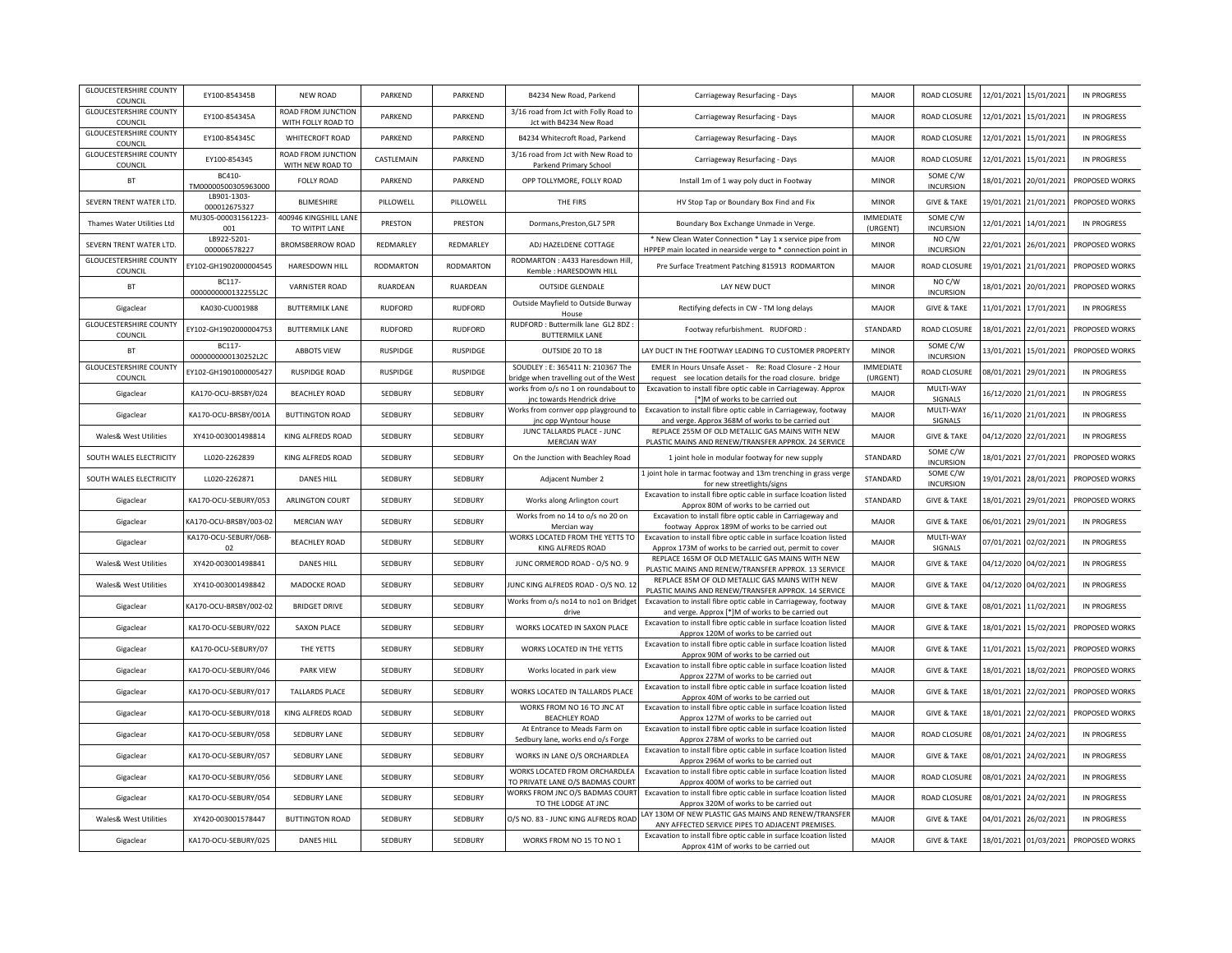| Gigaclear                                  | KA170-OCU-SEBURY/034          | <b>GRAHAMSTOWN ROAD</b>                            | SEDBURY            | SEDBURY            | WORKS LOCATED FROM NO 44 TO NO<br>16                                         | Excavation to install fibre optic cable in surface lcoation listed<br>Approx 177M of works to be carried out                     | <b>MAJOR</b>                 | <b>GIVE &amp; TAKE</b>       | 18/01/2021 | 01/03/202: | PROPOSED WORKS        |
|--------------------------------------------|-------------------------------|----------------------------------------------------|--------------------|--------------------|------------------------------------------------------------------------------|----------------------------------------------------------------------------------------------------------------------------------|------------------------------|------------------------------|------------|------------|-----------------------|
| Gigaclear                                  | KA170-OCU-SEBURY/032          | <b>GRAHAMSTOWN ROAD</b>                            | SEDBURY            | SEDBURY            | Works from no 58 on Beachley road no<br>opp jnc to Grahamstown grove         | Excavation to install fibre optic cable in surface Icoation listed<br>Approx 195M of works to be carried out                     | <b>MAJOR</b>                 | <b>GIVE &amp; TAKE</b>       | 18/01/2021 | 01/03/202  | PROPOSED WORKS        |
| Gigaclear                                  | KA170-OCU-SEBURY/027          | ORMEROD ROAD                                       | SEDBURY            | SEDBURY            | 0/S NO 12 TO NO 8                                                            | Excavation to install fibre optic cable in surface lcoation listed<br>Approx 58M of works to be carried out                      | <b>MAJOR</b>                 | <b>GIVE &amp; TAKE</b>       | 18/01/2021 | 01/03/202  | PROPOSED WORKS        |
| Gigaclear                                  | KA170-OCU-SEBRUY/045          | FOOTWAY ADJOINING<br>33 TYLERS WAY                 | SEDBURY            | SEDBURY            | WOKRS LOCATED ON FOOTPATH<br>ADJOINING TYLERS WAY                            | Excavation to install fibre optic cable in surface Icoation listed<br>Approx 24M of works to be carried out                      | <b>MAJOR</b>                 | <b>GIVE &amp; TAKE</b>       | 18/01/2021 | 01/03/2021 | PROPOSED WORKS        |
| Gigaclear                                  | KA170-OCU-SEBURY/051          | SEDBURY COURT                                      | SEDBURY            | SEDBURY            | WORKS LOCATED IN SEDBURY COURT                                               | Excavation to install fibre optic cable in surface lcoation listed<br>Approx 80M of works to be carried out                      | <b>MAJOR</b>                 | <b>GIVE &amp; TAKE</b>       | 18/01/2021 | 01/03/2021 | PROPOSED WORKS        |
| Gigaclear                                  | KA170-OCU-BRSBY/001B-<br>03   | KING ALFREDS ROAD                                  | SEDBURY            | SEDBURY            | Works from opp no 1 on Offas close<br>ntil jnc opp no 110 on buttington road | Excavation to install fibre optic cable in Carriageway, footway<br>and verge. Approx 65M of works to be carried out              | <b>MAJOR</b>                 | MULTI-WAY<br>SIGNALS         | 08/01/2021 | 05/03/2021 | <b>IN PROGRESS</b>    |
| <b>BT</b>                                  | BC128-WAPNLL5Z                | <b>STOW ROAD</b>                                   | SEZINCOTE          | SEZINCOTE          | APPROX 50M NORTH OF TRACK TO                                                 | POLE REPLACEMENT                                                                                                                 | <b>MINOR</b>                 | TWO-WAY<br><b>SIGNALS</b>    | 13/01/2021 | 14/01/2021 | PROPOSED WORKS        |
| Thames Water Utilities Ltd                 | MU305-000031431660-<br>002    | 3/142 WAR MEMORIAL<br>SHERBORNE TO CATS            | SHERBORNE          | SHERBORNE          | TUMBLEDOWN<br>SIDE OF 55                                                     | B Box Exchange <33mm Fway in Footway.                                                                                            | <b>MINOR</b>                 | SOME C/W<br><b>INCURSION</b> | 12/01/2021 | 14/01/2021 | <b>IN PROGRESS</b>    |
| Thames Water Utilities Ltd                 | MU305-000031559514-<br>001    | ROAD FROM RESTRICTED<br>BYWAY TO BURFORD           | SHERBORNE          | SHERBORNE          | yew tree cottage                                                             | B Box Exchange <33mm Unmade in Verge.                                                                                            | <b>MINOR</b>                 | SOME C/W<br><b>INCURSION</b> | 12/01/2021 | 14/01/202  | IN PROGRESS           |
| Gigaclear                                  | KA080-<br>GC/C181021/S095468  | <b>HAYCROFT ROAD</b>                               | SHERBORNE          | SHERBORNE          | CW & VERGE from junction to S/O 1<br>Haycroft Road                           | Relocating pot to customer boundary                                                                                              | <b>MINOR</b>                 | SOME C/W<br><b>INCURSION</b> | 20/01/2021 | 22/01/2021 | PROPOSED WORKS        |
| Gigaclear                                  | KA030-CU005502                | <b>CLAY FIELDS</b>                                 | SHIPTON MOYNE      | SHIPTON MOYNE      | 2 Madam Tynings to 4 Whithorn<br>Cottages                                    | Excavating in verge to install customer fibre. Working hours<br>0800-1700. TM: Give & take                                       | <b>MINOR</b>                 | <b>GIVE &amp; TAKE</b>       | 13/01/2021 | 15/01/2021 | IN PROGRESS           |
| SCOTTISH& SOUTHERN<br>ELECTRICITY NETWORKS | LP151-S30004831               | THE TWENTIES                                       | SIDDINGTON         | SIDDINGTON         | OPP <sub>19</sub>                                                            | Fault locating, excavation & Works to repair High Voltage Mains<br>fault to Restore Existing Supplies, backfill and reinstate.   | <b>IMMEDIATE</b><br>(URGENT) | SOME C/W<br><b>INCURSION</b> | 13/01/2021 | 19/01/2021 | IN PROGRESS           |
| Thames Water Utilities Ltd                 | MU306-H566-002                | <b>NURSERY ROAD</b>                                | SIDDINGTON         | SIDDINGTON         | Approx 100m from junction of Clarkes<br>Lane                                 | To temporary close road for the duration of our work                                                                             | <b>MAJOR</b>                 | ROAD CLOSURE                 | 21/08/2020 | 23/08/2021 | <b>IN PROGRESS</b>    |
| Gigaclear                                  | KA030-CU007121                | MOOREND LANE                                       | SLIMBRIDGE         | SLIMBRIDGE         | Junc of Lightenbrook Lane to junc of<br><b>Tyndale Road</b>                  | Excavate in footway, verge & carriageway to install fibre optic<br>ducting and pots to homes. Working hours 0700-1700. TM:       | <b>MAJOR</b>                 | ROAD CLOSURE                 | 08/01/2021 | 19/01/2021 | PROPOSED WORKS        |
| Gigaclear                                  | KA030-CU006562                | <b>TYNDALE ROAD</b>                                | SLIMBRIDGE         | SLIMBRIDGE         | Outside Moorend Villa to junc of Bristo<br>Road                              | Excavate in footway, verge & carriageway to install fibre optic<br>ducting and pots to homes. Working hours 0700-1700. TM:       | <b>MAJOR</b>                 | ROAD CLOSURE                 | 06/01/2021 | 19/01/2021 | <b>IN PROGRESS</b>    |
| Gigaclear                                  | KA030-CU006551                | <b>LONGASTON LANE</b>                              | SLIMBRIDGE         | SLIMBRIDGE         | Opposite side of the Ryalls Lane and<br>Longaston Lane junc to The Bungalow  | Excavate in footway, verge & carriageway to install fibre optic<br>ducting and pots to homes. Working hours 0700-1700. TM:       | <b>MAJOR</b>                 | <b>ROAD CLOSURE</b>          | 19/01/2021 | 25/01/2021 | PROPOSED WORKS        |
| <b>GLOUCESTERSHIRE COUNTY</b><br>COUNCIL   | EY050-S278/040121             | A38 SLIMBRIDGE<br>CROSSROADS                       | SLIMBRIDGE         | SLIMBRIDGE         | Slimbridge RAB                                                               | S278 works (lights will be required for 2 days off peak for final<br>surfacing and white lining)                                 | <b>MAJOR</b>                 | SOME C/W<br><b>INCURSION</b> | 04/01/2021 | 31/01/202  | IN PROGRESS           |
| Thames Water Utilities Ltd                 | MU305-000031526716-<br>001    | <b>CERNEY WICK LANE</b>                            | <b>CERNEY WICK</b> | SOUTH CERNEY       | OPP 3F9 CERNEY WICK LANE                                                     | Reinstate carriageway in Carriageway. Our intention is to<br>complete the Permanent Reinstatement in the same phase              | <b>MINOR</b>                 | SOME C/W<br><b>INCURSION</b> | 18/01/2021 | 20/01/2021 | PROPOSED<br>PERMANENT |
| <b>GLOUCESTERSHIRE COUNTY</b><br>COUNCIL   | EY100-855610                  | HIGH STREET                                        | SOUTH CERNEY       | SOUTH CERNEY       | 3/179 High Street, South Cerney                                              | Carriageway Resurfacing - Restricted Days (09:00 to 15:00)                                                                       | <b>MAJOR</b>                 | ROAD CLOSURE                 | 15/01/2021 | 28/01/2021 | PROPOSED WORKS        |
| <b>GLOUCESTERSHIRE COUNTY</b><br>COUNCIL   | EY100-855610A                 | ROAD FROM NORTH<br>WEST OF ALBERTINE TO            | <b>UPPER UP</b>    | SOUTH CERNEY       | 3/179 road from North West of<br>Albertine to High Street, South Cerney      | Carriageway Resurfacing - Restricted Days (09:00 to 15:00)                                                                       | <b>MAJOR</b>                 | ROAD CLOSURE                 | 15/01/2021 | 28/01/2021 | PROPOSED WORKS        |
| <b>GLOUCESTERSHIRE COUNTY</b><br>COUNCIL   | EY100-855610B                 | ROAD FROM ASHTON<br>ROAD TO NORTH WEST             | SOUTH CERNEY       | SOUTH CERNEY       | 3/179 road from Ashton Road to North<br>West of Albertine, South Cerney      | Carriageway Resurfacing - Restricted Days (09:00 to 15:00)                                                                       | <b>MAJOR</b>                 | <b>ROAD CLOSURE</b>          | 15/01/2021 | 28/01/2021 | PROPOSED WORKS        |
| Thames Water Utilities Ltd                 | MU026-001119QNYM-<br>001001   | THE LIMES                                          | SOUTH CERNEY       | SOUTH CERNEY       | Outside 4                                                                    | Non excavation permit for compound relating to overpumping                                                                       | <b>IMMEDIATE</b><br>(URGENT) | SOME C/W<br><b>INCURSION</b> | 29/12/2020 | 26/02/2021 | IN PROGRESS           |
| <b>GLOUCESTERSHIRE COUNTY</b><br>COUNCIL   | EY010-LURSB-668463            | A466 FROM GREAT<br><b>GROVE TO BIGSWEIR</b>        | <b>BIGSWEIR</b>    | <b>ST BRIAVELS</b> | From Junction Path to Stow Road to<br>near Porperty 'coxbury Farm'           | Removal of dying trees in the woodland adjacent to the<br>highway as recommended in a tree report                                | STANDARD                     | TWO-WAY<br>SIGNALS           | 18/01/2021 | 29/01/2021 | PROPOSED WORKS        |
| <b>GLOUCESTERSHIRE COUNTY</b><br>COUNCIL   | EY102-GH1902000005089         | A466 FROM GREAT<br><b>GROVE TO BIGSWEIR</b>        | <b>BIGSWEIR</b>    | <b>ST BRIAVELS</b> | ST BRIAVELS : A466 Bigsweir Bridge to<br>Florence Hotel. : A466 FROM GREAT   | Maintain Traffic signals on land slip ST BRIAVELS :                                                                              | IMMEDIATE<br>(URGENT)        | TWO-WAY<br>SIGNALS           | 30/11/2020 | 30/06/202  | <b>IN PROGRESS</b>    |
| <b>GLOUCESTERSHIRE COUNTY</b><br>COUNCIL   | EY099-S50-00812               | <b>B4008 STANDISH TO</b><br><b>GLOUCESTER ROAD</b> | STANDISH           | STANDISH           | nr Standish Court Farm junction                                              | Private water connection, Contractor: Complete Utilities                                                                         | <b>MINOR</b>                 | TWO-WAY<br>SIGNALS           | 15/01/2021 | 19/01/2021 | PROPOSED WORKS        |
| SEVERN TRENT WATER LTD.                    | LB901-1303-<br>000060370820   | MOAT LANE                                          | <b>STAUNTON</b>    | <b>STAUNTON</b>    | C/O 8                                                                        | Short Comm pipe Renew 25mm * CARRIAGEWAY TYPE 4 (UP<br>TO 0.5 MSA)                                                               | <b>IMMEDIATE</b><br>(URGENT) | ROAD CLOSURE                 | 13/01/2021 | 15/01/2021 | <b>IN PROGRESS</b>    |
| <b>BT</b>                                  | BC128-WAPKPC3C-2              | ROAD FROM JUNCTION<br><b>WITH A4151 TO</b>         | <b>STEAM MILLS</b> | <b>STEAM MILLS</b> | OUTSIDE 1                                                                    | TRAFFIC LIGHT HEAD ONLY FOR WORKS ON A4151 FROM<br>JUNCTION WITH THE BRANCH TO STEAM MILLS ROAD                                  | <b>MINOR</b>                 | MULTI-WAY<br>SIGNALS         | 18/01/2021 | 19/01/2021 | PROPOSED WORKS        |
| BT                                         | BC128-WAPKPC3C                | <b>A4151 FROM JUNCTION</b><br>WITH THE BRANCH TO   | <b>STEAM MILLS</b> | <b>STEAM MILLS</b> | JUNCTION WITH ROAD FROM<br>JUNCTION WITH A4151 TO JUNCTION                   | BT POLE REPLACEMENT IN FOOTWAY                                                                                                   | <b>MINOR</b>                 | MULTI-WAY<br>SIGNALS         | 18/01/2021 | 19/01/2021 | PROPOSED WORKS        |
| Wales& West Utilities                      | XY244-004000164938            | ROAD FROM JUNCTION<br><b>WITH A4151 TO</b>         | <b>STEAM MILLS</b> | <b>STEAM MILLS</b> | O/S 37 LAYING TO 33                                                          | LAY NEW GAS SERVICE 45M PUBLIC                                                                                                   | STANDARD                     | MULTI-WAY<br><b>SIGNALS</b>  | 22/01/2021 | 29/01/2021 | PROPOSED WORKS        |
| Western Power Distribution                 | HM753-2262471                 | ALDERGATE STREET                                   | STONEHOUSE         | STONEHOUSE         | outside 1                                                                    | 1 joint hole in tarmac footway and 4m trenching in tarmac<br>footway for new supply                                              | STANDARD                     | SOME C/W<br><b>INCURSION</b> | 11/01/2021 | 14/01/202: | IN PROGRESS           |
| Gigaclear                                  | KA080-GC/S412957              | STANDISH LANE TO<br><b>MANOR FARM</b>              | <b>STANDISH</b>    | STONEHOUSE         | VERGE O/S Elite Feeds Ltd. Cocknells<br>Farm Standish Lane Moreton Valence   | FAILED FIBRE SERVICE INSTALLATION                                                                                                | <b>IMMEDIATE</b><br>(URGENT) | NO C/W<br><b>INCURSION</b>   | 13/01/2021 | 15/01/202  | IN PROGRESS           |
| <b>BT</b>                                  | BC410-<br>TM00000500304764100 | <b>GLOUCESTER ROAD</b>                             | STONEHOUSE         | STONEHOUSE         | CORNER JUNC HORSEMARLING LANE<br>TO 41MTRS SOUTH FROM JUNC                   | 2 , Install 18m of 1 way poly duct in Carriageway, Install 22m of :<br>way poly duct in Verge, Install 51m of 1 way poly duct in | STANDARD                     | MULTI-WAY<br>SIGNALS         | 13/01/2021 | 18/01/2021 | IN PROGRESS           |
| Western Power Distribution                 | HM753-9499847                 | <b>BATH ROAD</b>                                   | STONEHOUSE         | STONEHOUSE         | $o/s$ 50                                                                     | Urgent excavation in highway to locate and repair HV cable<br>fault.                                                             | <b>IMMEDIATE</b><br>(URGENT) | NO C/W<br><b>INCURSION</b>   | 12/01/2021 | 18/01/2021 | IN PROGRESS           |
| Western Power Distributior                 | HM753-2269210                 | RYEFORD ROAD NORTH                                 | RYEFORD            | STONEHOUSE         | Outside No2                                                                  | 1 joint hole in tarmac road and 14m trenching in tarmac<br>footway and modular footway for supply alteration                     | <b>MINOR</b>                 | SOME C/W<br><b>INCURSION</b> | 18/01/2021 | 20/01/2021 | PROPOSED WORKS        |
| SEVERN TRENT WATER LTD.                    | LB521-A6S-125696597A          | <b>DOWNTON ROAD</b>                                | <b>BRIDGEND</b>    | STONEHOUSE         | O/S Number 21 Downtown Road                                                  | We are maintaining flow monitoring equipment in the dirty<br>water system to help prevent drains backing up into properties      | <b>MINOR</b>                 | TWO-WAY<br>SIGNALS           | 20/01/2021 | 22/01/2021 | PROPOSED WORKS        |
| Western Power Distribution                 | HM753-9499845                 | <b>ST CYRILS ROAD</b>                              | STONEHOUSE         | STONEHOUSE         | Outside Queensleigh                                                          | Urgent excavation in highway to locate and repair HV cable<br>fault.                                                             | <b>IMMEDIATE</b><br>(URGENT) | SOME C/W<br><b>INCURSION</b> | 11/01/2021 | 22/01/2021 | <b>IN PROGRESS</b>    |
|                                            |                               |                                                    |                    |                    |                                                                              |                                                                                                                                  |                              |                              |            |            |                       |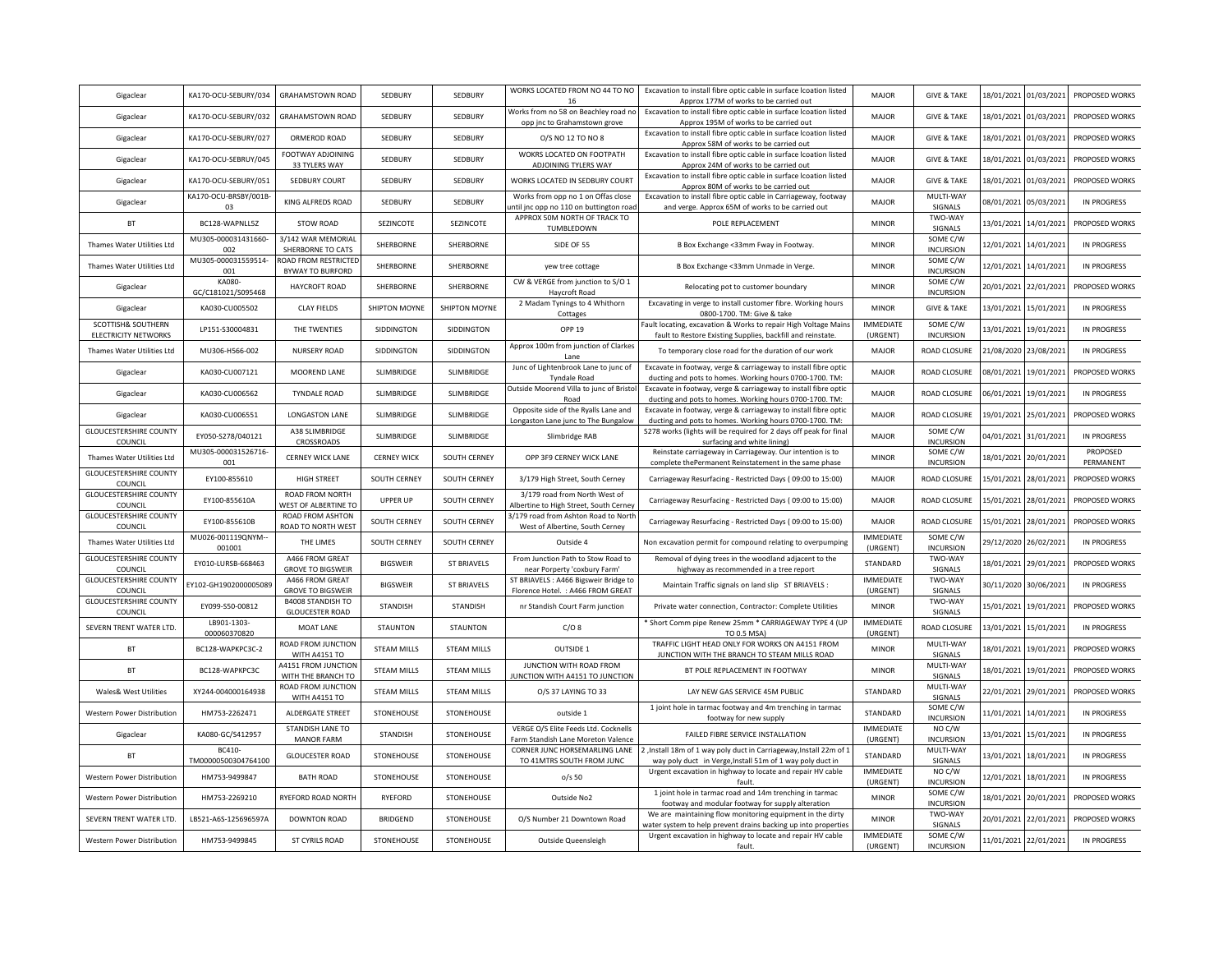| <b>GLOUCESTERSHIRE COUNTY</b><br>COUNCIL | EY099-S50-00815                     | RYEFORD ROAD NORTH                                 | RYEFORD               | STONEHOUSE           | opp Spring Cottages and across<br>carriagway                               | Private foul water connection incl new manhole cover.<br>Contractor: K Yateman & Sons Ltd                                  | <b>MAJOR</b>                 | <b>GIVE &amp; TAKE</b>       |            | 14/01/2021 29/01/2021 | PROPOSED WORKS        |
|------------------------------------------|-------------------------------------|----------------------------------------------------|-----------------------|----------------------|----------------------------------------------------------------------------|----------------------------------------------------------------------------------------------------------------------------|------------------------------|------------------------------|------------|-----------------------|-----------------------|
| Wales& West Utilities                    | XY245-004000164803                  | THE SQUARE                                         | STOW-ON-THE-<br>WOLD  | STOW-ON-THE-<br>WOLD | O/S FLATS & GALLERY                                                        | LAY NEW GAS SERVICE(S)X3 3M PUBLIC                                                                                         | <b>STANDARD</b>              | SOME C/W<br><b>INCURSION</b> | 11/01/2021 | 15/01/2021            | IN PROGRESS           |
| Wales& West Utilities                    | XY241-001003787832                  | <b>ALBION STREET</b>                               | <b>STRATTON</b>       | <b>STRATTON</b>      | 49                                                                         | REPLACE TEMPORARY REINSTATEMENT WITH PERMANENT                                                                             | <b>MINOR</b>                 | <b>GIVE &amp; TAKE</b>       | 13/01/2021 | 14/01/2021            | <b>IN PROGRESS</b>    |
| <b>GLOUCESTERSHIRE COUNTY</b><br>COUNCIL | EY030-VDK11279531                   | <b>VAISEY ROAD</b>                                 | <b>STRATTON</b>       | <b>STRATTON</b>      | 50                                                                         | <b>VDK</b>                                                                                                                 | STANDARD                     | SOME C/W<br><b>INCURSION</b> | 18/01/2021 | 21/01/2021            | PROPOSED WORKS        |
| SEVERN TRENT WATER LTD                   | LB901-1303-<br>000060369492         | <b>FOXMOOR LANE</b>                                | <b>FBI FY</b>         | <b>STROUD</b>        | S/O <sub>5</sub>                                                           | HV Short Comm Pipe Repair 32mm                                                                                             | <b>IMMEDIATE</b><br>(URGENT) | TWO-WAY<br>SIGNALS           | 12/01/2021 | 14/01/2021            | <b>IN PROGRESS</b>    |
| SEVERN TRENT WATER LTD                   | LB901-1303-<br>000060371303         | <b>HUNTINGDON CLOSE</b>                            | EBLEY                 | STROUD               | $O/S$ 15                                                                   | * Long Comm Pipe Repair 32mm * non visible leak                                                                            | <b>IMMEDIATE</b><br>(URGENT) | SOME C/W<br><b>INCURSION</b> | 12/01/2021 | 14/01/2021            | <b>IN PROGRESS</b>    |
| <b>GLOUCESTERSHIRE COUNTY</b><br>COUNCIL | EY202-76192731                      | <b>WESTWARD ROAD</b>                               | EBLEY                 | <b>STROUD</b>        | Nr Westward Court, OS228                                                   | <b>Replacing 4 Columns</b>                                                                                                 | <b>MINOR</b>                 | MULTI-WAY<br>SIGNALS         | 14/01/2021 | 14/01/2021            | <b>IN PROGRESS</b>    |
| SEVERN TRENT WATER LTD                   | LB901-1303-<br>000012679363         | <b>CHAPEL STREET</b>                               | STROUD                | STROUD               | O/S 74 CHAPEL STREET                                                       | HV Stop tap Renew 25mm                                                                                                     | <b>IMMEDIATE</b><br>(URGENT) | <b>GIVE &amp; TAKE</b>       |            | 12/01/2021 14/01/2021 | <b>IN PROGRESS</b>    |
| <b>GLOUCESTERSHIRE COUNTY</b><br>COUNCIL | EY050-RENTEQ/140121                 | MIDDLE HILL                                        | CHALFORD HILL         | STROUD               | nr Sycamores                                                               | tree cutting tm by renteq                                                                                                  | <b>MINOR</b>                 | TWO-WAY<br>SIGNALS           | 14/01/2021 | 14/01/2021            | PROPOSED WORKS        |
| <b>BT</b>                                | <b>BC410</b><br>TM00000500299791400 | <b>STRATFORD ROAD</b>                              | STROUD                | STROUD               | OPP 46 ON, STRATFORD ROAD                                                  | 1, 2, Install 6m of 2 poly ducts in Footway                                                                                | <b>MINOR</b>                 | MULTI-WAY<br>SIGNALS         | 13/01/2021 | 14/01/2021            | <b>IN PROGRESS</b>    |
| Gigaclear                                | KA010-GCX001783                     | <b>JNCT CALF WAY</b><br>THROUGH TO                 | WHITEWAY              | <b>STROUD</b>        | JNCT CALF WAY THROUGH TO<br>WHITEWAY TO WISHANGER LANE, GL6                | WHY01 outage - digging in verge to repair fibre strike which is<br>affect mulitple customers services                      | <b>IMMEDIATE</b><br>(URGENT) | ROAD CLOSURE                 | 13/01/2021 | 14/01/2021            | <b>IN PROGRESS</b>    |
| SEVERN TRENT WATER LTD                   | LB901-1303-<br>000060371608         | HILLCREST ROAD                                     | <b>CASHES GREEN</b>   | <b>STROUD</b>        | <b>OUTSIDE NUMBER 37</b>                                                   | * * Small Main Repair Collar 3' * Job in Carriageway (10mm<br>Bitmac (Tarmac) ) * To repair significant leakage            | <b>IMMEDIATE</b><br>(URGENT) | SOME C/W<br><b>INCURSION</b> | 13/01/2021 | 15/01/2021            | <b>IN PROGRESS</b>    |
| SEVERN TRENT WATER LTD                   | LB901-1303-<br>000060370835         | <b>CASHES GREEN ROAD</b>                           | STROUD                | <b>STROUD</b>        | <b>OUTSIDE NUMBER 18</b>                                                   | * * HV Short Comm Pipe Repair 32mm * Job in Footway (6mm<br>Bitmac (Tarmac) ) * To repair significant leakage              | <b>IMMEDIATE</b><br>(URGENT) | TWO-WAY<br>SIGNALS           | 13/01/2021 | 15/01/2021            | <b>IN PROGRESS</b>    |
| SEVERN TRENT WATER LTD                   | LB901-1303-<br>000060368715         | <b>BRICKROW</b>                                    | <b>STROUD</b>         | <b>STROUD</b>        | <b>OUTSIDE OF NUMBER 52</b>                                                | * non visible leak                                                                                                         | <b>IMMEDIATE</b><br>(URGENT) | MULTI-WAY<br>SIGNALS         | 13/01/2021 | 15/01/2021            | <b>IN PROGRESS</b>    |
| Wales& West Utilities                    | XY243-008000161507                  | <b>KING STREET</b>                                 | <b>STROUD</b>         | <b>STROUD</b>        | $O/S$ 14                                                                   | CUT OFF GAS SERVICE FOR SAETY 1M PUBLIC                                                                                    | <b>MINOR</b>                 | <b>GIVE &amp; TAKE</b>       | 13/01/2021 | 15/01/2021            | PROPOSED WORKS        |
| Gigaclear                                | KA030-CU006711                      | PAINSWICK ROAD                                     | STROUD                | STROUD               | Outside Painwick Valley Car Sales to<br>Outside Salmon Springs Industrial  | Blowing and splicing fibre. No excavation required. Working<br>hours 08:00-17:00. TM: Multiway lights                      | <b>MINOR</b>                 | MULTI-WAY<br>SIGNALS         | 14/01/2021 | 18/01/2021            | PROPOSED WORKS        |
| Gigaclear                                | <b>KA080</b><br>GC/C110886/S405971  | MIDDLE LYPIATT LANE                                | MIDDLE LYPIATT        | STROUD               | CW, VERGE, From Middle Lypiatt House<br>to BISLEY ROAD TO MIDDLE           | Locate and clear blockage                                                                                                  | <b>MINOR</b>                 | SOME C/W<br><b>INCURSION</b> | 14/01/2021 | 18/01/2021            | <b>PROPOSED WORKS</b> |
| SEVERN TRENT WATER LTD                   | LB901-1303-<br>000012683625         | <b>WALKLEY HILL</b>                                | <b>STROUD</b>         | <b>STROUD</b>        | OUTSIDE NUMBER 3 THE BOULEVARD                                             | * Long Comm Pipe Repair 0.75' * Job in Footway (6mm Bitmac<br>(Tarmac) ) * To repair significant leakage                   | <b>IMMEDIATE</b><br>(URGENT) | <b>GIVE &amp; TAKE</b>       | 14/01/2021 | 18/01/2021            | <b>IN PROGRESS</b>    |
| Western Power Distribution               | HM753-2245940Z                      | <b>LOWER SPILLMANS</b>                             | STROUD                | STROUD               | Adjacent the Rear of Number 45 Bath<br>Road to the Junction with Bath Road | Traffic Light Head Only - No Excavation, This has to be done in<br>conjunction with HM7532245940.                          | <b>MINOR</b>                 | MULTI-WAY<br>SIGNALS         | 19/01/2021 | 19/01/2021            | PROPOSED<br>PERMANENT |
| Western Power Distribution               | HM753-2245940                       | <b>BATH ROAD</b>                                   | <b>STROUD</b>         | STROUD               | Outside 64 to Approx. 32m South from<br>Outside 54                         | Remedial works to make interim reinstatement permanent in<br>footway, Dig up temp tar and relay 6mm fw 6.5 x1.0 - This has | <b>MINOR</b>                 | MULTI-WAY<br>SIGNALS         | 19/01/2021 | 19/01/2021            | PROPOSED<br>PERMANENT |
| <b>BT</b>                                | BC410-<br>TM00000500299338300       | CASHES GREEN ROAD                                  | STROUD                | STROUD               | OPP JCN WITH KINGLEY ROAD, CASHES<br><b>GREEN ROAD</b>                     | 1 , Install 2m of 2 poly ducts in Footway                                                                                  | <b>MINOR</b>                 | SOME C/W<br><b>INCURSION</b> | 18/01/2021 | 20/01/2021            | PROPOSED WORKS        |
| <b>GLOUCESTERSHIRE COUNTY</b><br>COUNCIL | EY050-VDK11293404                   | <b>FARMHILL CRESCENT</b>                           | STROUD                | <b>STROUD</b>        | Heathfield                                                                 | <b>VDK</b>                                                                                                                 | <b>MINOR</b>                 | SOME C/W<br><b>INCURSION</b> |            | 20/01/2021 20/01/2021 | PROPOSED WORKS        |
| Gigaclear                                | KA030-CU007384                      | <b>RESTHAVEN</b>                                   | PITCHCOMBE            | <b>STROUD</b>        | Jnc of A4173 to Crossroads Adj to<br>Green Meadows                         | Excavating to install fibre optic cable and customer connections<br>Working hours 0700-1900. TM: Long delays               | <b>MINOR</b>                 | <b>GIVE &amp; TAKE</b>       | 18/01/2021 | 20/01/2021            | PROPOSED WORKS        |
| SEVERN TRENT WATER LTD                   | LB901-1303-<br>000012674138         | <b>CALF WAY</b>                                    | THE CAMP              | <b>STROUD</b>        | OUTSIDE SIGNPOST COTTAGE                                                   | HV Bbox Install 25mm and Meter                                                                                             | <b>MINOR</b>                 | MULTI-WAY<br>SIGNALS         | 18/01/2021 | 20/01/2021            | PROPOSED WORKS        |
| Gigaclear                                | <b>KA080</b><br>GC/C176356/S423219  | THE FRITH                                          | CHALFORD              | <b>STROUD</b>        | W/CW/VERGE FROM BAYTREE HOUSE<br>OLD NEIGHBOURHOOD                         | LOCATE AND CLEAR BLOCKAGES                                                                                                 | <b>MINOR</b>                 | SOME C/W<br><b>INCURSION</b> | 18/01/2021 | 20/01/2021            | PROPOSED WORKS        |
| Western Power Distribution               | HM753-2260988                       | <b>FISHERS WAY</b>                                 | KINGSCOURT            | STROUD               | From outside to opposite number 18                                         | Ljoint hole in tarmac footway and 3m trenching in tarmac road<br>and 6m road crossing in tarmac road for new supply.       | STANDARD                     | SOME C/W<br><b>INCURSION</b> | 18/01/2021 | 21/01/2021            | PROPOSED WORKS        |
| <b>BT</b>                                | BC410-<br>TM00000500304667900       | <b>CAINSCROSS ROAD</b>                             | STROUD                | STROUD               | OPPOSITE 134 (HOTEL) TO ADJACENT<br>135, CAINSCROSS ROAD                   | 1, Install 18m of 1 way poly duct in Footway                                                                               | <b>MINOR</b>                 | MULTI-WAY<br>SIGNALS         | 19/01/2021 | 21/01/2021            | PROPOSED WORKS        |
| <b>GLOUCESTERSHIRE COUNTY</b><br>COUNCIL | EY102-GH1902000005319               | HOLLOWAY ROAD BISLET<br>TO BAKERS MILL             | <b>OAKRIDGE LYNCH</b> | <b>STROUD</b>        | STROUD : Frampton Place<br>HOLLOWAY ROAD BISLEY TO BAKERS                  | rebuiling of wall STROUD                                                                                                   | <b>MAJOR</b>                 | ROAD CLOSURE                 | 04/01/2021 | 22/01/2021            | <b>IN PROGRESS</b>    |
| SEVERN TRENT WATER LTD.                  | LB521-A6S-125696598A                | <b>SLAD ROAD</b>                                   | STROUD                | <b>STROUD</b>        | O/S The Fountain Inn PH Slad Road,<br>works adjacent to the junction for   | We are maintaining flow monitoring equipment in the dirty<br>water system to help prevent drains backing up into propertie | <b>MINOR</b>                 | MULTI-WAY<br>SIGNALS         | 20/01/2021 | 22/01/2021            | PROPOSED WORKS        |
| <b>GLOUCESTERSHIRE COUNTY</b><br>COUNCIL | EY102-GH1902000005242               | <b>BUTTERROW HILL TO</b><br><b>REAR OF BOWNHAM</b> | RODBOROUGH<br>COMMON  | STROUD               | NYMPSFIELD : Various. : FROCESTER<br>HILL                                  | Ash dieback work in conjunction with National Trust, STROUD                                                                | <b>MAJOR</b>                 | ROAD CLOSURE                 | 18/01/2021 | 22/01/2021            | <b>PROPOSED WORKS</b> |
| Gigaclear                                | <b>KA080</b><br>GC/C177155/S414998  | <b>B4070 BUCKS HEAD</b><br><b>FARM CRANHAM TO</b>  | THE CAMP              | STROUD               | VERGE at entrance to Sevenacres                                            | Relocating pot to customer boundary                                                                                        | <b>MINOR</b>                 | NO C/W<br><b>INCURSION</b>   | 21/01/2021 | 25/01/202             | PROPOSED WORKS        |
| Gigaclear                                | KA030-CU007429                      | A46 PITCHCOMBE<br>JUNCTION TO WADES                | PITCHCOMBE            | <b>STROUD</b>        | Junc of Wades Lane to opposite Wades<br>Mill                               | Excavating to install fibre optic cable and customer connections<br>Working hours 0700-1900. TM: Two way lights            | <b>MINOR</b>                 | TWO-WAY<br>SIGNALS           | 21/01/2021 | 25/01/2021            | PROPOSED WORKS        |
| Gigaclear                                | KA030-CU007428                      | PAINSWICK ROAD                                     | STROUD                | <b>STROUD</b>        | Adj to the cattlegrid o/s Lovers Hall<br>Farm to junc of Wades Lane        | Excavating to install fibre optic cable and customer connections<br>Working hours 0700-1900. TM: Two way lights            | <b>MINOR</b>                 | TWO-WAY<br>SIGNALS           | 21/01/2021 | 25/01/2021            | PROPOSED WORKS        |
| Wales& West Utilities                    | XY243-004000165054                  | WESTWARD ROAD                                      | EBLEY                 | <b>STROUD</b>        | O/S 199                                                                    | LAY NEW GAS SERVICE 7M PUBLIC                                                                                              | <b>MINOR</b>                 | MULTI-WAY<br>SIGNALS         | 24/01/2021 | 27/01/2021            | PROPOSED WORKS        |
| <b>GLOUCESTERSHIRE COUNTY</b><br>COUNCIL | EY050-WALL/091120                   | ST MARYS HILL                                      | <b>INCHBROOK</b>      | <b>STROUD</b>        | st marys church                                                            | urgent wall repairs                                                                                                        | <b>MAJOR</b>                 | ROAD CLOSURE                 | 09/11/2020 | 31/01/2021            | <b>IN PROGRESS</b>    |
| Wales& West Utilities                    | XY410-003001519068                  | SOUTHGATE GARDENS                                  | STROUD                | <b>STROUD</b>        | JUNCTION OF SOUTHGATE CRESCENT<br>TO O/S NO.3                              | REPLACE 108M OF OLD METALLIC GAS MAINS WITH NEW<br>PLASTIC MAINS IN THE HIGHWAY / FOOTWAY AND RENEW /                      | <b>MAJOR</b>                 | <b>GIVE &amp; TAKE</b>       |            | 05/01/2021 22/02/2021 | <b>IN PROGRESS</b>    |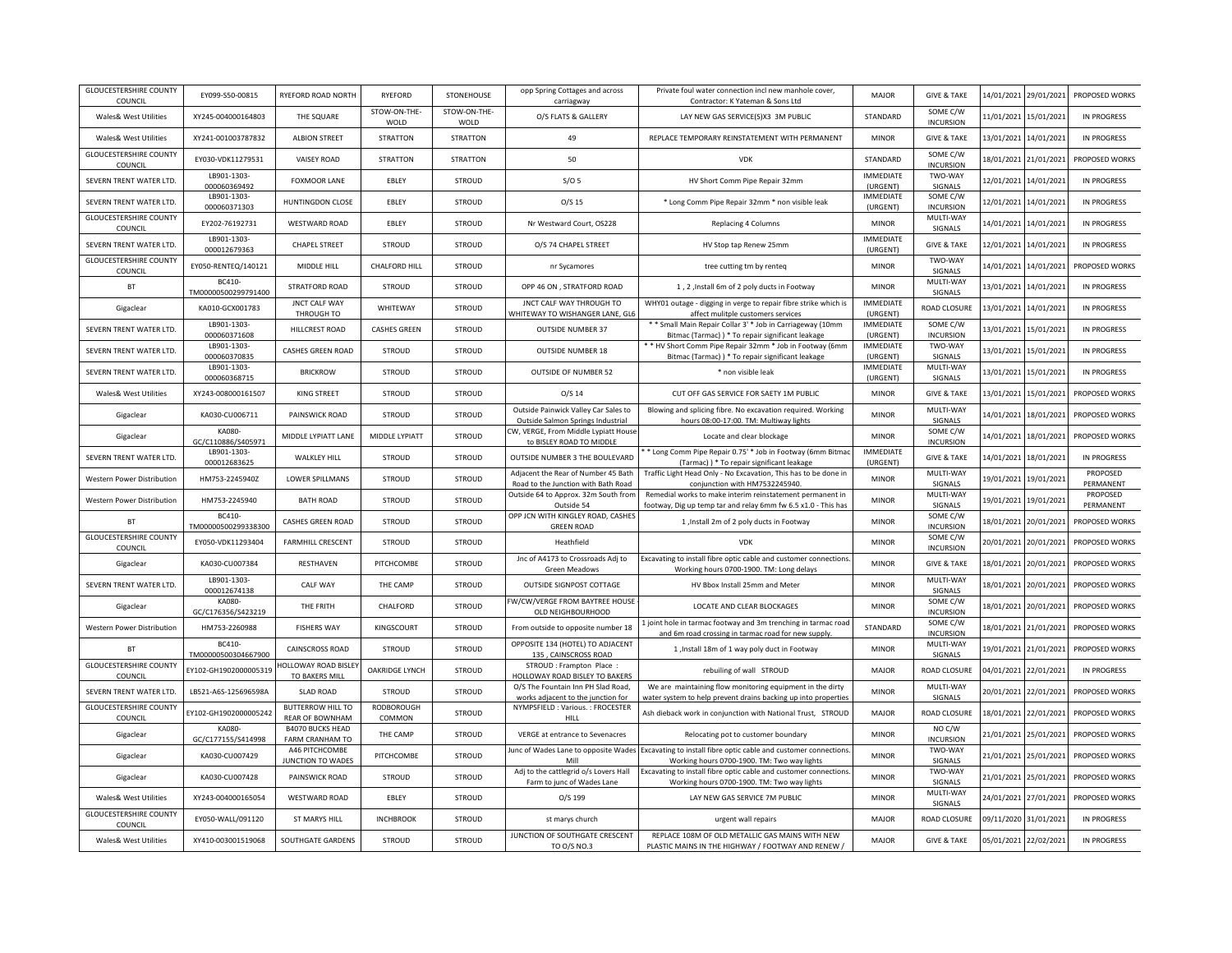| Wales& West Utilities                    | XY410-003001519070                      | SOUTHGATE CRESCENT                              | <b>RODBOROUGH</b>     | <b>STROUD</b>         | O/S NO.27 COURTWAY TO O/S NO.3                                               | REPLACE 221M OF OLD METALLIC GAS MAINS WITH NEW<br>PLASTIC MAINS IN THE HIGHWAY / FOOTWAY AND RENEW /                      | <b>MAIOR</b>                    | <b>GIVE &amp; TAKE</b>       | 05/01/2021 | 22/02/2021            | IN PROGRESS           |
|------------------------------------------|-----------------------------------------|-------------------------------------------------|-----------------------|-----------------------|------------------------------------------------------------------------------|----------------------------------------------------------------------------------------------------------------------------|---------------------------------|------------------------------|------------|-----------------------|-----------------------|
| <b>GLOUCESTERSHIRE COUNTY</b><br>COUNCIL | EY102-GH1902000005274                   | THE GREEN TO FIDGES<br>LANE                     | EASTCOMBE             | <b>STROUD</b>         | STROUD : Lewisville Cottages : THE<br><b>GREEN TO FIDGES LANE</b>            | Build retaining wall Fidges Lane STROUD                                                                                    | MAIOR                           | ROAD CLOSURE                 | 18/01/2021 | 26/02/2021            | PROPOSED WORKS        |
| <b>GLOUCESTERSHIRE COUNTY</b><br>COUNCIL | EY050-STROUDMARKET                      | <b>LONDON ROAD</b>                              | <b>STROUD</b>         | <b>STROUD</b>         | jun cornhill to jun russell st                                               | closures on saturdays only 05.30hrs to 16.30hrs for market                                                                 | <b>MAJOR</b>                    | ROAD CLOSURE                 | 09/01/2021 | 03/04/2021            | IN PROGRESS           |
| <b>GLOUCESTERSHIRE COUNTY</b><br>COUNCIL | EY020-JH-TREECUT-02                     | <b>B4077 STUMPS CROSS</b><br>TO FORD MANOR      | <b>TEMPLE GUITING</b> | <b>TEMPLE GUITING</b> | Stumps Cross Cottages to Jnc to<br>Mawkin Farm                               | <b>Tree Cutting</b>                                                                                                        | STANDARD                        | <b>ROAD CLOSURE</b>          | 18/01/2021 | 21/01/2021            | PROPOSED WORKS        |
| <b>GLOUCESTERSHIRE COUNTY</b><br>COUNCIL | EY202-08177217                          | <b>GUMSTOOL HILL</b>                            | <b>TETBURY</b>        | TETBURY               | Jn Market Place                                                              | <b>Replacing Column</b>                                                                                                    | <b>MINOR</b>                    | <b>GIVE &amp; TAKE</b>       | 12/01/2021 | 14/01/2021            | PROPOSED WORKS        |
| Wales& West Utilities                    | XY242-001003793152                      | <b>HAMPTON STREET</b>                           | TETBURY               | <b>TETBURY</b>        | 15M FROM J/O HAMPTON STREET<br>TETBURY TO HERMITS CAVE                       | TRACE AND REPAIR GAS ESCAPE AND PERMANENTLY REINSTATE<br>WHERE POSSIBLE.                                                   | <b>IMMEDIATE</b><br>(EMERGENCY) | TWO-WAY<br>SIGNALS           | 12/01/2021 | 18/01/2021            | <b>IN PROGRESS</b>    |
| <b>BT</b>                                | BC410-<br>TM00000500305268700           | <b>MERCER WAY</b>                               | <b>TETBURY</b>        | <b>TETBURY</b>        | OPP S/O 49 TO ENTRANCE TO UPTON<br>MILL AND S/O 49, MERCER WAY               | Build 1 precast chamber 1310mm x 610mm x 1265mm deep in<br>Footway, Install 10m of 1 way poly duct in Carriageway, Install | <b>MINOR</b>                    | SOME C/W<br><b>INCURSION</b> |            | 19/01/2021 21/01/2021 | PROPOSED WORKS        |
| <b>BT</b>                                | BC410-<br>TM00000500302562302           | <b>ROAD FROM</b><br><b>BROOKFIELD ROAD TO</b>   | CHURCHDOWN            | TEWKESBURY            | BTWD209657, BTWD209657 330M<br>EAST FROM CLUB ON, ROAD FROM                  | VERGE HAS COLLAPSED AND NEED TO REMEDY DANGEROUS<br><b>SITUATION</b>                                                       | <b>IMMEDIATE</b><br>(EMERGENCY) | TWO-WAY<br>SIGNALS           | 12/01/2021 | 14/01/2021            | <b>IN PROGRESS</b>    |
| SEVERN TRENT WATER LTD.                  | LB901-1303-<br>000012681978             | <b>BROCKERIDGE ROAD</b>                         | TWYNING               | TEWKESBURY            | OPPOSITE BROCKERIDGE FARM                                                    | * * Small Main Repair Collar 3' * Job in Verge (Unmade * To<br>repair significant leakage                                  | <b>IMMEDIATE</b><br>(URGENT)    | TWO-WAY<br>SIGNALS           | 12/01/2021 | 14/01/2021            | <b>IN PROGRESS</b>    |
| <b>GLOUCESTERSHIRE COUNTY</b><br>COUNCIL | EY102-GH1902000005252                   | <b>HIGH STREET</b>                              | TEWKESBURY            | TEWKESBURY            | TEWKESBURY : Outside Lloyds Bank on<br>Island : HIGH STREET                  | Replace damaged keep left arrow TEWKESBURY :                                                                               | <b>MINOR</b>                    | <b>GIVE &amp; TAKE</b>       | 14/01/2021 | 14/01/2021            | <b>IN PROGRESS</b>    |
| <b>GLOUCESTERSHIRE COUNTY</b><br>COUNCIL | EY102-GH1902000004936                   | <b>TEWKESBURY BYPASS</b>                        | TEWKESBURY            | TEWKESBURY            | TEWKESBURY: 1 sign approx 60 metres<br>each side of r/about at Monterey road | Replace 2 signs for r/about TEWKESBURY:                                                                                    | <b>MINOR</b>                    | <b>GIVE &amp; TAKE</b>       | 14/01/2021 | 14/01/2021            | IN PROGRESS           |
| SEVERN TRENT WATER LTD.                  | LB901-1303-<br>000012663745             | <b>PAMINGTON ROAD</b>                           | PAMINGTON             | TEWKESBURY            | BERESFORD LODGE                                                              | 3rd Light head for 12654487                                                                                                | <b>MINOR</b>                    | MULTI-WAY<br>SIGNALS         | 13/01/2021 | 15/01/2021            | PROPOSED WORKS        |
| SEVERN TRENT WATER LTD.                  | LB901-1303-<br>000012654487             | PAMINGTON LANE                                  | PAMINGTON             | TEWKESBURY            | WHITE HOUSE                                                                  | Long Comm pipe Renew 25mm                                                                                                  | <b>MINOR</b>                    | MULTI-WAY<br>SIGNALS         | 13/01/2021 | 15/01/2021            | <b>IN PROGRESS</b>    |
| SEVERN TRENT WATER LTD.                  | LB901-1303-<br>000012682491             | <b>STANTON ROAD</b>                             | <b>MITTON</b>         | TEWKESBURY            | OUTSIDE 31                                                                   | * Small Main Repair Collar 3' * visible leak                                                                               | <b>IMMEDIATE</b><br>(URGENT)    | SOME C/W<br><b>INCURSION</b> | 13/01/2021 | 15/01/2021            | <b>IN PROGRESS</b>    |
| <b>GLOUCESTERSHIRE COUNTY</b><br>COUNCIL | EY102-GH1902000005267                   | A4019 THE<br><b>GLOUCESTEROLD SPOT</b>          | <b>BODDINGTON</b>     | TEWKESBURY            | CHELTENHAM : Gloucester Old Spot                                             | GPR survey - Traffic Management - Arle Court for M5 J10<br>Gloucester Old Spot CHELTENHAM :                                | STANDARD                        | STOP/GO BOARDS               | 04/01/2021 | 15/01/2021            | IN PROGRESS           |
| <b>GLOUCESTERSHIRE COUNTY</b><br>COUNCIL | EY102-GH190200000526                    | A4019 WITHY BRIDGE<br>LANE TO END OF DUA        | <b>BODDINGTON</b>     | TEWKESBURY            | CHELTENHAM : Withy Bridge Lane                                               | GPR survey - Traffic Management - Withy Bridge Lane<br>CHELTENHAM                                                          | STANDARD                        | LANE CLOSURE                 | 04/01/2021 | 15/01/2021            | <b>IN PROGRESS</b>    |
| <b>GLOUCESTERSHIRE COUNTY</b><br>COUNCIL | EY102-GH1902000005162                   | <b>TEWKESBURY BYPASS</b>                        | TEWKESBURY            | TEWKESBURY            | TEWKESBURY : Nature res entrance<br>opposite Snowdonia Rd off Jubilee        | New SPLAY radius kerbs to come off the existing kerb line.<br>TEWKESBURY:                                                  | STANDARD                        | <b>GIVE &amp; TAKE</b>       | 11/01/2021 | 15/01/2021            | IN PROGRESS           |
| Western Power Distribution               | HM751-2258404                           | ALEXANDRA WAY                                   | ASHCHURCH             | TEWKESBURY            | unit 1 Fastinox                                                              | 5 joint holes in tarmac footway for cable diversion,<br>reinforcement scheme                                               | STANDARD                        | SOME C/W<br><b>INCURSION</b> | 07/01/2021 | 19/01/2021            | <b>IN PROGRESS</b>    |
| SEVERN TRENT WATER LTD.                  | LB901-1303-<br>000060366602             | CLAYDON                                         | TEWKESBURY            | TEWKESBURY            | ADJACENT TO ORCHARD COTTAGE                                                  | Hydrant Rebuild chamber                                                                                                    | <b>MINOR</b>                    | SOME C/W<br><b>INCURSION</b> | 15/01/2021 | 19/01/2021            | PROPOSED WORKS        |
| Wales& West Utilities                    | XY244-004000165065                      | 401135 LANE TO DOWN<br>NURSERIES LITTLE         | <b>BADGEWORTH</b>     | TEWKESBURY            | O/S THE DAWN NURSERIES                                                       | LAY NEW GAS SERVICE 2M PUBLIC                                                                                              | STANDARD                        | <b>GIVE &amp; TAKE</b>       |            | 14/01/2021 19/01/2021 | PROPOSED WORKS        |
| Gigaclear                                | KA030-CU007405                          | WALTON CARDIFF ROAD                             | <b>WALTON CARDIFF</b> | TEWKESBURY            | T-Junc to Tyrefield Cottage                                                  | Excavating in verge to install customer fibre from WATCAF-08<br>TM:Long delays                                             | <b>MINOR</b>                    | <b>GIVE &amp; TAKE</b>       |            | 18/01/2021 20/01/2021 | PROPOSED WORKS        |
| Gigaclear                                | KA080-<br>GC/C086935/S443173            | MYTHE ROAD                                      | TEWKESBURY            | TEWKESBURY            | FW O/S September House                                                       | Relocating pot to the customers boundary                                                                                   | <b>MINOR</b>                    | NO C/W<br><b>INCURSION</b>   | 18/01/2021 | 20/01/2021            | PROPOSED WORKS        |
| <b>GLOUCESTERSHIRE COUNTY</b><br>COUNCIL | EY202-12095116                          | <b>LANCASTER ROAD</b>                           | TEWKESBURY            | TEWKESBURY            | JN Queens Road                                                               | <b>Replacing Sign</b>                                                                                                      | <b>MINOR</b>                    | <b>GIVE &amp; TAKE</b>       | 19/01/2021 | 21/01/2021            | PROPOSED WORKS        |
| <b>GLOUCESTERSHIRE COUNTY</b><br>COUNCIL | EY202-25394314                          | <b>GLOUCESTER ROAD</b>                          | TEWKESBURY            | TEWKESBURY            | Op Parkland                                                                  | Replacing 2 x Bollards                                                                                                     | <b>MINOR</b>                    | <b>GIVE &amp; TAKE</b>       | 19/01/2021 | 21/01/2021            | PROPOSED WORKS        |
| Wales& West Utilities                    | XY245-003001551225                      | <b>WILLOW BANK ROAD</b>                         | <b>ALDERTON</b>       | TEWKESBURY            | $O/S$ 31                                                                     | RENEW GAS SERVICE 1M PUBLIC                                                                                                | <b>MINOR</b>                    | <b>GIVE &amp; TAKE</b>       | 19/01/2021 | 21/01/2021            | PROPOSED WORKS        |
| <b>GLOUCESTERSHIRE COUNTY</b><br>COUNCIL | EY102-GH1902000004752                   | <b>B4077 FRAMPTON</b><br>COURT TO PHEASANT      | <b>TODDINGTON</b>     | TEWKESBURY            | TEWKESBURY: On the B4078 at the<br>unction with the B4077 The Orchards       | Replace damaged Give Way sign TEWKESBURY                                                                                   | <b>MINOR</b>                    | <b>GIVE &amp; TAKE</b>       | 21/01/2021 | 21/01/2021            | <b>PROPOSED WORKS</b> |
| <b>GLOUCESTERSHIRE COUNTY</b><br>COUNCIL | EY102-GH1902000004698                   | <b>BREDON ROAD</b>                              | <b>MITTON</b>         | TEWKESBURY            | TEWKESBURY: Approx 40 metres<br>bove Arundel road junction on the left       | Fix sign to posts TEWKESBURY                                                                                               | <b>MINOR</b>                    | <b>GIVE &amp; TAKE</b>       | 22/01/2021 | 22/01/2021            | PROPOSED WORKS        |
| <b>GLOUCESTERSHIRE COUNTY</b><br>COUNCIL | EY020-JH-TREECUT-01                     | <b>B4077 THE PHEASANT</b><br>INN STANWAY TO WAR | STANWAY               | TEWKESBURY            | Toddington Roundabout to Jct with<br>Stumps Cross Cottage                    | <b>Tree Cutting</b>                                                                                                        | STANDARD                        | <b>ROAD CLOSURE</b>          | 18/01/2021 | 22/01/2021            | PROPOSED WORKS        |
| <b>GLOUCESTERSHIRE COUNTY</b><br>COUNCIL | EY102-GH1902000004977                   | <b>B4632 TEDDINGTON</b><br><b>CROSSROADS TO</b> | STANWAY               | <b>TFWKFSBURY</b>     | TEWKESBURY: The Old stores<br>winchcombe Road Toddington GL54                | replace bollard TEWKESBURY                                                                                                 | <b>MINOR</b>                    | <b>GIVE &amp; TAKE</b>       | 22/01/2021 | 22/01/2021            | PROPOSED WORKS        |
| Wales& West Utilities                    | XY245-004000164830                      | <b>CHANCE STREET</b>                            | TEWKESBURY            | TEWKESBURY            | O/S PLOTS 1-3 FORMERJESMOND<br><b>HOUSE SURGERY</b>                          | LAY NEW GAS SERVICE 20M PUBLIC                                                                                             | STANDARD                        | <b>GIVE &amp; TAKE</b>       | 18/01/2021 | 22/01/2021            | PROPOSED WORKS        |
| <b>GLOUCESTERSHIRE COUNTY</b><br>COUNCIL | EY020-JH-278-SHANNON-<br>0 <sup>3</sup> | A435 OXENTON<br><b>TURNING TO</b>               | <b>GOTHERINGTON</b>   | TEWKESBURY            | Junc with Gotherington Fields &<br>Malleson Road                             | S278 - Junction improvements - Contractor Shannonside                                                                      | <b>MAJOR</b>                    | MULTI-WAY<br>SIGNALS         | 23/11/2020 | 19/02/2021            | IN PROGRESS           |
| <b>GLOUCESTERSHIRE COUNTY</b><br>COUNCIL | <b>FY099</b><br>S38WORKSHITCHINSSM      | <b>NATTON</b>                                   | ASHCHURCH             | TEWKESBURY            | Jct with A46                                                                 | S38 Works associated with S278 works to the A46 Trunk Rd.                                                                  | <b>MAJOR</b>                    | MULTI-WAY<br>SIGNALS         | 01/08/2020 | 30/04/2021            | PROPOSED WORKS        |
| <b>GLOUCESTERSHIRE COUNTY</b><br>COUNCIL | EY102-GH1902000004910                   | <b>HUNTLEY ROAD</b>                             | <b>TIBBERTON</b>      | <b>TIBBERTON</b>      | TIBBERTON : Huntley road tibberton,<br>between Windsong and Griffins Farm    | HIGHWAYS local - C/W Patch base and wearing 12.5x3. road<br>clossure TIBBERTON                                             | <b>MAJOR</b>                    | ROAD CLOSURE                 | 18/01/2021 | 18/01/2021            | PROPOSED WORKS        |
| Gigaclear                                | KA170-OCU-WRCHW/013                     | <b>COLEFORD ROAD</b>                            | TIDENHAM              | TIDENHAM              | From jnc on Netherhope to the<br>Headlands                                   | Excavation to install fibre optic cable in surface location listed<br>Approx 340M of works to be carried out               | <b>MAJOR</b>                    | MULTI-WAY<br>SIGNALS         |            | 07/01/2021 04/02/2021 | <b>IN PROGRESS</b>    |
| Gigaclear                                | KA170-OCU-<br>WRCHW/013A                | <b>COLEFORD ROAD</b>                            | TIDENHAM              | TIDENHAM              | Works from The Headlands to<br>Rookwood on Coleford road                     | Excavation to install fibre optic cable in surface location listed<br>Approx 430M of works to be carried out               | <b>MAJOR</b>                    | MULTI-WAY<br>SIGNALS         |            | 04/01/2021 04/02/2021 | <b>IN PROGRESS</b>    |
| Gigaclear                                | KA170-OCU-GRTHL/024                     | TIDENHAM FOOTPATH<br>100                        | TIDENHAM              | TIDENHAM              | ROCK VILLA LANE                                                              | Excavation to install fibre optic cable in surface location listed<br>Approx 95M of works to be carried out                | <b>MAJOR</b>                    | <b>GIVE &amp; TAKE</b>       |            | 19/01/2021 04/02/2021 | PROPOSED WORKS        |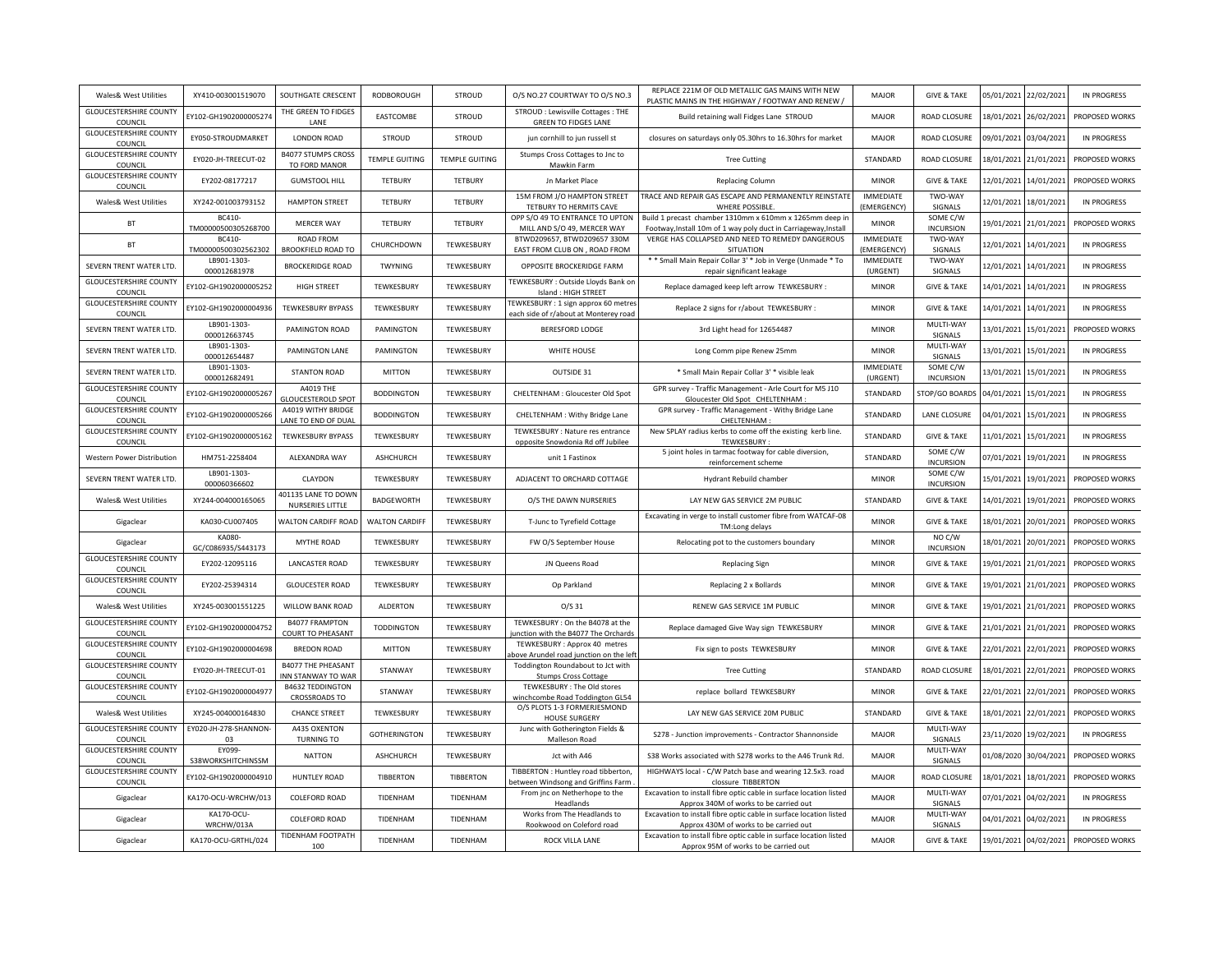| Gigaclear                                | KA170-OCU-BRSBY/005         | TIDENHAM FOOTPATH                              | TIDENHAM | TIDENHAM        | Works from o/s no 10A to no 2                                               | Excavation to install fibre optic cable in Carriageway and<br>footway. Approx 60M of works to be carried out                  | <b>MAJOR</b>                 | <b>GIVE &amp; TAKE</b>       | 18/01/2021 | 19/02/2021 | PROPOSED WORKS     |
|------------------------------------------|-----------------------------|------------------------------------------------|----------|-----------------|-----------------------------------------------------------------------------|-------------------------------------------------------------------------------------------------------------------------------|------------------------------|------------------------------|------------|------------|--------------------|
| Gigaclear                                | KA170-OCU-SEBURY/059        | TIDENHAM FOOTPATH<br>85                        | TIDENHAM | TIDENHAM        | Footpath located off Sedbury Lane                                           | Excavation to install fibre optic cable in surface location listed.<br>Approx 129M of works to be carried out                 | <b>MAJOR</b>                 | <b>GIVE &amp; TAKE</b>       | 18/01/2021 | 01/03/2021 | PROPOSED WORKS     |
| <b>GLOUCESTERSHIRE COUNTY</b><br>COUNCIL | FY030<br>1145/LINKHIGHWAYS  | 3/142 TURKDEAN TO<br>FOSSEWAY                  | TURKDEAN | TURKDEAN        | A429 to Turkdean                                                            | Ash Die Back tree works                                                                                                       | STANDARD                     | ROAD CLOSURE                 | 18/01/2021 | 22/01/2021 | PROPOSED WORKS     |
| SOUTH WALES ELECTRICITY                  | LL020-2262800               | <b>WYEBANK ROAD</b>                            | TUTSHILL | TUTSHILL        | Outside Number 59 to Opposite<br>Number 57                                  | 1 joint hole in modular footway and 29m trenching in tarmac<br>road and grass verge for new supply                            | <b>MINOR</b>                 | SOME C/W<br><b>INCURSION</b> | 18/01/2021 | 18/01/202  | PROPOSED WORKS     |
| <b>DCWW</b>                              | PE137-95457562              | <b>COLEFORD ROAD</b>                           | TUTSHILL | TUTSHILL        | O/S POWEDERHOUSE BARN, COLEFORD<br>ROAD, TUTSHILL, GLOUCESTERSHIRE          | Renew Fire Hydrant                                                                                                            | <b>MINOR</b>                 | TWO-WAY<br>SIGNALS           | 14/01/2021 | 18/01/202  | PROPOSED WORKS     |
| Wales& West Utilities                    | XY410-003001498807/01       | <b>WYEBANK AVENUE</b>                          | TUTSHILL | TUTSHILL        | JUNCTION OF WYEBANK ROAD                                                    | URGENT ROAD CLOSURE TO CARRY OUT CONNECTION ON<br>MAINS REPLACEMENT                                                           | <b>IMMEDIATE</b><br>(URGENT) | <b>ROAD CLOSURE</b>          | 14/01/2021 | 20/01/202: | IN PROGRESS        |
| Gigaclear                                | KA170-OCU-GRTHL/0015A       | SEDBURY LANE                                   | TUTSHILL | TUTSHILL        | From jnc o/c Caracod to 47 They<br>Myrtles, across carriageway o/s Ashley   | Excavation to install fibre optic cable in Carriageway and<br>footway. Approx 231M of works to be carried out                 | <b>MAJOR</b>                 | MULTI-WAY<br>SIGNALS         | 09/11/2020 | 21/01/2021 | IN PROGRESS        |
| Gigaclear                                | KA170-OCU-GRTHL/0020        | <b>BIGSTONE GROVE</b>                          | TUTSHILL | TUTSHILL        | FRM JNC O/S 29 INTO CULDESAC                                                | Excavation to install fibre optic cable in Carriageway, footway<br>and verge. Approx 30M of works to be carried out           | <b>MAJOR</b>                 | <b>GIVE &amp; TAKE</b>       | 27/11/2020 | 22/01/2021 | <b>IN PROGRESS</b> |
| <b>GLOUCESTERSHIRE COUNTY</b><br>COUNCIL | EY202-65421372              | <b>WYFBANK ROAD</b>                            | TUTSHILL | TUTSHILL        | OS 79, OS 54, OS 56                                                         | Replacing 3 x Columns                                                                                                         | <b>MINOR</b>                 | <b>GIVE &amp; TAKE</b>       | 20/01/2021 | 22/01/2021 | PROPOSED WORKS     |
| <b>GLOUCESTERSHIRE COUNTY</b><br>COUNCIL | EY202-29457197              | <b>WYFRANK WAY</b>                             | TUTSHILL | TUTSHILL        | OS 2, OS 8, OS 1/3, OS 9/11, OS 25/<br>27                                   | Servicing 5 Columns                                                                                                           | <b>MINOR</b>                 | <b>GIVE &amp; TAKE</b>       | 20/01/2021 | 22/01/2021 | PROPOSED WORKS     |
| <b>GLOUCESTERSHIRE COUNTY</b><br>COUNCIL | EY202-62958940              | SILLEYS CLOSE                                  | TUTSHILL | TUTSHILL        | 300 yds from Jn Coleford Road                                               | <b>Replacing Column</b>                                                                                                       | <b>MINOR</b>                 | <b>GIVE &amp; TAKE</b>       | 20/01/2021 | 22/01/2021 | PROPOSED WORKS     |
| Gigaclear                                | KA170-OCU-GRTHL/011         | OLD HILL                                       | TUTSHILL | TUTSHILL        | Works fromjnc near Chapel House<br>Cottages tojnc o/s Bridge end cottage    | Excavation to install fibre optic cable in surface location listed<br>Approx 115M of works to be carried out                  | <b>MAJOR</b>                 | <b>GIVE &amp; TAKE</b>       | 08/01/2021 | 26/01/2021 | PROPOSED WORKS     |
| SOUTH WALES ELECTRICITY                  | LL020-2262850               | <b>BEACHLEY ROAD</b>                           | TUTSHILL | TUTSHILL        | On the Junction with 500003 Old Hill<br>Branch                              | 13m trenching in tarmac footway and tarmac road and grass<br>verge for new supply                                             | STANDARD                     | SOME C/W<br><b>INCURSION</b> | 18/01/2021 | 27/01/2021 | PROPOSED WORKS     |
| Gigaclear                                | KA170-OCU-BRSBY/023         | WYEBANK AVENUE                                 | TUTSHILL | TUTSHILL        | works form jnc o/s no 4 to jnc o/s no<br>23                                 | Excavation to install fibre optic cable in Carriageway and<br>footway. Approx 168M of works to be carried out                 | <b>MAJOR</b>                 | <b>GIVE &amp; TAKE</b>       | 07/01/2021 | 28/01/2021 | IN PROGRESS        |
| Gigaclear                                | KA170-OCU-GRTHL/012         | <b>CASTLEFORD HILL</b>                         | TUTSHILL | TUTSHILL        | Works from o/s Bridge end cottage<br>along Castleford Hill to opp the Coach | Excavation to install fibre optic cable in surface location listed<br>Approx 125M of works to be carried out                  | <b>MAJOR</b>                 | MULTI-WAY<br>SIGNALS         | 13/01/2021 | 28/01/2021 | PROPOSED WORKS     |
| Wales& West Utilities                    | XY420-003001498807          | <b>WYFRANK ROAD</b>                            | TUTSHILL | <b>TUTSHILL</b> | JUNC WYEBANK AVENUE - JUNC<br><b>WYEBANK RISE</b>                           | REPLACE 740M OF OLD METALLIC GAS MAINS WITH NEW<br>PLASTIC MAINS AND RENEW/TRANSFER APPROX. 68 SERVICE                        | <b>MAJOR</b>                 | <b>GIVE &amp; TAKE</b>       | 17/11/2020 | 29/01/2021 | <b>IN PROGRESS</b> |
| Gigaclear                                | KA170-OCU-BRSBY/014B-<br>02 | <b>WYEBANK ROAD</b>                            | TUTSHILL | TUTSHILL        | Works from no 75 to round about on<br>beachley road os no 2                 | Excavation to install fibre optic cable in Carriageway and<br>footway. Approx 395M of works to be carried out                 | <b>MAJOR</b>                 | MULTI-WAY<br>SIGNALS         | 05/01/2021 | 29/01/202: | IN PROGRESS        |
| Wales& West Utilities                    | XY420-003001498812          | <b>WYEBANK RISE</b>                            | TUTSHILL | TUTSHILL        | JUNC WYEBANK ROAD - O/S NO. 15                                              | REPLACE 96M OF OLD METALLIC GAS MAINS WITH 87M OF<br>NEW PLASTIC MAINS AND RENEW/TRANSFER APPROX. 14                          | MAJOR                        | <b>GIVE &amp; TAKE</b>       | 16/11/2020 | 29/01/202  | IN PROGRESS        |
| Gigaclear                                | KA170-OCU-GRTHL/0010-<br>02 | <b>COLEFORD ROAD</b>                           | TUTSHILL | TUTSHILL        | Works from jnc o/s Cross keys court to<br>Tv Gwilvm                         | Excavation to install fibre optic cable in Carriageway, footway<br>and verge. Approx [*]M of works to be carried out          | <b>MAJOR</b>                 | MULTI-WAY<br>SIGNALS         | 04/01/2021 | 29/01/2021 | IN PROGRESS        |
| Gigaclear                                | KA170-OCU-GRTHL/013         | ELMDALE                                        | TUTSHILL | TUTSHILL        | From jnc on Elmdale o/s the Coach<br>house to Elmdale Cottages.             | Excavation to install fibre optic cable in surface location listed<br>Approx 190M of works to be carried out                  | MAJOR                        | SOME C/W<br><b>INCURSION</b> | 18/01/2021 | 08/02/2021 | PROPOSED WORKS     |
| Gigaclear                                | KA170-OCU-BRSBY/013         | FOOTWAY SERVING 77<br>TO 85 ODDS               | TUTSHILL | TUTSHILL        | Footway Serving 77 To 85 Odds<br><b>Buttington Road</b>                     | Excavation to install fibre optic cable in Footway. Approx 40M<br>of works to be carried out                                  | <b>MAJOR</b>                 | <b>GIVE &amp; TAKE</b>       | 18/01/2021 | 12/02/2021 | PROPOSED WORKS     |
| Gigaclear                                | KA170-OCU-BRSBY/011         | <b>FOOTWAY FORM</b><br><b>WYEBANK WAY</b>      | TUTSHILL | TUTSHILL        | Footway Form Wyebank Way Adjoining<br>Northside Of 35 Wyebank Way           | Excavation to install fibre optic cable in Footway, Approx 40M<br>of works to be carried out                                  | <b>MAJOR</b>                 | <b>GIVE &amp; TAKE</b>       | 11/01/2021 | 15/02/2021 | PROPOSED WORKS     |
| Gigaclear                                | KA170-OCU-GRTHL017-02       | SEVERN AVENUE                                  | TUTSHILL | <b>TUTSHILL</b> | Works from o/s no85 to o/s no1                                              | Excavation to install fibre optic cable in Carriageway and<br>footway. Approx 362M of works to be carried out                 | <b>MAJOR</b>                 | <b>GIVE &amp; TAKE</b>       | 08/01/2021 | 18/02/2021 | IN PROGRESS        |
| Gigaclear                                | KA170-OCU-BRSBY/017         | WYEBANK WAY                                    | TUTSHILL | TUTSHILL        | Works from o/s no 40 down into<br>culdesac o/s no 10 then culdesac o/s      | Excavation to install fibre optic cable in Carriagewaya and<br>footway. Approx 295M of works to be carried out                | <b>MAJOR</b>                 | <b>GIVE &amp; TAKE</b>       | 11/01/2021 | 19/02/2021 | PROPOSED WORKS     |
| Gigaclear                                | KA170-OCU-GRTHL//022        | SEDBURY LANE                                   | TUTSHILL | TUTSHILL        | Works located on Beachley road,<br>tutshill 14700117 under permit           | Permit for the use of traffic lights covering works on sepereate<br>permit, Area of lights have been shown on MAPs covering a | <b>MAJOR</b>                 | MULTI-WAY<br>SIGNALS         | 30/10/2020 | 19/02/2021 | <b>IN PROGRESS</b> |
| Gigaclear                                | KA170-OCU-BRSBY/026         | THE MARTINS                                    | TUTSHILL | TUTSHILL        | Works located in the Matins in<br>carriageway and footway                   | Excavation to install fibre optic cable in Carriageway and<br>footway, Approx 500M of works to be carried out                 | <b>MAJOR</b>                 | <b>GIVE &amp; TAKE</b>       | 11/01/2021 | 19/02/2021 | PROPOSED WORKS     |
| Gigaclear                                | KA170-OCU-GRTHL/STO         | CASTLEFORD HILL                                | TUTSHILL | TUTSHILL        | STORAGE COMPOUND TO BE USED OPP<br>ENT TO CASTLEFORD GARDENS                | NON EXCAVATION PERMIT FOR LOCATION TO BE USED FOR A<br>STORAGE COMPOUND                                                       | MAJOR                        | <b>GIVE &amp; TAKE</b>       | 13/10/2020 | 19/02/2021 | IN PROGRESS        |
| Gigaclear                                | KA170-OCU-BRSBY/012         | FOOTWAY ADJOINING<br>EASTSIDE OF 69 TO 75      | TUTSHILL | TUTSHILL        | Footway Adjoining Eastside Of 69 To 75<br>Odds Buttington Road              | Excavation to install fibre optic cable in Footway. Approx 36M<br>of works to be carried out                                  | <b>MAJOR</b>                 | <b>GIVE &amp; TAKE</b>       | 11/01/2021 | 19/02/2021 | PROPOSED WORKS     |
| Gigaclear                                | KA170-OCU-BRSBY/0010A       | <b>FOOTWAY FROM</b><br><b>WYEBANK ROAD TO</b>  | TUTSHILL | TUTSHILL        | Footway From Wyebank Road To<br>Buttington Road Including Steps At          | Excavation to install fibre optic cable in footway. Approx 90M of<br>works to be carried out                                  | <b>MAJOR</b>                 | <b>GIVE &amp; TAKE</b>       | 11/01/2021 | 19/02/2021 | PROPOSED WORKS     |
| Gigaclear                                | KA170-OCU-BRSBY/0010B       | FOOTWAY FROM<br>WYEBANK ROAD TO                | TUTSHILL | TUTSHILL        | Footway From Wyebank Road To<br>Buttington Road Including Steps At          | Excavation to install fibre optic cable in Carriageway and<br>footway. Approx 50M of works to be carried out                  | <b>MAJOR</b>                 | <b>GIVE &amp; TAKE</b>       | 11/01/2021 | 19/02/202: | PROPOSED WORKS     |
| Gigaclear                                | KA170-OCU-BRSBY/027         | FOOTWAY FROM THE<br><b>MARTINS TO BEACHLEY</b> | TUTSHILL | TUTSHILL        | Works located in footway from the<br>martins                                | Excavation to install fibre optic cable in Footway. Approx 28M<br>of works to be carried out                                  | <b>MAJOR</b>                 | <b>GIVE &amp; TAKE</b>       | 11/01/2021 | 19/02/202  | PROPOSED WORKS     |
| Gigaclear                                | KA170-OCU-BRSBY/025         | <b>WYEBANK DRIVE</b>                           | TUTSHILL | TUTSHILL        | works located on Wyebank drive in<br>carriageway and footway                | Excavation to install fibre optic cable in Carriageway and<br>footway, Approx 51M of works to be carried out                  | <b>MAJOR</b>                 | <b>GIVE &amp; TAKE</b>       | 12/01/2021 | 22/02/2021 | IN PROGRESS        |
| Gigaclear                                | KA170-OCU-GRTHL/007         | CASTLEFORD GARDENS                             | TUTSHILL | TUTSHILL        | Works from jnc o/s Castleford Lodge in<br>Castleford gardens                | Excavation to install fibre optic cable in Carriageway, footway<br>and verge. Approx 40M of works to be carried out           | <b>MAJOR</b>                 | <b>GIVE &amp; TAKE</b>       | 22/01/2021 | 26/02/2021 | PROPOSED WORKS     |
| Gigaclear                                | KA170-OCU-BRSBY/021         | <b>BEACHLEY ROAD</b>                           | TUTSHILL | TUTSHILL        | Works from no 2 opp roundabout to<br>Tubular cottages, no 1                 | Excavation to install fibre optic cable in Carriageway and<br>footway, Approx 202M of works to be carried out                 | <b>MAJOR</b>                 | MULTI-WAY<br>SIGNALS         | 18/01/2021 | 26/02/2021 | PROPOSED WORKS     |
| Gigaclear                                | KA170-OCU-GRTHL/018A<br>02  | <b>BIGSTONE GROVE</b>                          | TUTSHILL | TUTSHILL        | o/s no2 to no 14 Bigstone Grorve                                            | Excavation to install fibre optic cable in Carriageway, footway<br>Approx [*]M of works to be carried out                     | <b>MAJOR</b>                 | <b>GIVE &amp; TAKE</b>       | 05/01/2021 | 01/03/2021 | IN PROGRESS        |
| Gigaclear                                | KA170-OCU-GRTHL/19-02       | <b>BIGSTONE CLOSE</b>                          | TUTSHILL | TUTSHILL        | Works from No28 on Bigstone Grove to<br>no 6 in culdesac on Bigstone Close  | Excavation to install fibre optic cable in Carriageway, footway,<br>Approx 78M of works to be carried out                     | <b>MAJOR</b>                 | <b>GIVE &amp; TAKE</b>       | 07/01/2021 | 03/03/2021 | IN PROGRESS        |
|                                          |                             |                                                |          |                 |                                                                             |                                                                                                                               |                              |                              |            |            |                    |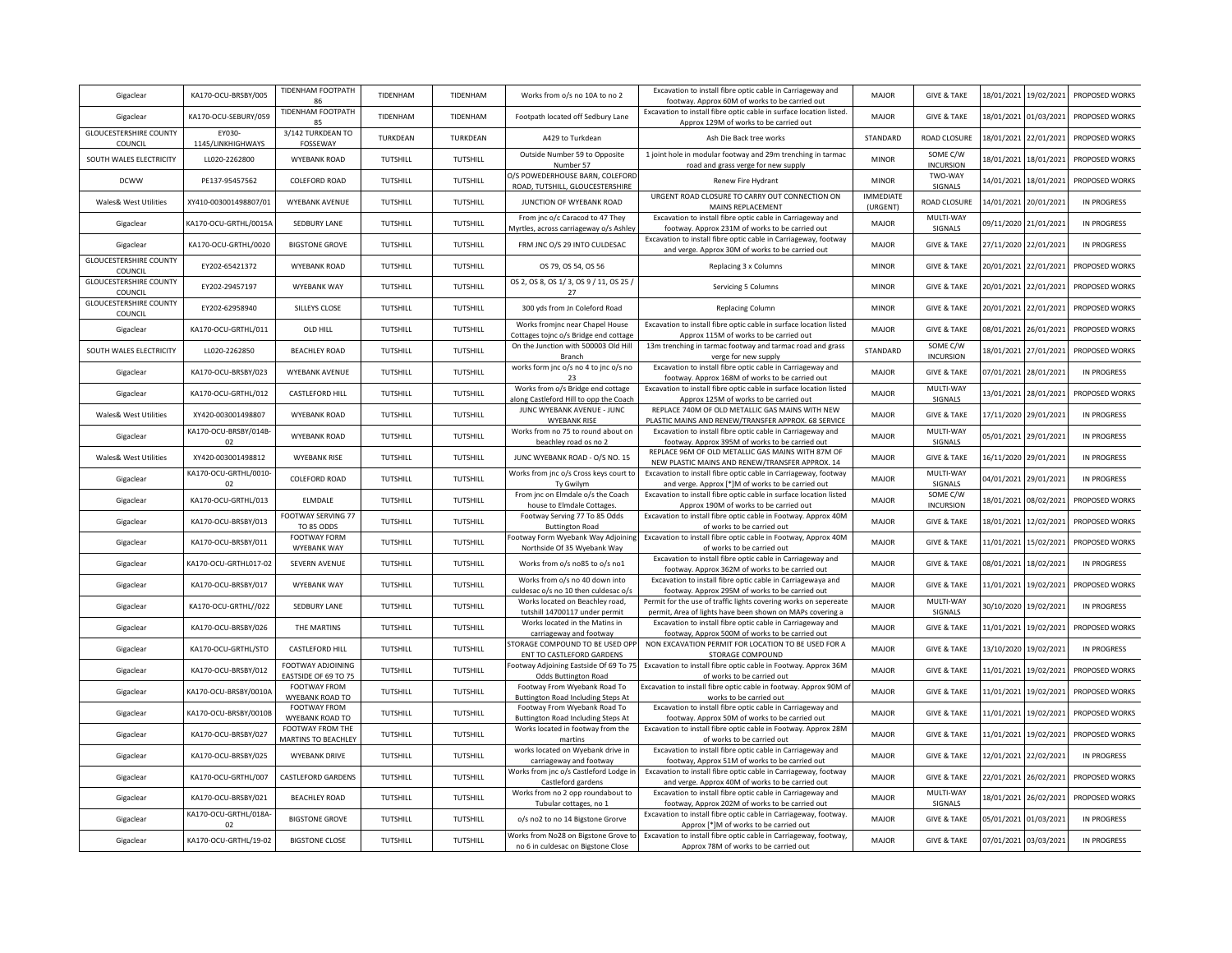| Gigaclear                                  | KA170-OCU-GRTHL/0015          | SEDBURY LANE                                 | <b>TUTSHILL</b>             | TUTSHILL                     | Works from Severn Lodge to o/s<br>Caradoc                                    | Excavation to install fibre optic cable in Carriageway and<br>footway. Approx 275M of works to be carried out               | <b>MAJOR</b>                 | MULTI-WAY<br><b>SIGNALS</b>         | 13/01/2021 | 19/03/2021 | PROPOSED WORKS     |
|--------------------------------------------|-------------------------------|----------------------------------------------|-----------------------------|------------------------------|------------------------------------------------------------------------------|-----------------------------------------------------------------------------------------------------------------------------|------------------------------|-------------------------------------|------------|------------|--------------------|
| Gigaclear                                  | KA170-OCU-BRSBY/014-02        | <b>WYEBANK ROAD</b>                          | <b>TUTSHILL</b>             | TUTSHILL                     | Works from jnc o/s no 40 to<br>playground on corner on Buttington            | Excavation to install fibre optic cable in Carriageway and<br>footway. Approx 265M of works to be carried out               | MAJOR                        | MULTI-WAY<br>SIGNALS                | 08/01/2021 | 26/03/2021 | IN PROGRESS        |
| Gigaclear                                  | KA170-OCU-GRTHL/08A-2         | <b>CASTLEFORD HILL</b>                       | TUTSHILL                    | TUTSHILL                     | Works from o/s Chapel house cottages                                         | Excavation to install fibre optic cable in Carriageway and verge.                                                           | MAJOR                        | MULTI-WAY                           | 08/01/2021 | 27/03/2021 | IN PROGRESS        |
| Gigaclear                                  | KA170-OCU-WRCHW/034           | <b>ELM ROAD</b>                              | <b>TUTSHILL</b>             | TUTSHILL                     | to the police station<br>From jnc o.s Roy-Rob to jnc o/s no 2                | Approx 100M of works to be carried out<br>Excavation to install fibre optic cable in surface location listed                | MAJOR                        | SIGNALS<br><b>GIVE &amp; TAKE</b>   | 11/01/2021 | 31/03/2021 | PROPOSED WORKS     |
| Gigaclear                                  | KA170-OCU-WRCHW/035           | WIREWOOD CLOSE                               | TUTSHILL                    | TUTSHILL                     | WORKS LOCATED IN WIREWOOD CLOSE                                              | Approx 140M of works to be carried out<br>Excavation to install fibre optic cable in surface location listed                | <b>MAIOR</b>                 | <b>GIVE &amp; TAKE</b>              | 11/01/2021 | 05/04/2021 | PROPOSED WORKS     |
| Gigaclear                                  | KA170-OCU-                    | <b>COLEFORD ROAD</b>                         | TUTSHILL                    | TUTSHILL                     | Works from o/s no 1-3 Mapel Cottages                                         | Approx 90M of works to be carried out<br>Excavation to install fibre optic cable in surface location listed                 | <b>MAJOR</b>                 | MULTI-WAY                           | 11/01/2021 | 05/04/2021 | IN PROGRESS        |
|                                            | WRCHW/033A                    |                                              |                             |                              | to Ty-Gwilym                                                                 | Approx 250M of works to be carried out<br>Excavation to install fibre optic cable in surface location listed                |                              | SIGNALS                             |            |            |                    |
| Gigaclear                                  | KA170-OCU-WRCHW/033B          | <b>SILLEYS CLOSE</b>                         | TUTSHILL                    | TUTSHILL                     | WORKS ALONG SILLEYS CLOSE<br>Works from rob-Roy to jnc o/s Oak               | Approx 35M of works to be carried out<br>Excavation to install fibre optic cable in surface location listed                 | <b>MAJOR</b>                 | <b>GIVE &amp; TAKE</b><br>MULTI-WAY | 11/01/2021 | 06/04/2021 | IN PROGRESS        |
| Gigaclear<br><b>GLOUCESTERSHIRE COUNTY</b> | KA170-OCU-WRCHW/033           | MOPLA ROAD<br>A40 BARNWOOD LINK              | <b>TUTSHILL</b>             | TUTSHILL                     | bank                                                                         | Approx 219M of works to be carried out<br>loop cutting at junction with controlled access to the Centre                     | <b>MAJOR</b>                 | SIGNALS                             | 12/01/2021 | 23/04/2021 | IN PROGRESS        |
| COUNCIL                                    | EY099-TTT02232                | <b>NORTH FROM BARNETT</b>                    | <b>GLOUCESTER</b>           | UNSPECIFIED                  | Centre Severn junction                                                       | Severn junction.                                                                                                            | <b>MAJOR</b>                 | ROAD CLOSURE                        | 17/01/2021 | 17/01/2021 | PROPOSED WORKS     |
| <b>GLOUCESTERSHIRE COUNTY</b><br>COUNCIL   | EY101-WCTIS6                  | A40 GOLDEN VALLEY<br><b>WESTBOUND ARLE</b>   | CHELTENHAM                  | UNSPECIFIED                  | A40 Golden Valley (Westbound Exit)                                           | Arle Court Improvements                                                                                                     | <b>MAJOR</b>                 | LANE CLOSURE                        | 01/07/2020 | 21/05/2021 | IN PROGRESS        |
| <b>GLOUCESTERSHIRE COUNTY</b><br>COUNCIL   | EY101-WCTIS8                  | A40 GOLDEN VALLEY<br><b>WESTBOUND ARLE</b>   | CHELTENHAM                  | UNSPECIFIED                  | A40 Golden Valley (Eastbound Exit)                                           | Arle Court Improvements                                                                                                     | <b>MAJOR</b>                 | LANE CLOSURE                        | 01/07/2020 | 21/05/2021 | IN PROGRESS        |
| <b>GLOUCESTERSHIRE COUNTY</b><br>COUNCIL   | EY101-WCTIS1                  | A40 GOLDEN VALLEY<br>EASTBOUND SLIP ROAD     | CHELTENHAM                  | UNSPECIFIED                  | A40 Golden Valley                                                            | A40 EB Widening - M5 J11 to Arle Court                                                                                      | <b>MAJOR</b>                 | LANE CLOSURE                        | 01/07/2020 | 21/05/2021 | IN PROGRESS        |
| <b>GLOUCESTERSHIRE COUNTY</b><br>COUNCIL   | EY101-WCTIS5                  | A40 GOLDEN VALLEY<br>EASTBOUND SLIP ROAD     | CHELTENHAM                  | <b>UNSPECIFIED</b>           | A40 Golden Valley (East bound<br>approach)                                   | Arle Court Improvements                                                                                                     | <b>MAJOR</b>                 | LANE CLOSURE                        | 01/07/2020 | 21/05/2021 | <b>IN PROGRESS</b> |
| <b>GLOUCESTERSHIRE COUNTY</b><br>COUNCIL   | EY101-WCTIS7                  | A40 GOLDEN VALLEY<br>EASTBOUND SLIP ROAD     | CHELTENHAM                  | UNSPECIFIED                  | A40 Golden Valley (Westbound<br>approach)                                    | Arle Court Improvements                                                                                                     | <b>MAJOR</b>                 | LANE CLOSURE                        | 01/07/2020 | 21/05/2021 | IN PROGRESS        |
| <b>GLOUCESTERSHIRE COUNTY</b><br>COUNCIL   | EY102-GH1901000005428         | <b>TOP ROAD</b>                              | <b>UPPER SOUDLEY</b>        | <b>UPPER SOUDLEY</b>         | SOUDLEY : E: 365411 N: 210367 The<br>oridge when travelling out of the West  | EMER In Hours Unsafe Asset - Road Closure - Bridge known as<br>Upper Soudley - 993. The necessary barriers and road closure | <b>IMMEDIATE</b><br>(URGENT) | ROAD CLOSURE                        | 08/01/2021 | 29/01/2021 | IN PROGRESS        |
| <b>VIRGIN MEDIA</b>                        | NK110-ANSL014984              | <b>TWYVER CLOSE</b>                          | <b>UPTON ST</b><br>LEONARDS | <b>UPTON ST</b><br>LEONARDS  | 3 TWYVER CLOSE UPTON ST. LEONARDS<br><b>GLOUCESTER GL4 8EF</b>               | INSTALL TEE IN FOOTWAY                                                                                                      | <b>MINOR</b>                 | NO C/W<br><b>INCURSION</b>          | 18/01/2021 | 19/01/2021 | PROPOSED WORKS     |
| <b>BT</b>                                  | BC410-                        | ADSETT LANE                                  | <b>WESTBURY ON</b>          | <b>WESTBURY ON</b>           | JNC A48 FROM JUNCTION WITH                                                   | Install 5m of 1 way poly duct in Verge                                                                                      | <b>MINOR</b>                 | SOME C/W                            | 18/01/2021 | 20/01/2021 | PROPOSED WORKS     |
|                                            | TM00000500305994400           | <b>ROAD FROM</b>                             | SEVERN                      | SEVERN                       | ADSETT LANE TO JUNCTION WITH<br>2 WAY LIGHTS OUTSIDE PROPERTY                |                                                                                                                             |                              | <b>INCURSION</b><br>TWO-WAY         |            |            |                    |
| Thames Water Utilities Ltd                 | MU026-001331WNYZ              | SOUTHWEST OF                                 | WHELFORD                    | WHELFORD                     | TOWNS END FARM.                                                              | SEWER CLEANING                                                                                                              | <b>MINOR</b>                 | <b>SIGNALS</b>                      | 22/01/2021 | 24/01/2021 | PROPOSED WORKS     |
| <b>GLOUCESTERSHIRE COUNTY</b><br>COUNCIL   | EY100-854345D                 | PARKEND ROAD                                 | WHITECROFT                  | WHITECROFT                   | B4234 Parkend Road, Whitecroft                                               | Carriageway Resurfacing - Days                                                                                              | MAJOR                        | ROAD CLOSURE                        | 12/01/2021 | 15/01/2021 | IN PROGRESS        |
| Wales& West Utilities                      | XY243-004000164923            | <b>A38 STANDISH LANE TO</b><br>WHITMINSTER   | <b>BRISTOL ROAD</b>         | WHITMINSTER                  | O/S <sub>1</sub>                                                             | LAY NEW GAS SERVICE 7M PUBLIC - 19M PRIVATE                                                                                 | STANDARD                     | <b>GIVE &amp; TAKE</b>              | 11/01/2021 | 15/01/2021 | IN PROGRESS        |
| Gigaclear                                  | KA030-CU005394                | WHITMINSTER LANE                             | WHITMINSTER                 | WHITMINSTER                  | <b>Bridge</b>                                                                | 15 duct installation across bridge. Working hours 0800-1700<br>TM: Two way lights                                           | <b>MINOR</b>                 | TWO-WAY<br><b>SIGNALS</b>           | 14/01/2021 | 18/01/2021 | IN PROGRESS        |
| <b>GLOUCESTERSHIRE COUNTY</b><br>COUNCIL   | EY100-855538                  | <b>BADSEY LANE</b>                           | WILLERSEY                   | WILLERSEY                    | 3/114 Badsey Lane, Willersey                                                 | Carriageway Resurfacing - Days                                                                                              | STANDARD                     | ROAD CLOSURE                        | 11/01/2021 | 15/01/2021 | IN PROGRESS        |
| <b>GLOUCESTERSHIRE COUNTY</b><br>COUNCIL   | EY030-<br>1130/WORCESTERDIVRO | <b>COLLIN LANE</b>                           | WILLERSEY                   | WILLERSEY                    | Collin Lane                                                                  | Worcestershire Diversion Route                                                                                              | MAJOR                        | NO C/W<br><b>INCURSION</b>          | 18/01/2021 | 05/02/2021 | PROPOSED WORKS     |
| Gigaclear                                  | KA170-OCU-NETYNY/06           | ROAD FROM JUNCTION<br>WITH A48 TO JUNCTION   | NETHEREND                   | WOOLASTON                    | WORKS FROM JNC FOR ASH WAY TO<br>O/S ROSEVILLE                               | Excavation to install fibre optic cable in surface location listed<br>Approx 380M of works to be carried out                | MAJOR                        | TWO-WAY<br>SIGNALS                  | 15/01/2021 | 30/04/2021 | PROPOSED WORKS     |
|                                            | KA170-OCU-NETYNY/013A         | WOOLASTON COMMON                             | <b>WOOLASTON</b>            | <b>WOOLASTON</b>             | works located from jnc o/s box tree                                          | Excavation to install fibre optic cable in surface location listed                                                          | MAJOR                        | ROAD CLOSURE                        | 08/01/2021 | 08/11/2021 | IN PROGRESS        |
| Gigaclear                                  |                               |                                              |                             |                              | cottage to jnc of ring fence o/s new<br>Works from Sandtumps jnc to Ring     | Approx 500M of works to be carried out<br>Excavation to install fibre optic cable in surface location listed                |                              |                                     |            |            |                    |
| Gigaclear                                  | KA170-OCU-NETYNY/013B         | WOOLASTON COMMON                             | <b>WOOLASTON</b>            | WOOLASTON                    | fence jnc o/s new house                                                      | Approx 600M of works to be carried out                                                                                      | <b>MAJOR</b>                 | ROAD CLOSURE                        | 08/01/2021 | 13/12/2021 | <b>IN PROGRESS</b> |
| Gigaclear                                  | KA170-OCU-NETYNY/03           | ROAD FROM JUNCTION<br>WITH A48 TO JUNCTION   | NETHEREND                   | <b>WOOLASTON</b>             | works from jnc of main road to jnc to<br>Ash way                             | Excavation to install fibre optic cable in surface location listed<br>Approx 100M of works to be carried out                | MAJOR                        | MULTI-WAY<br>SIGNALS                | 1/01/2021  | 28/02/2022 | IN PROGRESS        |
| Gigaclear                                  | KA170-OCU-NETYNY/01           | <b>MAIN ROAD</b>                             | <b>WOOLASTON</b>            | <b>WOOLASTON</b>             | works located from jnc o/s Orchard Ho<br>to the Bungalow on opp side of road | Excavation to install fibre optic cable in surface location listed<br>Approx 200M of works to be carried out                | MAJOR                        | MULTI-WAY<br>SIGNALS                | 11/01/2021 | 28/02/2022 | IN PROGRESS        |
| Gigaclear                                  | KA030-CU006850                | <b>BRADLEY GREEN</b>                         | WOTTON-UNDER-<br>EDGE       | WOTTON-UNDER-<br>EDGE        | Junc to end of road                                                          | Installation of Fibre Optic Ducting. Working hours 0700-1900.<br>TM: Stop & Go Boards                                       | <b>MINOR</b>                 | STOP/GO BOARDS                      | 13/01/2021 | 15/01/2021 | IN PROGRESS        |
| Gigaclear                                  | KA030-CU006849                | <b>BRADLEY ROAD TO</b>                       | <b>BRADLEY GREEN</b>        | WOTTON-UNDER-                | Triangle junc to 300m from triangle                                          | Installation of Fibre Optic Ducting. Working hours 0700-1900.                                                               | <b>MINOR</b>                 | STOP/GO BOARDS                      | 13/01/2021 | 15/01/202: | IN PROGRESS        |
| Gigaclear                                  | KA030-CU006738                | <b>BRADLEY GREEN</b><br>HOWLEY COTTAGE TO    | <b>BRADLEY GREEN</b>        | EDGE<br>WOTTON-UNDER-        | junc<br>Junc of B4058 to Outside large farm                                  | TM: Stop & Go Boards<br>Installation of Fibre Optic Ducting. Working hours 0700-1900.                                       | <b>MINOR</b>                 | MULTI-WAY                           | 13/01/2021 | 15/01/2021 | IN PROGRESS        |
| Gigaclear                                  | KA030-CU005808                | NEW ROAD<br>THE FURLONGS TO                  | TRESHAM                     | EDGE<br>WOTTON-UNDER-        | Outside House No. 8 to End Of Road                                           | TM: Multiway lights<br>Install 976m multi duct incl. customer connections. Working                                          | MAJOR                        | SIGNALS<br>ROAD CLOSURE             | 24/11/2020 | 17/01/2021 | IN PROGRESS        |
| BT                                         | <b>BC110-</b>                 | <b>BURDEN COURT FARM</b><br><b>SYMN LANE</b> | WOTTON-UNDER-               | <b>FDGF</b><br>WOTTON-UNDER- | Opposite Sign For Stroud And Bath<br>From junction Haw Street to 17m from    | hours 0800 to 1700hrs.<br>For traffic management purposes                                                                   | <b>MINOR</b>                 | MULTI-WAY                           | 18/01/2021 | 18/01/2021 | PROPOSED WORKS     |
|                                            | 0000000500300703602<br>BC110- |                                              | EDGE<br>WOTTON-UNDER-       | EDGE<br>WOTTON-UNDER-        | junction Haw Street, SYMN LANE<br>From junction Symn Lane to 14m from        |                                                                                                                             |                              | SIGNALS<br>MULTI-WAY                |            |            |                    |
| BT                                         | 0000000500300703601<br>BC110- | <b>HAW STREET</b>                            | EDGE<br>WOTTON-UNDER-       | EDGE<br>WOTTON-UNDER-        | junction Symn Lane, HAW STREET<br>From 116m NE of junction Wotton            | For traffic management purposes<br>To route prove/ cabling and access BT jointing chambers on the                           | <b>MINOR</b>                 | SIGNALS<br>MULTI-WAY                | 18/01/2021 | 18/01/2021 | PROPOSED WORKS     |
| <b>BT</b>                                  | 0000000500300703600           | NEW ROAD                                     | EDGE                        | EDGE                         | Road to junction Symn Lane, NEW                                              | BT network                                                                                                                  | <b>MINOR</b>                 | SIGNALS                             | 18/01/2021 | 18/01/2021 | PROPOSED WORKS     |
| BT                                         | BC410-<br>TM00000500305605400 | <b>VERNALS LANE</b>                          | SWINHAY                     | WOTTON-UNDER-<br>EDGE        | OPP THE NOOK, VERNALS LANE                                                   | CLEAR BLOCKAGES IN DUCT                                                                                                     | <b>MINOR</b>                 | SOME C/W<br><b>INCURSION</b>        | 18/01/2021 | 20/01/2021 | PROPOSED WORKS     |